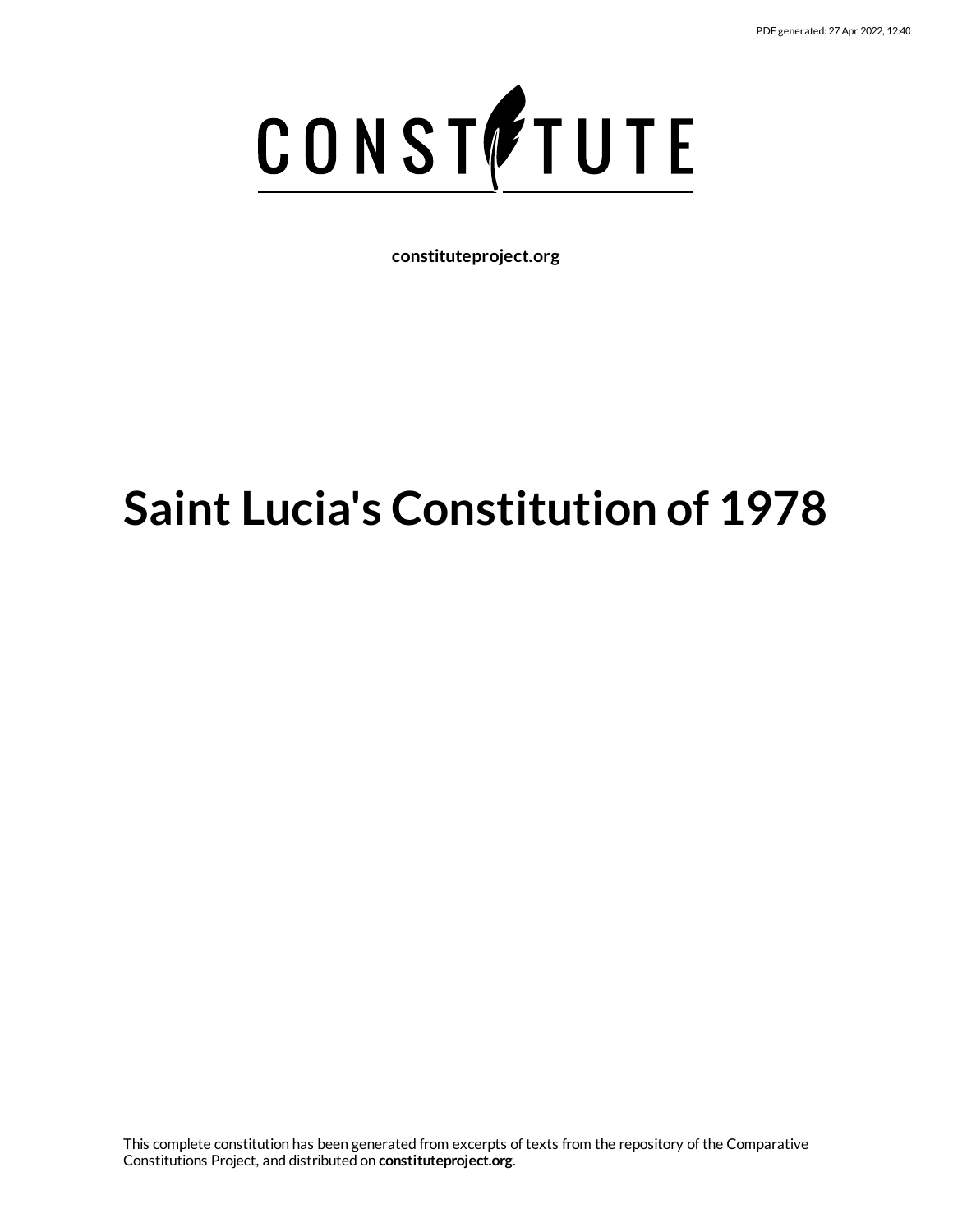## **Table of contents**

| CHAPTER I. PROTECTION OF FUNDAMENTAL RIGHTS AND FREEDOMS  4 |  |
|-------------------------------------------------------------|--|
|                                                             |  |
|                                                             |  |
|                                                             |  |
|                                                             |  |
|                                                             |  |
|                                                             |  |
|                                                             |  |
|                                                             |  |
|                                                             |  |
|                                                             |  |
|                                                             |  |
|                                                             |  |
|                                                             |  |
|                                                             |  |
|                                                             |  |
|                                                             |  |
|                                                             |  |
|                                                             |  |
|                                                             |  |
|                                                             |  |
|                                                             |  |
|                                                             |  |
|                                                             |  |
|                                                             |  |
|                                                             |  |
|                                                             |  |
|                                                             |  |
|                                                             |  |
|                                                             |  |
|                                                             |  |
|                                                             |  |
|                                                             |  |
|                                                             |  |
|                                                             |  |
|                                                             |  |
|                                                             |  |
|                                                             |  |
|                                                             |  |
|                                                             |  |
|                                                             |  |
|                                                             |  |
|                                                             |  |
|                                                             |  |
|                                                             |  |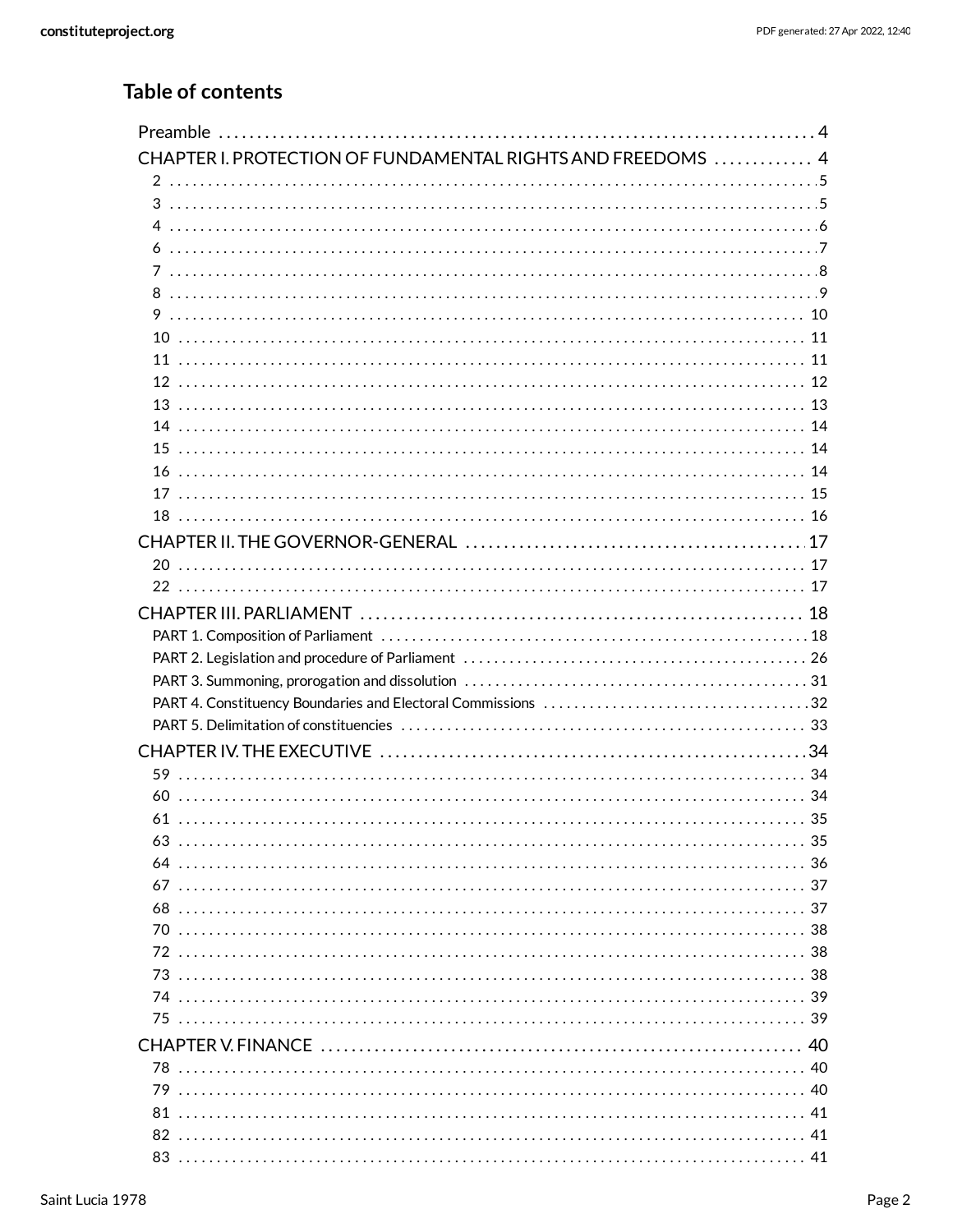| 124                                                                            |
|--------------------------------------------------------------------------------|
| SCHEDULE 1 TO THE CONSTITUTION. ALTERATION OF CONSTITUTION AND                 |
| PART I. PROVISIONS OF CONSTITUTION REFERRED TO IN SECTION 41(2) 66             |
| PART II. PROVISIONS OF THE SUPREME COURT ORDER REFERRED TO IN SECTION 41(2) 66 |
| SCHEDULE 2 TO THE CONSTITUTION. RULES CONCERNING CONSTITUENCIES                |
|                                                                                |
| SCHEDULE 3 TO THE CONSTITUTION. MATTERS NOT SUBJECT TO INVESTIGATION           |
|                                                                                |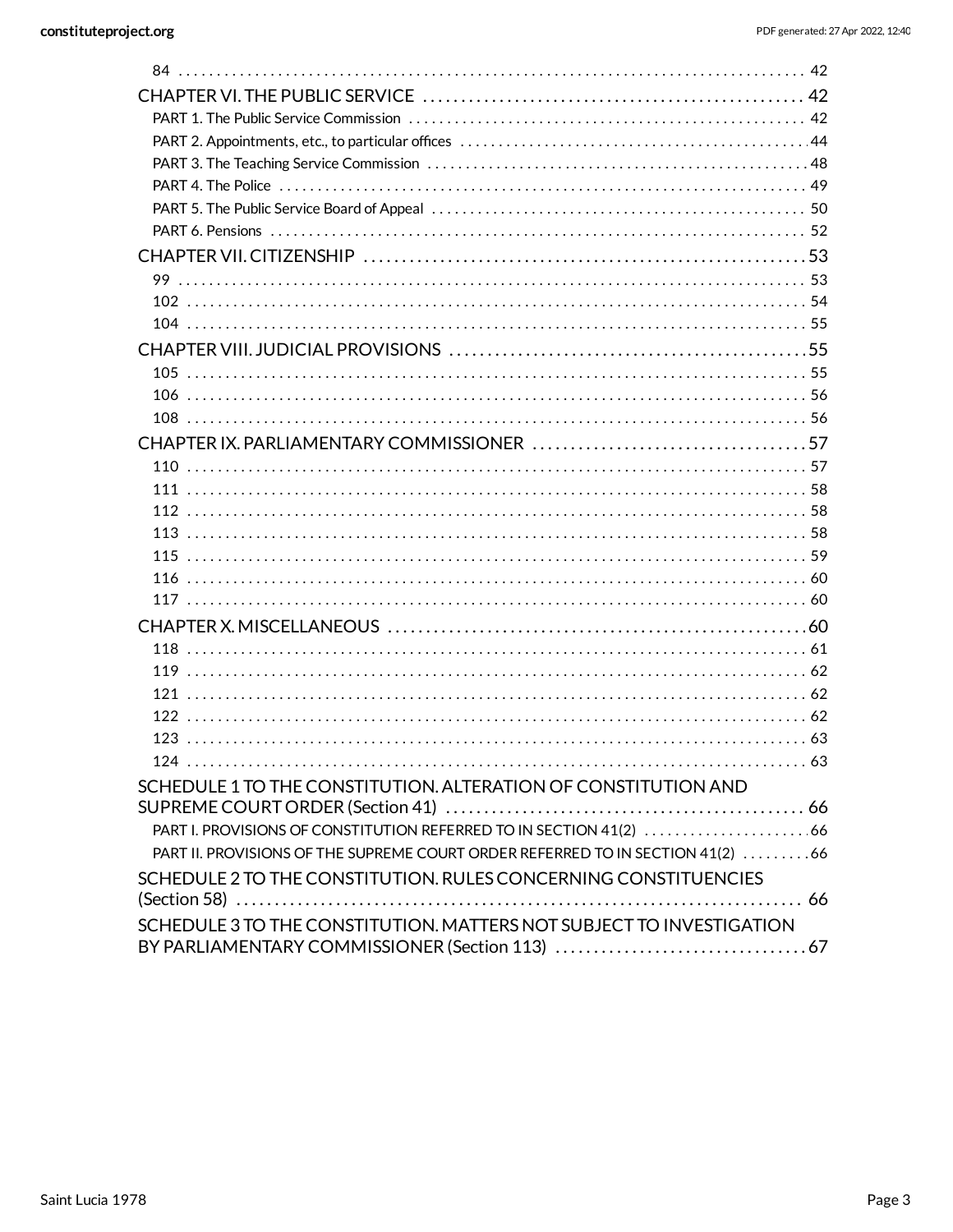- Motives for writing constitution  $\bullet$
- Preamble Source of constitutional authority

## <span id="page-3-0"></span>**Preamble**

<span id="page-3-2"></span>WHEREAS the People of Saint Lucia-

- **a.** affirm their faith in the supremacy of the Almighty God;
- **b.** believe that all persons have been endowed equally by God with inalienable rights and dignity;
- **c.** recognise that the enjoyment of these rights depends upon certain fundamental freedoms namely, freedom of the person, of thought, of expression, of communication, of conscience and of association;
- **d.** maintain that these freedoms can only be safeguarded by the rule of law;
- **e.** realise that human dignity requires respect for spiritual values; for private family life and property; and the enjoyment of an adequate standard of economic and social wellbeing dependent upon the resources of the State;
- **f.** respect the principles of social justice and therefore believe that the operation of the economic system should result in the material resources of the community being so distributed as to subserve the common good, that there should be adequate means of livelihood for all, that labour should not be exploited or forced by economic necessity to operate in inhumane conditions but that there should be opportunity for advancement on the basis of recognition of merit, ability and integrity;
- **g.** express their commitment to democracy, in particular the principle of a government freely elected on the basis of universal adult suffrage.
- **h.** consider that individually, each person has duties towards every other and to the community and is under obligation to observe and promote the rights, freedoms and values recognised in this Constitution;
- **i.** pledge their support for international peace and security, for friendly relations among nations and the promotion of universal respect for human rights and freedoms; and their co-operation in solving by peaceful means international problems of an economic, social or political character;
- **j.** desire that this Constitution shall reflect and make provision for ensuring and protecting these rights, freedoms and values.

NOW, THEREFORE, the following provisions shall have effect as the Constitution of Saint Lucia:

## <span id="page-3-1"></span>**CHAPTER I. PROTECTION OF FUNDAMENTAL RIGHTS AND FREEDOMS**

- **1.** Whereas every person in Saint Lucia is entitled to the fundamental rights and freedoms, that is to say, the right, whatever his race, place of origin, political opinions, colour, creed or sex, but subject to respect for the rights and freedoms of others and for the public interest, to each and all of the following, namely
	- **a.** life, liberty, security of the person, equality before the law and the protection of the law;
	- **b.** freedom of conscience, of expression and of assembly and association; and
	- **c.** protection for his family life, his personal privacy, the privacy of his home and other property and from deprivation of property without compensation,
- God or other deities
- Human dignity
- Inalienable rights
- **Freedom of opinion of our original system**
- Freedom of expression
- Freedom of association
- Right to reasonable standard of living
- Human dignity
- Mentions of social class
- Right to safe work environment
- Type of government envisioned
- Claim of universal suffrage

 $\ddot{\cdot}$ 

Freedom of association<br>Freedom of expression<br>Freedom of assembly Ri<del>ght to</del> privacy<br>Right to found a family<br>Protection f*r*om explorements

Equality regardless of skin color General guarantee of equality Equality regardless of origin Equality regardless of political party Equality regardless of creed or belief Equality regardless of race Equality regardless of gender General guarantee of equality Rightto life

Freedom of opinion/thought/conscience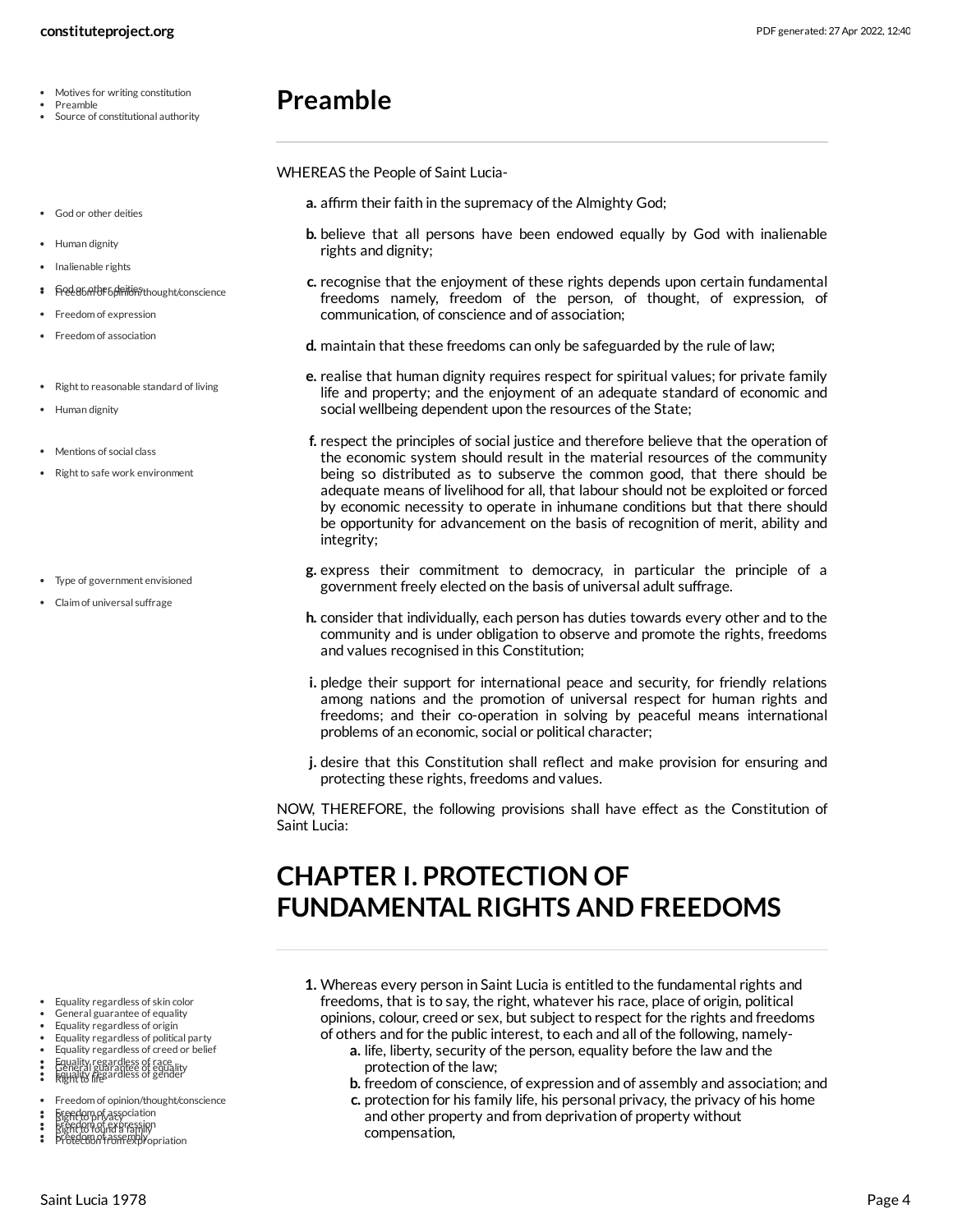• Right to life

**1.** the provisions of this Chapter shall have effect for the purpose of affording protection to those rights and freedoms subject to such limitations of that protection as are contained in those provisions, being limitations designed to ensure that the enjoyment of the said rights and freedoms by any person does not prejudice the rights and freedoms of others or the public interest.

<span id="page-4-0"></span>**2**

- **1.** A person shall not be deprived of his life intentionally save in execution of the sentence of a court in respect of a criminal offence under any law of which he has been convicted.
- **2.** A person shall not be regarded as having been deprived of his life in contravention of this section if he dies as the result of the use, to such extent and in such circumstances as are permitted by law, of such force as is reasonably justifiable
	- **a.** for the defence of any person from violence or for the defence of property;
	- **b.** in order to effect a lawful arrest or to prevent the escape of a person lawfully detained;
	- **c.** for the purpose of suppressing a riot, insurrection or mutiny; or
	- **d.** in order to prevent the commission by that person of a criminal offence,

or if he dies as the result of a lawful act of war.

### <span id="page-4-1"></span>**3**

- **1.** A person shall not be deprived of his personal liberty save as may be authorised by law in any of the following cases, that is to say:
	- **a.** in consequence of his unfitness to plead to a criminal charge or in execution of the sentence or order of a court, whether established for Saint Lucia or some other country, in respect of a criminal offence of which he has been convicted;
	- **b.** in execution of the order of the High Court or the Court of Appeal punishing him for contempt of the High Court or the Court of Appeal or of another court or tribunal;
	- **c.** in execution of the order of a court made to secure the fulfilment of any obligation imposed on him by law;
	- **d.** for the purpose of bringing him before a court in execution of the order of a court;
	- **e.** upon a reasonable suspicion of his having committed, or being about to commit, a criminal offence under any law;
	- **f.** under the order of a court or with the consent of his parent or guardian, for his education or welfare during any period ending not later than the date when he attains the age of eighteen years;
	- **g.** for the purpose of preventing the spread of an infectious or contagious disease;
	- **h.** in the case of a person who is, or is reasonably suspected to be, of unsound mind, addicted to drugs or alcohol, or a vagrant, for the purpose of his care or treatment or the protection of the community;
	- **i.** for the purpose of preventing his unlawful entry into Saint Lucia, or for the purpose of effecting his expulsion, extradition or other lawful removal from Saint Lucia or for the purpose of restraining him while he is being conveyed through Saint Lucia in the course of his extradition or removal as a convicted prisoner from one country to another; or
	- **j.** to such extent as may be necessary in the execution of a lawful order requiring him to remain within a specified area within Saint Lucia, or prohibiting him from being within such an area, or to such extent as may be reasonably justifiable for the taking of proceedings against him with a view to the making of any such order or relating to such an order after it has been made, or to such extent as may be reasonably justifiable for restraining him during

• Protection from unjustified restraint

- Drugs, alcohol, and illegal substances
- Extradition procedure Power to deport citizens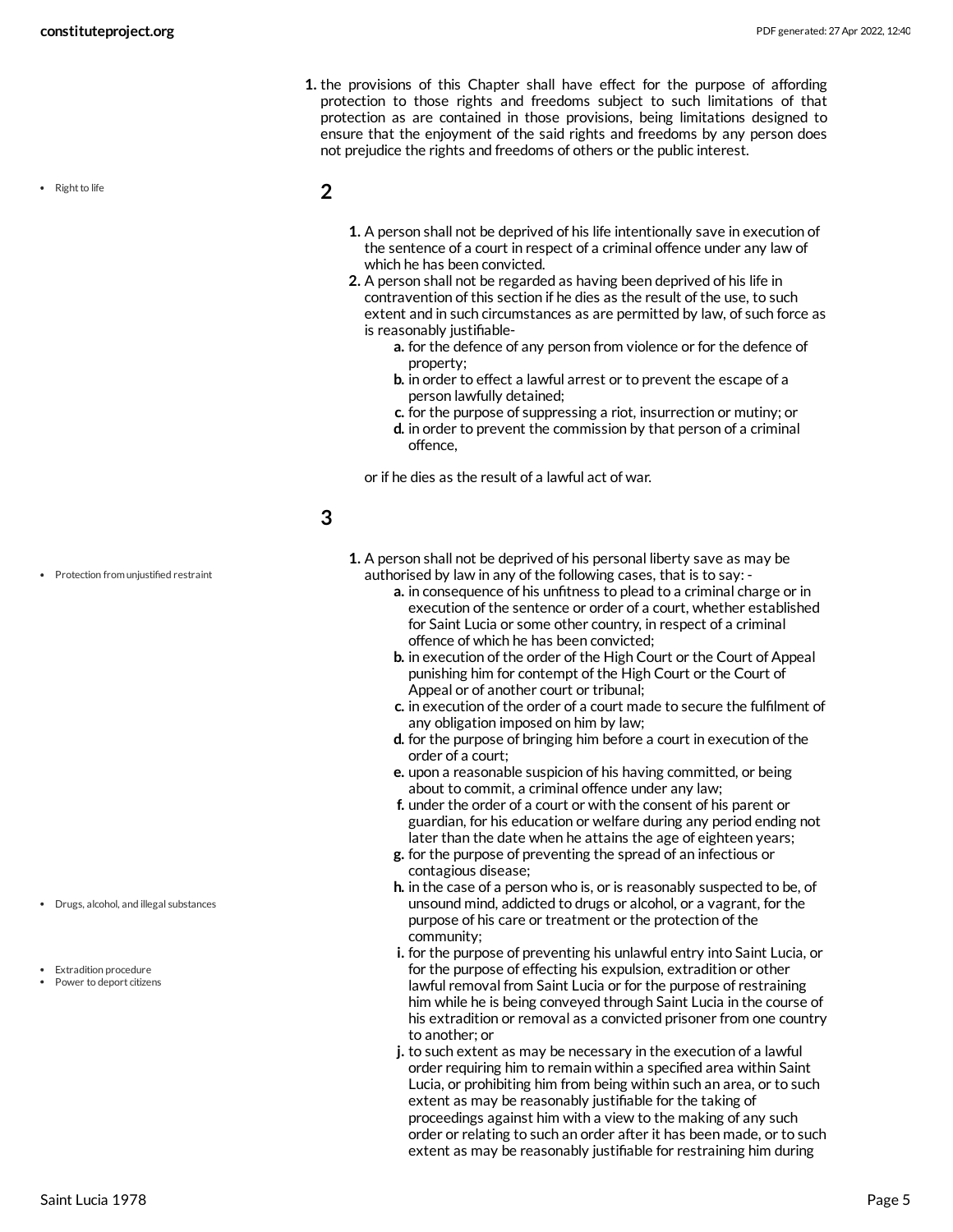• Protection from false imprisonment

- **1. j.** any visit that he is permitted to make to any part of Saint Lucia in which, in consequence of any such order, his presence would otherwise be unlawful.
- **2.** Any person who is arrested or detained shall with reasonable promptitude and in any case no later than twenty-four hours after such arrest or detention be informed in a language that he understands of the reasons for his arrest or detention and be afforded reasonable facilities for private communication and consultation with a legal practitioner of his own choice and, in the case of a minor, with his parents or guardian.
- **3.** Any person who is arrested or detained
	- **a.** for the purpose of bringing him before a court in execution of the order of a court; or
	- **b.** upon reasonable suspicion of his having committed, or being about to commit, a criminal offence under any law

and who is not released, shall be brought before a court without undue delay and in any case not later than seventy-two hours after such arrest or detention.

- **4.** Where any person is brought before a court in execution of the order of a court in any proceedings or upon suspicion of his having committed or being about to commit an offence, he shall not be thereafter further held in custody in connection with those proceedings or that offence save upon the order of a court.
- **5.** If any person arrested or detained as mentioned in subsection (3)(b) of this section is not tried within a reasonable time, then without prejudice to any further proceedings that may be brought against him, he shall be released either unconditionally or upon reasonable conditions, including in particular such conditions as are reasonably necessary to ensure that he appears at a later date for trial or for proceedings preliminary to trial, and such conditions may include bail so long as it is not excessive.
- **6.** Any person who is unlawfully arrested or detained by any other person shall be entitled to compensation therefor from that other person or from any other person or authority on whose behalf that other person was acting:

Provided that a judge, a magistrate or a justice of the peace or an officer of a court or a police officer shall not be under any personal liability to pay compensation under this subsection in consequence of any act performed by him in good faith in the discharge of the functions of his office and any liability to pay any such compensation in consequence of any such act shall be a liability of the Crown.

**7.** For the purposes of subsection (1)(a) of this section a person charged before a court with a criminal offence in respect of whom a special verdict has been returned that he was guilty of the act or omission charged but was insane when he did the act or made the omission shall be regarded as a person who has been convicted of a criminal offence and the detention of a person in consequence of such a verdict shall be regarded as detention in execution of the order of a court.

### <span id="page-5-0"></span>**4**

- **1.** No person shall be held in slavery or servitude.
- **2.** No person shall be required to perform forced labour.
- **3.** For the purposes of this section, the expression "forced labour" does not include
	- **a.** any labour required in consequence of the sentence or order of a court;
	- **b.** labour required of any person while he is lawfully detained that, though not required in consequence of the sentence or order of a court, is reasonably necessary in the interests of hygiene or for the maintenance of the place at which he is detained;
	- **c.** any labour required of a member of a disciplined force in pursuance of his duties as such or, in the case of a person who has conscientious objections to service as a member of a naval, military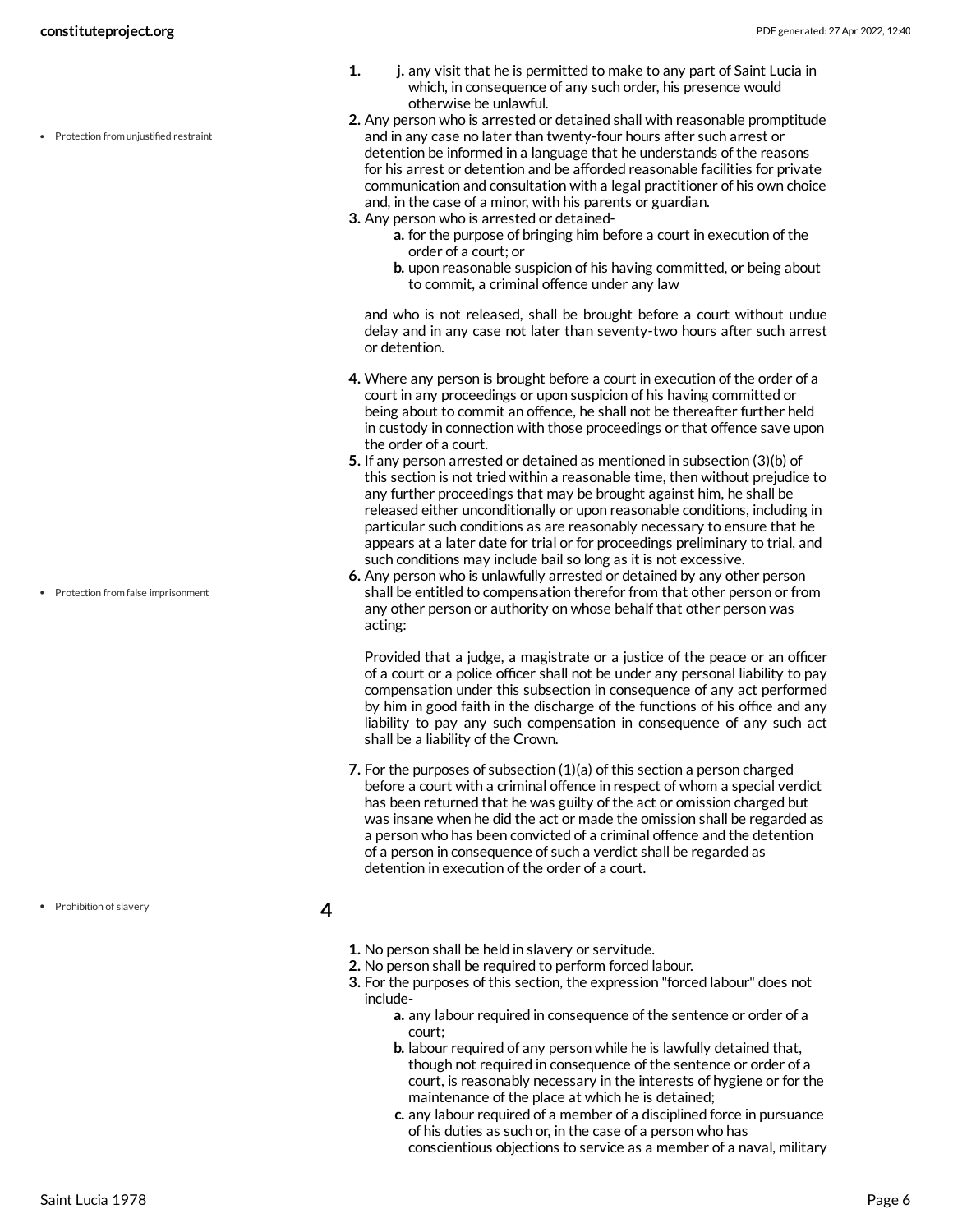- **3. c.** or air force, any labour that that person is required by law to perform in place of such service;
	- **d.** any labour required during any period of public emergency or in the event of any accident or natural calamity that threatens the life and well-being of the community, to the extent that the requiring of such labour is reasonably justifiable in the circumstances of any situation arising or existing during that period or as a result of that accident or natural calamity, for the purpose of dealing with that situation.
- **5.** No person shall be subjected to torture or to inhuman or degrading punishment or other treatment.
- Prohibition of cruel treatment • Protection from expropriation

Prohibition of torture

<span id="page-6-0"></span>**6**

- **1.** No property of any description shall be compulsorily taken possession of, and no interest in or right over property of any description shall be compulsorily acquired, except for a public purpose and except where provision is made by a law applicable to that taking of possession or acquisition for the prompt payment of full compensation.
- **2.** Every person having an interest in or right over property that is compulsorily taken possession of or whose interest in or right over any property is compulsorily acquired shall have a right of direct access to the High Court for
	- **a.** determining the nature and extent of that interest or right;
		- **b.** determining whether that taking of possession or acquisition was duly carried out in accordance with a law authorising the taking of possession or acquisition;
		- **c.** determining what compensation he is entitled to under the law applicable to that taking of possession or acquisition;
		- **d.** obtaining that compensation:

Provided that if Parliament so provides in relation to any matter referred to in paragraph (a) or (c) of this subsection the right of access shall be by way of appeal (exercisable as of right at the instance of the person having the interest in or right over the property) from a tribunal or authority, other than the High Court, having jurisdiction under any law to determine that matter.

- **3.** The Chief Justice may make rules with respect to the practice and procedure of the High Court or, subject to such provision as may have been made in that behalf by Parliament, with respect to the practice and procedure of any other tribunal or authority in relation to the jurisdiction conferred on the High Court by subsection (2) of this section or exercisable by the other tribunal or authority for the purposes of that subsection (including rules with respect to the time within which applications or appeals to the High Court or applications to the other tribunal or authority may be brought).
- **4.** No person who is entitled to compensation under this section shall be prevented from remitting, within a reasonable time after he has received any amount of that compensation in the form of a sum of money or, as the case may be, has received any such amount in some other form and has converted any of that amount into a sum of money, the whole of that sum of money (free from any deduction, charge or tax made or levied in respect of its remission) to any country of his choice outside Saint Lucia.
- **5.** Nothing contained in or done under the authority of any law shall be held to be inconsistent with or in contravention of subsection (4) of this section to the extent that the law in question authorises
	- **a.** the attachment, by order of a court, of any amount of compensation to which a person is entitled in satisfaction of the judgment of a court or pending the determination of civil proceedings to which he is a party;
	- **b.** the imposition of reasonable restrictions on the manner in which any sum of money is to be remitted; or
	- **c.** the imposition of reasonable restrictions upon the remission of any sum of money in order to prevent or regulate the transfer to a country outside Saint Lucia of capital raised in Saint Lucia or in some other country or derived from the natural resources of Saint Lucia.
- **6.** Nothing contained in or done under the authority of any law shall be held to be inconsistent with or in contravention of subsection (1) of this section-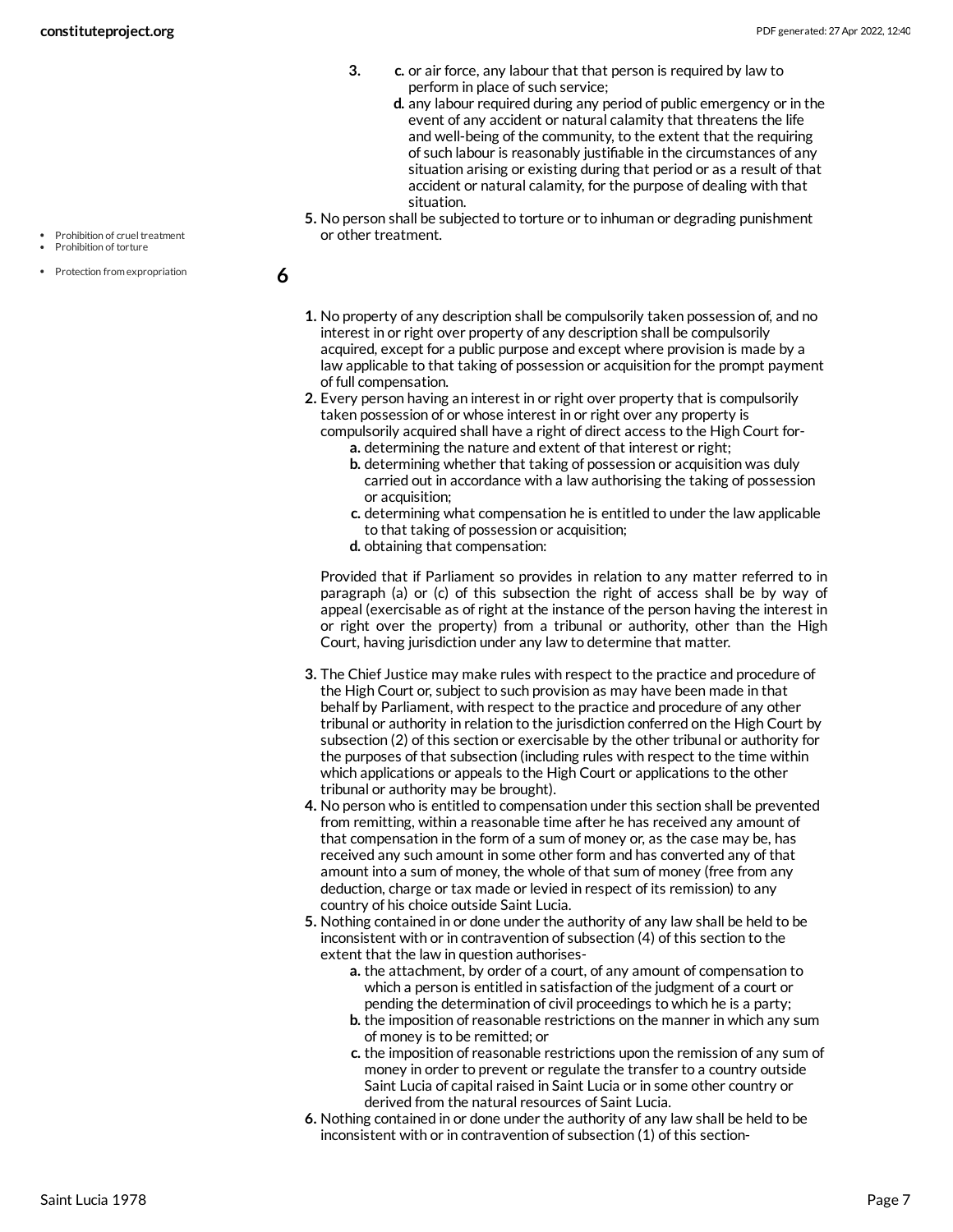Ownership of natural resources Protection of environment

• Rights of debtors

- **6. a.** to the extent that the law in question makes provision for the taking of possession or acquisition of any property, interest or right**i.** in satisfaction of any tax, rate or due;
	- **ii.** by way of penalty for breach of any law or forfeiture in consequence of breach of any law;
	- **iii.** as an incident of a lease, tenancy, mortgage, hypothec, charge, bill of sale, pledge or contract;
	- **iv.** in the execution of judgments or orders of a court in proceedings for the determination of civil rights or obligations;
	- **v.** in circumstances where it is reasonably necessary so to do because the property is in a dangerous state or likely to be injurious to the health of human beings, animals or plants;
	- **vi.** in consequence of any law with respect to the limitation of actions; or
	- **vii.** for so long only as may be necessary for the purposes of any examination, investigation, trial or inquiry or, in the case of land, for the purposes of the carrying out thereon of work of soil conservation or the conservation of other natural resources or work relating to agricultural development or improvement (being work relating to such development or improvement that the owner or occupier of the land has been required, and has without reasonable excuse refused or failed, to carry out),

and except so far as that provision or, as the case may be, the thing done under the authority thereof is shown not to be reasonably justifiable in a democratic society; or

**b.** to the extent that the law in question makes provision for the taking of possession or acquisition of any of the following property (including an interest in or right over property), that is to say-

**i.** enemy property;

- **ii.** property of a deceased person, a person of unsound mind or a person who has not attained the age of eighteen years, for the purpose of its administration for the benefit of the persons entitled to the beneficial interest therein;
- **iii.** property of a person adjudged bankrupt or a body corporate in liquidation, for the purpose of its administration for the benefit of the creditors of the bankrupt or body corporate and, subject thereto, for the benefit of other persons entitled to the beneficial interest in the property; or
- **iv.** property subject to a trust, for the purpose of vesting the property in persons appointed as trustees under the instrument creating the trust or by a court or, by order of a court, for the purpose of giving effect to the trust.
- **7.** Nothing contained in or done under the authority of any law enacted by Parliament shall be held to be inconsistent with or in contravention of this section to the extent that the law in question makes provision for the compulsory taking of possession of any property, or the compulsory acquisition of any interest in or right over property, where that property, interest or right is held by a body corporate established by law for public purposes in which no monies have been invested other than monies provided by Parliament.
- **8.** In this section-
	- "property" means any land or other thing capable of being owned or held in possession and includes any right relating thereto, whether under a contract, trust or law or otherwise and whether present or future, absolute or conditional;
	- "acquisition", in relation to an interest in or right over property, means transferring that interest or right to another person or extinguishing or curtailing that interest or right.

Regulation of evidence collection

<span id="page-7-0"></span>**7**

**1.** Except with his own consent, a person shall not be subjected to the search of his person or his property or the entry by others on his premises.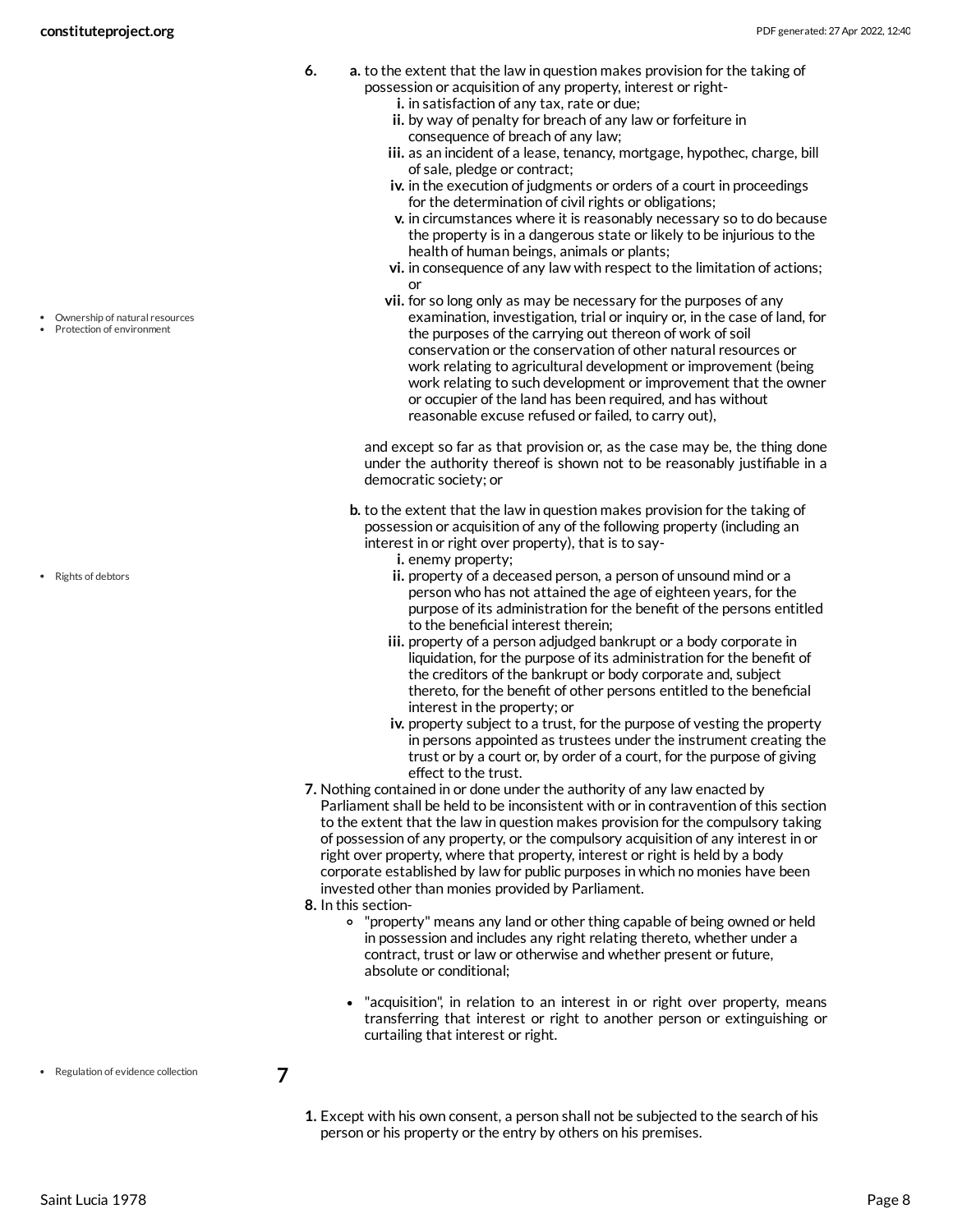- **2.** Nothing contained in or done under the authority of any law shall be held to be inconsistent with or in contravention of this section to the extent that the law in question makes provision
	- **a.** that is reasonably required in the interests of defence, public safety, public order, public morality, public health, town and country planning, the development and utilisation of mineral resources or the development or utilisation of any property for a purpose beneficial to the community;
	- **b.** that is reasonably required for the purpose of protecting the rights or freedoms of other persons;
	- **c.** that authorises an officer or agent of the Government, a local government authority or a body corporate established by law for public purposes to enter on the premises of any person in order to inspect those premises or anything thereon for the purpose of any tax, rate or due or in order to carry out work connected with any property that is lawfully on those premises and that belongs to the Government or to that authority or body corporate, as the case may be; or
	- **d.** that authorises, for the purpose of enforcing the judgment or order of a court in any civil proceedings, the search of any person or property by order of a court or entry upon any premises by such order,

and except so far as that provision or, as the case may be, anything done under the authority thereof is shown not to be reasonably justifiable in a democratic society.

## <span id="page-8-0"></span>**8**

- **1.** If any person is charged with a criminal offence, then, unless the charge is withdrawn, the case shall be afforded a fair hearing within a reasonable time by an independent and impartial court established by law.
- **2.** Every person who is charged with a criminal offence
	- **a.** shall be presumed to be innocent until he is proved or has pleaded guilty; **b.** shall be informed as soon as reasonably practicable, in a language that he understands and in detail, of the nature of the offence charged;
	- **c.** shall be given adequate time and facilities for the preparation of his defence;
	- **d.** shall be permitted to defend himself before the court in person or, at his own expense, by a legal practitioner of his own choice;
	- **e.** shall be afforded facilities to examine in person or by his legal representative the witnesses called by the prosecution before the court, and to obtain the attendance and carry out the examination of witnesses to testify on his behalf before the court on the same conditions as those applying to witnesses called by the prosecution; and
	- **f.** shall be permitted to have without payment the assistance of an interpreter if he cannot understand the language used at the trial,

and except with his own consent the trial shall not take place in his absence unless he so conducts himself as to render the continuance of the proceedings in his presence impracticable and the court has ordered him to be removed and the trial to proceed in his absence:

Provided that the trial may take place in his absence in any case in which it is so provided by a law under which he is entitled to adequate notice of the charge and the date, time and place of the trial and to a reasonable opportunity of appearing before the court.

- **3.** When a person is tried for any criminal offence, the accused person or any person authorised by him in that behalf shall, if he so requires and subject to payment of such reasonable fee as may be prescribed by law, be given within a reasonable time after judgment a copy for the use of the accused person of any record of the proceedings made by or on behalf of the court.
- **4.** A person shall not be held to be guilty of a criminal offence on account of any act or omission that did not, at the time it took place, constitute such an offence, and no penalty shall be imposed for any criminal offence that is severer in degree or description than the maximum penalty that might have been imposed for that offence at the time when it was committed.

• Right to fair trial

- Right to speedy trial
- Presumption of innocence in trials
- Trial in native language of accused
- Right to counsel
- Right to examine evidence/witnesses
- Trial in native language of accused

- Protection from ex post facto laws
- Principle of no punishment without law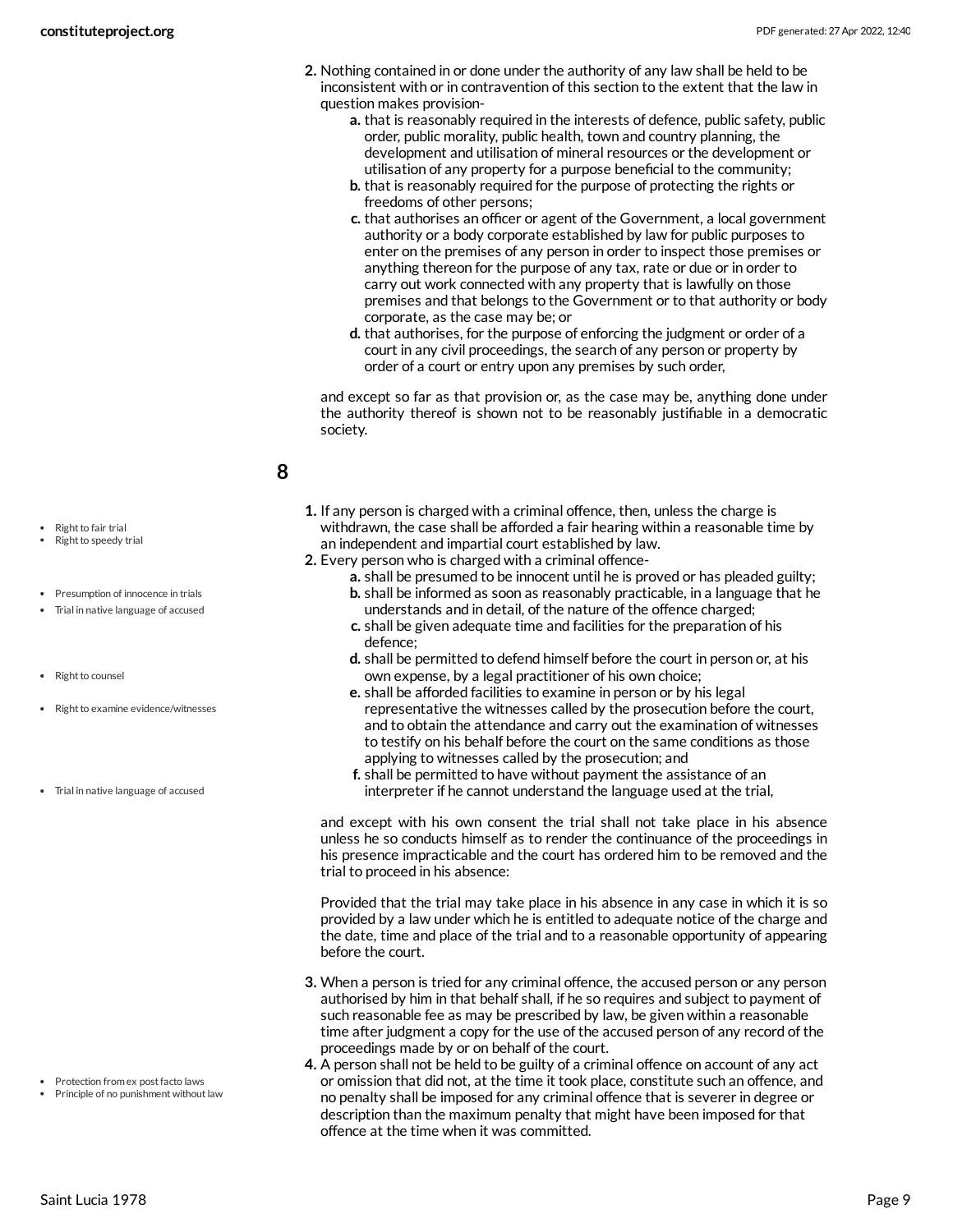- Prohibition of double jeopardy
- Protection from self-incrimination

• Right to public trial

- Regulation of evidence collection
- evidence at the trial. **8.** Any court or other authority prescribed by law for the determination of the existence or extent of any civil right or obligation shall be established by law and shall be independent and impartial; and where proceedings for such a determination are instituted by any person before such a court or other authority, the case shall be given a fair hearing within a reasonable time.

**7.** A person who is tried for a criminal offence shall not be compelled to give

appeal or review proceedings relating to the conviction or acquittal. **6.** A person shall not be tried for a criminal offence if he shows that he has been

pardoned for that offence.

**5.** A person who shows that he has been tried by a competent court for a criminal offence and either convicted or acquitted shall not again be tried for that offence or for any other criminal offence of which he could have been convicted at the trial for that offence, save upon the order of a superior court in the course of

- **9.** Where the existence or extent of any civil right or obligation has been determined in proceedings in any court or before any other authority any party to those proceedings shall, if he so requires and subject to payment of such reasonable fee as may be prescribed by law, be entitled to obtain within a reasonable time after the judgment or other determination a copy of any record of the proceedings made by or on behalf of the court or other authority.
- **10.** Except with the agreement of all the parties thereto, all proceedings of every court and proceedings for the determination of the existence or extent of any civil right or obligation before any other authority, including the announcement of the decision of the court or other authority, shall be held in public.
- **11.** Nothing in subsection (10) of this section shall prevent the court or other adjudicating authority from excluding from the proceedings persons other than the parties thereto and the legal practitioners representing them to such extent as the court or other authority
	- **a.** may by law be empowered to do and may consider necessary or expedient in circumstances where publicity would prejudice the interests of justice or in interlocutory proceedings or in the interests of public morality, the welfare of persons under the age of eighteen years or the protection of the private lives of persons concerned in the proceedings; or
	- **b.** may by law be empowered or required to do in the interests of defence, public safety or public order.
- **12.** Nothing contained in or done under the authority of any law shall be held to be inconsistent with or in contravention of
	- **a.** subsection (2)(a) of this section to the extent that the law in question imposes upon any person charged with a criminal offence the burden of proving particular facts;
	- **b.** subsection (2)(e) of this section to the extent that the law in question imposes reasonable conditions that must be satisfied if witnesses called to testify on behalf of an accused person are to be paid their expenses out of public funds; or
	- **c.** subsection (5) of this section to the extent that the law in question authorises a court to try a member of a disciplined force for a criminal offence notwithstanding any trial and conviction or acquittal of that member under the disciplinary law of that force, so, however, that any court so trying such a member and convicting him shall in sentencing him to any punishment take into account any punishment awarded him under that disciplinary law.
- **13.** In the case of any person who is held in lawful detention the provisions of subsection (1), paragraphs (d) and (e) of subsection (2) and subsection (3) of this section shall not apply in relation to his trial for a criminal offence under the law regulating the discipline of persons held in such detention.
- **14.** In this section "criminal offence" means a criminal offence under a law.

- Freedom of religion
- <span id="page-9-0"></span>**9**
- Freedom of opinion/thought/conscience
- **1.** Except with his own consent, a person shall not be hindered in the enjoyment of his freedom of conscience, including freedom of thought and of religion, freedom to change his religion or belief and freedom, either alone or in community with others, and both in public and in private, to manifest and propagate his religion or belief in worship, teaching, practice and observance.
- **2.** Except with his own consent (or, if he is a person under the age of eighteen years, the consent of his guardian) a person attending any place of education, detained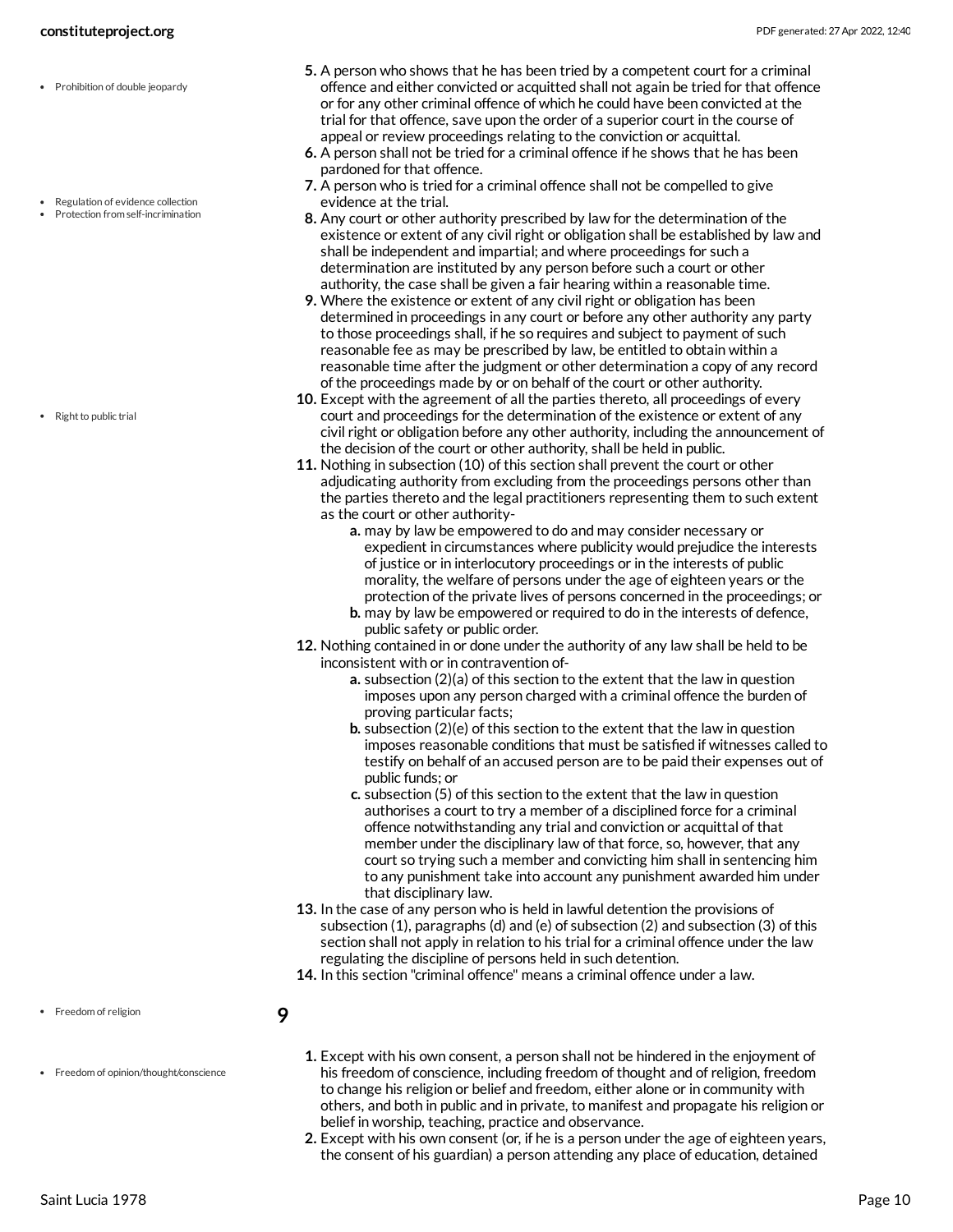- **2.** in any prison or corrective institution or serving in a naval, military or air force shall not be required to receive religious instruction or to take part in or attend any religious ceremony or observance if that instruction ceremony or observance relates to a religion which is not his own.
- **3.** Every religious community shall be entitled, at its own expense, to establish and maintain places of education and to manage any place of education which it maintains; and no such community shall be prevented from providing religious instruction for persons of that community in the course of any education provided by that community whether or not it is in receipt of a government subsidy or other form of financial assistance designed to meet in whole or in part the cost of such course of education.
- **4.** A person shall not be compelled to take any oath which is contrary to his religion or belief or to take any oath in a manner which is contrary to his religion or belief.
- **5.** Nothing contained in or done under the authority of any law shall be held to be inconsistent with or in contravention of this section to the extent that the law in question makes provision which is reasonably required
	- **a.** in the interests of defence, public safety, public order, public morality or public health;
	- **b.** for the purpose of protecting the rights and freedoms of other persons, including the right to observe and practise any religion without the unsolicited intervention of members of any other religion; or
	- **c.** for the purpose of regulating educational institutions in the interests of the persons who receive or may receive instruction in them,

and except so far as that provision or, as the case may be, the thing done under the authority thereof is shown not to be reasonably justifiable in a democratic society.

- **6.** References in this section to a religion shall be construed as including references to a religious denomination, and cognate expressions shall be construed accordingly.
- Freedom of expression Freedom of opinion/thought/conscience
- Freedom of press

- 
- Television
- Telecommunications Right to protect one's reputation
- Radio

### <span id="page-10-0"></span>**10**

- **1.** Except with his own consent, a person shall not be hindered in the enjoyment of his freedom of expression, including freedom to hold opinions without interference, freedom to receive ideas and information without interference, freedom to communicate ideas and information without interference (whether the communication be to the public generally or to any person or class of persons) and freedom from interference with his correspondence.
- **2.** Nothing contained in or done under the authority of any law shall be held to be inconsistent with or in contravention of this section to the extent that the law in question makes provision
	- **a.** that is reasonably required in the interests of defence, public safety, public order, public morality or public health;
	- **b.** that is reasonably required for the purpose of protecting the reputations, rights and freedoms of other persons or the private lives of persons concerned in legal proceedings, preventing the disclosure of information received in confidence, maintaining the authority and independence of the courts or regulating the technical administration or the technical operation of telephony, telegraphy, posts, wireless broadcasting or television; or
	- **c.** that imposes restrictions upon public officers that are reasonably required for the proper performance of their functions,

and except so far as that provision or, as the case may be, the thing done under the authority thereof is shown not to be reasonably justifiable in a democratic society.

- Freedom of association
- Right to form political parties
- Right to join trade unions
- Freedom of assembly

#### <span id="page-10-1"></span>**11**

**1.** Except with his own consent, a person shall not be hindered in the enjoyment of his freedom of assembly and association, that is to say, his right to assemble freely and associate with other persons and in particular to form or belong to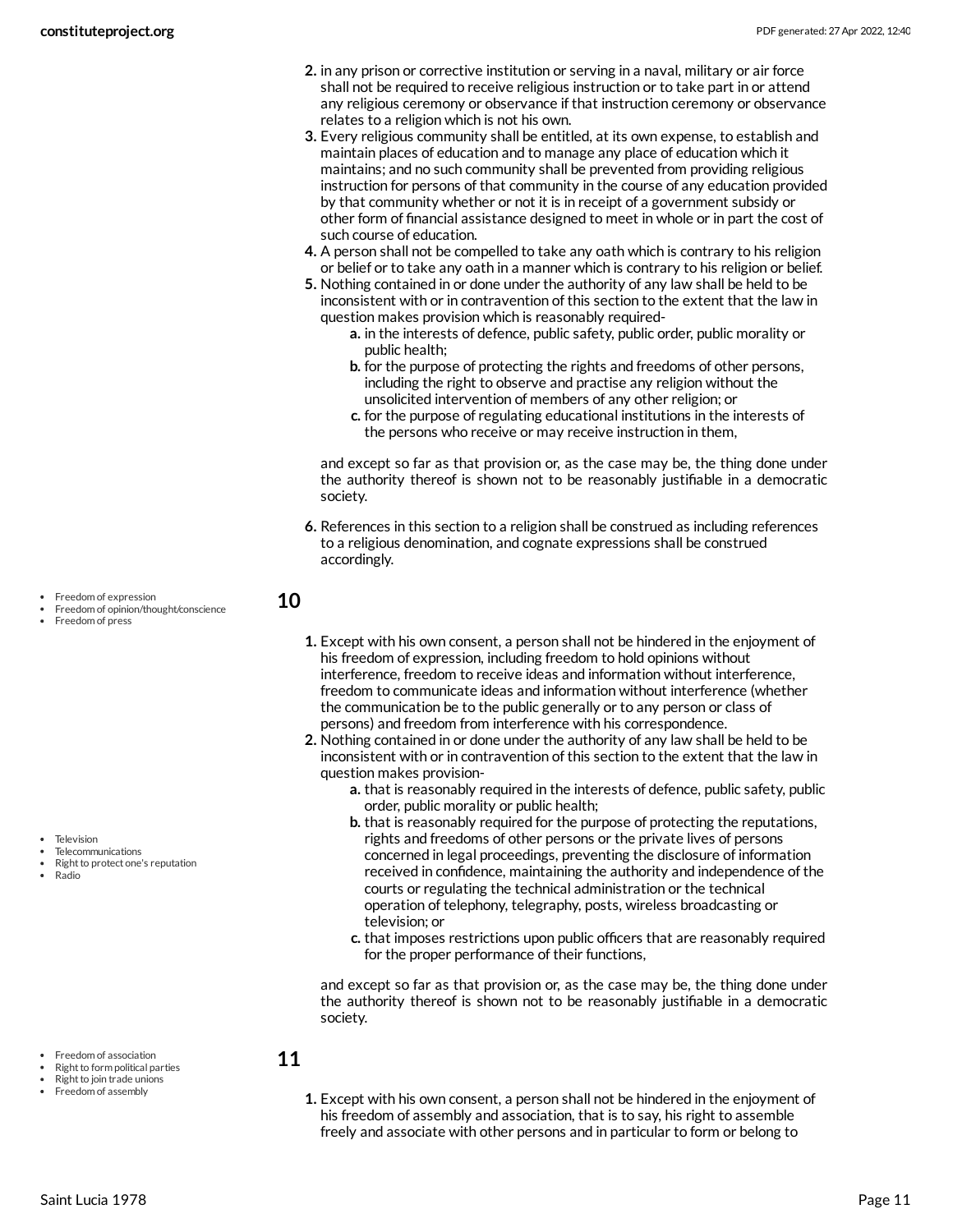- **1.** trade unions or other associations for the protection of his interests or to form or belong to political parties or other political associations.
- **2.** Nothing contained in or done under the authority of any law shall be held to be inconsistent with or in contravention of this section to the extent that the law in question makes provision
	- **a.** that is reasonably required in the interests of defence, public safety, public order, public morality or public health;
	- **b.** that is reasonably required for the purpose of protecting the rights or freedoms of other persons; or
	- **c.** that imposes restrictions upon public officers that are reasonably required for the proper performance of their functions,

and except so far as that provision or, as the case may be, the thing done under the authority thereof is shown not to be reasonably justifiable in a democratic society.

#### • Freedom of movement

- <span id="page-11-0"></span>**12**
	- **1.** A person shall not be deprived of his freedom of movement that is to say, the right to move freely throughout Saint Lucia, the right to reside in any part of Saint Lucia, the right to enter Saint Lucia, the right to leave Saint Lucia and immunity from expulsion from Saint Lucia.
	- **2.** Any restriction on a person's freedom of movement that is involved in his lawful detention shall not be held to be inconsistent with or in contravention of this section.
	- **3.** Nothing contained in or done under the authority of any law shall be held to be inconsistent with or in contravention of this section to the extent that the law in question makes provision
		- **a.** for the imposition of restrictions on the movement or residence within Saint Lucia of any person or on any person's right to leave Saint Lucia that are reasonably required in the interests of defence, public safety or public order;
		- **b.** for the imposition of restrictions on the movement or residence within Saint Lucia or on the right to leave Saint Lucia of persons generally or any class of persons in the interests of defence, public safety, public order, public morality or public health or, in respect of the right to leave Saint Lucia, of securing compliance with any international obligation of the Government particulars of which have been laid before the Senate and the House and except so far as that provision or, as the case may be, the thing done under the authority thereof is shown not to be reasonably justifiable in a democratic society;
		- **c.** for the imposition of restrictions, by order of a court, on the movement or residence within Saint Lucia of any person or on any person's right to leave Saint Lucia either in consequence of his having been found guilty of a criminal offence under a law or for the purpose of ensuring that he appears before a court at a later date for trial of such a criminal offence or for proceedings preliminary to trial or for proceedings relating to his extradition or lawful removal from Saint Lucia;
		- **d.** for the imposition of restrictions on the freedom of movement of any person who is not a citizen;
		- **e.** for the imposition of restrictions on the acquisition or use by any person of land or other property in Saint Lucia;
		- **f.** for the imposition of restrictions upon the movement or residence within Saint Lucia or on the right to leave Saint Lucia of any public officer that are reasonably required for the proper performance of his functions;
		- **g.** for the removal of a person from Saint Lucia to be tried or punished in some other country for a criminal offence under the law of that other country or to undergo imprisonment in some other country in execution of the sentence of a court in respect of a criminal offence under a law of which he has been convicted; or
		- **h.** for the imposition of restrictions on the right of any person to leave Saint Lucia that are reasonably required in order to secure the fulfilment of any obligations imposed on that person by law

and except so far as that provision or, as the case may be, the thing done under the authority thereof is shown not to be reasonably justifiable in a democratic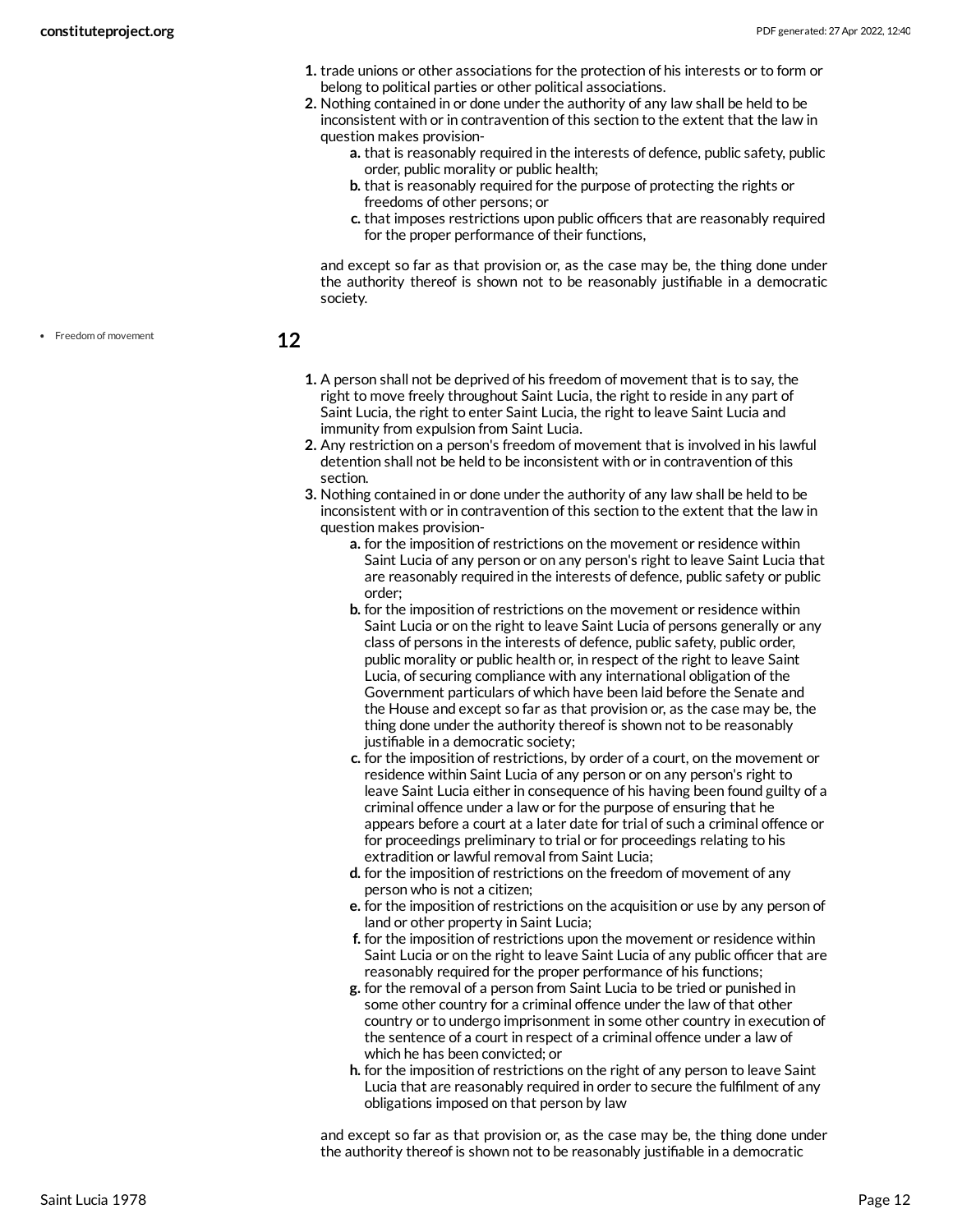**3.** society.

<span id="page-12-0"></span>**13**

- **4.** If any person whose freedom of movement has been restricted by virtue of such a provision as is referred to in subsection (3)(a) of this section so requests at any time during the period of that restriction not earlier than twenty-one days after the order was made or three months after he last made such a request, as the case may be, his case shall be reviewed by an independent and impartial tribunal presided over by a person appointed by the Chief Justice from among persons who are legal practitioners.
- **5.** On any review by a tribunal in pursuance of subsection (4) of this section of the case of any person whose freedom of movement has been restricted, the tribunal may make recommendations concerning the necessity or expediency of the continuation of that restriction to the authority by whom it was ordered and, unless it is otherwise provided by law, that authority shall be obliged to act in accordance with any such recommendations.
- Equality regardless of origin
- Equality regardless of race Equality regardless of gender
- Equality regardless of skin color
- Equality regardless of political party
- General guarantee of equality
- Equality regardless of creed or belief
- **1.** Subject to the provisions of subsections (4), (5) and (7) of this section, no law shall make any provision that is discriminatory either of itself or in its effect.
- **2.** Subject to the provisions of subsections (6), (7) and (8) of this section, no person shall be treated in a discriminatory manner by any person or authority.
- **3.** In this section, the expression "discriminatory" means affording different treatment to different persons attributable wholly or mainly to their respective descriptions by sex, race, place of origin, political opinions, colour or creed whereby persons of one such description are subjected to disabilities or restrictions to which persons of another such description are not made subject or are accorded privileges or advantages which are not accorded to persons of another such description.
- **4.** Subsection (1) of this section shall not apply to any law so far as that law makes provision
	- **a.** for the appropriation of public revenues or other public funds;
	- **b.** with respect to persons who are not citizens;
	- **c.** for the application, in the case of persons of any such description as is mentioned in subsection (3) of this section (or of persons connected with such persons), of the law with respect to adoption, marriage, divorce, burial, devolution of property on death or other like matters which is the personal law of persons of that description;
	- **d.** whereby persons of any such description as is mentioned in subsection (3) of this section may be subjected to any disability or restriction or may be accorded any privilege or advantage that, having regard to its nature and to special circumstances pertaining to those persons or to persons of any other such description, is reasonably justifiable in a democratic society.
- **5.** Nothing contained in any law shall be held to be inconsistent with or in contravention of subsection (1) of this section to the extent that it makes provision with respect to standards or qualifications (not being standards or qualifications specifically relating to sex, race, place of origin, political opinions, colour or creed) to be required of any person who is appointed to or to act in any office or employment.
- **6.** Subsection (2) of this section shall not apply to anything which is expressly or by necessary implication authorised to be done by any such provision of law as is referred to in subsection (4) or subsection (5) of this section.
- **7.** Nothing contained in or done under the authority of any law shall be held to be inconsistent with or in contravention of this section to the extent that the law in question makes provision whereby persons of any such description as is mentioned in subsection (3) of this section may be subjected to any restriction on the rights and freedoms guaranteed by sections 7, 9, 10, 11 and 12 of this Constitution, being such a restriction as is authorised by section 7(2), section  $9(5)$ , section  $10(2)$ , section  $11(2)$  or paragraph (a), (b) or (h) of section  $12(3)$ , as the case may be.
- **8.** Nothing contained in subsection (2) of this section shall affect any discretion relating to the institution, conduct or discontinuance of civil or criminal proceedings in any court that is vested in any person by or under this Constitution or any other law.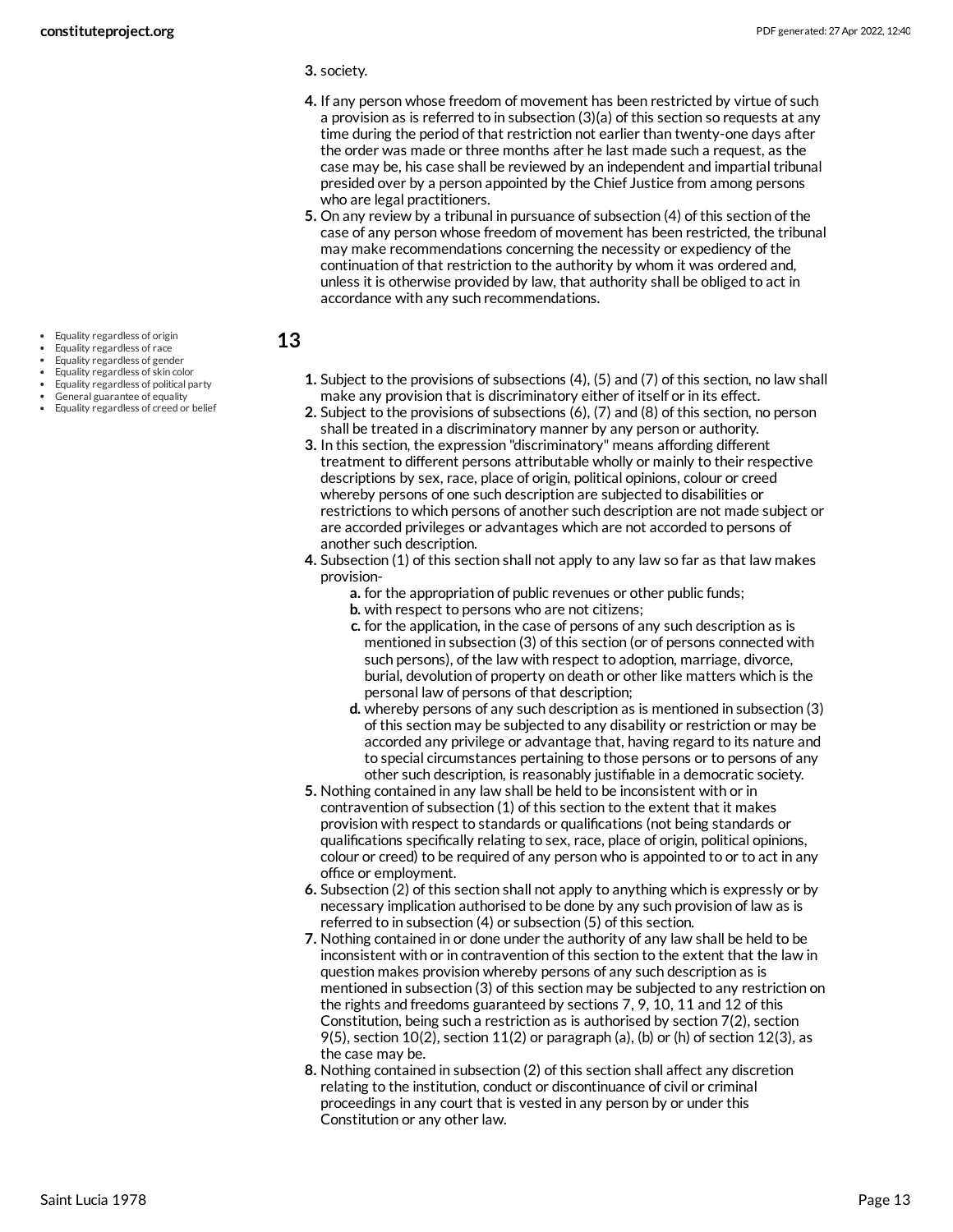Head of state decree power Emergency provisions

• Emergency provisions

**Emergency provisions** 

- <span id="page-13-0"></span>**14**
	- **1.** Without prejudice to the powers of Parliament, but subject to the provisions of this section, where any period of public emergency exists, the Governor-General may, due regard being had to the circumstances of any situation likely to arise or exist during such period, make regulations for the purpose of dealing with that situation and issue orders and instructions for the purpose of the exercise of any powers conferred on him or any other person by any law referred to in subsection (3) of this section or instrument made under this section or any such law.
	- **2.** Without prejudice to the generality of subsection (1) of this section regulations made under that subsection may make provision for the detention of persons.
	- **3.** A law enacted by Parliament that is passed during a period of public emergency and is expressly declared to have effect only during that period or any regulation made under subsection (1) of this section shall have effect even though inconsistent with sections 3 or 13 of this Constitution except in so far as its provisions may be shown not to be reasonably justifiable for the purpose of dealing with the situation that exists during that period.

## <span id="page-13-1"></span>**15**

- **1.** When a person is detained by virtue of any such law as is referred to in section 14 of this Constitution the following provisions shall apply, that is to say:
	- **a.** he shall, with reasonable promptitude and in any case not more than seven days after the commencement of his detention, be informed in a language that he understands and in detail of the grounds upon which he is detained and furnished with a written statement in English specifying those grounds in detail;
	- **b.** not more than fourteen days after the commencement of his detention, a notification shall be published in the Official Gazette stating that he has been detained and giving particulars of the provision of law under which his detention is authorised;
	- **c.** not more than one month after the commencement of his detention and thereafter during his detention at intervals of not more than three months, his case shall be reviewed by an independent and impartial tribunal established by law and presided over by a person appointed by the Chief Justice from among persons who are legal practitioners;
	- **d.** he shall be afforded reasonable facilities for private communication and consultation with a legal practitioner of his own choice who shall be permitted to make representations to the tribunal appointed for the review of the case of the detained person; and
	- **e.** at the hearing of his case by the tribunal appointed for the review of his case he shall be permitted to appear in person or to be represented by a legal practitioner of his own choice.
- **2.** On any review by a tribunal in pursuance of this section of the case of a detained person, the tribunal may make recommendations concerning the necessity or expediency of continuing his detention to the authority by which it was ordered but, unless it is otherwise provided by law, that authority shall not be obliged to act in accordance with any such recommendations.
- **3.** Nothing contained in subsection (1)(d) or subsection (1)(e) of this section shall be construed as entitling a person to legal representation at public expense.

## <span id="page-13-2"></span>**16**

- Binding effect of const rights
- Ultra-vires administrative actions
- **1.** If any person alleges that any of the provisions of sections 2 to 15 inclusive of this Constitution has been, is being or is likely to be contravened in relation to him (or, in the case of a person who is detained, if any other person alleges such a contravention in relation to the detained person), then, without prejudice to any other action with respect to the same matter which is lawfully available, that person (or that other person) may apply to the High Court for redress.
- **2.** The High Court shall have original jurisdiction
	- **a.** to hear and determine any application made by any person in pursuance of subsection (1) of this section; and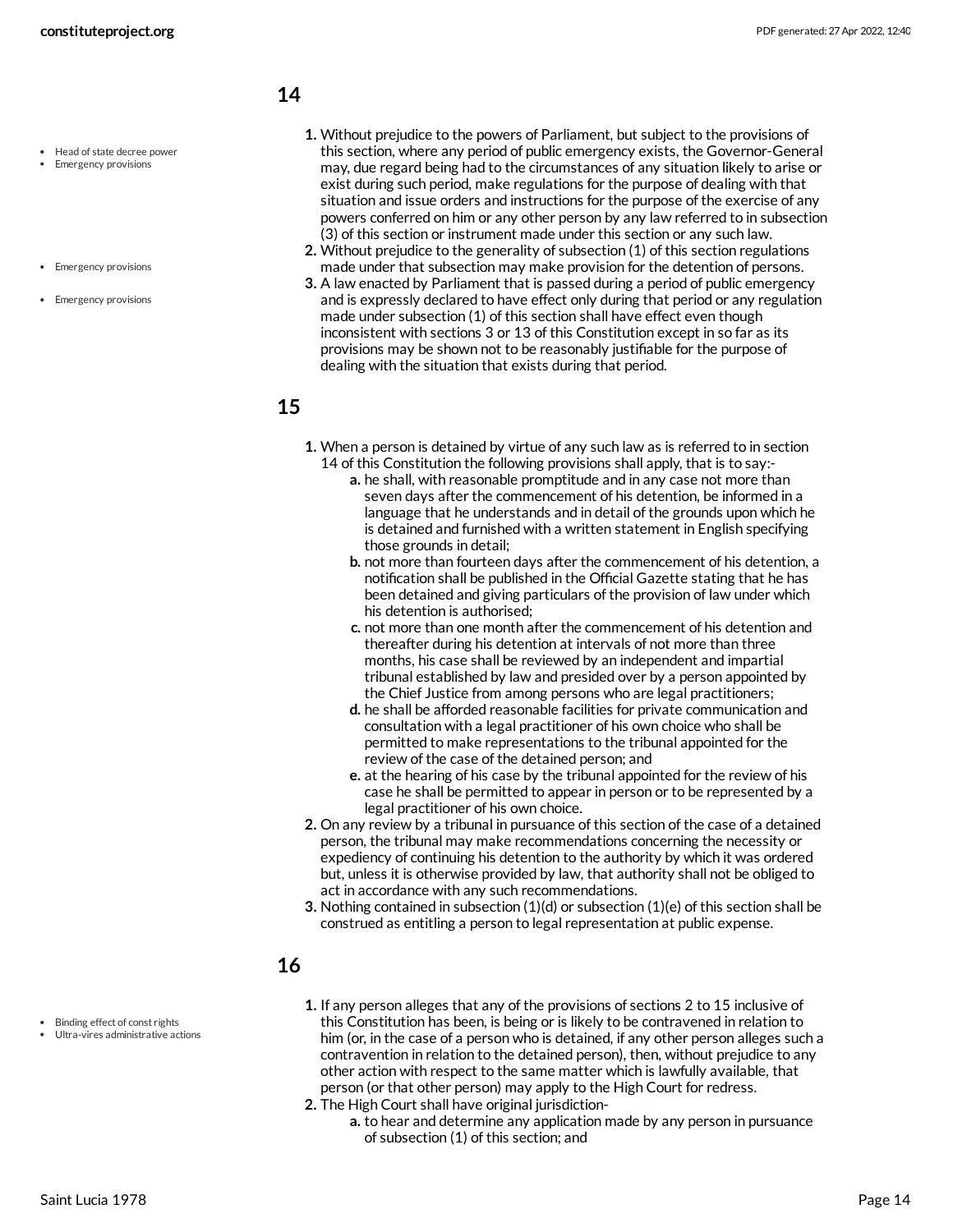Establishment of military courts

**2. b.** to determine any question arising in the case of any person which is referred to it in pursuance of subsection (3) of this section,

and may make such declarations and orders, issue such writs and give such directions as it may consider appropriate for the purpose of enforcing or securing the enforcement of any of the provisions of sections 2 to 15 (inclusive) of this Constitution:

Provided that the High Court may decline to exercise its powers under this subsection if it is satisfied that adequate means of redress for the contravention alleged are or have been available to the person concerned under any other law.

- **3.** If in any proceedings in any court (other than the Court of Appeal or the High Court or a court-martial) any question arises as to the contravention of any of the provisions of sections 2 to 15 (inclusive) of this Constitution, the person presiding in that court may, and shall if any party to the proceedings so requests, refer the question to the High Court unless, in his opinion, the raising of the question is merely frivolous or vexatious.
- **4.** Where any question is referred to the High Court in pursuance of subsection (3) of this section, the High Court shall give its decision upon the question and the court in which the question arose shall dispose of the case in accordance with that decision or, if that decision is the subject of an appeal to the Court of Appeal or to Her Majesty in Council, in accordance with the decision of the Court of Appeal or, as the case may be, of Her Majesty in Council.
- **5.** The High Court shall have such powers in addition to those conferred by this section as may be conferred upon it by Parliament for the purpose of enabling it more effectively to exercise the jurisdiction conferred upon it by this section.
- **6.** The Chief Justice may make rules with respect to the practice and procedure of the High Court in relation to the jurisdiction and powers conferred on it by or under this section (including rules with respect to the time within which applications may be brought and references shall be made to the High Court).

• Emergency provisions

#### <span id="page-14-0"></span>**17**

- **1.** The Governor-General may, by proclamation which shall be published in the Official Gazette, declare that a state of emergency exists for the purposes of this Chapter.
- **2.** A proclamation under this section shall not be effective unless it contains a declaration that the Governor-General is satisfied
	- **a.** that a public emergency has arisen as a result of the imminence of a state of war between Saint Lucia and a foreign state;
	- **b.** that a public emergency has arisen as a result of the occurrence of any earthquake, hurricane, flood, fire, outbreak of pestilence or of infectious disease, or other calamity whether similar to the foregoing or not; or
	- **c.** that action has been taken, or is immediately threatened, by any person, of such a nature and on so extensive a scale, as to be likely to endanger the public safety or to deprive the community or any substantial portion of the community of supplies or services essential to life.
- **3.** Every declaration of emergency shall lapse
	- **a.** in the case of a declaration made when Parliament is sitting, at the expiration of a period of seven days beginning with the date of publication of the declaration; and
	- **b.** in any other case, at the expiration of a period of twenty-one days beginning with the date of publication of the declaration.

unless it has in the meantime been approved by resolutions of the Senate and the House.

- **4.** A declaration of emergency may at any time be revoked by the Governor-General by proclamation which shall be published in the Official Gazette.
- **5.** A declaration of emergency that has been approved by resolutions of the Senate and the House in pursuance of subsection (3) of this section shall remain in force so long as both those resolutions remain in force and no longer.
- **6.** A resolution of the Senate or the House passed for the purposes of this section shall remain in force for twelve months or such shorter period as may be specified therein: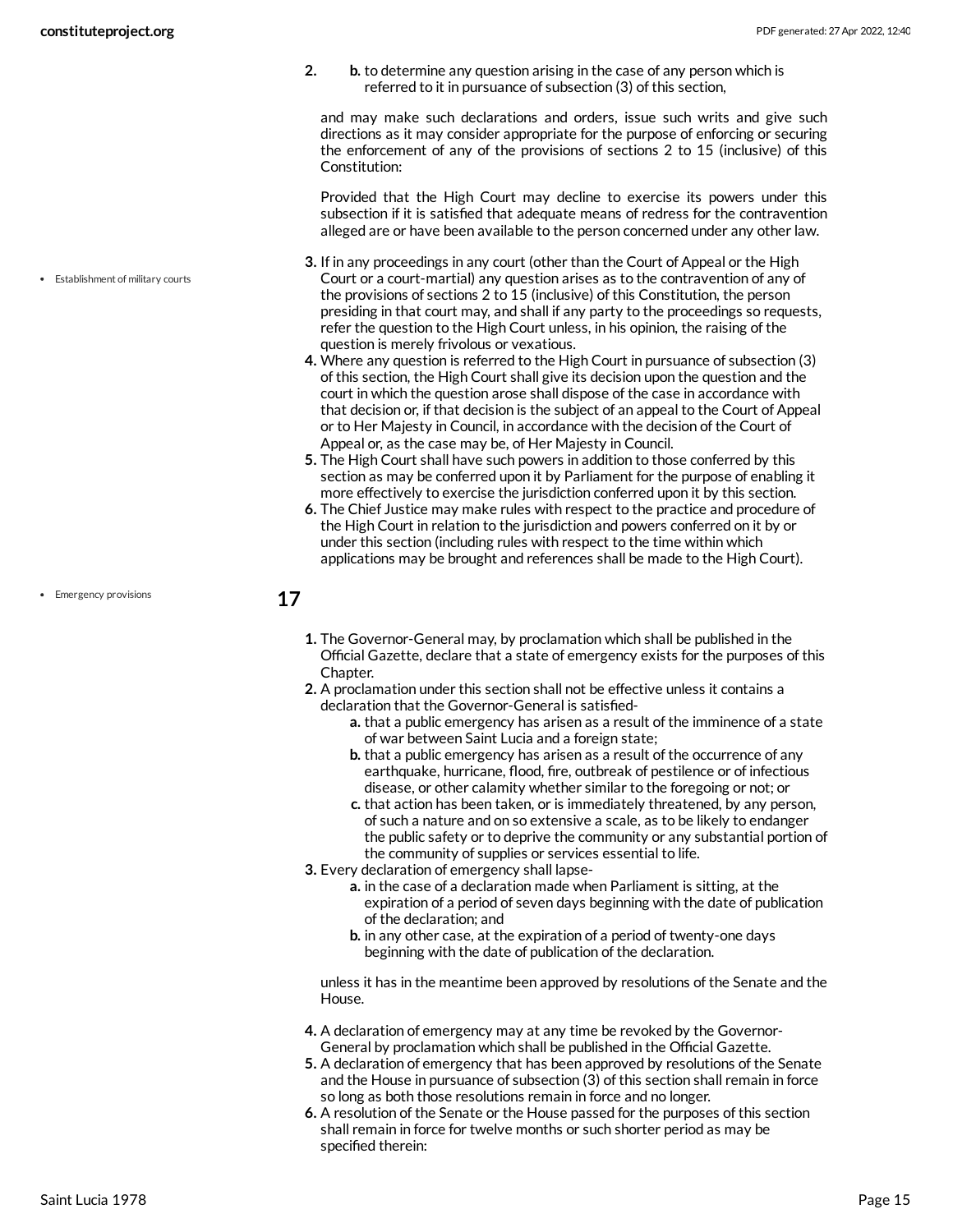- **6.** Provided that any such resolution may be extended from time to time by a further such resolution, each extension not exceeding twelve months from the date of the resolution effecting the extension; and any such resolution may be revoked at any time by a further resolution.
- **7.** A resolution of the House for the purposes of subsection (3) of this section and a resolution of the House extending any such resolution shall not be passed in the House unless it is supported by the votes of a majority of all the members of the House.
- **8.** Any provision of this section that a declaration of emergency shall lapse or cease to be in force at any particular time is without prejudice to the making of a further such declaration whether before or after that time.

### <span id="page-15-0"></span>**18**

- **1.** In this Chapter, unless the context otherwise requires-
	- "contravention", in relation to any requirement, includes a failure to comply with that requirement, and cognate expressions shall be construed accordingly;
	- "court" means any court of law having jurisdiction in Saint Lucia other than a court established by a disciplinary law, and includes Her Majesty in Council and in sections 2 and 4 of this Constitution a court established by a disciplinary law;
	- "disciplinary law" means a law regulating the discipline of any disciplined force;
	- "disciplined force" means-

**a.** a naval, military or air force;

**b.** the Police Force;

**c.** a prison service; or

**d.** any such other force or service as may be prescribed by Parliament.

- "legal practitioner" means a person entitled to be in or to enter Saint Lucia and entitled to practise as a barrister in Saint Lucia or, except in relation to proceedings before a court in which a solicitor has no right of audience, entitled to practise as a solicitor in Saint Lucia;
- "member", in relation to a disciplined force, includes any person who, under the law regulating the discipline of that force, is subject to that discipline.
- **2.** In this Chapter "period of public emergency" means any period during which
	- **a.** Her Majesty is at war; or
	- **b.** there is in force a proclamation by the Governor-General declaring that a state of public emergency exists; or
	- **c.** there is in force a resolution of the House supported by the votes of not less than two thirds of all the members of the House declaring that democratic institutions in Saint Lucia are threatened by subversion.
- **3.** In relation to any person who is a member of a disciplined force of Saint Lucia, nothing contained in or done under the authority of the disciplinary law of that force shall be held to be inconsistent with or in contravention of any of the provisions of this Chapter other than sections 2, 4 and 5 of this Constitution.
- <span id="page-15-1"></span>**4.** In relation to any person who is a member of a disciplined force of a country other than Saint Lucia that is lawfully present in Saint Lucia, nothing contained in or done under the authority of the disciplinary law of that force shall be held to be inconsistent with or in contravention of any of the provisions of this Chapter.

Supermajority required for legislation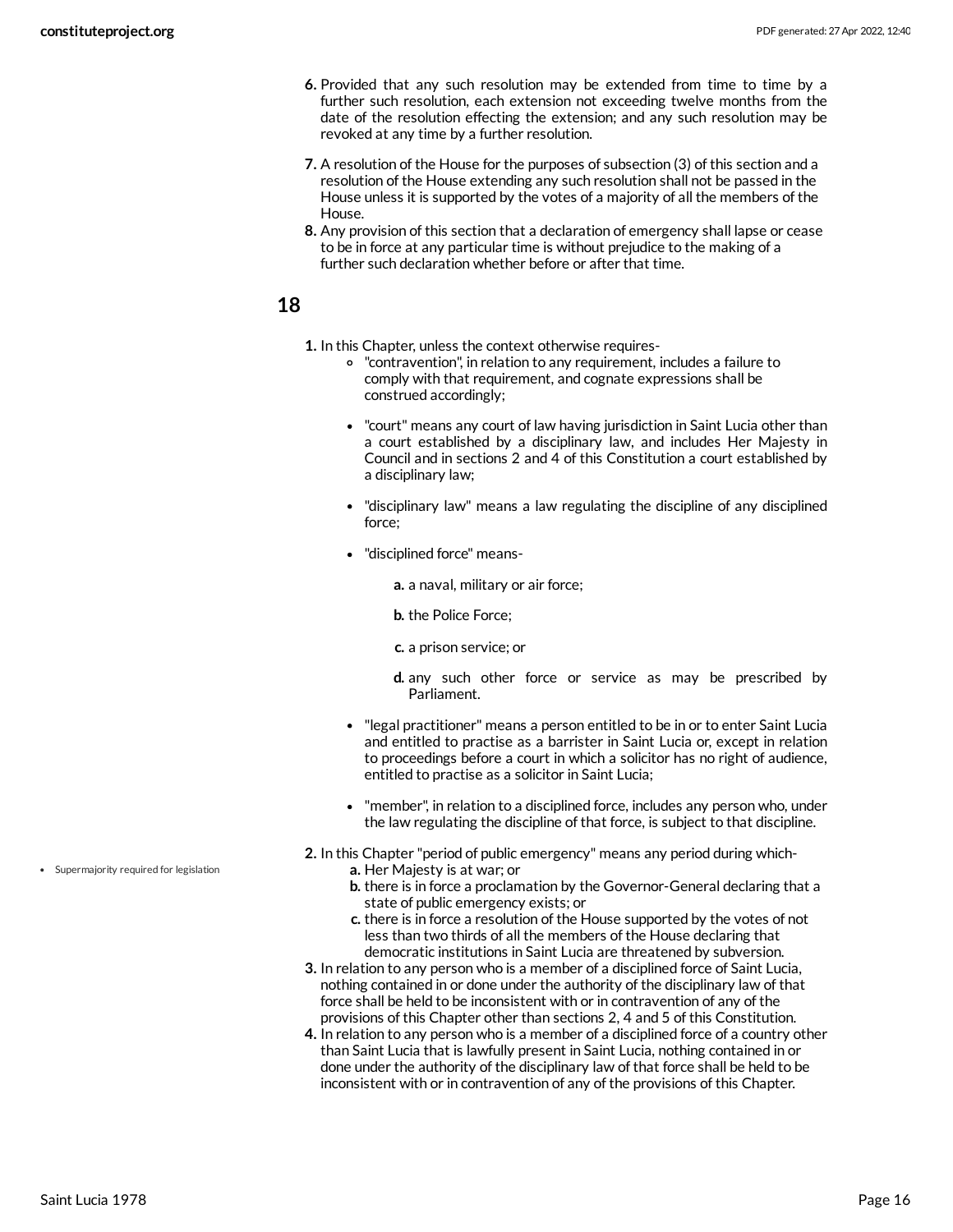## <span id="page-16-0"></span>**CHAPTER II. THE GOVERNOR-GENERAL**

- Eligibility for head of state
- Scheduling of elections Head of state selection
- Name/structure of executive(s)
- Head of state replacement

**19.** There shall be a Governor-General of Saint Lucia who shall be a citizen appointed by Her Majesty and shall hold office during Her Majesty's pleasure and who shall be Her Majesty's representative in Saint Lucia.

### <span id="page-16-1"></span>**20**

- **1.** During any period when the office of Governor-General is vacant or the holder of the office of Governor-General is absent from Saint Lucia or is for any other reason unable to perform the functions of his office those functions shall be performed by such person as Her Majesty may appoint.
- **2.** Any such person as aforesaid shall not continue to perform the functions of the office of Governor-General if the holder of the office of Governor-General or some other person having a prior right to perform the functions of that office has notified him that he is about to assume or resume those functions.
- **3.** The holder of the office of Governor-General shall not, for the purposes of this section, be regarded as absent from Saint Lucia or as unable to perform the functions of his office
	- **a.** by reason that he is in passage from one part of Saint Lucia to another; or
	- **b.** at any time when there is a subsisting appointment of a deputy under section 22 of this Constitution.
- **21.** A person appointed to hold the office of Governor-General shall, before entering upon the duties of that office, take and subscribe the oath of allegiance and the oath of office.

• Deputy executive

• Head of state replacement

Oaths to abide by constitution

<span id="page-16-2"></span>**22**

- **1.** Whenever the Governor-General
	- **a.** has occasion to be absent from the seat of government but not from Saint Lucia;
	- **b.** has occasion to be absent from Saint Lucia for a period which he considers, acting in his own deliberate judgment, will be of short duration; or
	- **c.** is suffering from an illness which he considers, acting in his own deliberate judgment, will be of short duration.

he may, acting in accordance with the advice of the Prime Minister, appoint any person in Saint Lucia to be his deputy during such absence or illness and in that capacity to perform on his behalf such of the functions of the office of Governor-General as may be specified in the instrument by which he is appointed.

**2.** The power and authority of the Governor-General shall not be abridged, altered or in any way affected by the appointment of a deputy under this section, and, subject to the provisions of this Constitution, a deputy shall conform to and observe all instructions that the Governor-General, acting in his own deliberate judgment, may from time to time address to him:

Provided that the question whether or not a deputy has conformed to and observed any such instructions shall not be enquired into by any court of law.

**3.** A person appointed as deputy under this section shall hold that appointment for such period as may be specified in the instrument by which he is appointed, and his appointment may be revoked at any time by the Governor-General, acting in accordance with the advice of the Prime Minister.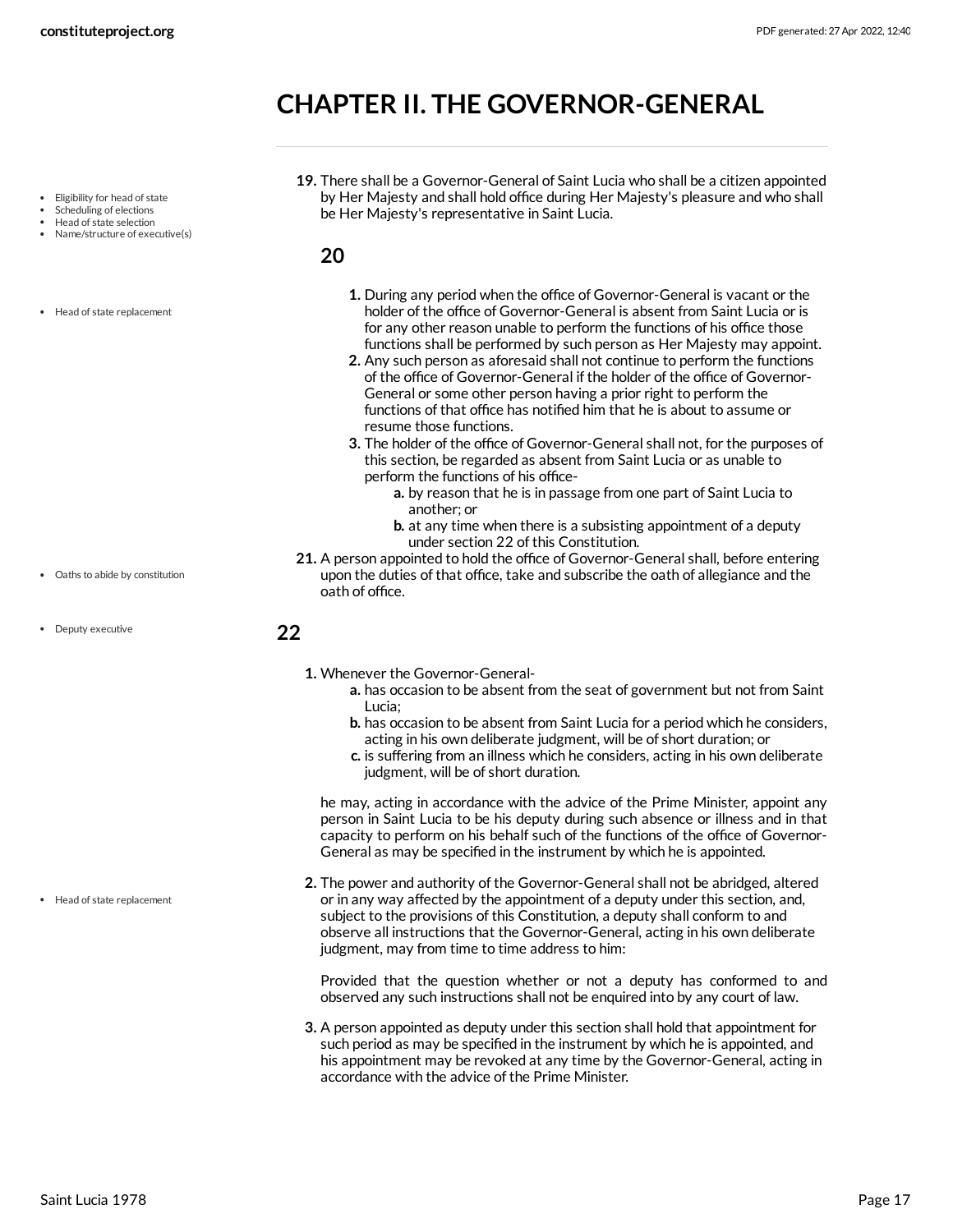<span id="page-17-3"></span> $\ddot{\phantom{0}}$ 

## <span id="page-17-4"></span><span id="page-17-2"></span><span id="page-17-1"></span><span id="page-17-0"></span>**CHAPTER III. PARLIAMENT**

|                                     | <b>PART 1. Composition of Parliament</b>                                                                                                                                                                                                                                                                                                                                                                                                                                                                                                                                                               |
|-------------------------------------|--------------------------------------------------------------------------------------------------------------------------------------------------------------------------------------------------------------------------------------------------------------------------------------------------------------------------------------------------------------------------------------------------------------------------------------------------------------------------------------------------------------------------------------------------------------------------------------------------------|
| Structure of legislative chamber(s) | 23. There shall be a Parliament of Saint Lucia which shall consist of Her Majesty, a<br>Senate and a House of Assembly.                                                                                                                                                                                                                                                                                                                                                                                                                                                                                |
|                                     | <b>The Senate</b>                                                                                                                                                                                                                                                                                                                                                                                                                                                                                                                                                                                      |
| Structure of legislative chamber(s) | 24                                                                                                                                                                                                                                                                                                                                                                                                                                                                                                                                                                                                     |
| Size of second chamber              | 1. The Senate shall consist of eleven Senators and such other Senators as may be<br>temporarily appointed under section 28 of this Constitution.<br>2. Of the eleven Senators-                                                                                                                                                                                                                                                                                                                                                                                                                         |
| Second chamber selection            | a. six shall be appointed by the Governor-General, acting in accordance with<br>the advice of the Prime Minister;<br><b>b.</b> three shall be appointed by the Governor-General, acting in accordance<br>with the advice of the Leader of the Opposition; and<br>c. two shall be appointed by the Governor-General, acting in his own<br>deliberate judgment after he has consulted those religious, economic or<br>social bodies or associations from which he considers that such Senators<br>should be selected.                                                                                    |
| Eligibility for second chamber      | 25. Subject to the provisions of section 26 of this Constitution, a person shall be<br>qualified to be appointed as a Senator if, and shall not be so qualified unless, he-<br>a. is a Commonwealth citizen who has attained the age of thirty years;                                                                                                                                                                                                                                                                                                                                                  |
| Minimum age for second chamber      | b. has been ordinarily resident in Saint Lucia for a period of five years<br>immediately before the date of his appointment; and                                                                                                                                                                                                                                                                                                                                                                                                                                                                       |
| Official or national languages      | c. is able to speak and, unless incapacitated by blindness or other physical<br>cause, to read the English language with sufficient proficiency to enable<br>him to take an active part in the proceedings of the Senate.                                                                                                                                                                                                                                                                                                                                                                              |
| Eligibility for second chamber      | 26                                                                                                                                                                                                                                                                                                                                                                                                                                                                                                                                                                                                     |
|                                     | 1. No person shall be qualified to be appointed as a Senator if, at the date of his<br>appointment, he-<br>a. is, by virtue of his own act, under any acknowledgment of allegiance,<br>obedience or adherence to a foreign power or state;                                                                                                                                                                                                                                                                                                                                                             |
| Outside professions of legislators  | <b>b.</b> is a minister of religion (except in the case of an appointment under<br>section 24(2)(c) of this Constitution);                                                                                                                                                                                                                                                                                                                                                                                                                                                                             |
| Rights of debtors                   | c. is an undischarged bankrupt, having been adjudged or otherwise declared<br>bankrupt under any law in force in any part of the Commonwealth;<br>d. is a person certified to be insane or otherwise adjudged to be of unsound<br>mind under any such law;                                                                                                                                                                                                                                                                                                                                             |
|                                     | e. is under sentence of death imposed on him by a court of law in any part of<br>the Commonwealth or is serving a sentence of imprisonment (by<br>whatever name called) exceeding twelve months imposed on him by such<br>a court or substituted by competent authority for some other sentence<br>imposed on him by such a court, or is under such a sentence of<br>imprisonment the execution of which has been suspended; or<br>f. subject to such exceptions and limitations as may be prescribed by<br>Parliament, has any such interest in any such government contract as<br>may be prescribed. |
|                                     | 2. If it is so provided by Parliament, a person who is convicted by any court of any<br>offence that is prescribed by Parliament and that is connected with the election<br>of members of the House or who is reported guilty of such an offence by the<br>court trying an election petition shall not be qualified, for such period (not<br>exceeding five years) following his conviction or, as the case may be, following<br>the report of the court as may be so prescribed, to be appointed as a Senator.<br>3. No person shall be qualified to be appointed as a Senator who is a member or is  |

nominated as a candidate for election to the House.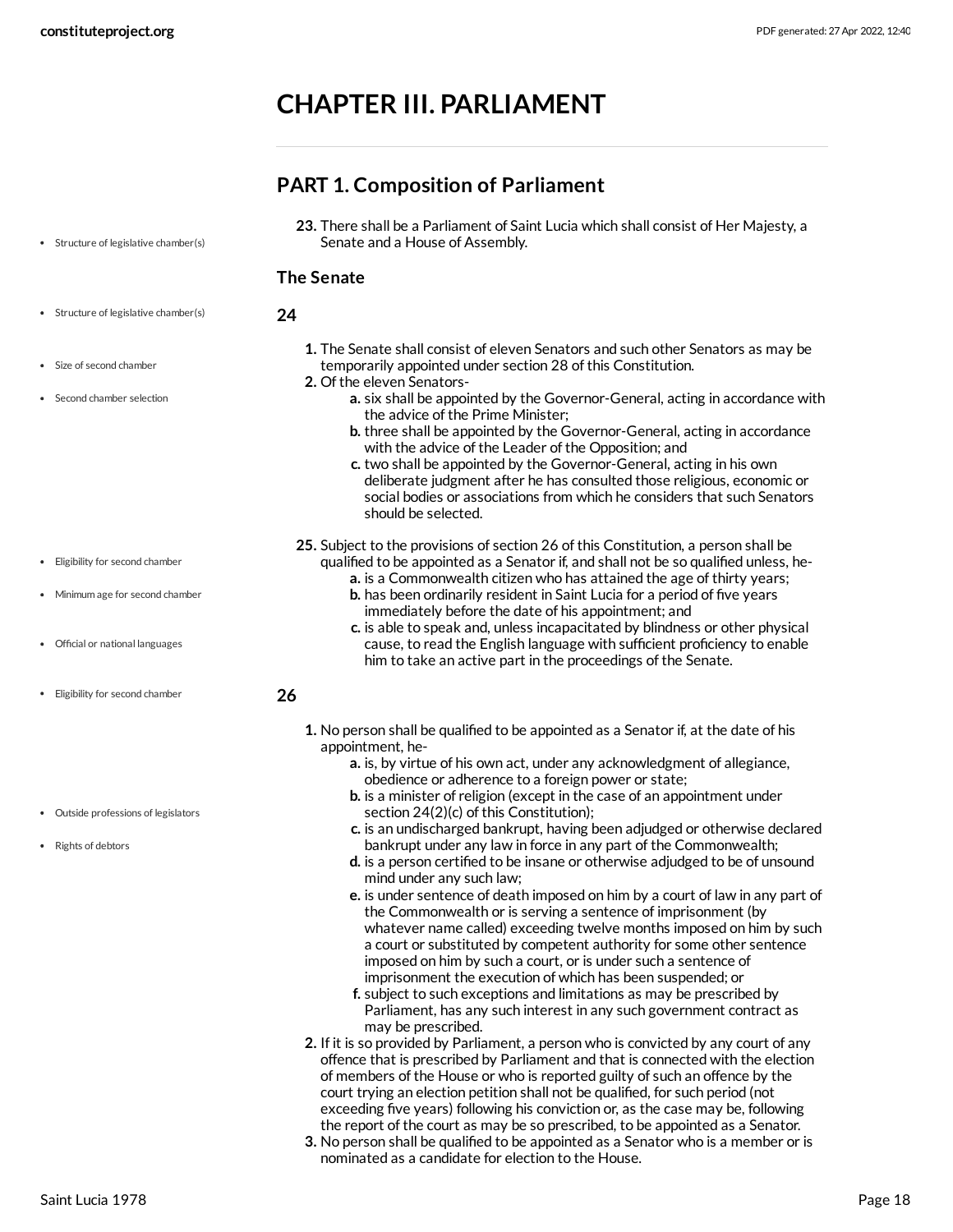Restrictions on the armed forces

- **4.** If it is so provided by Parliament, and subject to such exceptions and limitations (if any) as Parliament may prescribe, a person shall not be qualified to be appointed as a Senator if, at the date of his appointment
	- **a.** he holds or is acting in any office or appointment (whether specified individually or by reference to a class of office or appointment);
	- **b.** he belongs to any of the armed forces of the Crown or to any class of person that is comprised in any such force; or
	- **c.** he belongs to any police force or to any class of person that is comprised in any such force.
- **5.** In subsection (1) of this section-
	- "contract" means any contract made with the Government or with a department of the Government or with an officer of the Government contracting as such;
	- "minister of religion" means any person in holy orders and any other person the functions of whose principal occupation include teaching or preaching in any congregation for religious worship.
- **6.** For the purposes of paragraph (e) of subsection (1) of this section
	- **a.** two or more sentences of imprisonment that are required to be served consecutively shall be regarded as separate sentences if none of those sentences exceeds twelve months, but if any one of such sentences exceeds that term they shall be regarded as one sentence; and
	- **b.** no account shall be taken of a sentence of imprisonment imposed as an alternative to or in default of the payment of a fine.

### <span id="page-18-0"></span>**27**

- **1.** A Senator shall vacate his seat in the Senate at the next dissolution of Parliament after his appointment.
- **2.** A Senator shall also vacate his seat in the Senate
	- **a.** if he is absent from the sittings of the Senate for such period and in such circumstances as may be prescribed in the rules of procedure of the Senate;
	- **b.** if he ceases to be a Commonwealth citizen;
	- **c.** if, with his consent, he is nominated as a candidate for election to the House or if he is elected to be a member of the House;
	- **d.** subject to the provisions of subsection (3) of this section, if any other circumstances arise that, if he were not a Senator, would cause him to be disqualified to be appointed as such by virtue of subsection (1) of section 26 of this Constitution or by virtue of any law enacted in pursuance of subsection (2) or (4) of that section; or
	- **e.** if the Governor-General, acting in accordance with the advice of the Prime Minister in the case of a Senator appointed under paragraph (a) of subsection (2) of section 24 of this Constitution or in accordance with the advice of the Leader of the Opposition in the case of a Senator appointed under paragraph (b) of that subsection or in his own deliberate judgment after such consultation as is specified in paragraph (c) of that subsection in the case of a Senator appointed under that paragraph, declares the seat of that Senator to be vacant.
- **3**
- **a.** If any circumstances such as are referred to in paragraph (d) of subsection (2) of this section arise because any Senator is under sentence of death or imprisonment, adjudged to be of unsound mind, declared bankrupt or convicted or reported guilty of an offence relating to elections and if it is open to the Senator to appeal against the decision (either with the leave of a court or other authority or without such leave), he shall forthwith cease to perform his functions as a member of the Senate but, subject to the provisions of this section, he shall not vacate his seat until the expiration of a period of thirty days thereafter:

Provided that the President may, at the request of the Senator, from time to time, extend that period for further periods of thirty days to enable the Senator to pursue an appeal against the decision, so, however, that extensions of time exceeding in the aggregate one hundred and fifty days shall not be given without the approval, signified by resolution, of the Senate.

- Term length of second chamber
- Removal of individual legislators
- Attendance by legislators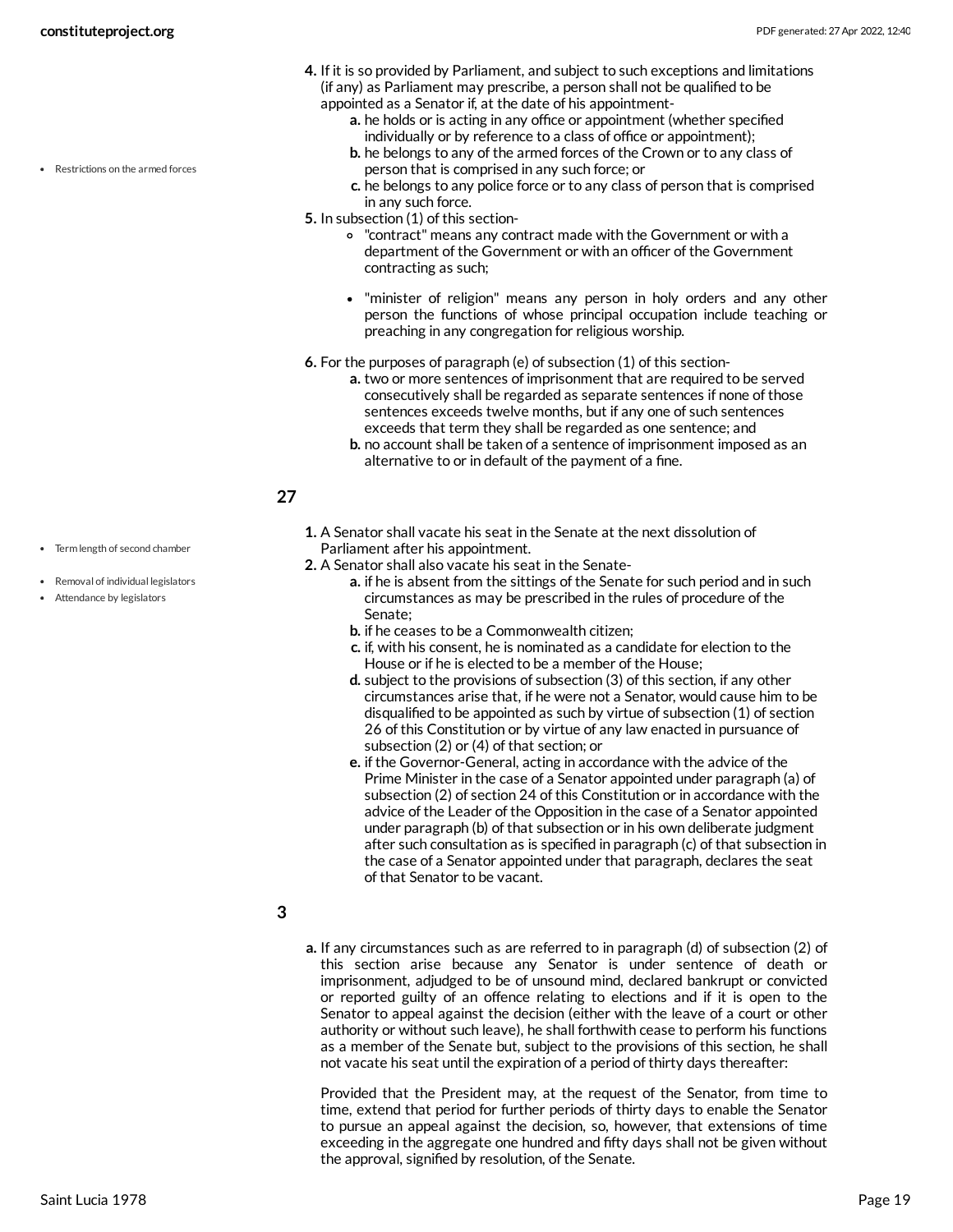- **b.** If on the determination of any appeal, such circumstances continue to exist and no further appeal is open to the Senator, or if, by reason of the expiration of any period for entering an appeal or notice thereof or the refusal of leave to appeal or for any other reason, it ceases to be open to the Senator to appeal, he shall forthwith vacate his seat.
- **c.** If at any time before the Senator vacates his seat such circumstances as aforesaid cease to exist, his seat shall not become vacant on the expiration of the period referred to in paragraph (a) of this subsection and he may resume the performance of his functions as a member of the Senate.

#### Replacement of legislators

Removal of individual legislators

Leader of second chamber

- **1.** If the Governor-General considers that a Senator is, by reason of his illness or absence from Saint Lucia, unable to perform his functions as a member of the Senate the Governor-General may
	- **a.** declare that that Senator is so unable; and
	- **b.** appoint a person to be a Senator for the period of that Senator's inability to perform his functions.
- **2.** A Senator who has been declared, in accordance with the provisions of subsection (1) of this section, to be unable to perform his functions as a member of the Senate shall not take part in the proceedings of the Senate until he is declared by the Governor-General again to be able to perform those functions.
- **3.** Without prejudice to the provisions of section 27 of this Constitution a Senator appointed under this section shall vacate his seat in the Senate when the Senator on account of whose inability to perform his functions he was appointed is again declared to be able to perform his functions or if that Senator vacates his seat.
- **4.** In the exercise of the powers conferred on him by this section the Governor-General shall act
	- **a.** in accordance with the advice of the Prime Minister in relation to a Senator appointed in pursuance of paragraph (a) of subsection (2) of section 24 of this Constitution;
	- **b.** in accordance with the advice of the Leader of the Opposition in relation to a Senator appointed in pursuance of paragraph (b) of that subsection; and
	- **c.** in his own deliberate judgment after such consultation as is specified in paragraph (c) of that subsection in relation to a Senator appointed in pursuance of that paragraph.

#### <span id="page-19-0"></span>**29**

<span id="page-19-1"></span>**28**

- **1.** When the Senate first meets after any dissolution of Parliament and before it proceeds to the despatch of any other business, it shall elect a Senator, not being a Minister or a Parliamentary Secretary, to be President of the Senate; and whenever the office of President is vacant otherwise than by reason of a dissolution of Parliament, the Senate shall, not later than its second sitting after the vacancy has arisen, elect another Senator to fill that office.
- **2.** When the Senate first meets after any dissolution of Parliament, it shall, as soon as practicable, elect a Senator, not being a Minister or a Parliamentary Secretary, to be Deputy President of the Senate; and whenever the office of Deputy President becomes vacant, the Senate shall, as soon as convenient, elect another Senator to fill that office.
- **3.** A person shall vacate the office of President or Deputy President**a.** if he ceases to be a Senator:
	-

Provided that the President shall not vacate his office by reason only that he has ceased to be a Senator on a dissolution of Parliament until the Senate first meets after that dissolution;

**b.** if he is appointed to be a Minister or a Parliamentary Secretary; or **c.** in the case of the Deputy President, if he is elected to be President.

Saint Lucia 1978 Page 20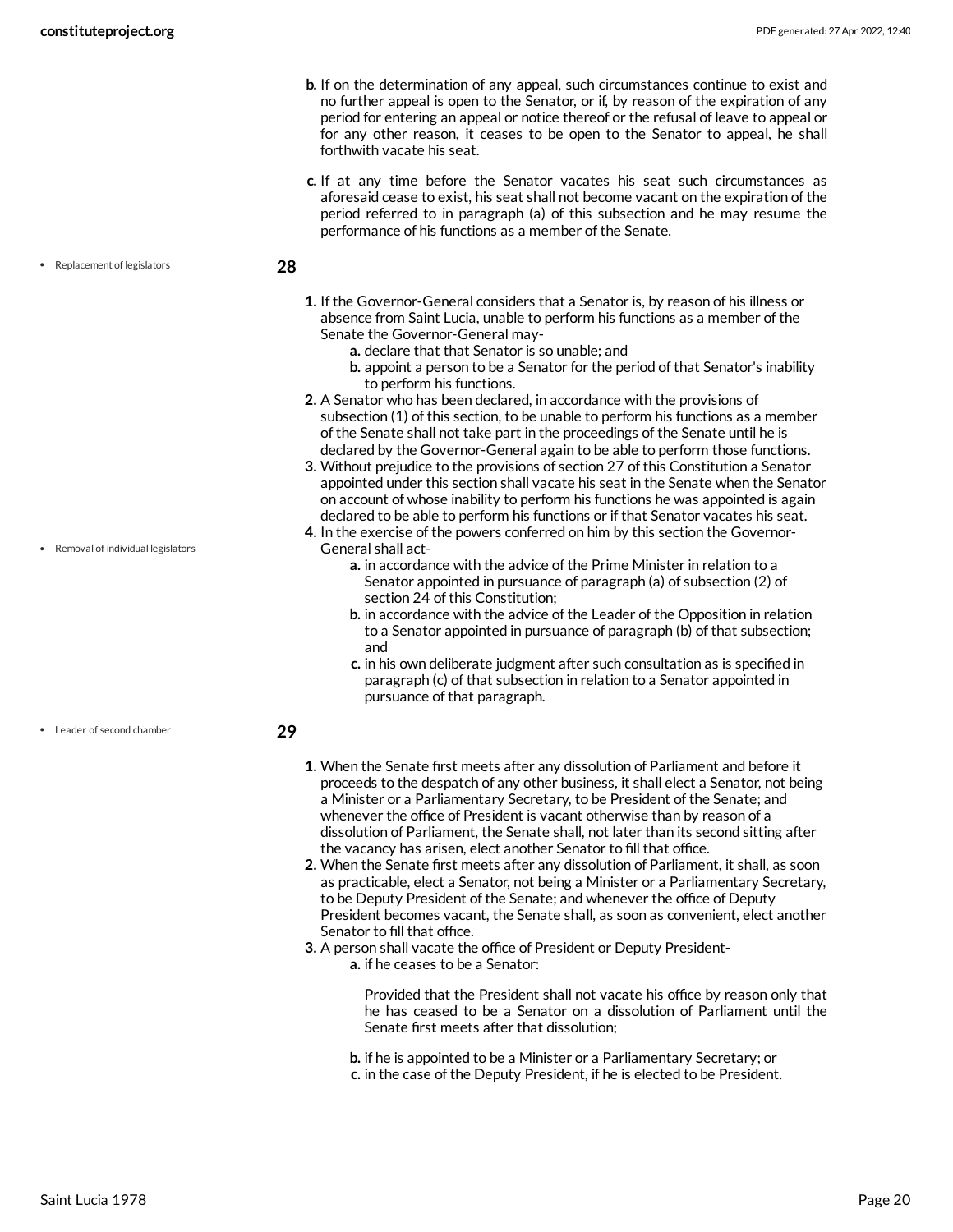**4**

- **a.** If, by virtue of section 27(3)(a) of this Constitution, the President or Deputy President is required to cease to perform his functions as a member of the Senate he shall also cease to perform his functions as President or Deputy President, as the case may be, and those functions shall, until he vacates his seat in the Senate or resumes the performance of the functions of his office, be performed
	- **i.** in the case of the President, by the Deputy President or, if the office of Deputy President is vacant or the Deputy President is required to cease to perform his functions as a member of the Senate by virtue of section 27(3) of this Constitution, by such Senator (not being a Minister or a Parliamentary Secretary) as the Senate may elect for the purpose;
	- **ii.** in the case of the Deputy President, by such Senator (not being a Minister or a Parliamentary Secretary) as the Senate may elect for the purpose.
- **b.** If the President or Deputy President resumes the performance of his functions as a member of the Senate, in accordance with the provisions of section 27(3)(c) of this Constitution, he shall also resume the performance of his functions as President or Deputy President, as the case may be.

#### <span id="page-20-1"></span>**The House of Assembly**

#### <span id="page-20-0"></span>**30**

- **1.** The House shall consist of such number of members as corresponds with the number of constituencies for the time being established in accordance with the provisions of section 58 of this Constitution, who shall be elected in accordance with the provisions of section 33 of this Constitution.
- **2.** If a person who is not a member of the House is elected to be Speaker he shall, by virtue of holding the office of Speaker, be a member of the House.
- **3.** At any time when the office of Attorney-General is a public office, the Attorney-General shall, by virtue of holding or acting in that office, be a member of the House.
- **31.** Subject to the provisions of section 32 of this Constitution, a person shall be qualified to be elected as a member of the House if, and shall not be so qualified unless, he
	- **a.** is a citizen of the age of twenty-one years or upwards;
	- **b.** was born in Saint Lucia and is domiciled and resident there at the date of his nomination or, having been born elsewhere, has resided there for a period of twelve months immediately before that date; and
	- **c.** is able to speak and, unless incapacitated by blindness or other physical cause, to read the English language with a degree of proficiency sufficient to enable him to take an active part in the proceedings of the House.

#### <span id="page-20-2"></span>**32**

- **1.** A person shall not be qualified to be elected as a member of the House (hereinafter in this section referred to as a member) if he
	- **a.** is by virtue of his own act, under any acknowledgment of allegiance, obedience or adherence to a foreign power or state;
	- **b.** is a minister of religion;
	- **c.** is an undischarged bankrupt, having been adjudged or otherwise declared bankrupt under any law in force in any part of the Commonwealth;
	- **d.** is a person certified to be insane or otherwise adjudged to be of unsound mind under any such law;
	- **e.** is under sentence of death imposed on him by a court of law in any part of the Commonwealth or is serving a sentence of imprisonment (by whatever name called) exceeding twelve months imposed on him by such a court or substituted by competent authority for some other sentence imposed on him by such a court, or is under such a sentence of imprisonment the execution of which has been suspended; or

Size of first chamber

- Attorney general
- Eligibility for cabinet
- Eligibility for head of government
- Eligibility for first chamber
- Minimum age for first chamber
- Minimum age of head of government

Official or national languages

- Outside professions of legislators
- Rights of debtors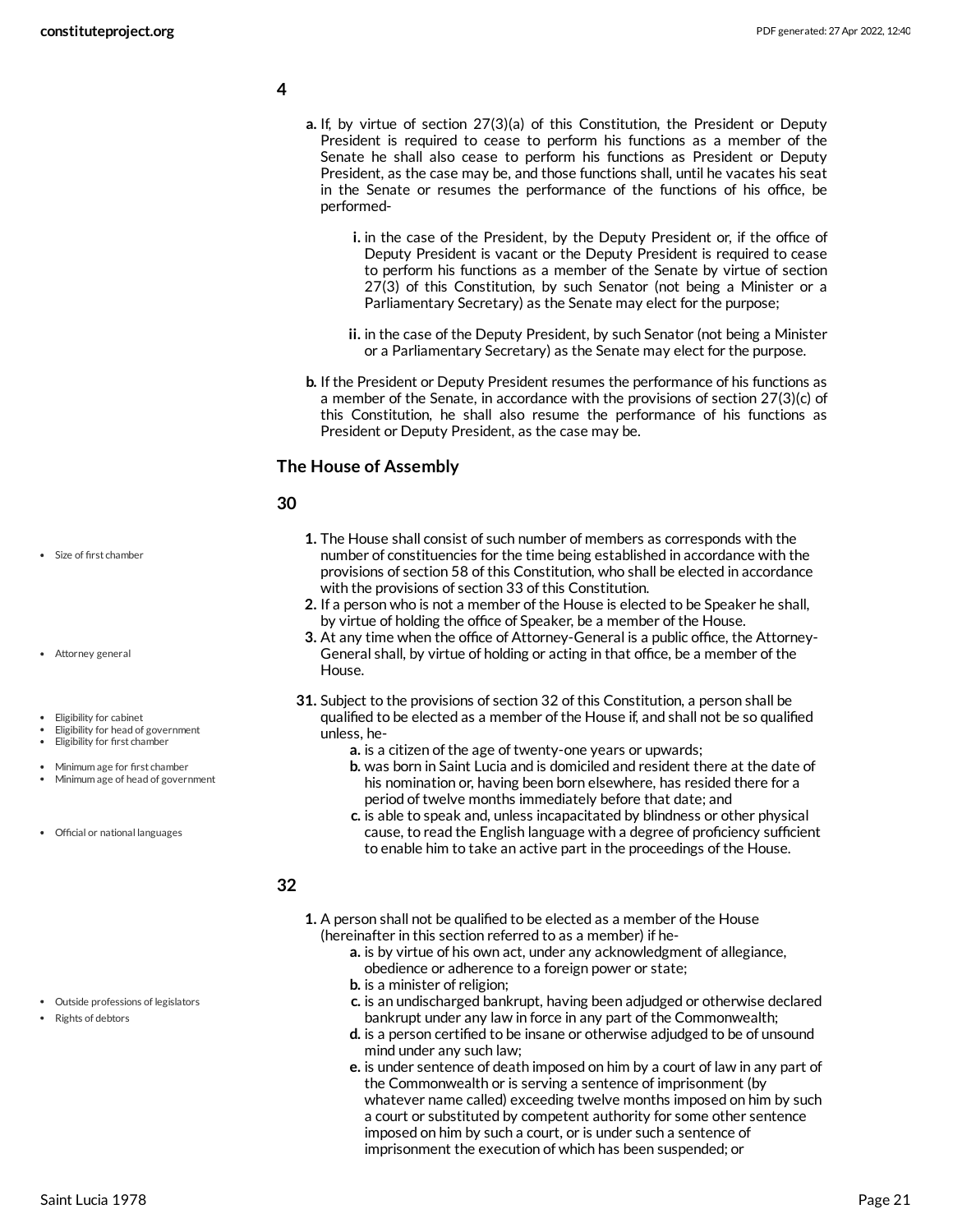- **1. f.** subject to such exceptions and limitations as may be prescribed by Parliament, has an interest in any government contract.
- **2.** If it is so provided by Parliament, a person shall not be qualified to be elected as a member if he holds or is acting in any office that is specified by Parliament and the functions of which involve responsibility for, or in connection with, the conduct of any election of members or the compilation of any register of voters for the purpose of electing members.
- **3.** If it is so provided by Parliament, a person who is convicted by any court of law of any offence that is prescribed by Parliament and that is connected with the election of members or who is reported guilty of such an offence by the court trying an election petition shall not be qualified, for such period (not exceeding seven years) following his conviction or, as the case may be, following the report of the court as may be so prescribed, to be elected as a member.
- **4.** A person shall not be qualified to be elected as a member if he is a Senator.
- **5.** If it is so provided by Parliament and subject to such exceptions and limitations (if any) as Parliament may prescribe, a person shall not be qualified to be elected as a member if
	- **a.** he holds or is acting in any office or appointment (whether specified individually or by reference to a class of office or appointment);
	- **b.** he belongs to any of the armed forces of Saint Lucia or to any class of person that is comprised in any such force;
	- **c.** he belongs to any police force or to any class of person that is comprised in any such force; or
	- **d.** he has, within such period (not exceeding three years) as Parliament may prescribe, held or acted in any office or appointment the tenure of which would, by virtue of any provision made under this subsection, disqualify him for election as a member, being an office or appointment the emoluments of which exceed such amount as Parliament may prescribe.
- **6.** In subsection (1) of this section-
	- "government contract" means any contract made with the Government or with a department of the Government or with an officer of the Government contracting as such;
	- "minister of religion" means any person in holy orders and any other person the functions of whose principal occupation include teaching or preaching in any congregation for religious worship.
- **7.** For the purposes of paragraph (e) of subsection (1) of this section
	- **a.** two or more sentences of imprisonment that are required to be served consecutively shall be regarded as separate sentences if none of those sentences exceeds twelve months, but if any one of such sentences exceeds that term they shall be regarded as one sentence; and
	- **b.** no account shall be taken of a sentence of imprisonment imposed as an alternative to or in default of the payment of a fine.
- <span id="page-21-0"></span>**33**
- **1.** Each of the constituencies established in accordance with the provisions of section 58 of this Constitution shall return one member to the House who shall be directly elected in such manner as may, subject to the provisions of this Constitution, be prescribed by or under any law.
	- **2**
- <span id="page-21-1"></span>**a.** Every Commonwealth citizen of the prescribed age who possesses such qualifications relating to residence or domicile in Saint Lucia as Parliament may prescribe shall, unless he is disqualified by Parliament from registration as a voter for the purpose of electing members of the House, be entitled to be registered as such a voter in accordance with the provisions of any law in that behalf, and no other person may be so registered.
- **b.** Every person who is registered as aforesaid in any constituency shall, unless he is disqualified by Parliament from voting in that constituency in any election of members of the House, be entitled so to vote, in accordance with the provisions of any law in that behalf, and no other person may so vote.
- Outside professions of legislators
- Restrictions on the armed forces

First chamber selection

Restrictions on voting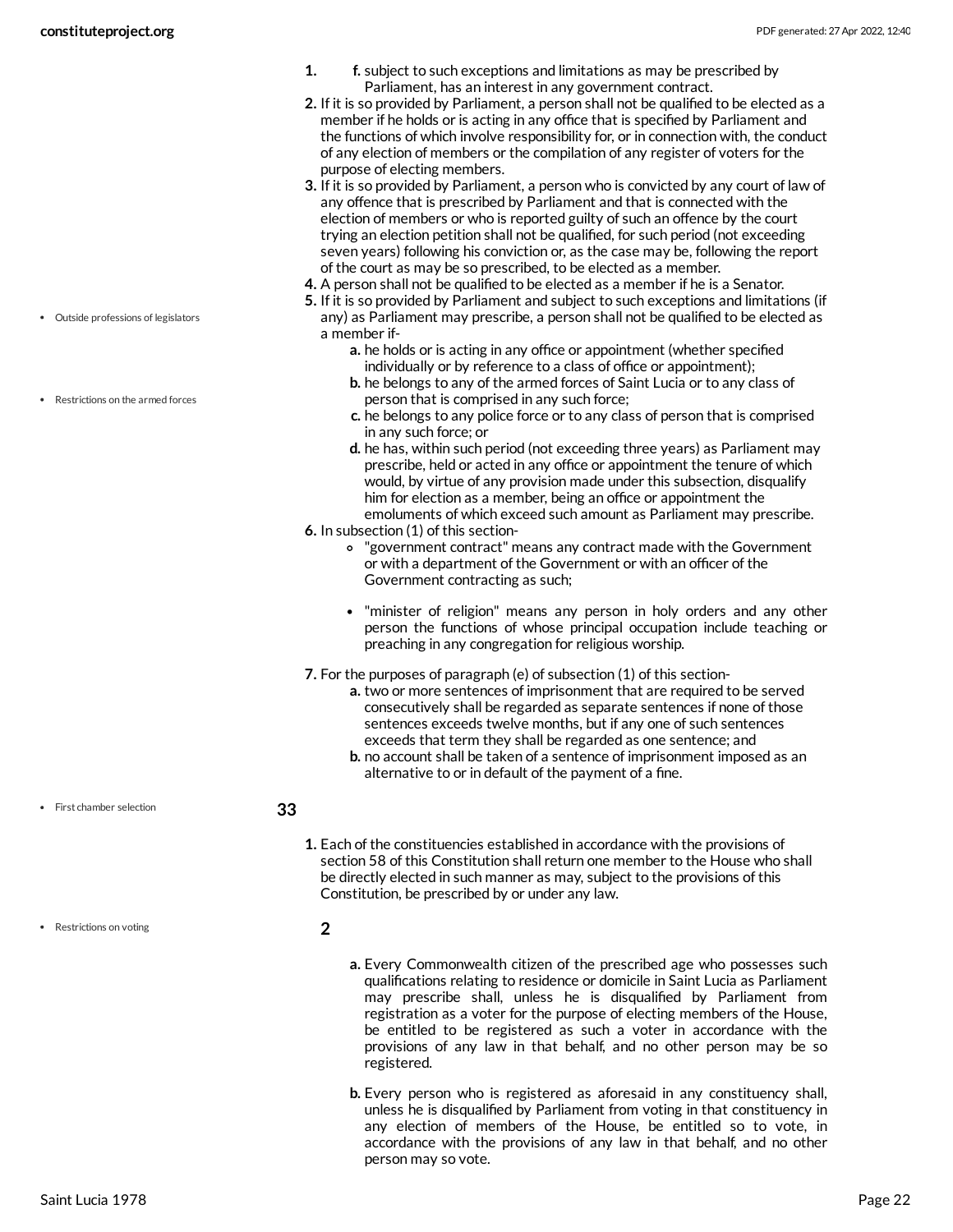- Restrictions on voting
- Secret ballot

- Removal of individual legislators
- Attendance by legislators

Removal of individual legislators

- **c.** For the purposes of this subsection the prescribed age shall be the age of twenty-one years or such lower age, not being less than eighteen years, as Parliament may prescribe.
- **3.** In any election of members of the House the votes shall be given by ballot in such manner as not to disclose how any particular person votes.

<span id="page-22-0"></span>**34**

- **1.** A member of the House (hereinafter in this section referred to as a member) shall vacate his seat in the House at the next dissolution of Parliament after his election.
- **2.** A member shall also vacate his seat in the House
	- **a.** if he is absent from the sittings of the House for such period and in such circumstances as may be prescribed in the rules of procedure of the House;
	- **b.** if he ceases to be a citizen; or
	- **c.** subject to the provisions of subsection (3) of this section, if any other circumstances arise that, if he were not a member, would cause him to be disqualified to be elected as such by virtue of subsection (1) of section 32 of this Constitution or of any law enacted in pursuance of subsection (2), (3) or (5) of that section.
- **3**
- **a.** If any circumstances such as are referred to in paragraph (c) of subsection (2) of this section arise because any member is under sentence of death or imprisonment, adjudged to be of unsound mind, declared bankrupt or convicted or reported guilty of an offence relating to elections and if it is open to the member to appeal against the decision (either with the leave of a court of law or other authority or without such leave), he shall forthwith cease to perform his functions as a member but, subject to the provisions of this section, he shall not vacate his seat until the expiration of a period of thirty days thereafter:

Provided that the Speaker may, at the request of the member, from time to time extend that period for further periods of thirty days to enable the member to pursue an appeal against the decision, so, however, that extensions of time exceeding in the aggregate one hundred and fifty days shall not be given without the approval, signified by resolution, of the House.

- **b.** If, on the determination of any appeal, such circumstances continue to exist and no further appeal is open to the member, or if, by reason of the expiration of any period for entering an appeal or notice thereof or the refusal of leave to appeal or for any other reason, it ceases to be open to the member to appeal, he shall forthwith vacate his seat.
- **c.** If at any time before the member vacates his seat such circumstances aforesaid cease to exist, his seat shall not become vacant on the expiration of the period referred to in paragraph (a) of this subsection and he may resume the performance of his functions as a member.
- **4.** References in this section to a member do not include references to a Speaker who was elected from among persons who were not members of the House.

Leader of first chamber

- <span id="page-22-1"></span>**35**
- **1.** When the House first meets after any general election of members and before it proceeds to the despatch of any other business, it shall elect a person to be the Speaker; and if the office of Speaker falls vacant at any time before the next dissolution of Parliament, the House shall, as soon as practicable, elect another person to that office.
- **2.** The Speaker may be elected either from among the members of the House who are not members of the Cabinet or Parliamentary Secretaries or from among persons who are not members of the House: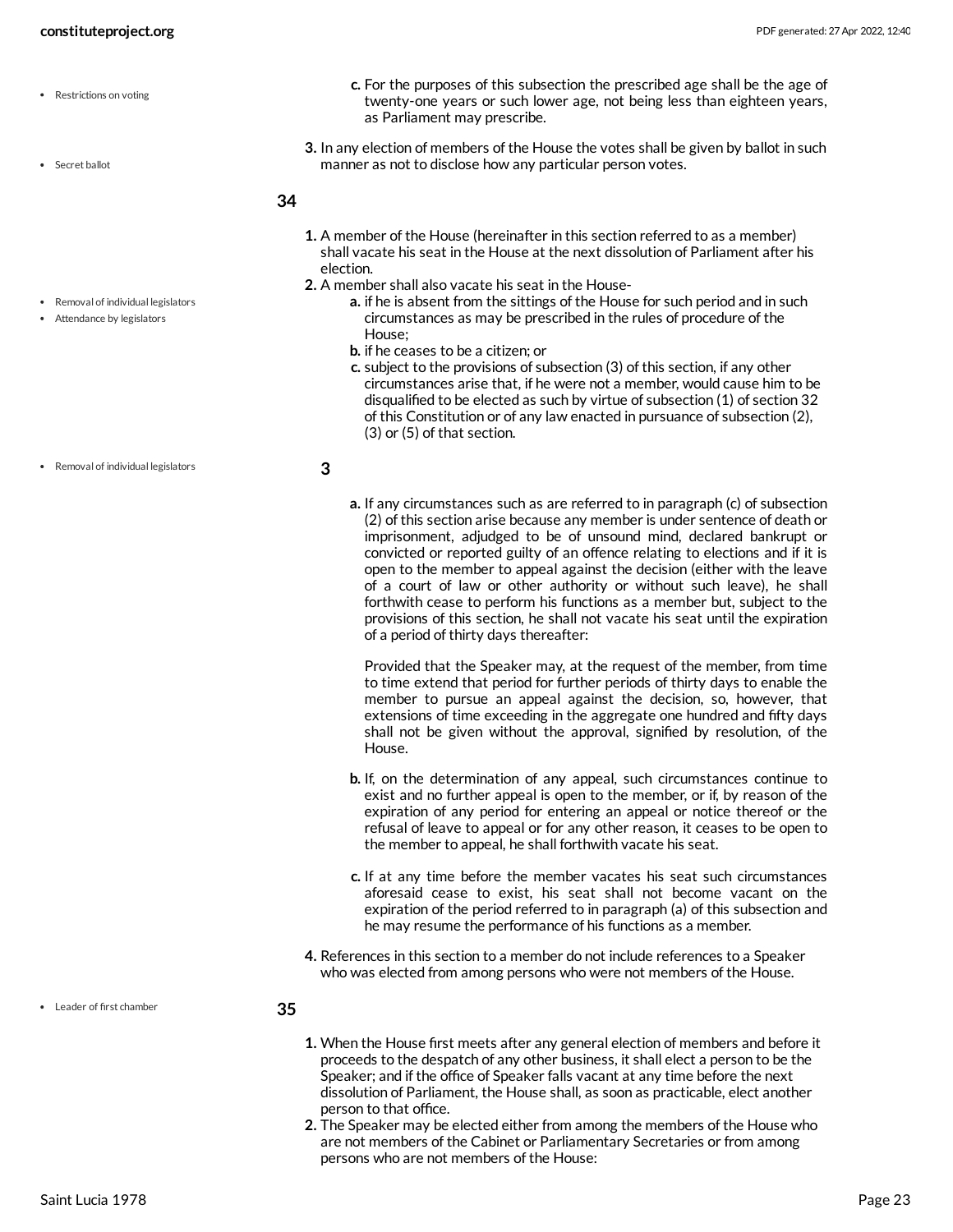- **2.** Provided that a person who is not a member of the House shall not be elected as Speaker if
	- **a.** he is not a Commonwealth citizen; or
	- **b.** he is a person disqualified to be elected as a member by virtue of subsection (1) or (4) of section 32 of this Constitution or by virtue or any law enacted in pursuance of subsection (2), (3) or (5) of that section.
- **3.** No business shall be transacted in the House (other than the election of a Speaker) at any time when the office of Speaker is vacant.
- **4.** A person shall vacate the office of Speaker
	- **a.** in the case of a Speaker who was elected from among the members of the House
		- **i.** if he ceases to be a member of the House: Provided that the Speaker shall not vacate his office by reason only that he ceased to be a member of the House on a dissolution of Parliament, until the House first meets after the dissolution; or
		- **ii.** if he becomes a member of the Cabinet or a Parliamentary Secretary;
		- **b.** in the case of a Speaker who was elected from among persons who were not members of the House
			- **i.** when the House first meets after any dissolution of Parliament; **ii.** if he ceases to be a Commonwealth citizen;
			- **iii.** if any circumstances arise that would cause him to be disqualified to be elected as a member by virtue of subsection (1) or (4) of section 32 of this Constitution or by virtue of any law enacted in pursuance of subsection (2), (3) or (5) of that section.
- **5.** If, by virtue of section 34(3) of this Constitution, the Speaker (being an elected member of the House) is required to cease to perform his functions as a member of the House he shall also cease to perform his functions as Speaker; and if the Speaker resumes the performance of his functions as a member of the House, in accordance with the provisions of that section, he shall also resume the performance of his functions as Speaker.
- **6.** At any time when, by virtue of section 34(3) of this Constitution, the Speaker is unable to perform the functions of his office, those functions shall, until he vacates his seat in the House or resumes the performance of the functions of his office, be performed by the Deputy Speaker or, if the office of Deputy Speaker is vacant or the Deputy Speaker is required to cease to perform his functions as a member of the House by virtue of that subsection, by such member of the House (not being a member of the Cabinet or a Parliamentary Secretary) as the House may elect for the purpose.

Leader of first chamber

- <span id="page-23-0"></span>**36**
	- **1.** When the House first meets after any general election of members and before it proceeds to the despatch of any other business except the election of the Speaker, the House shall elect a member of the House, who is not a member of the Cabinet or a Parliamentary Secretary, to the Deputy Speaker of the House and if the office of Deputy Speaker falls vacant at any time before the next dissolution of Parliament, the House shall, as soon as convenient, elect another member of the House to that office.
	- **2.** A person shall vacate the office of Deputy Speaker
		- **a.** if he ceases to be a member of the House;
		- **b.** if he becomes a member of the Cabinet or a Parliamentary Secretary; or
		- **c.** if he is elected to be Speaker.
	- **3.** If, by virtue of section 34(3) of this Constitution, the Deputy Speaker is required to cease to perform his functions as a member of the House he shall also cease to perform his functions as Deputy Speaker and if the Deputy Speaker resumes the performance of his functions as a member of the House, in accordance with the provisions of that section, he shall also resume the performance of his functions as Deputy Speaker.
	- **4.** At any time when, by virtue of section 34(3) of this Constitution, the Deputy Speaker is unable to perform the functions of his office, those functions shall, until he vacates his seat in the House or resumes the performance of the functions of his office, be performed by such member of the House (not being a member of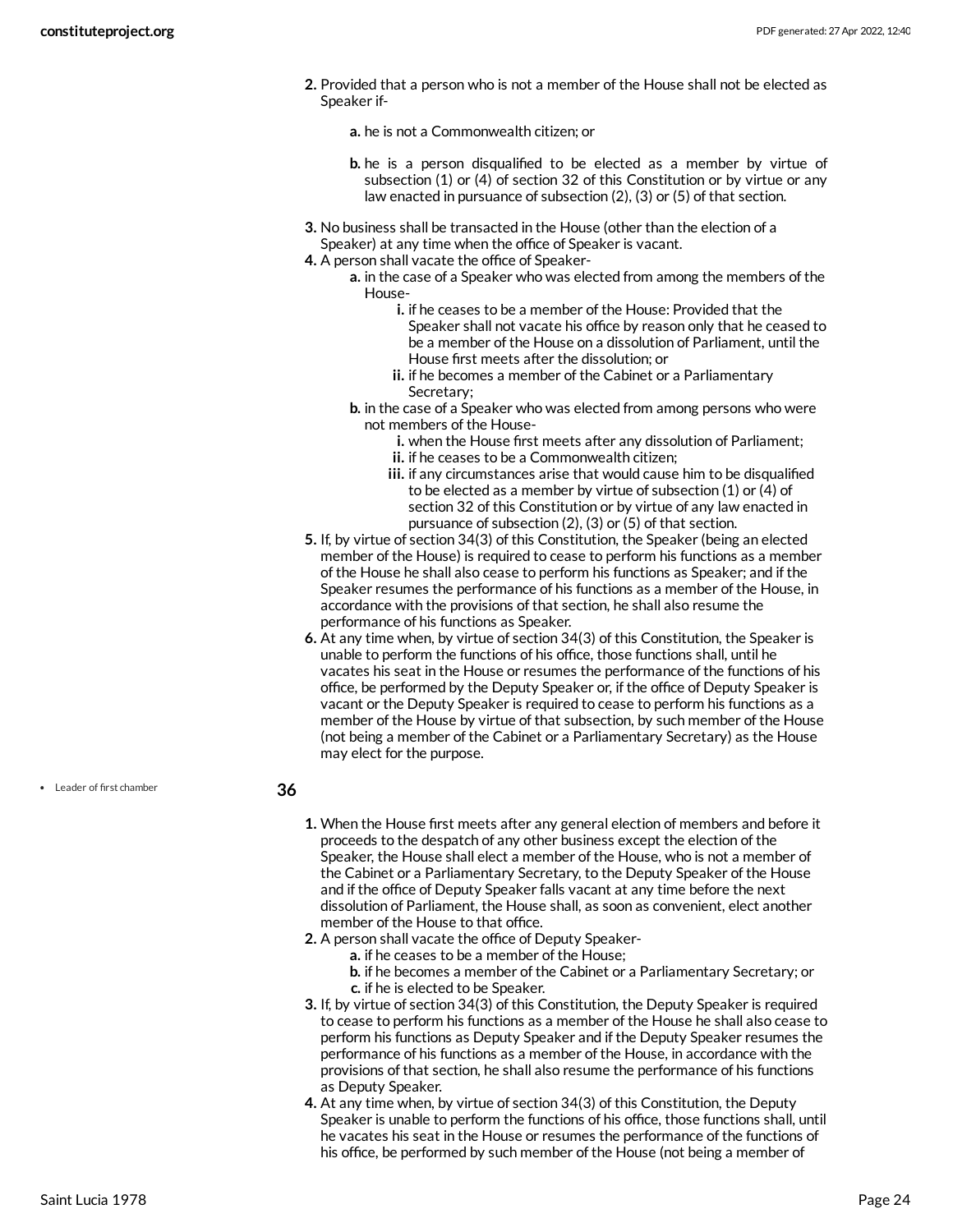**4.** the Cabinet or a Parliamentary Secretary) as the House may elect for the purpose.

Electoral commission

- **1.** The Electoral Commission shall be responsible for the registration of voters for the purpose of electing members of the House and for the conduct of elections of members of the House and shall have such powers and other functions relating to such registration and elections as may be prescribed by law.
- **2.** In the discharge of its functions the Electoral Commission shall be assisted by a Chief Elections Officer, whose office shall be a public office, and the Commission may give such directions as it considers necessary or expedient to the Officer, who shall comply with such directions or cause them to be complied with.
- **3.** For the purposes of the exercise of his functions under subsection (2) of this section, the Chief Elections Officer may give such directions as he considers necessary or expedient to any registering officer, presiding officer or returning officer relating to the exercise by that officer of his functions under any law regulating the registration of voters or the conduct of elections, and any officer to whom directions are given under this subsection shall comply with those directions.
- **4.** The Electoral Commission may make such reports to the Governor-General concerning the matters for which it is responsible under this section or any draft bill or instrument that is referred to it under section 52 of this Constitution, as it may think fit and if the Commission so requests in any such report other than a report on a draft bill or instrument that report shall be laid before the House.
- **5.** Without prejudice to the provisions of subsection (2) of this section, in the exercise of his functions under this section the Chief Elections Officer shall not be subject to the direction or control of any other person or authority.
- **6.** The question whether the Chief Elections Officer has acted in accordance with the directions of the Electoral Commission shall not be enquired into in any court of law.

#### **General provisions**

#### **38**

<span id="page-24-0"></span>**37**

**1.** There shall be a Clerk of the Senate and a Clerk of the House:

Provided that the offices of Clerk of the Senate and Clerk of the House may be held by the same person.

**2.** Subject to the provisions of any law enacted by Parliament the offices of Clerk of the Senate and Clerk of the House and the members of their staff shall be public offices.

#### <span id="page-24-1"></span>**39**

- **1.** The High Court shall have jurisdiction to hear and determine any question whether
	- **a.** any person has been validly elected as a member of the House;
	- **b.** any person has been validly appointed as a Senator;
	- **c.** any person who has been elected as Speaker from among persons who were not members of the House was qualified to be so elected or has vacated the office of Speaker;
	- **d.** any Senator or any elected member of the House has vacated his seat or is required, under the provisions of section 27(3) or 34(3) of this Constitution, to cease to perform any of his functions as a member of the Senate or of the House.
- **2.** An application to the High Court for the determination of any question under subsection (1)(a) of this section may be made by any person entitled to vote in the election to which the application relates or by any person who was a candidate at that election or by the Attorney-General.
- **3.** An application to the High Court for the determination of any question under subsection  $(1)(b)$  or  $(1)(c)$  of this section may be made by any registered voter or by the Attorney-General.

Removal of individual legislators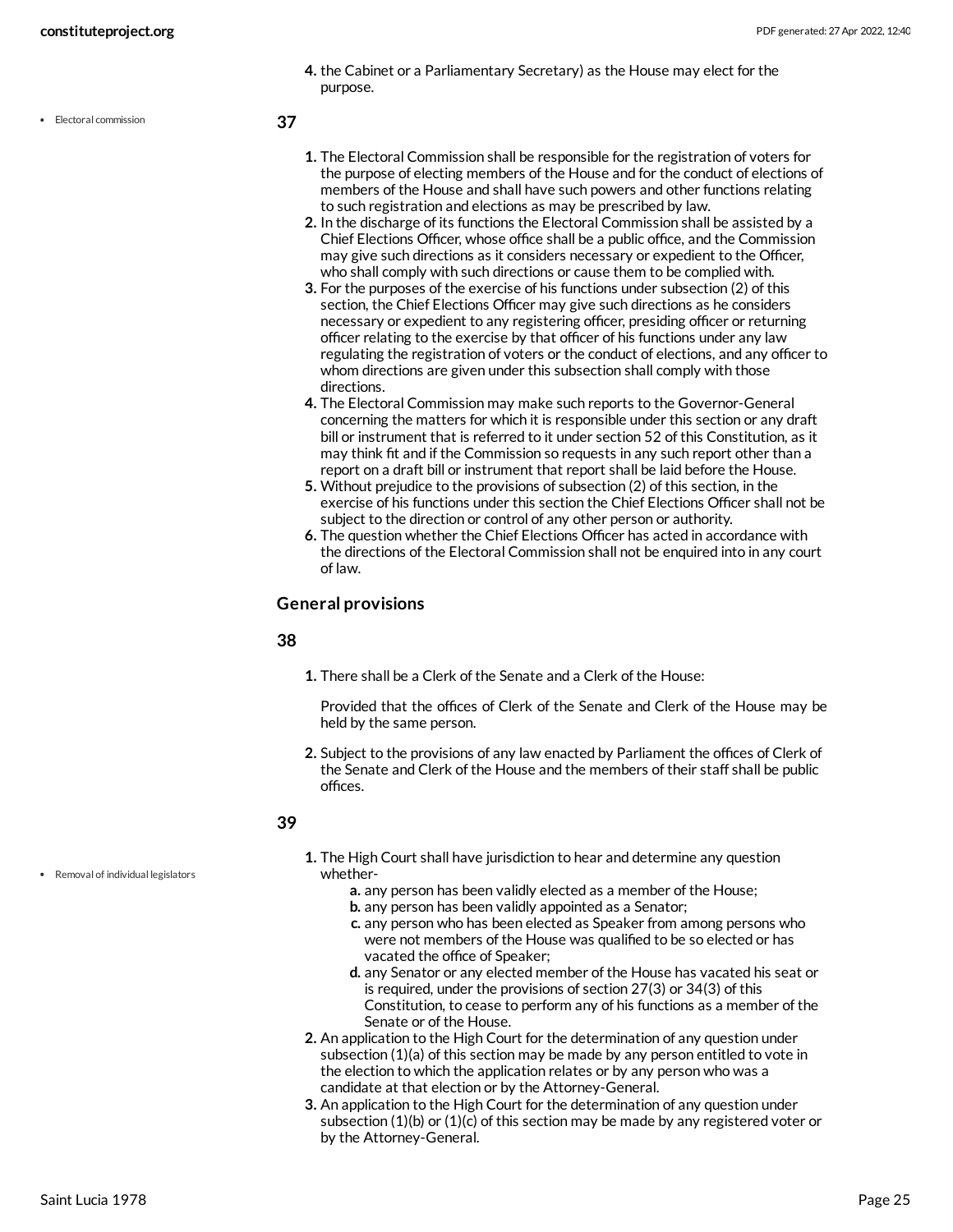- **4.** An application to the High Court for the determination of any question under subsection (1)(d) of this section may be made
	- **a.** by a registered voter or by the Attorney-General; or
	- **b.** in relation to the Senate, by a Senator and in relation to the House, by a member of the House.
- **5.** If any application is made by a person other than the Attorney-General to the High Court for the determination of any question under this section, the Attorney-General may intervene and may then appear or be represented in the proceedings.
- **6.** The circumstances and manner in which and the imposition of conditions upon which any application may be made to the High Court for the determination of any question under this section and the powers, practice and procedure of the High Court in relation to any such application shall be regulated by such provision as may be made by Parliament.
- **7.** An appeal shall lie as of right to the Court of Appeal from any final decision of the High Court determining such a question as is referred to in subsection (1) of this section.
- **8.** No appeal shall lie from any decision of the Court of Appeal in exercise of the jurisdiction conferred by subsection (7) of this section and no appeal shall lie from any decision of the High Court in proceedings under this section other than a final decision determining such a question as is referred to in subsection (1) of this section.
- **9.** In the exercise of his functions under this section, the Attorney-General shall not be subject to the direction or control of any other person or authority.
- **10.** In this section "registered voter" means a person registered as a voter in accordance with section 33(2)(a) of this Constitution.

## <span id="page-25-0"></span>**PART 2. Legislation and procedure of Parliament**

**40.** Subject to the provisions of this Constitution Parliament may make laws for the peace, order and good government of Saint Lucia.

#### <span id="page-25-1"></span>**41**

- **1.** Parliament may alter any of the provisions of this Constitution or of the Supreme Court Order in the manner specified in the following provisions of this section.
- **2.** A bill to alter this section, Schedule 1 to this Constitution or any of the provisions of this Constitution specified in Part I of that Schedule or any of the provisions of the Supreme Court Order specified in Part II of that Schedule shall not be regarded as being passed by the House unless on its final reading in the House the bill is supported by the votes of not less than three-quarters of all the members of the House.
- **3.** A bill to alter any of the provisions of this Constitution or, as the case may be, of the Supreme Court Order other than those referred to in subsection (2) of this section shall not be regarded as being passed by the House unless on its final reading in the House the bill is supported by the votes of not less than two-thirds of all the members of the House.
- **4.** An amendment made by the Senate to a bill to which subsection (2) of this section applies shall not be regarded as being agreed to by the House for the purposes of section 50 of this Constitution unless such agreement is signified by resolution supported by the votes of not less than threequarters of all the members of the House.
- **5.** An amendment made by the Senate to a bill to which subsection (3) of this section applies shall not be regarded as being agreed to by the House for the purposes of section 50 of this Constitution unless such agreement is signified by resolution supported by the votes of not less than two-thirds of all the members of the House.
- **6.** A bill to alter any of the provisions of this Constitution or the Supreme Court Order shall not be submitted to the Governor-General for his assent
	- **a.** unless there has been an interval of not less than ninety days between the introduction of the bill in the House and the beginning of the proceedings in the House on the second reading of the bill; and

Organic laws

- Constitution amendment procedure
- Supermajority required for legislation
- Supermajority required for legislation
- Supermajority required for legislation
- Supermajority required for legislation
- Supermajority required for legislation
- Referenda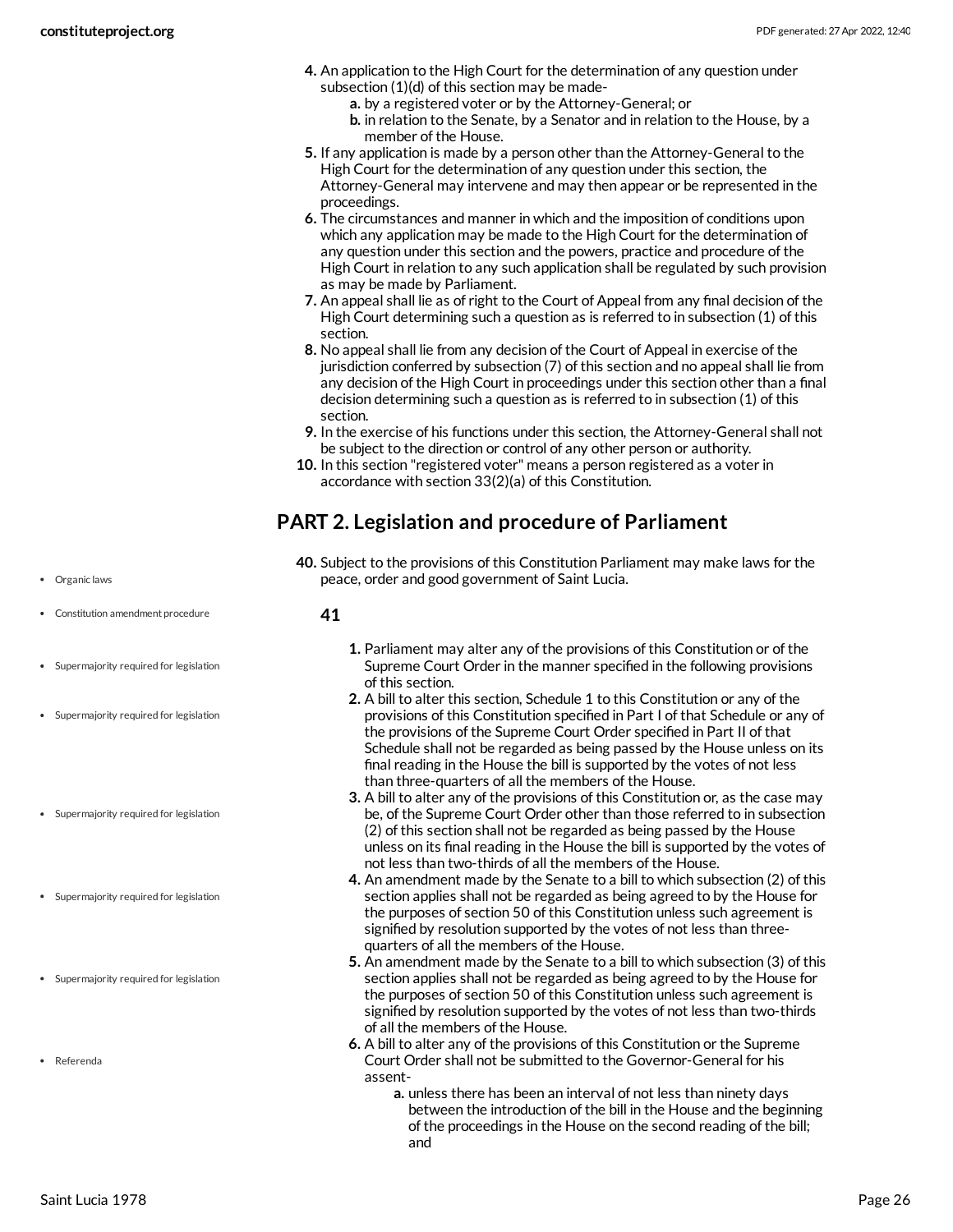- **6. b.** if the bill provides for the alteration of this section, Schedule 1 to this Constitution or any of the provisions of this Constitution or the Supreme Court Order specified in that Schedule, unless after it has been passed by the Senate and the House or, in the case of a bill to which section 50 of this Constitution applies, after its rejection by the Senate for the second time, the bill has been approved on a referendum, held in accordance with such provision as may be made in that behalf by Parliament, by a majority of the votes validly cast on that referendum.
- **7.** The provisions of paragraph (b) of subsection (6) of this section shall not apply in relation to any bill to alter
	- **a.** section 107 of this Constitution in order to give effect to any agreement between Saint Lucia and the United Kingdom concerning appeals from any court having jurisdiction in Saint Lucia to Her Majesty in Council;
	- **b.** any of the provisions of the Supreme Court Order in order to give effect to any international agreement to which Saint Lucia is a party relating to the Supreme Court or any other court (or any officer or authority having functions in respect of any such court) constituted in common for Saint Lucia and for other countries also parties to the agreement.
- **8.** Every person who, at the time when the referendum is held, would be entitled to vote for the purpose of electing members of the House shall be entitled to vote on a referendum held for the purposes of this section in accordance with such procedures as may be prescribed by Parliament for the purposes of the referendum and no other person shall be entitled so to vote.
- **9.** In any referendum for the purposes of this section the votes shall be given by ballot in such manner as not to disclose how any particular person votes.
- **10.** The conduct of any referendum for the purposes of this section shall be the responsibility of the Electoral Commission and the provisions of sections 37 and 52 of this Constitution shall apply in relation to the referendum as they apply in relation to elections of members of the House and legislation relating thereto.

#### **11**

- **a.** A bill to alter any of the provisions of this Constitution or the Supreme Court Order shall not be submitted to the Governor-General for his assent unless it is accompanied by a certificate under the hand of the Speaker that the provisions of subsection (2), (3), (4) or (5) of this section, as the case may be, have been complied with and, where a referendum has been held in pursuance of subsection (6)(b) of this section, by a certificate under the hand of the Chief Elections Officer stating the results of the referendum.
- **b.** The certificate of the Speaker under this subsection shall be conclusive that the provisions of subsection (2), (3), (4) or (5) of this section, as the case may be, have been complied with and shall not be enquired into in any court of law.
- **c.** In this subsection references to the Speaker shall, if the person holding the office of Speaker is for any reason unable to perform the functions of his office and no other person is performing them, include references to the Deputy Speaker.
- **12.** In this section and Schedule 1 to this Constitution references to any of the provisions of this Constitution or the Supreme Court Order include references to any law that alters that provision.
- **42.** Without prejudice to any provision made by Parliament relating to the powers, privileges and immunities of the Senate or the House and the committees thereof, or the privileges and immunities of the members and officers of the Senate or the House and of other persons concerned in the business of the Senate or the House or the committees thereof, no civil or criminal proceedings may be instituted against any member of the Senate or the House for words spoken before, or written in a report to, the Senate or the House or a committee

• International law Treaty ratification

- Secret ballot
- Referenda

- Immunity of legislators
- Legislative committees
- Head of government immunity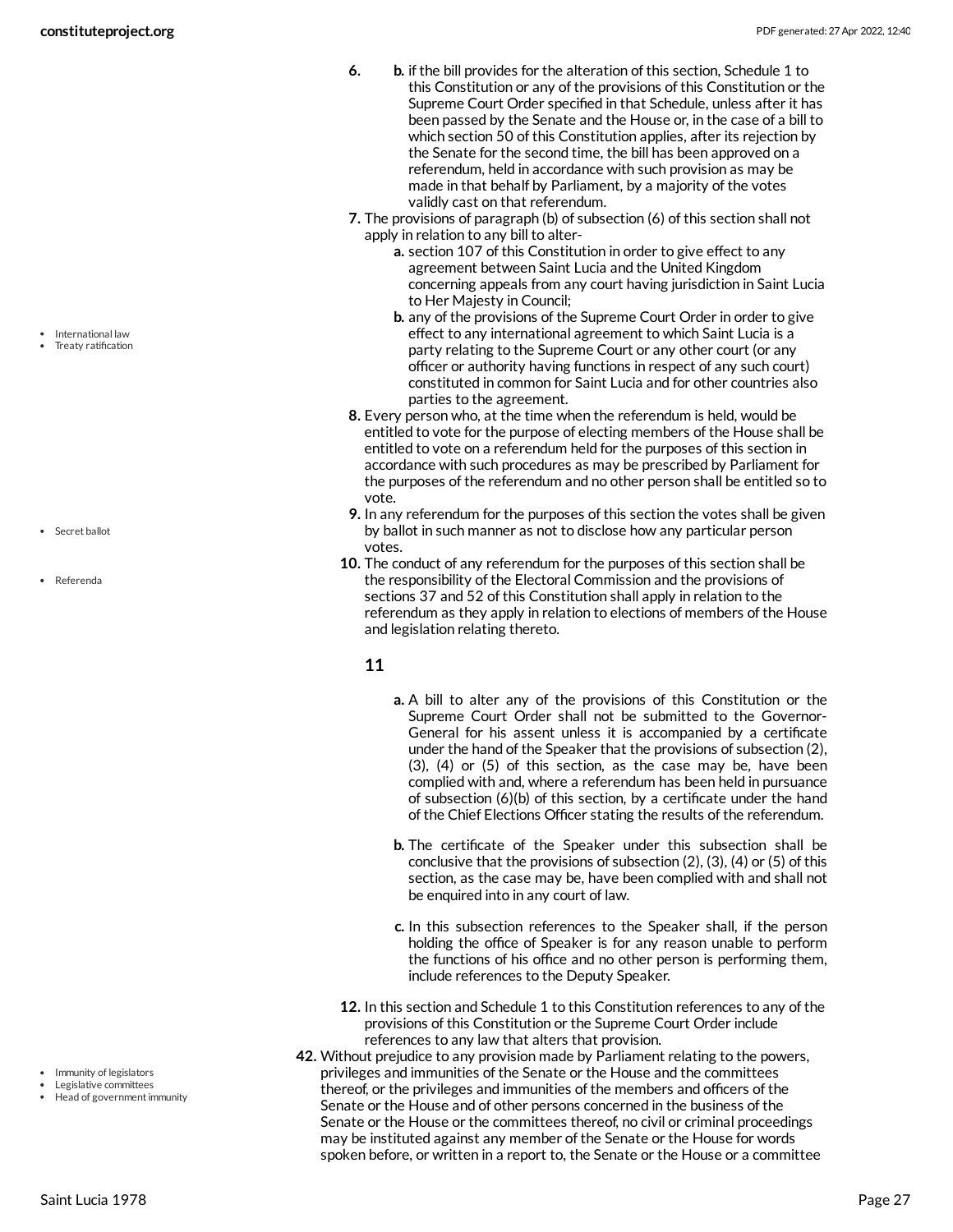Oaths to abide by constitution

**42.** thereof or by reason of any matter or thing brought by him therein by petition, bill, resolution, motion or otherwise.

#### <span id="page-27-1"></span>**43**

- **1.** Every member of the Senate or the House shall, before taking his seat therein, take and subscribe before the Senate or the House, as the case may be, the oath of allegiance but a member may before taking that oath take part in the election of the President or Speaker.
- **2.** Any person elected to the office of President or Speaker shall, if he has not already taken and subscribed the oath of allegiance under subsection (1) of this section, take and subscribe that oath before the Senate or the House, as the case may be, before entering upon the duties of his office.
- **44.** There shall preside at any sitting of the Senate or the House
	- **a.** the President or Speaker;
		- **b.** in the absence of the President or Speaker, the Deputy President or Deputy Speaker; or
		- **c.** in the absence of the President or Speaker and the Deputy President or Deputy Speaker, such member thereof (not being a member of the Cabinet or a Parliamentary Secretary) as the Senate or the House, as the case may be, may elect for that purpose.

#### <span id="page-27-2"></span>**45**

- Supermajority required for legislation
- Quorum for legislative sessions
- **1.** Save as otherwise provided in sections 17(7), 18(2) and 41(2), (3), (4) and (5) of this Constitution, any question proposed for decision in the Senate or the House shall be determined by a majority of the votes of the members present and voting.
- **2.** A question shall not be regarded as having been validly determined by a vote in the Senate or the House unless at least six members, or such greater number of members as Parliament may prescribe, take part in the voting.
- **3.** The reference to all the members of the House in sections 17(7), 18(2) and 41(2), (3), (4) and (5) of this Constitution shall not include the Speaker if he was elected from among persons who were not members of the House.
- **4.** The President or other Senator presiding in the Senate and a Speaker who was elected from among the members of the House or other member presiding in the House shall not vote unless on any question the votes are equally divided, in which case he shall have and exercise a casting vote:

Provided that in the case of the question of the final reading of such a bill as is referred to in subsection (2) or (3) of section 41 of this Constitution or the question of a motion for such a resolution as is referred to in subsection (4) or (5) of that section a Speaker who was so elected or other member presiding in the House shall have an original vote but no casting vote.

- **5.** A Speaker who was elected from among persons who were not members of the House shall have neither an original nor a casting vote.
- **6.** If, upon any question before the House the votes of the members are equally divided and no casting vote may be exercised, the motion shall be lost.

#### **46**

- **1.** Any person who sits or votes in the Senate or the House knowing or having reasonable grounds for knowing that he is not entitled to do so shall be guilty of an offence and liable to a fine not exceeding one hundred dollars, or such other sum as may be prescribed by Parliament, for each day on which he so sits or votes.
- <span id="page-27-0"></span>**2.** Any prosecution for an offence under this section shall be instituted in the High Court and shall not be so instituted except by the Director of Public Prosecutions.

Organic laws

Approval or veto of general legislation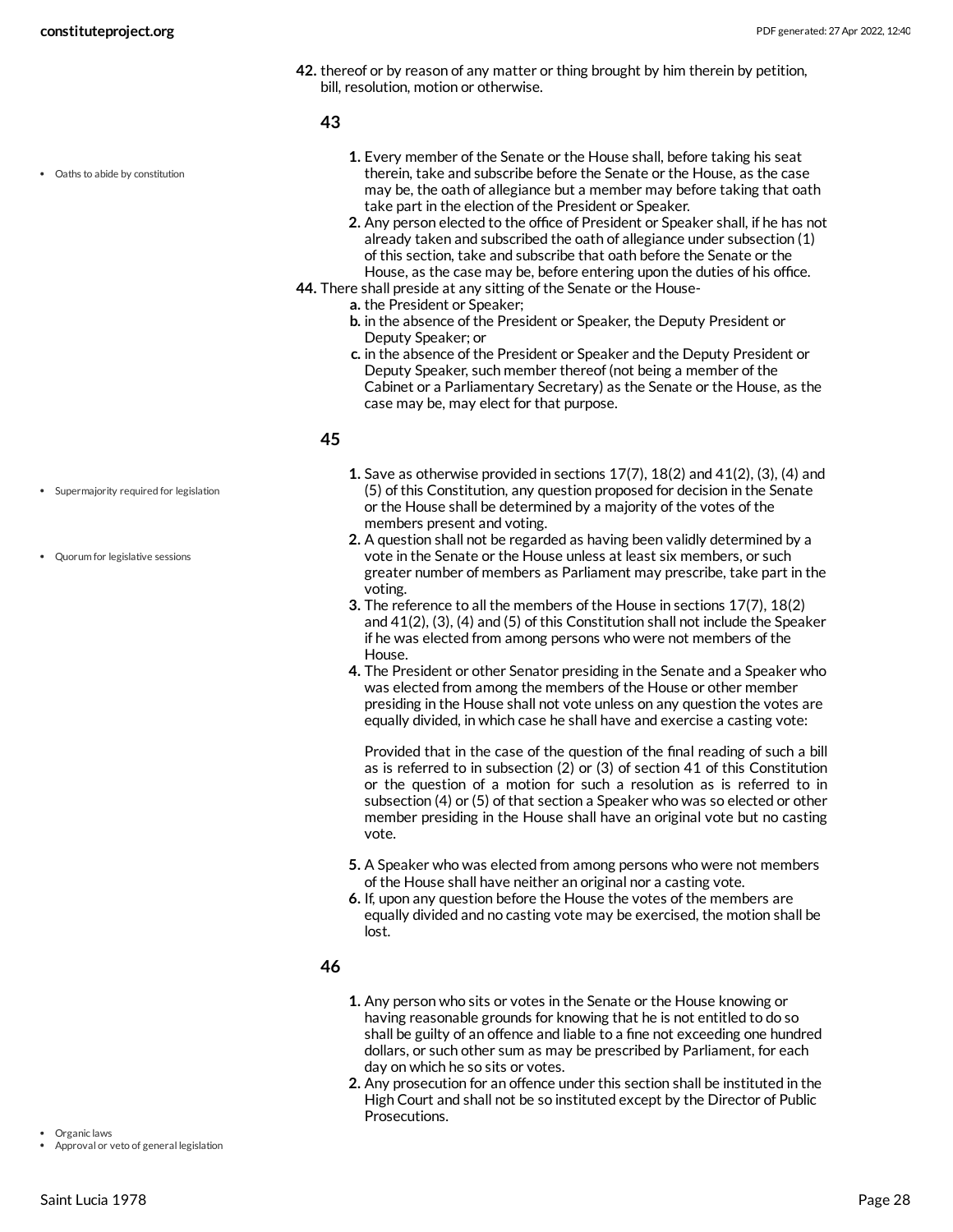- Spending bills
- Division of labor between chambers
- Tax bills
- Finance bills
- **47**
- **1.** The power of Parliament to make laws shall be exercised by bills passed by the Senate and the House (or in the cases mentioned in sections 49 and 50 of this Constitution by the House) and assented to by the Governor-General.
- **2.** When a bill is submitted to the Governor-General for assent in accordance with the provisions of this Constitution he shall signify that he assents.
- **3.** When the Governor-General assents to a bill that has been submitted to him in accordance with the provisions of this Constitution the bill shall become law and the Governor-General shall thereupon cause it to be published in the Official Gazette as law.
- **4.** No law made by Parliament shall come into operation until it has been published in the Official Gazette but Parliament may postpone the coming into operation of any such law and may make laws with retrospective effect.

#### <span id="page-28-0"></span>**48**

- **1.** A bill other than a money bill may be introduced in the Senate or the House; a money bill shall not be introduced in the Senate.
- **2.** Except on the recommendation of the Governor-General signified by a Minister, neither the Senate nor the House shall
	- **a.** proceed upon any bill (including any amendment to a bill) that, in the opinion of the person presiding, makes provision for any of the following purposes:
		- **i.** for the imposition of taxation or the alteration of taxation otherwise than by reduction;
		- **ii.** for the imposition of any charge upon the Consolidated Fund or any other public fund of Saint Lucia or the alteration of any such charge otherwise than by reduction;
		- **iii.** for the payment, issue or withdrawal from the Consolidated Fund or any other public fund of Saint Lucia of any monies not charged thereon or any increase in the amount of such payment, issue or withdrawal; or
		- **iv.** for the composition or remission of any debt due to the Crown; or
	- **b.** proceed upon any motion (including any amendment to a motion) the effect of which, in the opinion of the person presiding, would be to make provision for any of those purposes.

#### **49**

- **1.** If a money bill, having been passed by the House and sent to the Senate at least one month before the end of the session, is not passed by the Senate without amendment within one month after it is sent to the Senate, the bill shall, unless the House otherwise resolves, be presented to the Governor-General for his assent notwithstanding that the Senate has not consented to the bill.
	- **2.** There shall be endorsed on every money bill when it is sent to the Senate the certificate of the Speaker signed by him that it is a money bill; and there shall be endorsed on any money bill that is submitted to the Governor-General for assent in pursuance of subsection (1) of this section the certificate of the Speaker signed by him that it is a money bill and the provisions of that subsection have been complied with.

#### **50**

• First chamber reserved policy areas

**1.** This section applies to any bill other than a money bill that is passed by the House in two successive sessions (whether or not Parliament is dissolved between those sessions) and, having been sent to the Senate in each of those sessions at least one month before the end of the session, is rejected by the Senate in each of those sessions.

- 
- First chamber reserved policy areas
- Initiation of general legislation
- Tax bills
- Spending bills
- Finance bills
- Finance bills

Finance bills Spending bills Tax bills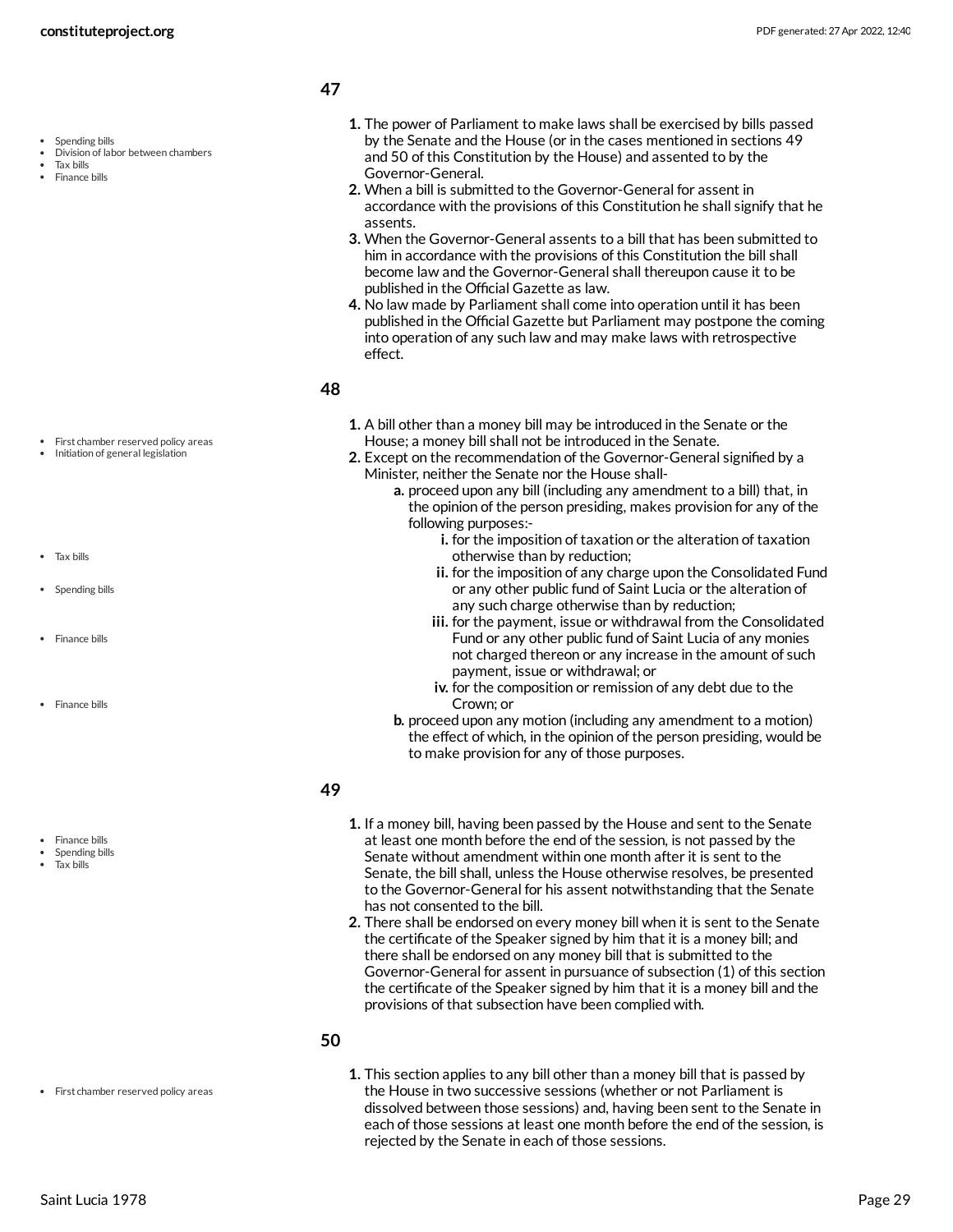Constitution amendment procedure

**2.** A bill to which this section applies shall, on its rejection for the second time by the Senate, unless the House otherwise resolves, be submitted to the Governor-General for assent notwithstanding that the Senate has not consented to the bill:

<span id="page-29-0"></span>Provided that-

- **a.** the foregoing provisions of this subsection shall not have effect unless at least six months have elapsed between the date on which the bill is passed by the House in the first session and the date on which it is passed by the House in the second session;
- **b.** a bill such as is referred to in subsection (2) or (3) of section 41 of this Constitution shall not be submitted to the Governor-General for his assent unless the provisions of that subsection have been complied with and the power conferred on the House by this subsection to resolve that a bill shall not be presented to the Governor-General for assent shall not be exercised in respect of such a bill.
- **3.** For the purposes of this section a bill that is sent to the Senate from the House in any session shall be deemed to be the same bill as a former bill sent to the Senate in the preceding session if, when it is sent to the Senate, it is identical with the former bill or contains only such alterations as are certified by the Speaker to be necessary owing to the time that has elapsed since the date of the former bill or to represent any amendments which have been made by the Senate in the former bill in the preceding session.
- **4.** The House may, if it thinks fit, on the passage through the House of a bill that is deemed to be the same bill as a former bill sent to the Senate in the preceding session, suggest any amendments without inserting the amendments in the bill, and any such amendments shall be considered by the Senate, and if agreed to by the Senate, shall be treated as amendments made by the Senate and agreed to by the House; but the exercise of this power by the House shall not affect the operation of this section in the event of the rejection of the bill in the Senate.
- **5.** There shall be inserted in any bill that is submitted to the Governor-General for assent in pursuance of this section any amendments that are certified by the Speaker to have been made in the bill by the Senate in the second session and agreed to by the House.
- **6.** There shall be endorsed on any bill that is presented to the Governor-General for assent in pursuance of this section the certificate of the Speaker signed by him that the provisions of this section have been complied with.

#### <span id="page-29-1"></span>**51**

- **1.** In sections 48, 49 and 50 of this Constitution, "money bill" means a public bill which, in the opinion of the Speaker, contains only provisions dealing with all or any of the following matters, namely the imposition, repeal, remission, alteration or regulation of taxation; the imposition, for the payment of debt or other financial purposes, of charges on public money, or the variation or repeal of any such charges; the grant of money to the Crown or to any authority or person, or the variation or revocation of any such grant; the appropriation, receipt, custody, investment, issue or audit of accounts of public money; the raising or guarantee of any loan or the repayment thereof, or the establishment, alteration, administration or abolition of any sinking fund provided in connection with any such loan; or subordinate matters incidental to any of the matters aforesaid; and in this subsection the expressions "taxation", "debt", "public money" and "loan" do not include any taxation imposed, debt incurred or money provided or loan raised by any local authority or body for local purposes.
- **2.** For the purposes of section 50 of this Constitution, a bill shall be deemed to be rejected by the Senate if
	- **a.** it is not passed by the Senate without amendment; or
	- **b.** it is passed by the Senate with any amendment which is not agreed to by the House.
- Tax bills
- Finance bills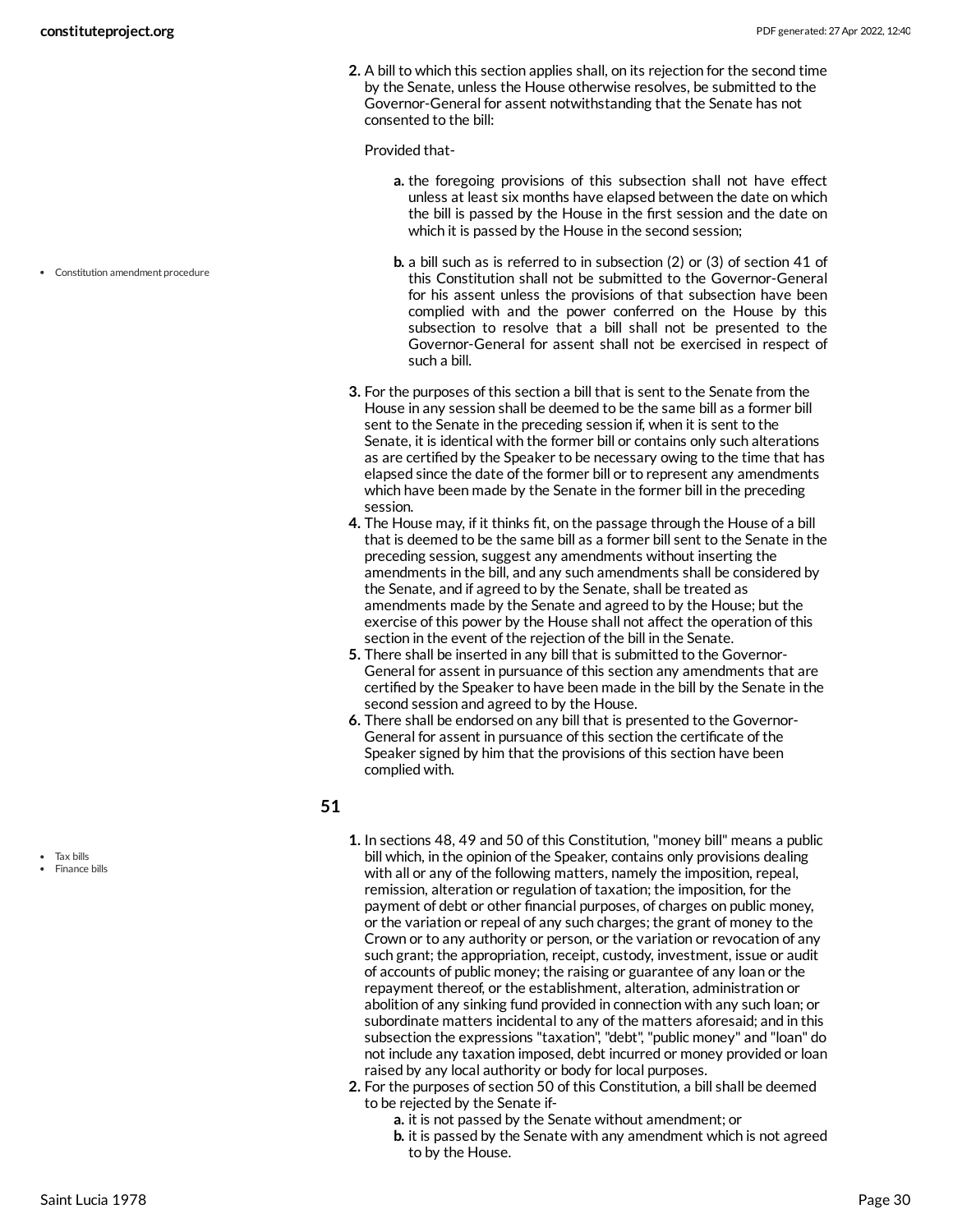- **3.** In this section and sections 49 and 50 of this Constitution references to the Speaker shall, if the person holding the office of Speaker is for any reason unable to perform the functions of his office and no other person is performing them, include references to the Deputy Speaker.
- **4.** Any certificate of the Speaker given under section 49 or 50 of this Constitution shall be conclusive for all purposes and shall not be questioned in any court of law.
- **5.** Before giving any certificate under section 49 or 50 of this Constitution the Speaker shall consult the Attorney-General.
- **52.** Every proposed bill and every proposed regulation or other instrument having the force of law relating to the registration of voters for the purpose of electing members of the House or to the election of members of the House shall be referred to the Electoral Commission and to the Chief Elections Officer at such time as shall give them sufficient opportunity to make comments thereon before the bill is introduced in the Senate or the House or, as the case may be, the regulation or other instrument is made.

#### **53**

- **1.** Subject to the provisions of this Constitution, the Senate and the House may each regulate its own procedure and may in particular make rules for the orderly conduct of its own proceedings.
- **2.** The Senate or the House may act notwithstanding any vacancy in its membership (including any vacancy not filled when it first meets after any general election) and the presence or participation of any person not entitled to be present at or to participate in its proceedings shall not invalidate those proceedings.

## <span id="page-30-0"></span>**PART 3. Summoning, prorogation and dissolution**

#### **54**

- **1.** Each session of Parliament shall be held at such place within Saint Lucia and shall being at such time, not being later than twelve months from the end of the preceding session if Parliament has been prorogued or one month from the holding of a general election of members of the House if parliament has been dissolved, as the Governor-General shall appoint by Proclamation.
- **2.** Subject to the provisions of subsection (1) of this section, the sitting of the Senate or the House shall be held at such time and place as it may, by its rules of procedure or otherwise, determine.

### <span id="page-30-1"></span>**55**

- **1.** The Governor-General may at any time prorogue or dissolve Parliament.
- **2.** Subject to the provisions of subsection (3) of this section Parliament, unless sooner dissolved, shall continue for five years from the date of the first sitting of the House after any dissolution and shall then stand dissolved.
- **3.** At any time when Saint Lucia is at war, parliament may extend the period of five years specified in subsection (2) of this section for not more than twelve months at a time:

Provided that the life of Parliament shall not be extended under this subsection for more than five years.

**4.** In the exercise of this powers to dissolve Parliament, the Governor-General shall act in accordance with the advice of the Prime Minister:

#### Provided that-

**a.** if the Prime Minister advises a dissolution and the Governor-General, acting in his own deliberate judgment, considers that the government of Saint Lucia can be carried on without a dissolution and that a dissolution would not be in the interests of Saint Lucia, he may, acting in his own deliberate judgment, refuse to dissolve Parliament;

- Dismissal of the legislature
- Term length of second chamber Term length for first chamber
- 
- Term length for first chamber Term length of second chamber
- Dismissal of the legislature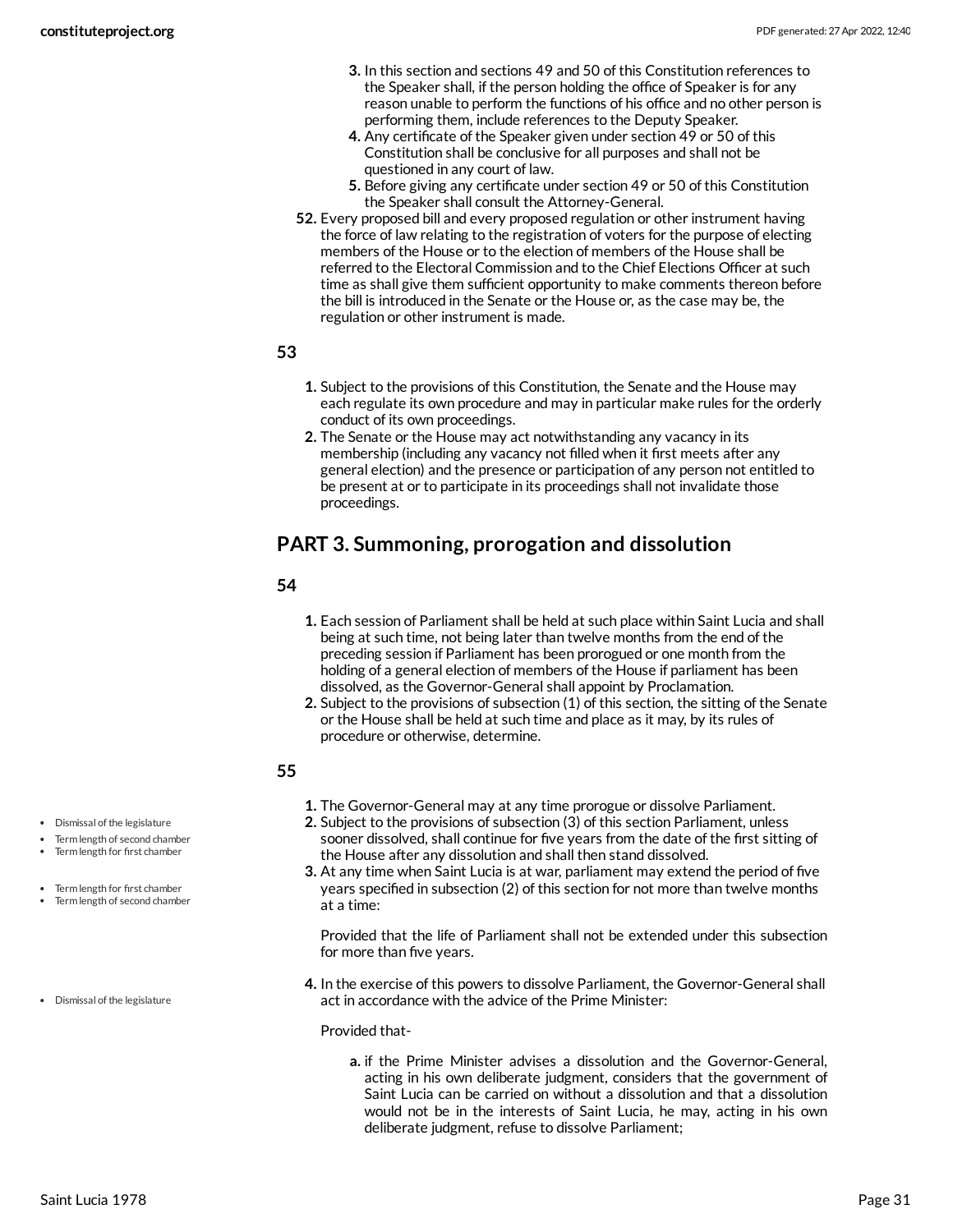- **4. b.** if a resolution of no confidence in the Government is passed by the House and the Prime Minister does not within three days either resign or advise a dissolution the Governor-General, acting in his own deliberate judgment, may dissolve Parliament; and
	- **c.** if the office of the Prime Minister is vacant and the Governor-General, acting in his own deliberate judgment, considers that there is no prospect of his being able within a reasonable time to make an appointment to that office the Governor-General shall dissolve Parliament.
- **5.** If, after a dissolution of Parliament and before the holding of a general election of members of the House, the Prime Minister advises the Governor-General that, owing to the existence of a state of war or of a state of emergency in Saint Lucia, it is necessary to recall Parliament, the Governor-General shall summon the Parliament that has been dissolved to meet, but unless the life of parliament is extended under the provisions of subsection (3) of his section, the general election shall proceed and the Parliament that has been recalled shall, if not sooner dissolved, again stand dissolves on the date appointed for the nomination of candidate in the general election.

#### <span id="page-31-2"></span>**56**

- **1.** A general election of members of the House shall be held at such time within three months after any dissolution of Parliament as the Governor-General may appoint
- **2.** Where the seat of a member of the House or a Senator falls vacant otherwise than by reason of a dissolution of Parliament
	- **a.** if the vacant seat is that of a member of the House, a by-election shall be held; or
	- **b.** if the vacant seat is that of a Senator an appointment shall be made,

to fill the vacancy within three months of the occurrence of the vacancy unless Parliament is sooner dissolved.

## <span id="page-31-0"></span>**PART 4. Constituency Boundaries and Electoral Commissions**

#### <span id="page-31-1"></span>**57**

- **1.** There shall be a Constituency Boundaries Commission and an Electoral Commission for Saint Lucia (each of which is hereinafter in this section referred to as a Commission).
- **2.** The Constituency Boundaries Commission shall consist of
	- **a.** the Speaker, as chairman;
	- **b.** two members appointed by the Governor-General, acting in accordance with the advice of the Prime Minister; and
	- **c.** two members appointed by the Governor-General, acting in accordance with the advice of the Leader of the Opposition.
- **3.** The Electoral Commission shall consist of
	- **a.** a chairman appointed by the Governor-General, acting in his own deliberate judgment;
	- **b.** one member appointed by the Governor-General, acting in accordance with the advice of the Prime Minister; and
	- **c.** one member appointed by the Governor-General, acting in accordance with the advice of the Leader of the Opposition.
- **4.** A person shall not be qualified to be appointed as a member of a Commission if he is a Senator or member of the House or a public officer nor, in the case of the chairman of the Electoral Commission, unless he holds one of the specified qualifications and has held one or other of those qualifications for a total period of not less than seven years.
- **5.** Subject to the provisions of this section, a member of a Commission who has been appointed shall vacate his office
	- **a.** when the House first meets after the next dissolution of Parliament after his appointment;

Extraordinary legislative sessions

Replacement of legislators

• Electoral commission

Electoral commission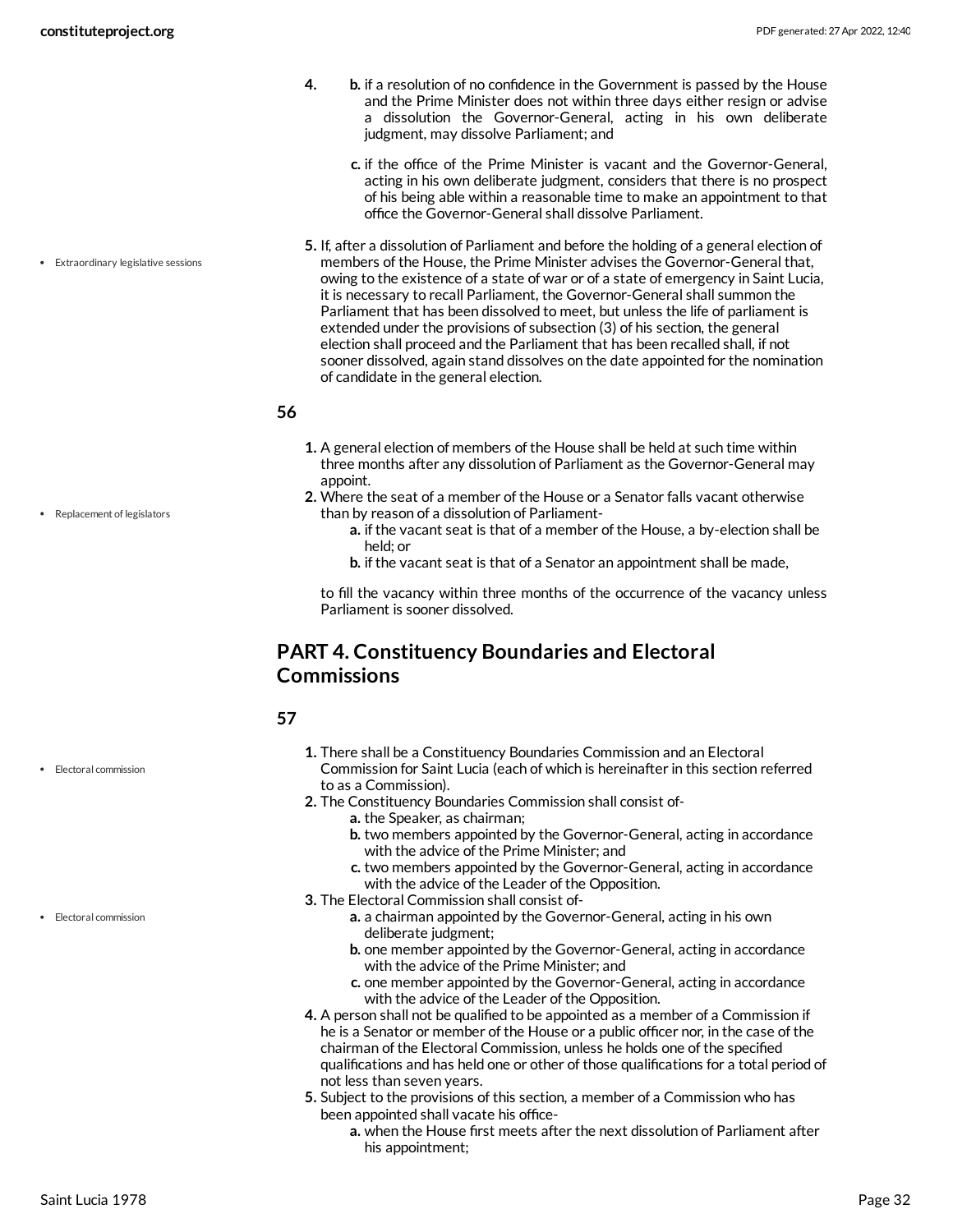- **5. b.** if any circumstances arise that, if he were not a member of the Commission, would cause him to be disqualified for appointment as such.
- **6.** A member of a Commission who has been appointed may be removed from office but only for inability to discharge the functions thereof (whether arising from infirmity of mind or body or any other cause) or for misbehaviour, and he shall not be so removed except in accordance with the provisions of this section.
- **7.** A member of a Commission who has been appointed shall be removed from office by the Governor-General if the question of his removal from office has been referred to a tribunal appointed under subsection (8) of this section and the tribunal has recommended to the Governor-General that he ought to be removed from office for inability as aforesaid or for misbehaviour.
- **8.** If the Prime Minister, in the case of a member of the Constituency Boundaries Commission appointed in accordance with paragraph (b) of subsection (2) of this section, or the Leader of the Opposition, in the case of a member of that Commission appointed in accordance with paragraph (c) of that subsection, represents to the Governor-General or if, in the case of the chairman of the Electoral Commission, the Governor-General, acting in his own deliberate judgment, and, in the case of any other member of that Commission, the Governor-General, acting after consultation with the Prime Minister and the Leader of the Opposition, considers that the question of removal of a member of the Commission from office for inability as aforesaid or for misbehaviour ought to be investigated, then
	- **a.** the Governor-General shall appoint a tribunal, which shall consist of a chairman and not less than two other members, selected by the Chief Justice, from among persons who hold or have held office as a judge of a court having unlimited jurisdiction in civil and criminal matters in some part of the Commonwealth or a court having jurisdiction in appeals from any such court; and
	- **b.** the tribunal shall enquire into the matter and report on the facts thereof to the Governor-General and recommend to the Governor-General whether the member of the Commission ought to be removed from office for inability as aforesaid or for misbehaviour.
- **9.** A Commission may regulate its own procedure, and, with the consent of the Prime Minister, confer powers and impose duties on any public officer or on any authority of the Government for the purpose of the discharge of its functions.
- **10.** A Commission may, subject to its rules of procedure, act notwithstanding any vacancy in its membership and its proceedings shall not be invalidated by the presence or participation of any person not entitled to be present at or to participate in those proceedings:

Provided that any decision of the Commission shall require the concurrence of a majority of all its members.

**11.** In the exercise of its functions under this Constitution a Commission shall not be subject to the direction or control of any other person or authority.

## <span id="page-32-0"></span>**PART 5. Delimitation of constituencies**

#### <span id="page-32-1"></span>**58**

• Electoral districts

- **1.** The Constituency Boundaries Commission (hereinafter in this section referred to as the Commission) shall, in accordance with the provisions of this section, review the number and boundaries of the constituencies into which Saint Lucia is divided and submit to the Governor-General reports either
	- **a.** showing the constituencies into which it recommends that Saint Lucia should be divided in order to give effect to the rules set out in Schedule 2 to this Constitution; or
	- **b.** stating that, in its opinion, no alteration is required to the existing number or boundaries of constituencies in order to give effect to those rules.
- **2.** Reports under subsection (1) of this section shall be submitted by the Commission at intervals of not less than three nor more than seven years:

Provided that a report under paragraph (b) of that subsection shall not be submitted until the expiration of six years from the submission of the last report under that subsection.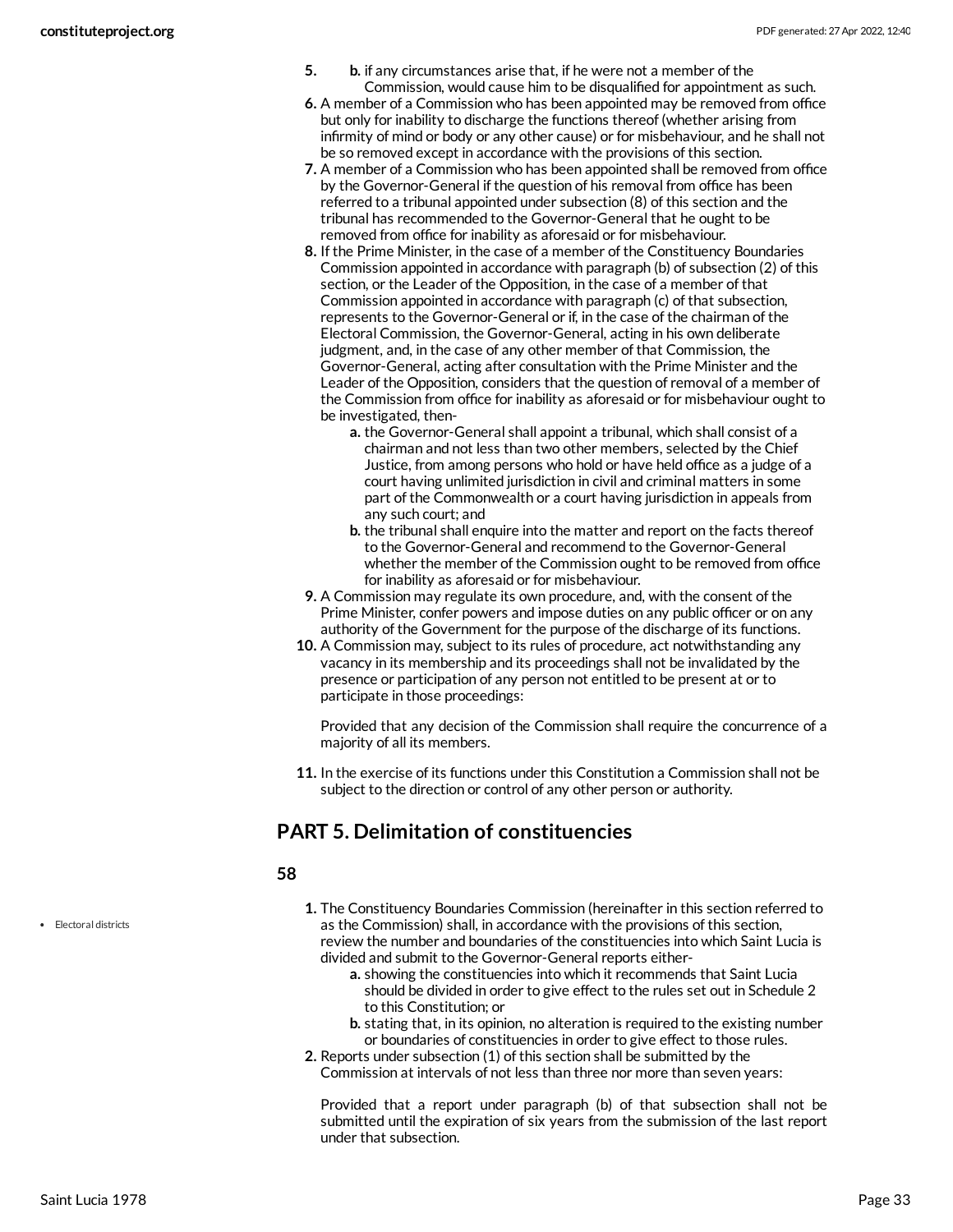- **3.** As soon as may be after the Commission has submitted a report under subsection (1)(a) of this section, the Prime Minister shall lay before the House for its approval the draft of an order by the Governor-General for giving effect, whether with or without modifications, to the recommendations contained in the report, and that draft order may make provisions for any matters that appear to the Prime Minister to be incidental to or consequential upon the other provisions of the draft.
- **4.** Where any such draft order gives effect to any such recommendations with modifications, the Prime Minister shall lay before the House together with the draft order a statement of the reasons for the modifications.
- **5.** If the motion for the approval of any draft order laid before the House under this section is rejected by the House, or is withdrawn by leave of that House, the Prime Minister shall amend the draft order and lay the amended draft before the House.
- **6.** If any draft order laid before the House under this section is approved by resolution of the House, the Prime Minister shall submit it to the Governor-General who shall make an order in terms of the draft; and that order shall come into force upon the next dissolution of Parliament after it is made.
- **7.** The question of the validity of any order by the Governor-General purporting to be made under this section and reciting that a draft thereof has been approved by resolution of the House shall not be enquired into in any court of law.
- **8.** There shall be such provision as may be made by Parliament for an appeal to the High Court against a recommendation or statement made to the Governor-General by the Commission in pursuance of paragraph (a) or (b) of subsection (1) of this section.

## <span id="page-33-0"></span>**CHAPTER IV. THE EXECUTIVE**

Name/structure of executive(s)

#### <span id="page-33-1"></span>**59**

- **1.** The executive authority of Saint Lucia is vested in the Her Majesty.
- **2.** Subject to the provisions of this Constitution, the executive authority of Saint Lucia may be exercised on behalf of Her Majesty by the Governor-General either directly or through officers subordinate to him.
- **3.** Nothing in this section shall prevent Parliament from conferring functions on persons or authorities other than the Governor-General.

## <span id="page-33-2"></span>**60**

- Head of government selection
- Name/structure of executive(s)
- Eligibility for head of government
- Head of government's role in the legislature
- Head of government immunity Minimum age of head of government
- Establish growt of reabtise leatinisters
- Cabinet selection
- Eligibility for cabinet
- Head of government replacement
- Limits on removing head of government
- Head of government removal
- **1.** There shall be a Prime Minister of Saint Lucia who shall be appointed by the Governor-General.
- **2.** Whenever the Governor-General has occasion to appoint a Prime Minister he shall appoint a member of the House who appears to him likely to command the support of the majority of the members of the House.
- **3.** There shall be, in addition to the office of Prime Minister, such other offices of Minister of the Government as may be established by Parliament or, subject to the provisions of any law enacted by Parliament, by the Governor-General, acting in accordance with the advice of the Prime Minister.
- **4.** Appointments to the office of Minister, other than the office of Prime Minister, shall be made by the Governor-General, acting in accordance with the advice of the Prime Minister, from among the Senators and the members of the House.
- **5.** If occasion arises for making an appointment to the office of Prime Minister or any other Minister while Parliament is dissolved, then, notwithstanding the provisions of subsections (2) and (4) of this section, a person who was a member of the House immediately before the dissolution may be appointed as Prime Minister or any other Minister and a person who was a Senator immediately before the dissolution may be appointed as any Minister other than Prime Minister.
- **6.** The Governor-General shall remove the Prime Minister from office if a resolution of no confidence in the Government is passed by the House and the Prime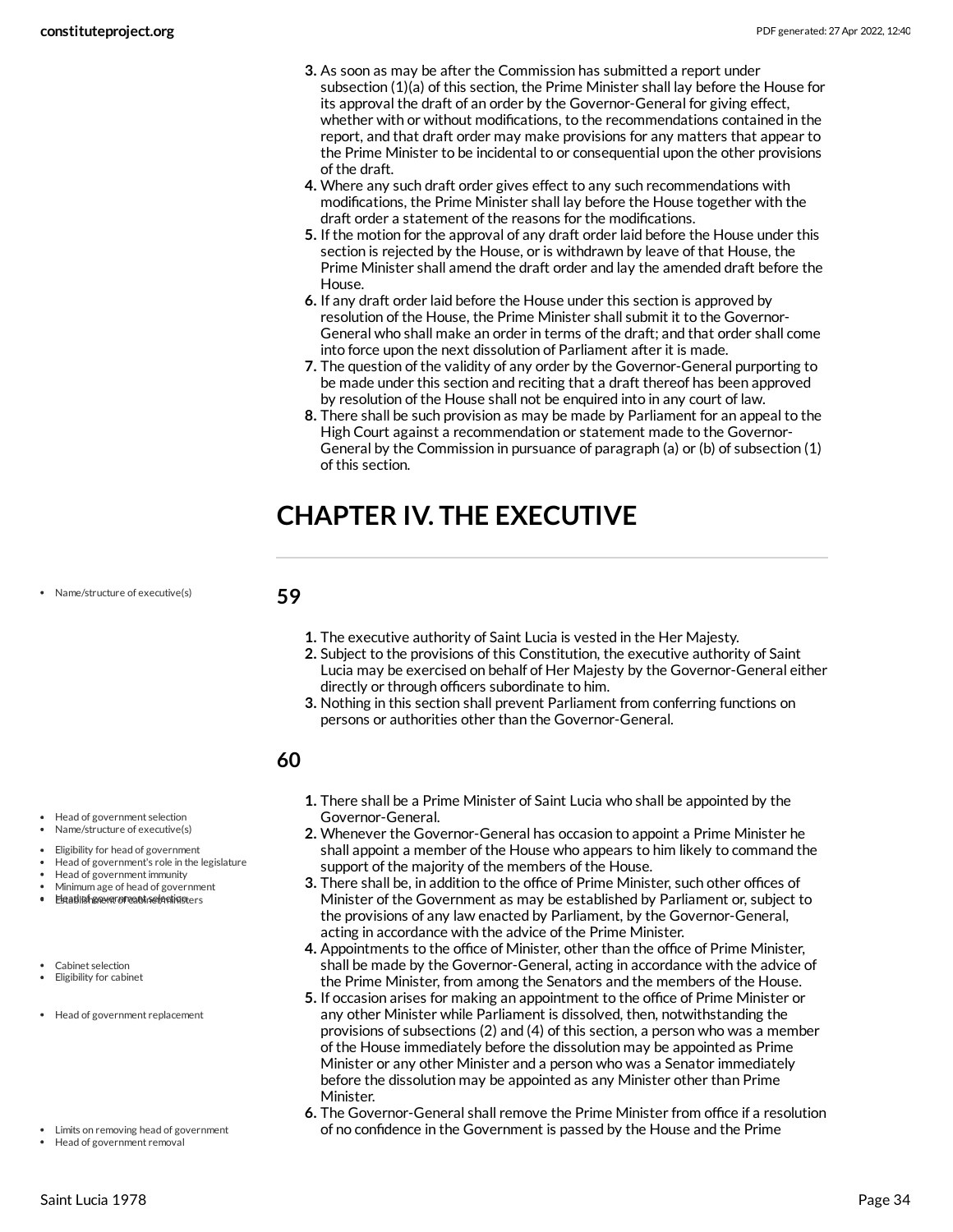- Head of government removal
- Cabinet removal

Cabinet removal

Establishment of cabinet/ministers

- Cabinet removal Powers of cabinet
- Powers of cabinet
- Cabinet removal
- **6.** Minister does not within three days either resign from his office or advise the Governor-General to dissolve Parliament.
- **7.** If, at any time between the holding of a general election of members of the House and the first meeting of the House thereafter, the Governor-General considers that in consequence of changes in the membership of the House resulting from that election the Prime Minister will not be able to command the support of the majority of the members of the House the Governor-General may remove the Prime Minister from office.
- **8.** The office of any Minister shall become vacant
	- **a.** if the holder of the office ceases to be a Senator or a member the House otherwise than by reason of the dissolution of Parliament;
	- **b.** in the case of the Prime Minister, if, when the House first meets after the dissolution of Parliament, he is not then a member of the House;
	- **c.** in the case of any other Minister, if, when the House first meets after the dissolution of Parliament, he is not then a Senator or a member of the House; or
	- **d.** if, by virtue of section 27(3) or 34(3) of this Constitution, he is required to cease to perform his functions as a Senator or a member of the House.
- **9.** The office of a Minister other than the Prime Minister shall become vacant
	- **a.** if the Governor-General, acting in accordance with the advice of the Prime Minister, so directs;
	- **b.** if the Prime Minister resigns from office within three days after a resolution of no confidence in the Government has been passed by the House or is removed from office under subsection (6) of this section; or **c.** on the appointment of any person to the office of Prime Minister.
- **10.** In the exercise of the powers conferred upon him by subsections (2), (5) and (7) of this section the Governor-General shall act in his own deliberate judgment.
- <span id="page-34-0"></span>**61**
	- **1.** There shall be a Cabinet of Ministers for Saint Lucia which shall consist of the Prime Minister and the other Ministers.
	- **2.** At any time when the office of Attorney-General is a public office the Attorney-General shall, by virtue of holding or acting in that office, be a member of the Cabinet in addition to the Ministers.
	- **3.** The functions of the Cabinet shall be to advise the Governor-General in the government of Saint Lucia and the Cabinet shall be collectively responsible to Parliament for any advice given to the Governor-General by or under the general authority of the Cabinet and for all things done by or under the authority of any Minister in the execution of his office.
	- **4.** The provisions of subsection (3) of this section shall not apply in relation to
		- **a.** the appointment and removal from office of Ministers and Parliamentary Secretaries, the assignment of responsibility to any Minister under section 62 of this Constitution, or the authorisation of another Minister to perform the functions of the Prime Minister during absence or illness;
			- **b.** the dissolution of Parliament; or
			- **c.** the matters referred to in section 74 of this Constitution (which relate to the prerogative of mercy).
	- **62.** The Governor-General, acting in accordance with the advice of the Prime Minister, may, by directions in writing, assign to the Prime Minister or any other Minister responsibility for any business of the Government, including the administration of any department of government:

Provided that responsibility for finance shall be assigned to a Minister who is a member of the House.

### <span id="page-34-1"></span>**63**

Head of government replacement

**1.** Whenever the Prime Minister is absent from Saint Lucia or by reason of illness is unable to perform the functions conferred upon him by this Constitution, the Governor-General may authorise some other Minister to perform those functions (other than the functions conferred by this section) and that Minister may perform those functions until his authority is revoked by the Governor-General.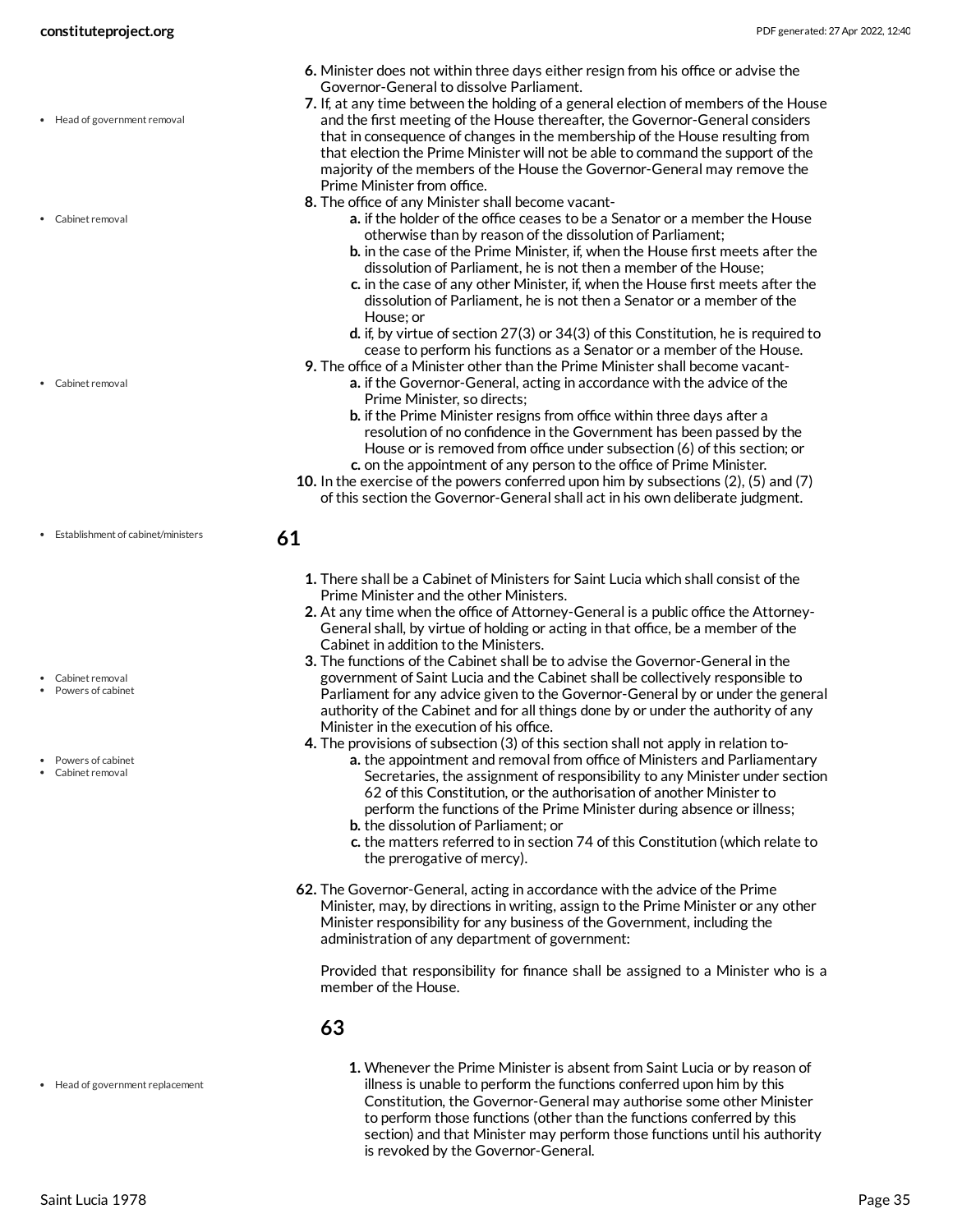- **2.** Whenever a Minister other than the Prime Minister is absent from Saint Lucia or is within Saint Lucia but by leave of the Governor-General is not performing the functions of his office or by reason of illness is unable to perform those functions, the Governor-General may authorize some other Minister to perform those functions or may appoint a Senator or a member of the House to be a temporary Minister in order to perform those functions; and that Minister may perform those functions until his authority or, as the case may be, his appointment is revoked by the Governor-General or he vacates office as a Minister under subsection (8) or (9) of section 60 of this Constitution.
- **3.** The powers of the Governor-General under this section shall be exercised by him in accordance with the advice of the Prime Minister:

Provided that if the Governor-General, acting in his own deliberate judgment, considers that it is impracticable to obtain the advice of the Prime Minister owing to his absence or illness he may exercise those powers without that advice and in his own deliberate judgment.

#### <span id="page-35-0"></span>**64**

**1.** In the exercise of his functions the Governor-General shall act in accordance with the advice of the Cabinet or a Minister acting under the general authority of the Cabinet except in cases where he is required by this Constitution or any other law to act in accordance with the advice of, or after consultation with, any person or authority other than the Cabinet:

Provided that the foregoing provisions of this subsection shall not apply where the Governor-General is authorised to act in his own deliberate judgment in accordance with the following provisions of this Constitution-

- **a.** section 57 (which relates to the Constituency Boundaries Commission and the Electoral Commission);
- **b.** sections 60 and 63 (which relate to Ministers);
- **c.** section 67 (which relates to the Leader of the Opposition);
- **d.** section 86 (which relates to the appointment, etc., of public officers);
- **e.** section 88 (which relates to the Chief Elections Officer); and
- **f.** section 95 (which relates to the Public Service Board of Appeal).
- **2.** During any period in which there is a vacancy in the office of Leader of the Opposition by reason of the fact that no person is both qualified for appointment to that office in accordance with this Constitution and willing to accept appointment, or if the Governor-General, acting in his own deliberate judgment, considers that it is not practicable for him to obtain the advice of the Leader of the Opposition within the time within which it may be necessary for him to act, he may act without that advice and in his own deliberate judgment in the exercise of any power conferred upon him by this Constitution in respect of which it is provided that he shall act on the advice of, or after consultation with, the Leader of the Opposition.
- **3.** Nothing in subsection (1) of this section shall require the Governor-General to act in accordance with the advice of the Cabinet or a Minister in exercise of the functions conferred upon him by the following provisions of this Constitution
	- **a.** the proviso to section 55(4) (which requires the Governor-General to dissolve Parliament in certain circumstances);
	- **b.** section 60(6) (which requires the Governor-General to remove the Prime Minister from office in certain circumstances);
	- **c.** section 65 (which entitles the Governor-General to information);
	- **d.** sections 57(7), 67(5), 85(6), 88(7), 89(8), 90(7), 92(6), 95(5), 110(7) and 118(8) (which require the Governor-General to remove the holders of certain offices from office in certain circumstances).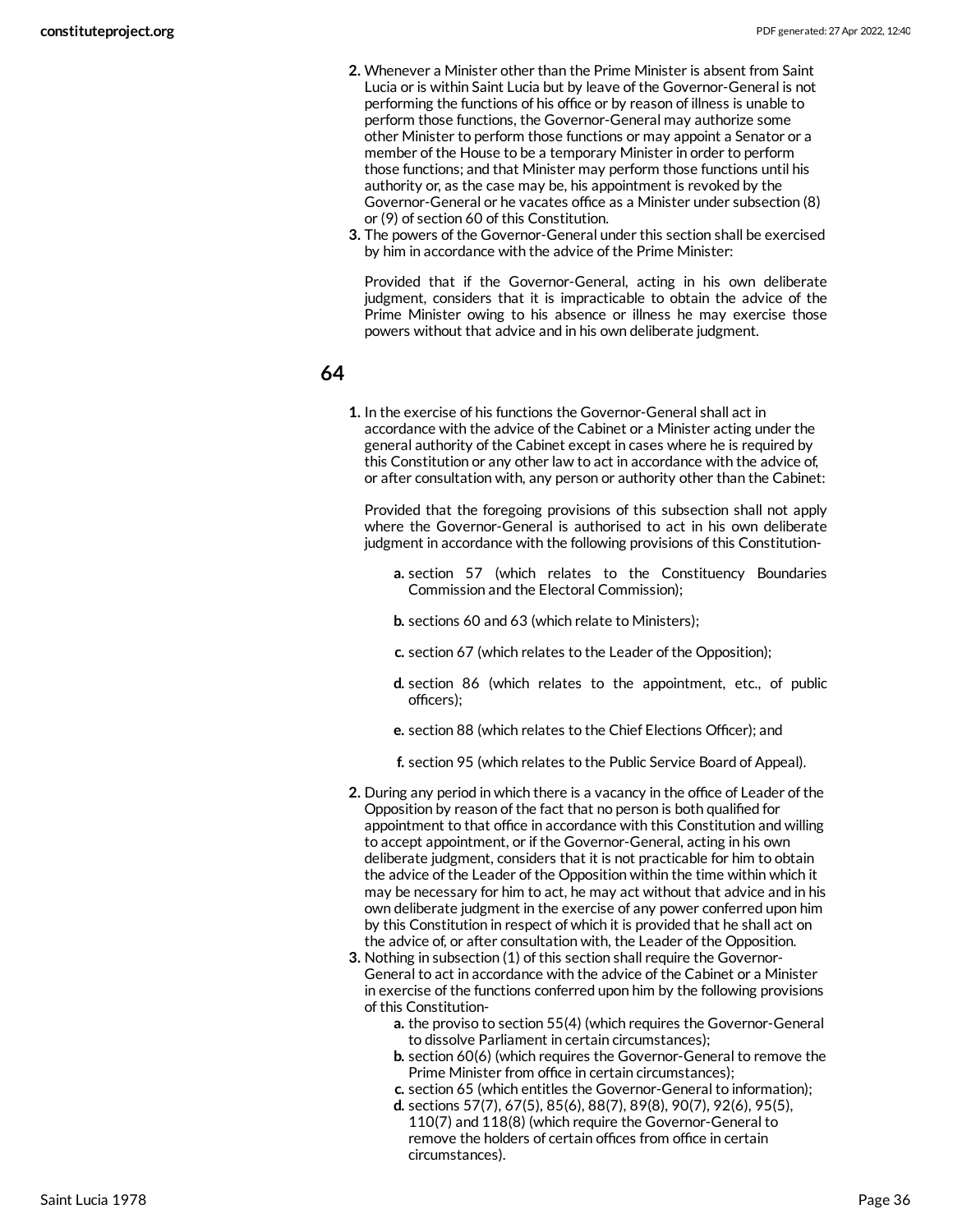- **65.** The Prime Minister shall keep the Governor-General fully informed concerning the general conduct of the government of Saint Lucia and shall furnish the Governor-General with such information as he may request with respect to any particular matter relating to the government of Saint Lucia.
- **66.** A Minister or a Parliamentary Secretary shall not enter upon the duties of his office unless he has taken and subscribed the oath of allegiance, the oath of office and the oath of secrecy.

### <span id="page-36-0"></span>**67**

- **1.** There shall (except at times when there are no members of the House who do not support the Government) be a Leader of the Opposition who shall be appointed by the Governor-General.
- **2.** Whenever there is occasion for the appointment of a Leader of the Opposition the Governor-General shall appoint the member of the House who appears to him most likely to command the support of a majority of the members of the House who do not support the Government; or, if no member of the House appears to him to command such support, the member of the House who appears to him to command the support of the largest single group of members of the House who do not support the Government.
- **3.** If occasion arises to appoint a Leader of the Opposition during the period between a dissolution of Parliament and the day on which the ensuing election of members of the House is held, an appointment may be made as if Parliament had not been dissolved.
- **4.** The office of Leader of the Opposition shall become vacant
	- **a.** if he ceases to be a member of the House otherwise than by reason of a dissolution of Parliament;
	- **b.** if, when the House first meets after a dissolution of Parliament, he is not then a member of the House;
	- **c.** if, under the provisions of section 34(3) of this Constitution, he is required to cease to perform his functions as a member of the House; or
	- **d.** if he is removed from office by the Governor-General under the provisions of subsection (5) of this section.
- **5.** If it appears to the Governor-General that the Leader of the Opposition is no longer able to command the support of a majority of the members of the House who do not support the Government or (if no member of the House appears to him to be able to command such support) the support of the largest single group of members of the House who do not support the Government, he shall remove the Leader of the Opposition from office.
- **6.** The powers of the Governor-General under this section shall be exercised by him in his own deliberate judgment.

## <span id="page-36-1"></span>**68**

**1.** The Governor-General, acting in accordance with the advice of the Prime Minister, may appoint Parliamentary Secretaries from among the Senators and the members of the House to assist Ministers in the performance of their duties:

Provided that, if occasion arises for making an appointment while Parliament is dissolved, a person who was a Senator or a member of the House immediately before the dissolution may be appointed as a Parliamentary Secretary.

- **2.** The office of a Parliamentary Secretary shall become vacant
	- **a.** if the Governor-General, acting in accordance with the advice of the Prime Minister, so directs;
	- **b.** if the Prime Minister resigns from office within three days after a resolution of no confidence in the Government has been passed by the House or is removed from office under section 60(7) of this Constitution;
	- **c.** upon the appointment of any person to the office of Prime Minister;

Oaths to abide by constitution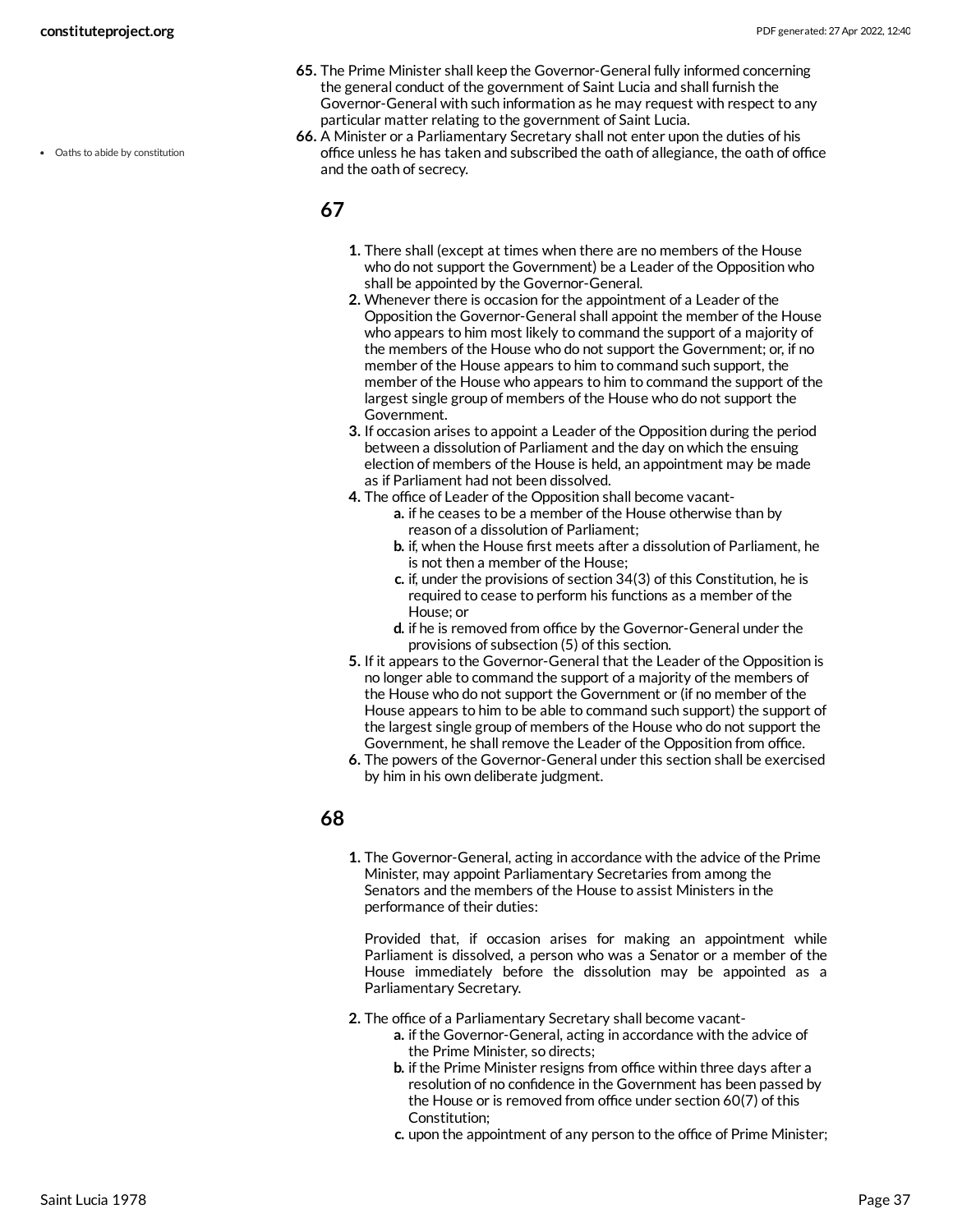- **2. d.** if the holder of the office ceases to be a Senator or a member of the House otherwise than by reason of a dissolution of Parliament;
	- **e.** if, when the House first meets after the dissolution of Parliament, he is not then a Senator or a member of the House; or
	- **f.** if, by virtue of section 27(3) or 34(3) of this Constitution, he is required to cease to perform his functions as a member of the Senate or a member of the House.
- **69.** Where any Minister has been charged with responsibility for any department of government, he shall exercise general direction and control over that department; and, subject to such direction and control, every department of government shall be under the supervision of a public officer whose office is referred to in this Constitution as the office of a permanent secretary:

Provided that two or more government departments may be placed under the supervision of one permanent secretary.

## <span id="page-37-0"></span>**70**

- **1.** There shall be a Secretary to the Cabinet whose office shall be a public office.
- **2.** The Secretary to the Cabinet, who shall have charge of the Cabinet Office, shall be responsible, in accordance with such instructions as may be given to him by the Prime Minister, for arranging the business for, and keeping the minutes of the Cabinet and for conveying the decisions of the Cabinet to the appropriate person or authority and shall have such other functions the Prime Minister may direct.
- **71.** Subject to the provisions of the Constitution and of any other law, the Governor-General may constitute offices for Saint Lucia, make appointments to any such office and terminate any such appointment.

### <span id="page-37-1"></span>**72**

- **1.** There shall be an Attorney-General who shall be the principal legal adviser to the Government.
- **2.** The office of Attorney-General shall be either a public office or the office of a Minister.
- **3.** At any time when the office of Attorney-General is a public office the same person may, if qualified, be appointed to hold or act in the office of Attorney-General and the office of Director of Public Prosecutions.
- **4.** Where the offices of Attorney-General and Director of Public Prosecutions are held by the same person the following provisions of this Constitution shall have effect as if references therein to the Director included references to the Attorney-General, that is to say, sections 87, 89(5), (6), (7), (8), (9) and (10), 98(3) and 124(8)(a); but the provisions of this subsection shall be without prejudice to the powers of Parliament or, subject to the provisions of any law enacted by Parliament, the Governor-General to determine that the office of Attorney-General shall be the office of a Minister.

### <span id="page-37-2"></span>**73**

- **1.** There shall be a Director of Public Prosecutions whose office shall be a public office.
- **2.** The Director of Public Prosecutions shall have power in any case in which he considers it desirable so to do
	- **a.** to institute and undertake criminal proceedings against any person before any court of law (other than a court-martial) in respect of any offence alleged to have been committed by that person;
	- **b.** to take over and continue any such criminal proceedings that have been instituted or undertaken by any other person or authority; and
	- **c.** to discontinue at any stage before judgment is delivered any such criminal proceedings instituted or undertaken by himself or any other person or authority.

Attorney general

Attorney general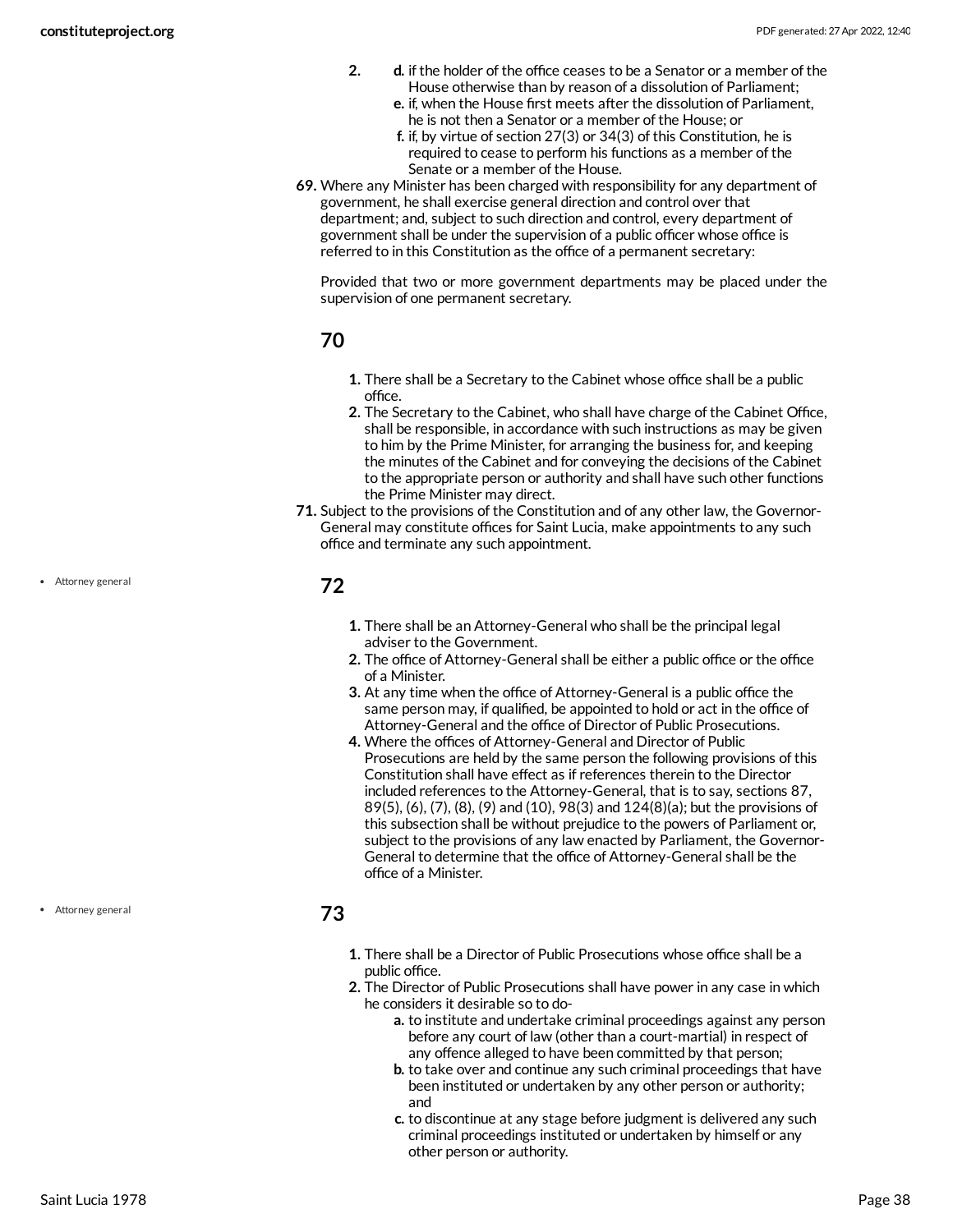- **3.** The powers of the Director of Public Prosecutions under subsection (2) of this section may be exercised by him in person or through other persons acting under and in accordance with his general or special instructions.
- **4.** The powers conferred on the Director of Public Prosecutions by paragraphs (b) and (c) of subsection (2) of this section shall be vested in him to the exclusion of any other person or authority:

Provided that where any other person or authority has instituted criminal proceedings, nothing in this subsection shall prevent the withdrawal of those proceedings by or at the instance of that person or authority and with the leave of the court.

**5.** For the purposes of this section, any appeal from a judgment in criminal proceedings before any court or any case stated or question of law reserved for the purpose of any such proceedings, to any other court (including Her Majesty in Council) shall be deemed to be part of those proceedings:

Provided that the power conferred on the Director of Public Prosecutions by subsection (2)(c) of this section shall not be exercised in relation to any appeal by a person convicted in any criminal proceedings or to any case stated or question of law reserved at the instance of such a person.

**6.** In the exercise of the powers vested in him by subsection (2) of this section and section 46 of this Constitution, the Director of Public Prosecutions shall not be subject to the direction or control of any other person or authority.

### <span id="page-38-0"></span>**74**

**1.** The Governor-General may-

- **a.** grant a pardon, either free or subject to lawful conditions, to any person convicted of any offence;
- **b.** grant to any person a respite, either indefinite or for a specified period, of the execution of any punishment imposed on that person for any offence;
- **c.** substitute a less severe form of punishment for any punishment imposed on any person for any offence; or
- **d.** remit the whole or any part of any punishment imposed on any person for any offence or of any penalty or forfeiture otherwise due to the Crown on account of any offence.
- **2.** The powers of the Governor-General under subsection (1) of this section shall be exercised by him in accordance with the advice of the Committee established by section 75 of this Constitution.

### <span id="page-38-1"></span>**75**

- **1.** There shall be a Committee on the Prerogative of Mercy which shall consist of
	- **a.** such Minister as may be designated by the Governor-General, who shall be chairman;
	- **b.** the Attorney-General;
	- **c.** the chief medical officer of the Government; and
	- **d.** not more than three other members appointed by the Governor-General, by instrument in writing under his hand.
- **2.** A member of the Committee appointed under subsection (1)(d) of this section shall hold his seat thereon for such period as may be specified in the instrument by which he was appointed:

Provided that his seat shall become vacant-

- **a.** in the case of a person who at the date of his appointment was a Minister, if he ceases to be a Minister; or
- **b.** if the Governor-General, by instrument in writing under his hand, so directs.

• Power to pardon

• Advisory bodies to the head of state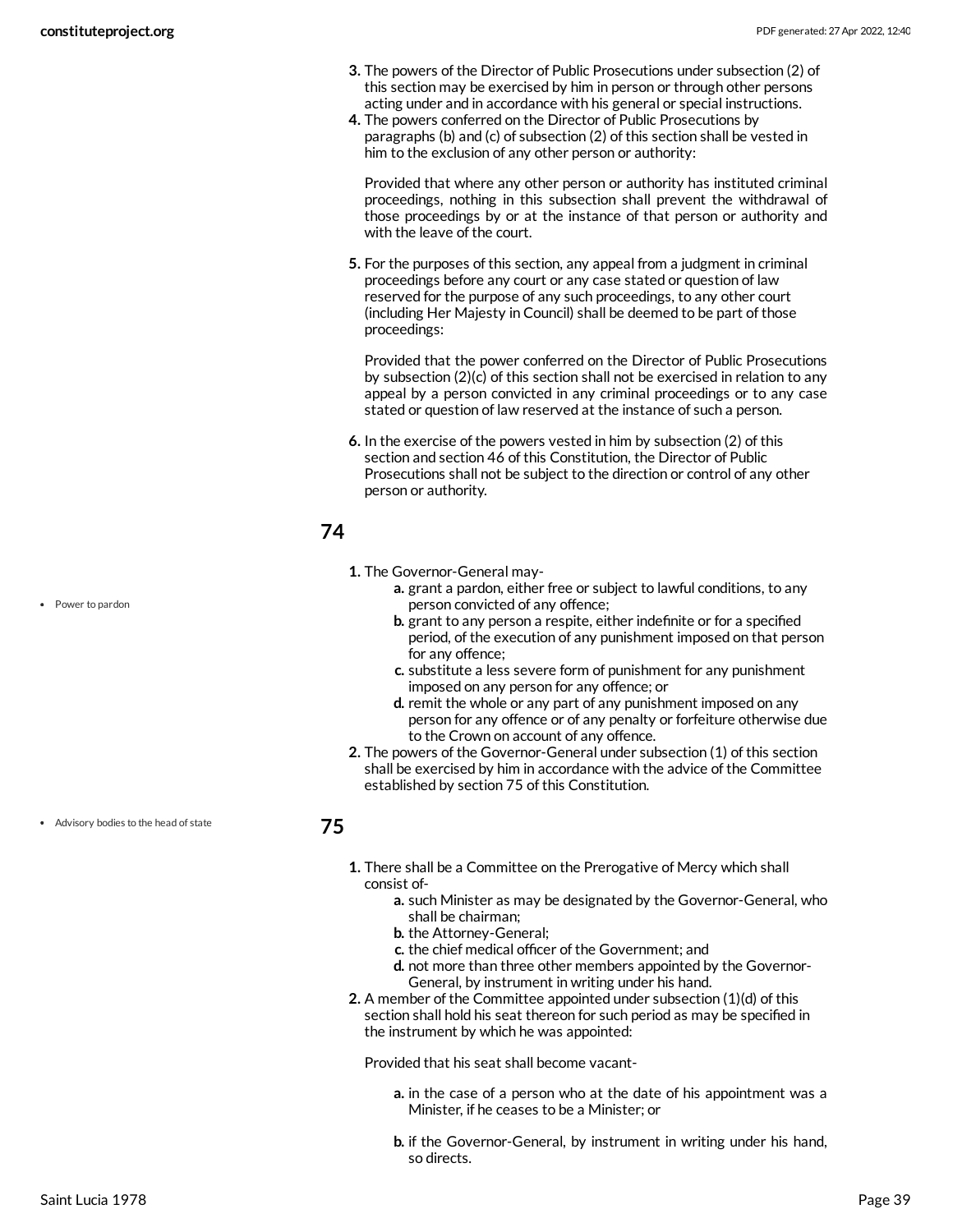- **3.** The Committee may act notwithstanding any vacancy in its membership or the absence of any member and its proceedings shall not be invalidated by the presence or participation of any person not entitled to be present at or to participate in those proceedings.
- **4.** The Committee may regulate its own procedure.
- **5.** In the exercise of his functions under this section, the Governor-General shall act in accordance with the advice of the Prime Minister.
- **76.** Where any person has been sentenced to death (otherwise than by a court
	- martial) for an offence, the Minister for the time being designated under section 75(1) of this Constitution shall cause a written report of the case from the trial judge (or the Chief Justice, if a report from the trial judge cannot be obtained), together with such other information derived from the record of the case or elsewhere as he may require, to be taken into consideration at a meeting of the Committee on the Prerogative of Mercy, so that the Committee may advise the Governor-General whether to exercise any of his powers under section 74(1) of this Constitution.

## <span id="page-39-0"></span>**CHAPTER V. FINANCE**

**77.** All revenues or other moneys raised or received by Saint Lucia (not being revenues or other moneys that are payable, by or under any law for the time being in force in Saint Lucia, into some other fund established for a specific purpose) shall be paid into and form a Consolidated Fund.

## <span id="page-39-1"></span>**78**

- **1.** No moneys shall be withdrawn from the Consolidated Fund except**a.** to meet expenditure that is charged upon the Fund by this
	- Constitution or by any law enacted by Parliament; or
	- **b.** where the issue of those moneys has been authorised by an appropriation law or by a law made in pursuance of section 80 of this Constitution.
- **2.** Where any moneys are charged by this Constitution or any law enacted by Parliament upon the Consolidated Fund or any other public fund, they shall be paid out of that fund by the Government to the person or authority to whom payment is due.
- **3.** No moneys shall be withdrawn from any public fund other than the Consolidated Fund unless the issue of those moneys has been authorised by or under any law.
- **4.** There shall be such provision as may be made by Parliament prescribing the manner in which withdrawals may be made from the Consolidated Fund or any other public fund.

## <span id="page-39-2"></span>**79**

- **1.** The Minister for the time being responsible for finance shall cause to be prepared and laid before the House before, or not later than thirty days after, the commencement of each financial year estimates of the revenues and expenditure of Saint Lucia for that financial year.
- **2.** When the estimates of expenditure (other than expenditure charged upon the Consolidated Fund by this Constitution or by any law enacted by Parliament) have been approved by the House, a bill, known as an appropriation bill, shall be introduced in the House, providing for the issue from the Consolidated Fund of the sums necessary to meet that expenditure and the appropriation of those sums, under separate votes for the several services required, to the purposes specified therein. **3.** If in respect of any financial year it is found
	- **a.** that the amount appropriated by the appropriation law to any purpose is insufficient or that a need has arisen for expenditure for a purpose to which no amount has been appropriated by that law; or

• Spending bills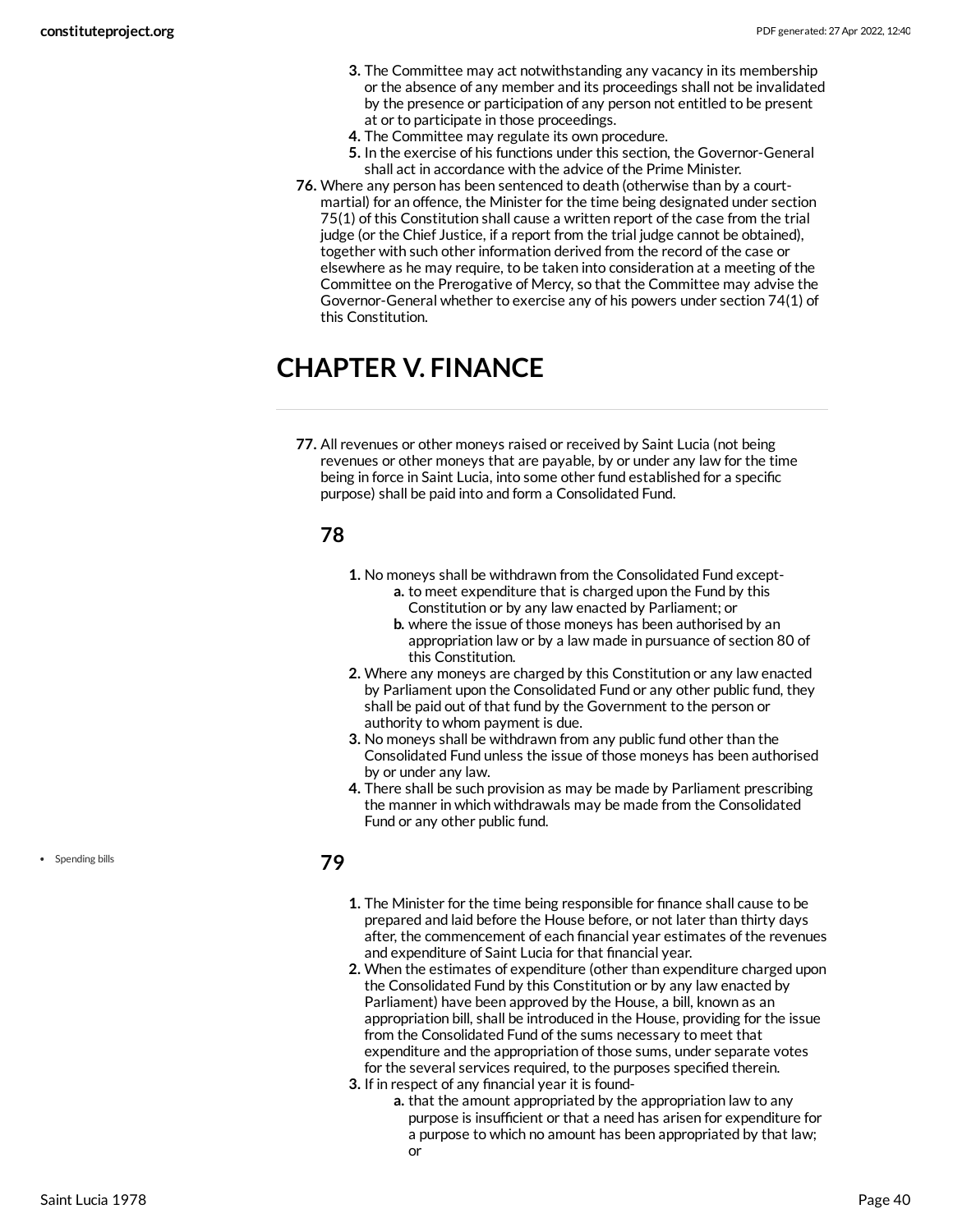**3. b.** that any moneys have been expended for any purpose in excess of the amount appropriated to that purpose by the appropriation law or for a purpose to which no amount has been appropriated by that law,

a supplementary estimate showing the sums required or spent shall be laid before the House and, when the supplementary estimate has been approved by the House, a supplementary appropriation bill shall be introduced in the House providing for the issue of such sums from the Consolidated Fund and appropriating them to the purposes specified therein.

**80.** There shall be such provision as may be made by Parliament under which, if the appropriation law in respect of any financial year has not come into operation by the beginning of that financial year, the Minister for the time being responsible for finance may authorise the withdrawal of moneys from the Consolidated Fund for the purpose of meeting expenditure necessary to carry on the services of the Government until the expiration of four months from the beginning of that financial year or the coming into operation of the law, whichever is the earlier.

### <span id="page-40-0"></span>**81**

- **1.** There shall be such provision as may be made by Parliament for the establishment of a Contingencies Fund and for authorising the Minister for the time being responsible for finance, if satisfied that there has arisen an urgent and unforeseen need for expenditure for which no other provision exists, to make advances from that Fund to meet that need.
- **2.** Where any advance is made from the Contingencies Fund, a supplementary estimate shall as soon as possible be laid before the House and when the supplementary estimate has been approved by the House, a supplementary appropriation bill shall be introduced as soon as possible in the House for the purpose of replacing the amount so advanced.

### <span id="page-40-1"></span>**82**

- **1.** There shall be paid to the holders of the offices to which this section applies such salaries and such allowances as may be prescribed by or under a law enacted by Parliament.
- **2.** The salaries and allowances prescribed in pursuance of this section in respect of the holders of the offices to which this section applies shall be a charge on the Consolidated Fund.
- **3.** The salary prescribed in pursuance of this section in respect of the holder of any office to which this section applies and his other terms of service (other than allowances that are not taken into account in computing, under any law in that behalf, any pension payable in respect of his service in that office) shall not be altered to his disadvantage after his appointment.
- **4.** When a person's salary or other terms of service depend upon his option, the salary or terms for which he opts shall, for the purposes of subsection (3) of this section, be deemed to be more advantageous to him than any others for which he might have opted.
- **5.** This section applies to the offices of the Governor-General, member of the Public Service Commission, member of the Teaching Service Commission, member of the Public Service Board of Appeal, the Director of Public Prosecutions, the Director of Audit, the Parliamentary Commissioner, the Deputy Parliamentary Commissioner and the Chief Elections Officer.
- **6.** Nothing in this section shall be construed as prejudicing the provisions of section 97 of this Constitution (which protects pensions rights in respect of service as a public officer).

### <span id="page-40-2"></span>**83**

**1.** All debt charges for which Saint Lucia is liable shall be a charge on the Consolidated Fund.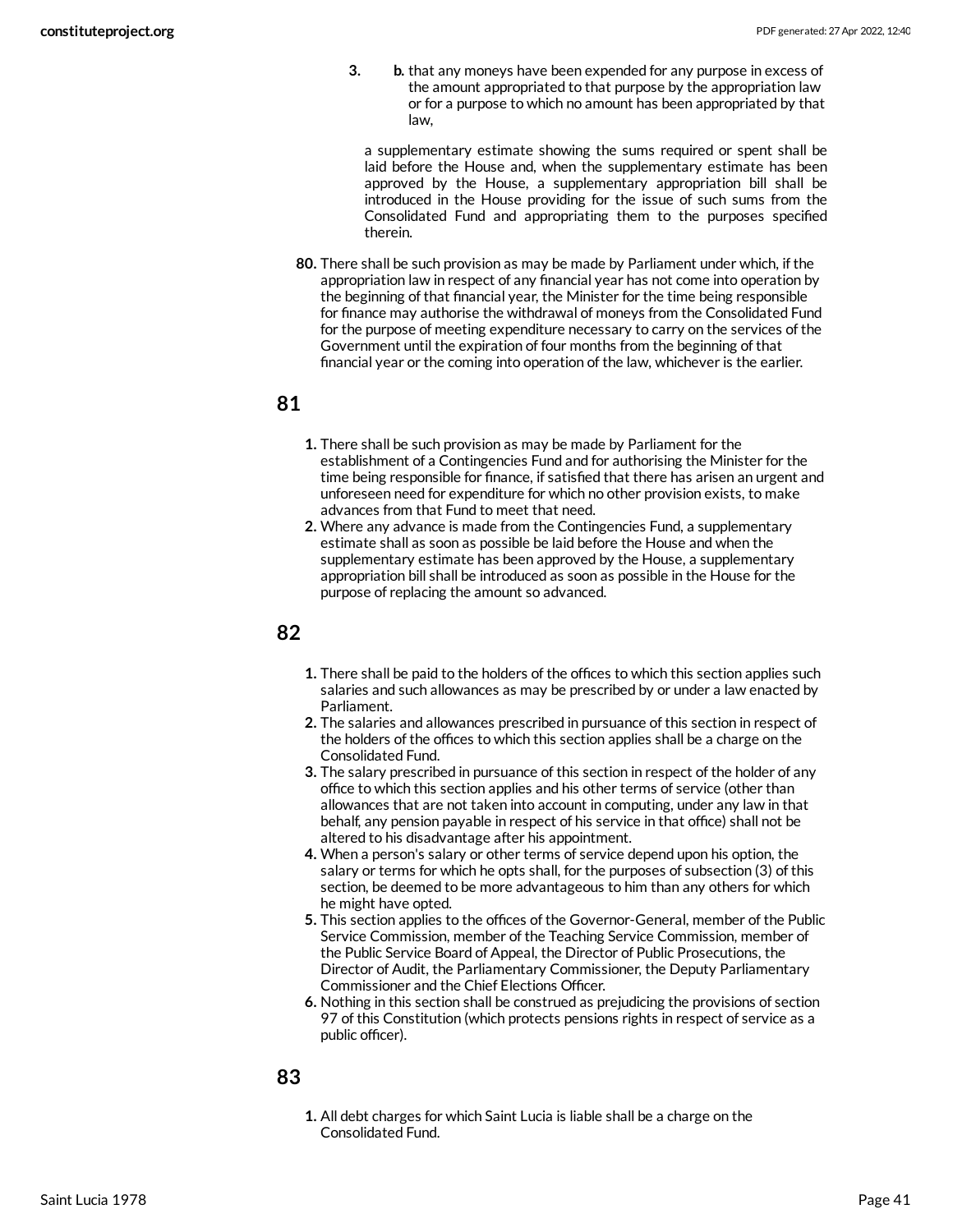**2.** For the purposes of this section debt charges include interest, sinking fund charges, the repayment or amortization of debt and all expenditure in connection with the raising of loans on the security of the Consolidated Fund and the service and redemption of the debt created thereby.

#### <span id="page-41-0"></span>**84**

- **1.** There shall be a Director of Audit whose office shall be a public office.
- **2.** The Director of Audit shall
	- **a.** satisfy himself that all moneys that have been appropriated by Parliament and disbursed have been applied to the purposes to which they were so appropriated and that the expenditure conforms to the authority that governs it; and
	- **b.** at least once in every year audit and report on the public accounts of Saint Lucia, the accounts of all officers and authorities of the Government, the accounts of all courts of law in Saint Lucia (including any accounts of the Supreme Court maintained in Saint Lucia), the accounts of every Commission established by this Constitution and the accounts of the Parliamentary Commission, the Clerk of the Senate and the Clerk of the House.
- **3.** The Director of Audit and any officer authorized by him s have access to all books, records, return, reports and other documents which in his opinion relate to any of the accounts referred to in s section (2) of this section.
- **4.** The Director of Audit shall submit every made by him pursuance of subsection (2) of this section to the Minister for the t being responsible for finance who shall, not later than seven days at the Hose first meets after he has received the report, lay it before House.
- **5.** If the Minister fails to lay a report before the House in accordance with the provisions of subsection (4) of this section the Director Audit shall transmit copies of that report to the Speaker who shall, soon as practicable, present them to the House.
- **6.** The Director of Audit shall exercise such other functions in reception to the accounts of the Government or the accounts of other authorities or bodies established by law for public purposes as may be prescribed by or under any law enacted by Parliament.
- **7.** In the exercise of his functions under subsections (2), (3), (4) and (5) of his section, the Director of Audit shall not be subject to the direction or control of any other person or authority.

## <span id="page-41-1"></span>**CHAPTER VI. THE PUBLIC SERVICE**

## <span id="page-41-2"></span>**PART 1. The Public Service Commission**

#### <span id="page-41-3"></span>**85**

**1.** There shall be a Public Service Commission for Saint Lucia (hereinafter in this section referred to as the Commission ) which shall consist of a chairman and not less than two nor more than four other members, who shall be appointed by the Governor-General, acting accordance with the advice of the Prime Minister:

Provided that the Prime Minister shall consult the Leader of the Opposition before tendering any advice to the Governor-General for the purposes of this subsection.

- **2.** A person shall not be qualified to be appointed as a member of the Commission if
	- **a.** he is a Senator or a member of the House;
	- **b.** he is, or has at any time during the three years preceding his appointment been, a judge of the Supreme Court or a public officer.
- **3.** A member of the Commission shall not, within the period of three years commencing with the day on which he last held or acted in the office of member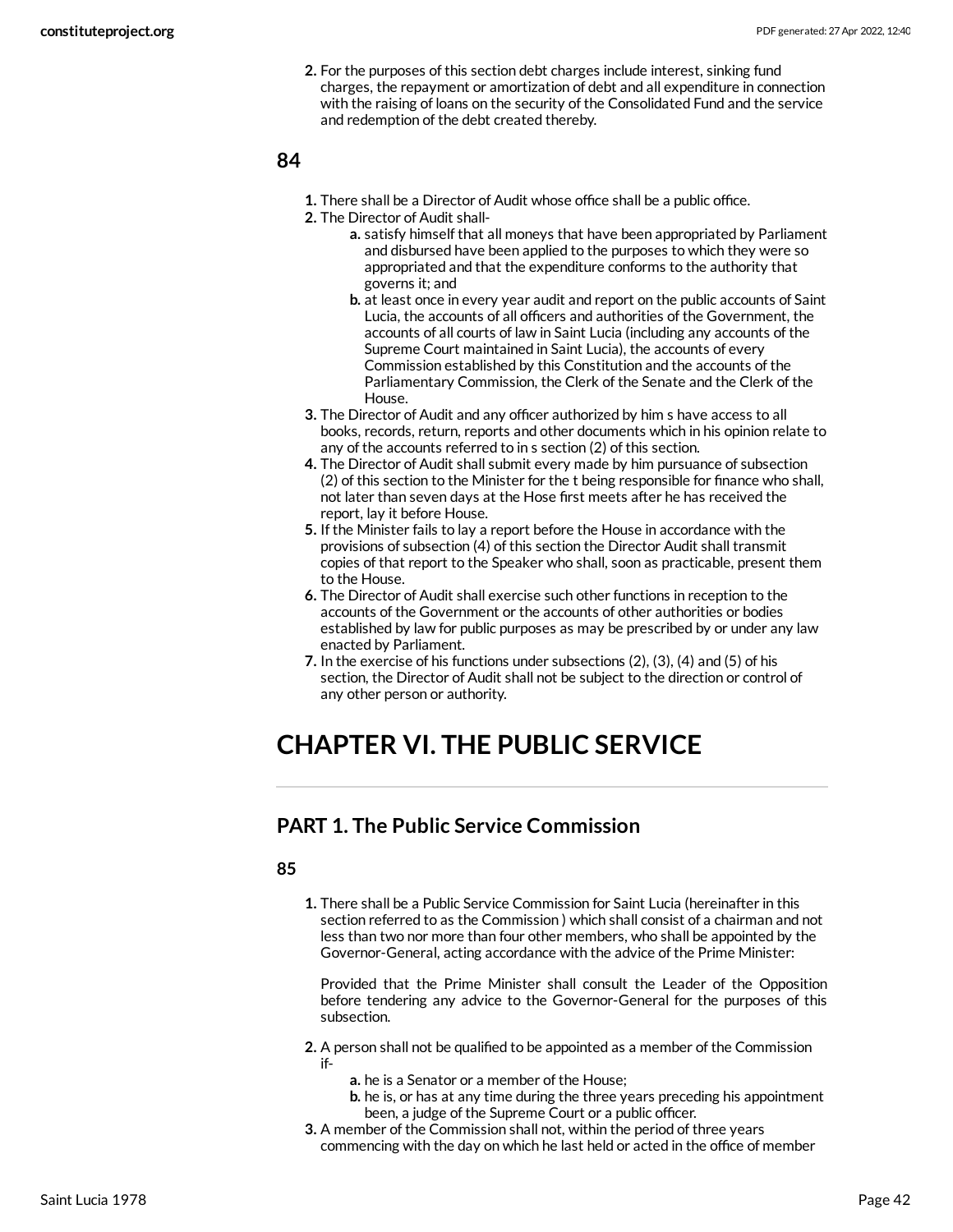- **3.** of the Commission, be eligible for appointment to or to act in any public office.
- **4.** Subject to the provisions of this section, the office of a member of the Commission shall become vacant
	- **a.** at the expiration of three years from the date of his appointment; or
	- **b.** if any circumstances arise that, if he were not a member of the Commission, would cause him to be disqualified to be appointed as such under subsection (2) of this section.
- **5.** A member of the Commission may be removed from office only for inability to exercise the functions of his office (whether arising from infirmity of body or mind or any other cause) or for misbehaviour and shall not be so removed except in accordance with the provisions of this section.
- **6.** A member of the Commission shall be removed from office by the Governor-General if the question of his removal from office has been referred to a tribunal appointed under subsection (7) of this section and the tribunal has recommended to the Governor-General that he ought to be removed from office for inability as aforesaid or for misbehaviour.
- **7.** If the Prime Minister represents to the Governor-General that the question of removing a member of the Commission under this section ought to be investigated then
	- **a.** the Governor-General shall appoint a tribunal which shall consist of a chairman and not less than two other members, selected by the Chief Justice from among persons who hold or have held office as a judge of a court having unlimited jurisdiction in civil and criminal matters in some part of the Commonwealth or a court having jurisdiction in appeals from such a court; and
	- **b.** the tribunal shall enquire into the matter and report on the facts thereof to the Governor-General and recommend to him whether the member ought to be removed under this section.
- **8.** If the question of removing a member of the Commission has been referred to a tribunal under this section, the Governor-General, acting in accordance with the advice of the Prime Minister, may suspend that member from the exercise of the functions of his office and any such suspension may at any time be revoked by the Governor-General, acting in accordance with such advice as aforesaid, and shall in any case cease to have effect if the tribunal recommends to the Governor-General that that member should not be removed.
- **9.** If the office of chairman of the Commission is vacant or if the holder of that office is for any reason unable to exercise the functions of his office, then, until a person has been appointed to and has assumed the functions of that office or until the person holding that office has resumed those functions, as the case may be, they shall be exercised by such other member of the Commission as may for the time being be designated by the Governor-General, acting in accordance with the advice of the Prime Minister.
- **10.** If at any time there are less than two members of the Commission besides the chairman or if any such member is acting as chairman or is for any reason unable to exercise the functions of his office, the Governor-General, acting in accordance with the advice of the Prime Minister, may appoint a person who is qualified to be appointed as a member of the Commission to act as a member, and any person so appointed shall, subject to the provisions of subsection (4) of this section, continue to act until the office in which he is acting has been filled or, as the case may be, until the holder thereof has resumed his functions or until his appointment to act has been revoked by the Governor-General, acting in accordance with the advice of the Prime Minister.
- **11.** A member of the Commission shall not enter upon the duties of his office until he has taken and subscribed the oath of allegiance and the oath of office.
- **12.** The Commission shall, in the exercise of its functions under this Constitution, not be subject to the direction or control of any other person or authority.
- **13.** The Commission may by regulation or otherwise regulate its own procedure and, with the consent of the Prime Minister, may confer powers or impose duties on any public officer or on any authority of the Government for the purpose of the exercise of its functions.
- **14.** The Commission may, subject to its rules of procedure, act notwithstanding any vacancy in its membership or the absence of any member and its proceedings shall not be invalidated by the presence or participation of any person not entitled to be present at or to participate in those proceedings:

Provided that any decision of the Commission shall require the concurrence of a majority of all its members.

Oaths to abide by constitution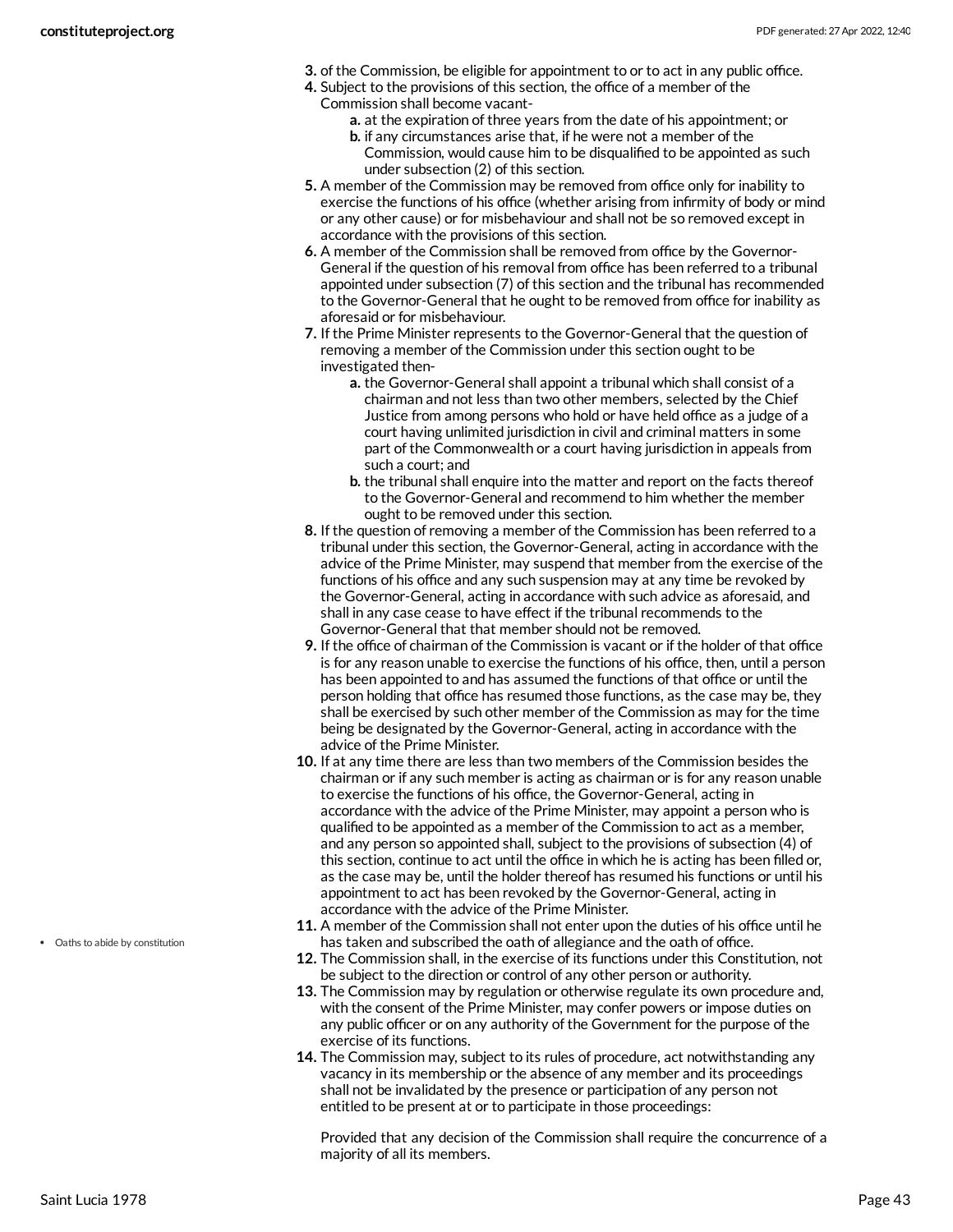**86**

- **1.** The power to appoint persons to hold or act in offices in the public service (including the power to confirm appointments), and, subject to the provisions of section 96 of this Constitution, the power to exercise disciplinary control over persons holding or acting in such offices and the power to remove such persons from office shall vest in the Public Service Commission.
- **2.** The Public Service Commission may, by directions in writing and subject to such conditions as it thinks fit, delegate any of its powers under subsection (1) of this section to any one or more members of the Commission or, with the consent of the Prime Minister, to any public officer.
- **3.** The provisions of this section shall not apply in relation to the following offices, that is to say
	- **a.** any office to which section 87 of this Constitution applies;
	- **b.** the office of Chief Elections Officer;
	- **c.** the office of Director of Public Prosecutions;
	- **d.** the office of Director of Audit;
	- **e.** any office to which section 91, 93 or 94 of this Constitution applies.
- **4.** No person shall be appointed under this section to or to act in any office on the Governor-General's personal staff except with the concurrence of the Governor-General, acting in his own deliberate judgment.
- **5.** Before any of the powers conferred by this section are exercised by the Public Service Commission or any other person or authority in relation to the Clerk of the Senate or the Clerk of the House or a member of their staff, the Commission or that person or authority shall consult with the President or the Speaker, as the case may be.
- **6.** Before any of the powers conferred by this section are exercised by the Public Service Commission or any other person or authority in relation to a member of the staff of the Parliamentary Commissioner or the Chief Elections Officer, the Commission or that person or authority shall consult with the Commissioner or, as the case may be, the Officer.
- **7.** A public officer shall not be removed from office or subjected to any other punishment under this section on the grounds of any act done or omitted by him in the exercise of a judicial function conferred on him unless the Judicial and Legal Services Commission concurs therein.

## <span id="page-43-0"></span>**PART 2. Appointments, etc., to particular offices**

#### **87**

- **1.** This section applies to the offices of Secretary to the Cabinet, permanent secretary, head of a department of government, deputy head of a department of government, any office for the time being designated by the Public Service Commission as an office of a chief professional adviser to a department of government and any office for the time being designated by the Commission, after consultation with the Prime Minister, as an office the holders of which are required to reside outside Saint Lucia for the proper discharge of their functions or as an office in Saint Lucia whose functions relate to external affairs.
- **2.** The power to appoint persons to hold or to act in offices to which this section applies (including the power to confirm appointments) and, subject to the provisions of section 96 of this Constitution, the power to exercise disciplinary control over persons holding or acting in such offices and the power to remove such persons from office shall vest in the Governor-General, acting in accordance with the advice of the Public Service Commission:

#### <span id="page-43-1"></span>Provided that-

- **a.** the power to appoint a person to hold or act in an office of permanent secretary on transfer from another such office carrying the same salary shall vest in the Governor-General, acting in accordance with the advice of the Prime Minister;
- **b.** before the Public Service Commission tenders advice to the Governor-General with respect to the appointment of any person to hold an office to which this section applies (other than an appointment to an office of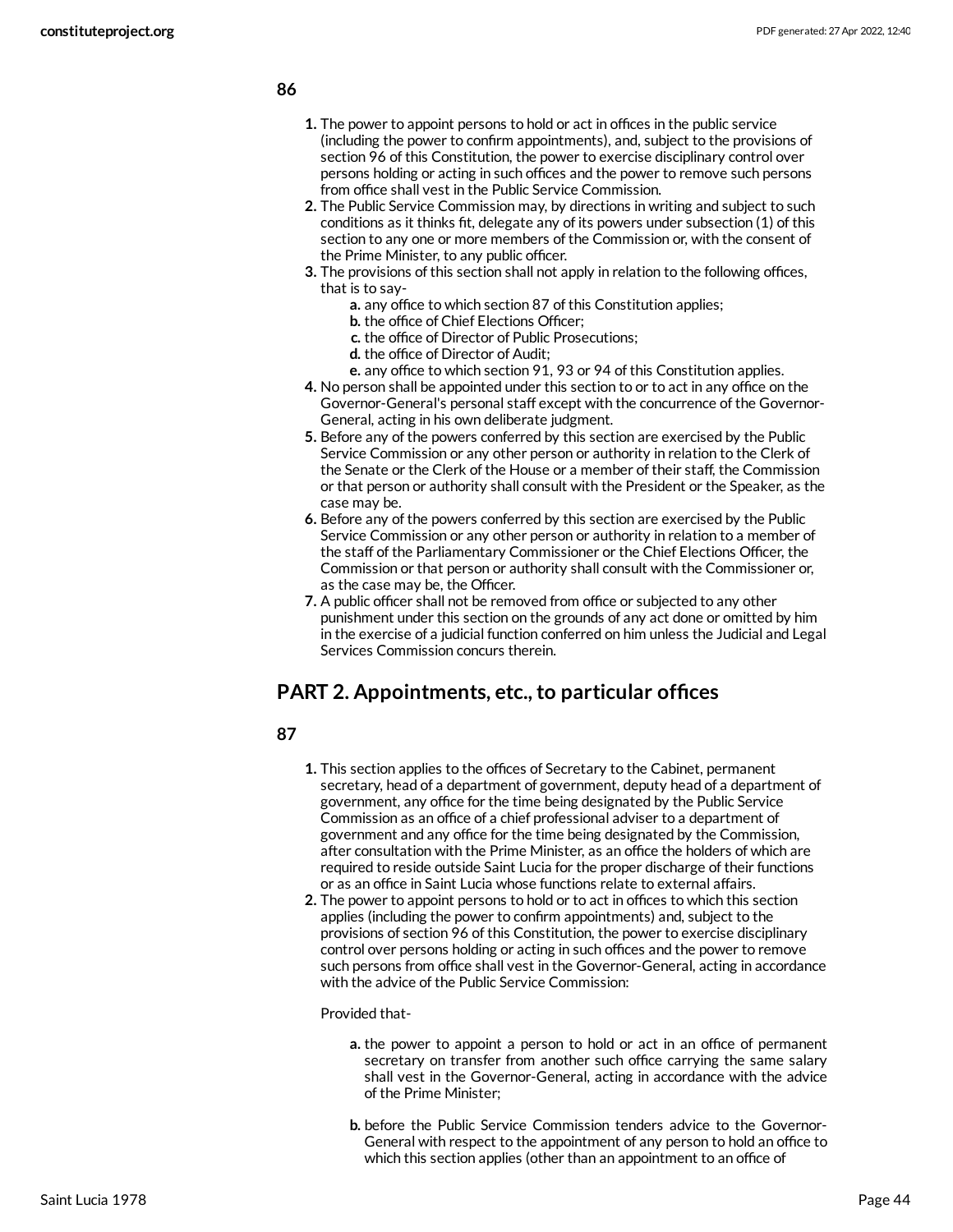- Foreign affairs representative
- International organizations

• Flectoral commission

- **2. b.** permanent secretary on transfer from another such office carrying the same salary) it shall consult with the Prime Minister and if the Prime Minister signifies his objection to the appointment of any person to the office, the Commission shall not advise the Governor-General to appoint that person;
	- **c.** in relation to any office of Ambassador, High Commissioner or other principal representative of Saint Lucia in any other country or accredited to any international organization the Governor-General shall act in accordance with the advice of the Prime Minister, who shall, before tendering any such advice in respect of any person who holds any public office to which appointments are made by the Governor-General on the advice of or after consultation with some other person or authority, consult that person or authority.
- **3.** References in this section to a department of government shall not include the office of the Governor-General, the department of the Attorney-General, the department of the Director of Public Prosecutions, the department of the Director of Audit, the department of the Parliamentary Commissioner, the department of the Chief Elections Officer or the Police Force.

<span id="page-44-0"></span>**88**

- **1.** The Chief Elections Officer (hereinafter in this section referred to as the Officer) shall be appointed by the Governor-General, acting after consultation with the Electoral Commission.
- **2.** If the office of the Officer is vacant or if the holder of that office is for any reason unable to exercise the functions of his office, the Governor-General, acting after consultation with the Electoral Commission, may appoint a person to act as Officer.
- **3.** A person shall not be qualified to be appointed to hold the office of the Officer unless he holds such qualifications (if any) as may be prescribed by Parliament.
- **4.** A person appointed to act in the office of the Officer shall, subject to the provisions of subsections (5), (7) and (8) of this section, cease so to act
	- **a.** when a person is appointed to hold that office and has assumed the functions thereof or, as the case may be, when the person in whose place he is acting resumes the functions of that office; or
	- **b.** at such earlier time as may be prescribed by the terms of his appointment.
- **5.** Subject to the provisions of subsection (6) of this section, the Officer shall vacate his office when he attains the prescribed age.
- **6.** A person holding the office of the Officer may be removed from office only for inability to exercise the functions of his office (whether arising from infirmity of body or mind or any other cause) or for misbehaviour and shall not be so removed except in accordance with the provisions of this section.
- **7.** The Officer shall be removed from office by the Governor-General if the question of his removal from office has been referred to a tribunal appointed under subsection (8) of this section and the tribunal has recommended to the Governor-General that he ought to be removed for inability as aforesaid or for misbehaviour.
- **8.** If the Governor-General, acting in his own deliberate judgment, considers that the question of removing the Officer under this section ought to be investigated, then
	- **a.** the Governor-General shall appoint a tribunal which shall consist of a chairman and not less than two other members, selected by the Chief Justice from among persons who hold or have held office as a judge of a court having unlimited jurisdiction in civil and criminal matters in some part of the Commonwealth or a court having jurisdiction in appeals from such a court; and
	- **b.** the tribunal shall enquire into the matter and report on the facts thereof to the Governor-General and recommend to him whether the Officer ought to be removed under this section.
- **9.** If the question of removing the Officer has been referred to a tribunal under this section, the Governor-General, acting in his own deliberate judgment, may suspend the Officer from the exercise of the functions of his office and any such suspension may at any time be revoked by the Governor-General, acting as aforesaid, and shall in any case cease to have effect if the tribunal recommends to the Governor-General that the Officer should not be removed.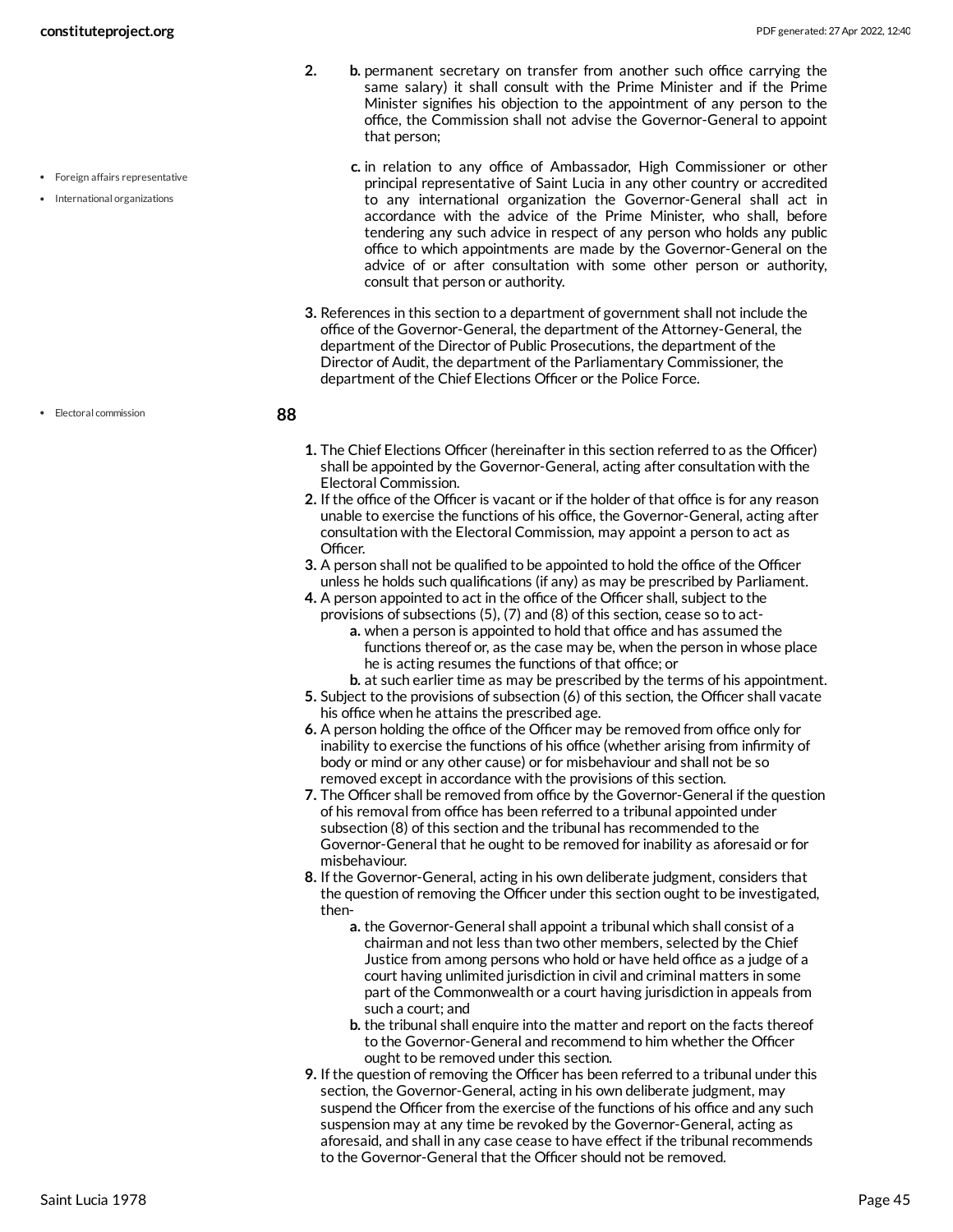**10.** The prescribed age for the purposes of subsection (5) of this section is the age of fifty-five years or such other age as may be prescribed by Parliament:

Provided that any law enacted by Parliament, to the extent to which it alters the prescribed age after a person has been appointed to be or to act as Officer, shall not have effect in relation to that person unless he consents that it should have effect.

#### <span id="page-45-0"></span>**89**

- **1.** The Director of Public Prosecutions shall be appointed by the Governor-General, acting in accordance with the advice of the Judicial and Legal Services Commission.
- **2.** If the office of Director of Public Prosecutions is vacant or if the holder of that office is for any reason unable to exercise the functions of his office, the Governor-General, acting in accordance with the advice of the Judicial and Legal Services Commission, may appoint a person to act as Director.
- **3.** Before tendering advice for the purposes of subsection (1) or (2) of this section the Judicial and Legal Services Commission shall consult the Prime Minister.
- **4.** A person shall not be qualified to be appointed to hold the office of Director of Public Prosecutions unless he holds one of the specified qualifications and has held one or other of those qualifications for a total period of not less than seven years.
- **5.** A person appointed to act in the office of Director of Public Prosecutions shall, subject to the provisions of subsections (6), (8), (9) and (10) of this section, cease so to act
	- **a.** when a person is appointed to hold that office and has assumed the functions thereof or, as the case may be, when the person in whose place he is acting resumes the functions of that office; or
	- **b.** at such earlier time as may be prescribed by the terms of his appointment.
- **6.** Subject to the provisions of subsection (7) of this section, the Director of Public Prosecutions shall vacate his office when he attains the prescribed age.
- **7.** A person holding the office of Director of Public Prosecutions may be removed from office only for inability to exercise the functions of his office (whether arising from infirmity of body or mind or any other cause) or for misbehaviour and shall not be so removed except in accordance with the provisions of this section.
- **8.** The Director of Public Prosecutions shall be removed from office by the Governor-General if the question of his removal from office has been referred to a tribunal appointed under subsection (9) of this section and the tribunal has recommended to the Governor-General that he ought to be removed for inability as aforesaid or for misbehaviour.
- **9.** If the Prime Minister or the chairman of the Judicial and Legal Services Commission represents to the Governor-General that the question of removing the Director of Public Prosecutions under this section ought to be investigated, then
	- **a.** the Governor-General shall appoint a tribunal which shall consist of a chairman and not less than two other members, selected by the Chief Justice from among persons who hold or have held office as a judge of a court having unlimited jurisdiction in civil and criminal matters in some part of the Commonwealth or a court having jurisdiction in appeals from such a court; and
	- **b.** the tribunal shall enquire into the matter and report on the facts thereof to the Governor-General and recommend to him whether the Director ought to be removed under this section.
- **10.** If the question of removing the Director of Public Prosecutions has been referred to a tribunal under this section, the Governor-General, acting in accordance with the advice of the Judicial and Legal Services Commission, may suspend the Director from the exercise of the functions of his office and any such suspension may at any time be revoked by the Governor-General, acting in accordance with such advice as aforesaid, and shall in any case cease to have effect if the tribunal recommends to the Governor-General that the Director should not be removed. **11.** The prescribed age for the purposes of subsection (6) of this section is the age of
- fifty-five years or such other age as may be prescribed by Parliament:

Provided that any law enacted by Parliament, to the extent to which it alters the prescribed age after a person has been appointed to be or to act as Director of

Attorney general

- Establishment of judicial council
- Establishment of judicial council
- Establishment of judicial council Attorney general
- Attorney general

Establishment of judicial council

- Establishment of judicial council
- Establishment of judicial council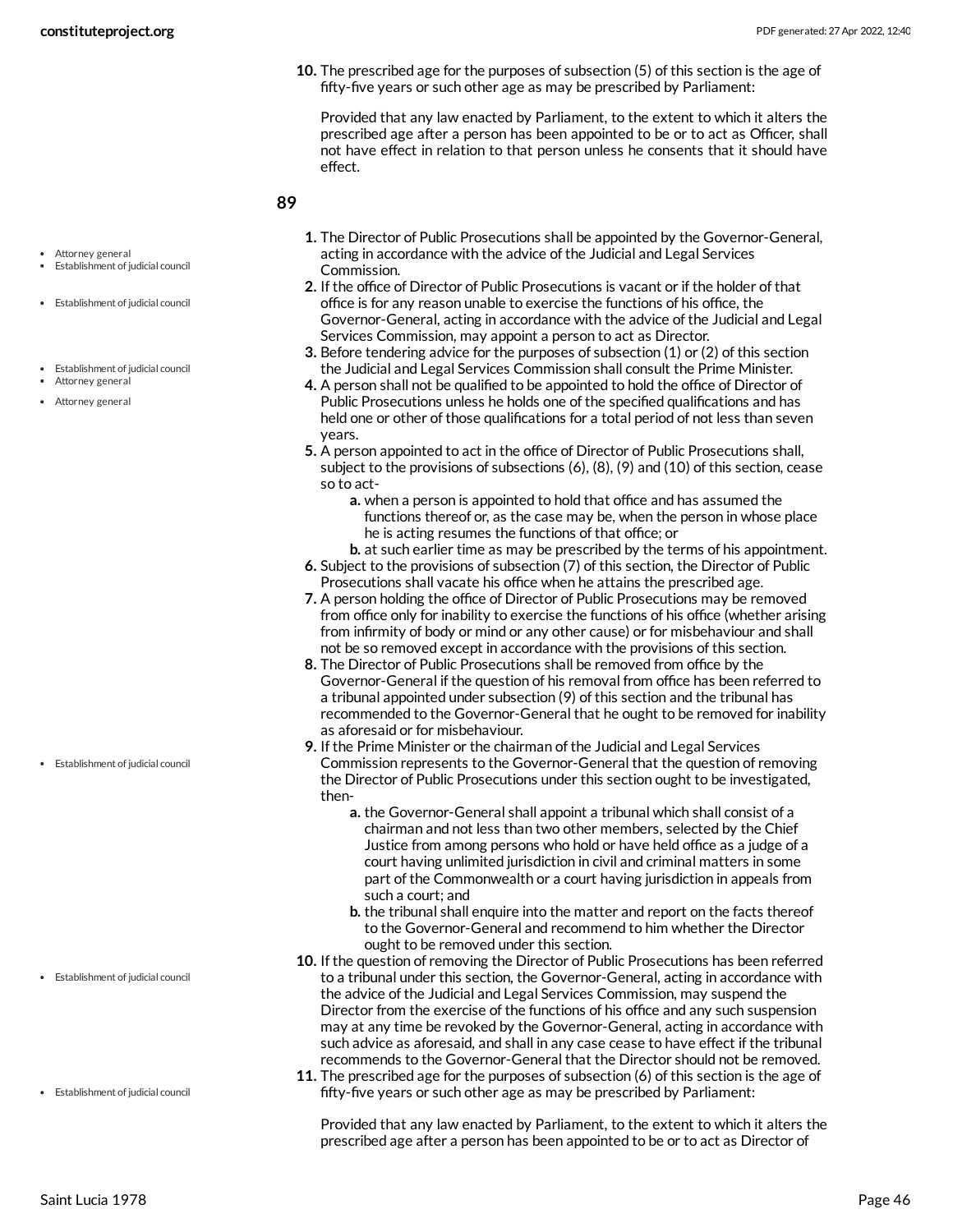Attorney general

Establishment of judicial council

- **11.** Public Prosecutions, shall not have effect in relation to that person unless he consents that it should have effect.
- **12.** The Judicial and Legal Services Commission shall consult the Prime Minister before it tenders any advice to the Governor-General under this section in its application to the Attorney-General by virtue of section 72(4) of this Constitution.

#### **90**

- **1.** The Director of Audit shall be appointed by the Governor-General acting in accordance with the advice of the Public Service Commission.
- **2.** If the office of Director of Audit is vacant or if the holder of that office is for any reason unable to exercise the functions of his office, the Governor-General, acting in accordance with the advice of the Public Service Commission, may appoint a person to act as Director.
- **3.** Before tendering advice for the purposes of subsection (1) or subsection (2) of this section, the Public Service Commission shall consult the Prime Minister.
- **4.** A person appointed to act in the office of Director of Audit shall, subject to the provisions of subsections (5), (7), (8) and (9) of this section, cease so to act**a.** when a person is appointed to hold that office and has assumed the
	- functions thereof or, as the case may be, when the person in whose place he is acting resumes the functions of that office; or
- **b.** at such earlier time as may be prescribed by the terms of his appointment. **5.** Subject to the provisions of subsection (7) of this section the Director of Audit
- shall vacate his office when he attains the prescribed age.
- **6.** A person holding the office of Director of Audit may be removed from office only for inability to exercise the functions of his office (whether arising from infirmity of body or mind or any other cause) or for misbehaviour and shall not be so removed except in accordance with the provisions of this section.
- **7.** The Director of Audit shall be removed from office by the Governor-General if the question of his removal from office has been referred to a tribunal appointed under subsection (8) of this section and the tribunal has recommended to the Governor-General that he ought to be removed for inability as aforesaid or for misbehaviour.
- **8.** If the Prime Minister or the chairman of the Public Service Commission represents to the Governor-General that the question of removing the Director of Audit under this section ought to be investigated
	- **a.** the Governor-General shall appoint a tribunal which shall consist of a chairman and not less than two other members selected by the Chief Justice from among persons who hold or have held office as a judge of a court having unlimited jurisdiction in civil and criminal matters in some part of the Commonwealth or a court having jurisdiction in appeals from such a court; and
	- **b.** the tribunal shall enquire into the matter and report on the fact thereof to the Governor-General and recommend to him whether the Director ought to be removed under this section.
- **9.** If the question Of removing the Director of Audit has been referred to a tribunal under this section, the Governor-General, acting in accordance with the advice of the Public Service Commission, may suspend the Director from the exercise of the functions of his office and any such suspension may at any time be revoked by the Governor-General, acting in accordance with such advice as aforesaid and shall in any case cease to have effect if the tribunal recommends to the Governor-General that the Director should not be removed.
- **10.** The prescribed age for the purposes of subsection (5) of the section is the age of fifty or such other age as may be prescribed by Parliament:

Provided that any law enacted by parliament, to the extent to which it alters the prescribed age after a person has been appointed to be or to act as Director of Audit, shall not have effect in relation to that person unless he consents that it should have effect.

#### <span id="page-46-0"></span>**91**

**1.** This section applies to the offices of magistrate, registrar of the High Court and assistant registrar of the High Court, to any public office in the department of the

Attorney general

Supreme court selection Ordinary court selection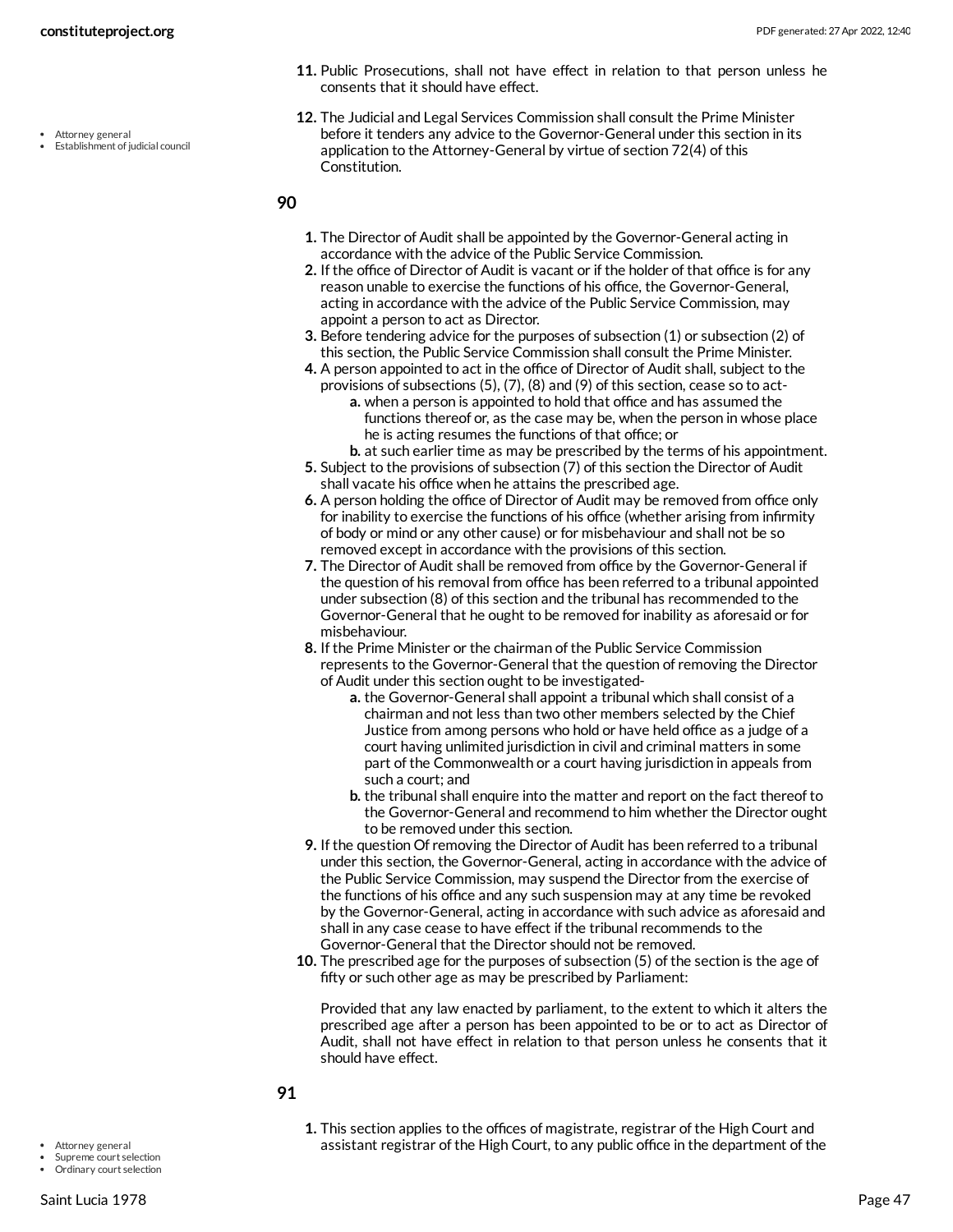- Establishment of judicial council
- Attorney general
- Ordinary court selection
- Supreme court selection Supreme/ordinary court judge removal
- Establishment of judicial council
- **1.** Attorney-General (other than the public office of Attorney-General) or in the department of the Parliamentary Commissioner, the department of the Chief Elections Office (other than the office of Officer) or the department of the Director of Public Prosecutions (other than the office of Director) for appointment which persons are required to hold one or other of the specific qualifications and such other offices connected with the courts parliament may prescribe.
- **2.** The power to appoint persons to hold or act in offices to which this section applies (including the power to confirm appointments) shall vest in the Judicial and Legal Services Commission:
- **3.** Subject to the provisions of section 96 of this Constitution the power to exercise disciplinary control over persons holding acting in offices to which this section applies and the power to remove such persons from office shall vest in the Judicial and Legal Service Commission.

## <span id="page-47-0"></span>**PART 3. The Teaching Service Commission**

#### **92**

**1.** There shall be a Teaching Service Commission for Saint Lucia (hereinafter in this section referred to as the Commission) which shall consist of a chairman and not less than two nor more than four other members, who shall be appointed by the Governor-General, acting in accordance with the advice of the Prime Minister:

Provided that the Prime Minister shall consult the Leader of the Opposition before tendering any advice to the Governor-General for the purposes of this subsection.

- **2.** A person shall not be qualified to be appointed as a member of the Commission if
	- **a.** he is a Senator or a member of the House;
	- **b.** he is, or has at any time during the three years preceding his appointment been, a judge of the Supreme Court or a public officer.
- **3.** A member of the Commission shall not, within the period of three years commencing with the day on which he last held or acted in the office of member of the Commission, be eligible for appointment to or to act in any public office.
- **4.** Subject to the provisions of this section, the office of a member of the Commission shall become vacant
	- **a.** at the expiration of three years from the date of his appointment; or
	- **b.** if any circumstances arise that, if he were not a member of the Commission, would cause him to be disqualified to be appointed as such under subsection (2) of this section.
- **5.** A member of the Commission may be removed from office only for inability to exercise the functions of his office (whether arising from infirmity of body or mind or any other cause) or for misbehaviour and shall not be so removed except in accordance with the provisions of this section.
- **6.** A member of the Commission shall be removed from office by the Governor-General if the question of his removal from office has been referred to a tribunal appointed under subsection (7) of this section and the tribunal has recommended to the Governor-General that he ought to be removed from office for inability as aforesaid or for misbehaviour.
- **7.** If the Prime Minister represents to the Governor-General that the question of removing a member of the Commission under this section ought to be investigated, then
	- **a.** the Governor-General shall appoint a tribunal which shall consist of a chairman and not less than two other members, selected by the Chief Justice from among persons who hold or have held office as a judge of a court having unlimited jurisdiction in civil and criminal matters in some part of the Commonwealth or a court having jurisdiction in appeals from such a court; and
	- **b.** the tribunal shall enquire into the matter and report on the facts thereof to the Governor-General and recommend to him whether the member ought to be removed under this section.
- **8.** If the question of removing a member of the Commission has been referred to a tribunal under this section, the Governor-General, acting in accordance with the advice of the Prime Minister, may suspend that member from the exercise of the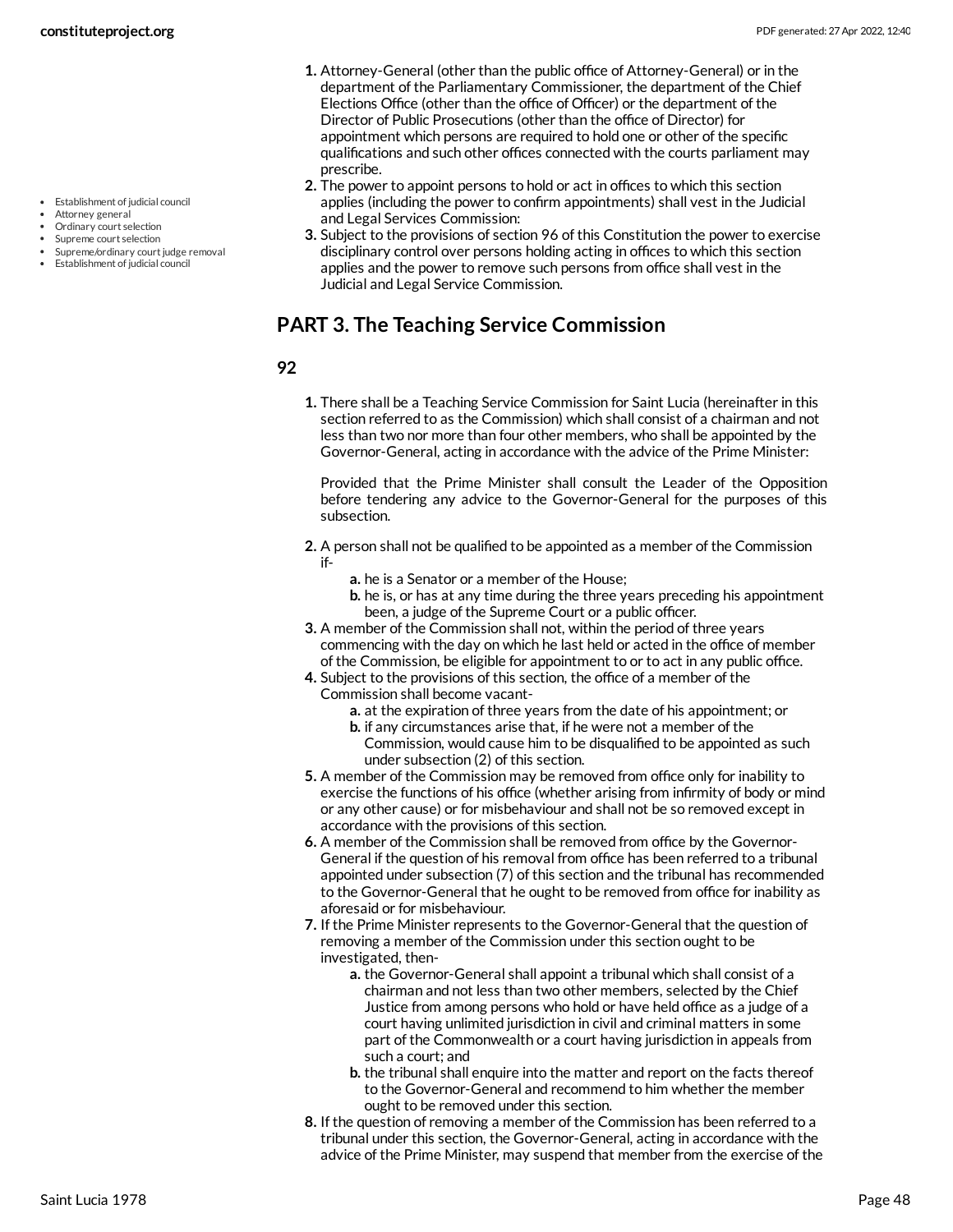- **8.** functions of his office and any such suspension may at any time be revoked by the Governor-General, acting in accordance with such advice as aforesaid, and shall in any case cease to have effect if the tribunal recommends to the Governor-General that that member should not be removed.
- **9.** If the office of chairman of the Commission is vacant or if the holder of that office is for any reason unable to exercise the functions of his office, then, until a person has been appointed to and has assumed the functions of that office or until the person holding that office has resumed those functions, as the case may be, they shall be exercised by such other member of the Commission as may for the time being be designated by the Governor-General, acting in accordance with the advice of the Prime Minister.
- **10.** If at any time there are less than two members of the Commission besides the chairman or if any such member is acting as chairman or is for any reason unable to exercise the function of his office, the Governor-General, acting in accordance with the advice of the Prime Minister, may appoint a person who is qualified to be appointed as a member of the Commission to act as a member, and any person so member of the Commission to act as a member, and any person so appointed shall, subject to the provisions of subsection (4) of this section, continue to act until the office in which he is acting has been filled or, as the case may be, until the office in which he is acting has been filled or, as the case may be, until the holder thereof has resumed his functions or until his appointment to act has been revoked by the Governor-General, acting in accordance with the advice of the Prime Minister.
- **11.** A member of the Commission shall not enter upon the duties of his office until he has taken and subscribed the oath of allegiance and the oath of office.
- **12.** The Commission shall, in the exercise of its functions under this Constitution, not be subject to the direction or control of any other person or authority.
- **13.** The Commission may by regulation or otherwise regulate its own procedure and, with the consent of the Prime Minister, may confer powers or impose duties on any public officer or on any authority of the Government for the purpose of the exercise of its functions.
- **14.** The Commission may, subject to its rules of procedure, act notwithstanding any vacancy in its membership or the absence of any member and its proceedings shall not be invalidated by the presence or participation of any person not entitled to be present at or to participate in those proceedings:

Provided that any decision of the Commission shall require the concurrence of a majority of all its members.

#### **93**

- **1.** The power to appoint persons to hold or act in offices to which this section applies (including the power to confirm appointments), and, subject to the provisions of section 96 of this Constitution, the power to exercise disciplinary control over persons holding or acting in such offices and the power to remove such persons from office shall vest in the Teaching Service Commission.
- **2.** The Teaching Service Commission may, by directions in writing and subject to such conditions as it thinks fit, delegate any of its powers under subsection (1) of this section to any one or more members of the Commission or, with the consent of the Prime Minister, to any public officer.
- **3.** This section applies to any office in the public service, the duties of which are wholly or mainly concerned with teaching in schools or with the administration of schools, not being an office to which section 87 of this Constitution applies.

## <span id="page-48-0"></span>**PART 4. The Police**

#### <span id="page-48-1"></span>**94**

**1.** The power to appoint a person to hold or act in the office of Commissioner of Police and, subject to the provisions of section 96 of this Constitution, the power to remove the Commissioner from office shall vest in the Governor-General, acting in accordance with the advice of the Public Service Commission.

Provided that before the Commission tenders advice to the Governor-General with respect to the appointment of any person to hold the office of Commissioner the Commission shall consult with the Prime Minister and if the Prime Minister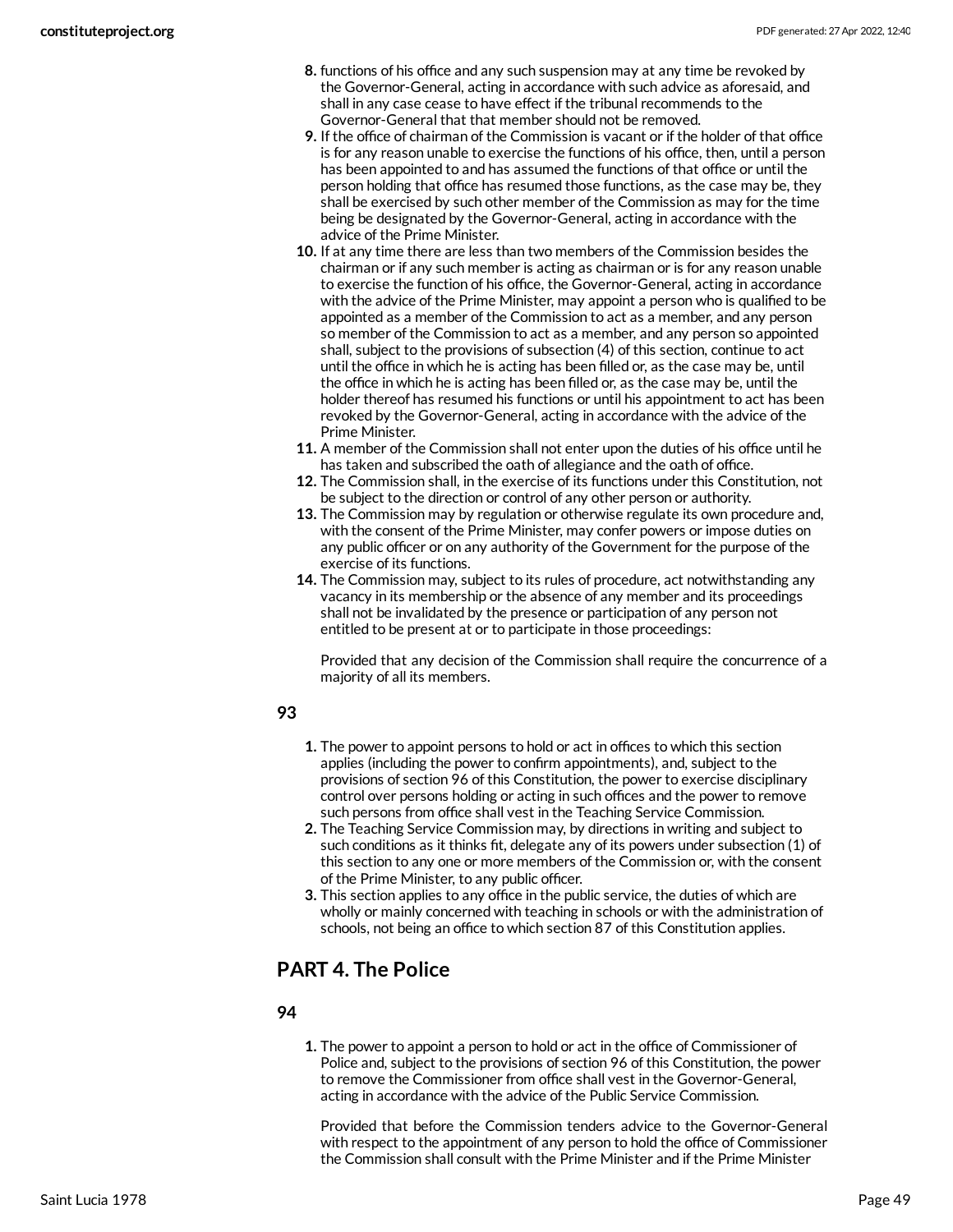- **1.** signifies his objection to the appointment of any person to the office the Commission shall not advise the Governor-General to appoint that person.
- **2.** The power to appoint persons to hold or act in offices in the Police Force below the rank of Commissioner of Police but above the rank of Inspector (including the power to confirm appointments), and, subject to the provisions of section 96 of this Constitution, the power to exercise disciplinary control over persons holding or acting in such offices and the power to remove such persons from office shall vest in the Public Service Commission.
- **3.** The power to appoint persons to hold or act in offices in the Police Force of or below the rank of Inspector (including the power to confirm appointments), and, subject to the provisions of section 96 of this Constitution, the power to exercise disciplinary control over persons holding or acting in such offices and the power to remove such persons from office shall vest in the Commissioner of Police.
- **4.** The Commissioner of Police may, by directions given in such manner as he thinks fit and subject to such conditions as he thinks fit, delegate any of his powers under subsection (3) of this section to any other member of the Police Force.
- **5.** A police officer shall not be removed from office or subjected to any other punishment under this section on the grounds of any act done or omitted by him in the exercise of any judicial function conferred on him unless the Judicial and Legal Services Commission concurs therein.
- **6.** In this section references to the rank of Inspector shall, if the ranks within the Police Force are altered (whether in consequence of the reorganization or replacement of an existing part of the Force or the creation of an additional part) be construed as references to such rank or ranks as may be specified by the Public Service Commission by order published in the Official Gazette, being a rank or ranks that in the opinion of the Commission most nearly correspond to the rank of Inspector as it existed before the alteration.

## <span id="page-49-0"></span>**PART 5. The Public Service Board of Appeal**

#### **95**

- **1.** There shall be a Public Service Board of Appeal for Saint Lucia (hereinafter in this section and in section 96 of this Constitution referred to as the Board) which shall consist of
	- **a.** one member appointed by the Governor-General, acting in his own deliberate judgment, who shall be chairman;
	- **b.** one member appointed by the Governor-General, acting in accordance with the advice of the Prime Minister; and
	- **c.** two members appointed by the Governor-General, acting in accordance with the advice of the appropriate representative bodies.
- **2.** A person shall not be qualified for appointment as a member of the Board if he is a Senator or a member of the House and a person shall not be qualified for appointment under paragraph (c) of subsection (1) of this section unless he is or has been a public officer.
- **3.** Subject to the provisions of this section, the office of a member of the Board shall become vacant
	- **a.** at the expiration of three years from the date of his appointment; or
	- **b.** if any circumstances arise that, if he were not a member of the Board, would cause him to be disqualified to be appointed as such under subsection (2) of this section.
- **4.** A member of the Board may be removed from office only for inability to exercise the functions of his office (whether arising from infirmity of body or mind or any other cause) or for misbehaviour and shall not be so removed except in accordance with the provisions of this section.
- **5.** A member of the Board shall be removed from office by the Governor-General if the question of his removal from office has been referred to a tribunal appointed under subsection (6) of this section and the tribunal has recommended to the Governor-General that he ought to be removed from office for inability as aforesaid or for misbehaviour.
- **6.** If the Governor-General considers that the question of removing a member of the Board under this section ought to be investigated, then
	- **a.** the Governor-General shall appoint a tribunal which shall consist of a chairman and not less than two other members, selected by the Chief Justice from among persons who hold or have held office as a judge of a

Establishment of judicial council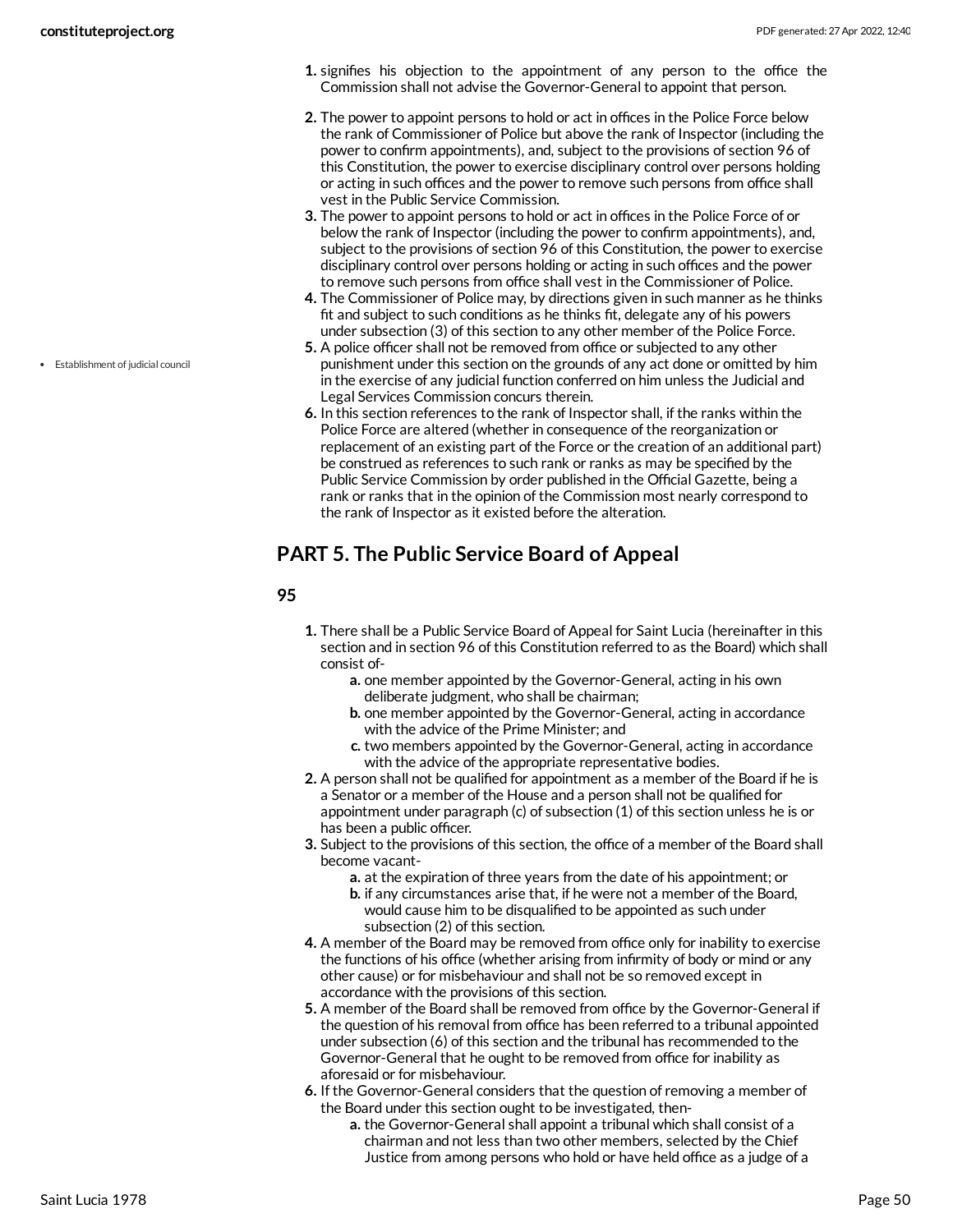- **6. a.** court having unlimited jurisdiction in civil and criminal matters in some part of the Commonwealth or of a court having jurisdiction in appeals from such a court; and
	- **b.** the tribunal shall enquire into the matter and report on the facts thereof to the Governor-General and recommend to him whether the member ought to be removed under this section.
- **7.** If the question of removing a member of the Board has been referred to a tribunal under this section, the Governor-General may suspend that member from the exercise of the functions of his office and any such suspension may at any time be revoked by the Governor-General and shall in any case cease to have effect if the tribunal recommends to the Governor-General that that member should not be removed.
- **8.** If at any time any member of the Board is for any reason unable to exercise the functions of his office, the Governor-General may appoint a person who is qualified to be appointed as a member of the Board to act as a member, and any person so appointed shall, subject to the provisions of subsection (4) of this section, continue to act until the holder thereof has resumed his functions or until his appointment to act has been revoked by the Governor-General.
- **9.** In the exercise of the powers conferred upon him by subsections (6), (7) and (8) of this section the Governor-General shall, in the case of a member of the Board appointed under paragraph (b) of subsection (1) of this section, act in accordance with the advice of the Prime Minister and shall in any other case act in his own deliberate judgment.
- **10.** The Board shall, in the exercise of its functions under this Constitution, not be subject to the direction or control of any other person or authority.
- **11.** In this section "the appropriate representative bodies" means the Saint Lucia Civil Service Association and the Police Association or such other bodies as may be designated by the Governor-General, acting in accordance with the advice of the Prime Minister, as representing the interests of public officers and of members of the Police Force.

#### **96**

**1.** This section applies to-

- **a.** any decision of the Governor-General, acting in accordance with the advice of the Public Service Commission, or any decision of the Public Service Commission or of the Teaching Service Commission, to remove a public officer from office or to exercise disciplinary control over a public officer (including a decision made on appeal from or confirming a decision of any person to whom powers are delegated under section 86(2) or 93(2) of this Constitution);
- **b.** any decision of any person to whom powers are delegated under section 86(2) or 93(2) of this Constitution to remove a public officer from office or to exercise disciplinary control over a public officer (not being a decision which is subject to appeal to or confirmation by the Public Service Commission or the Teaching Service Commission);
- **c.** if it is so provided by Parliament, any decision of the Commissioner of Police under subsection (3) of section 94 of this Constitution, or of a person to whom powers are delegated under subsection (4) of that section, to remove a police officer from office or to exercise disciplinary control over a police officer;
- **d.** such decisions with respect to the discipline of any military, naval or air force of Saint Lucia as may be prescribed by Parliament.
- **2.** Subject to the provisions of this section, an appeal shall lie to the Board from any decision to which this section applies at the instance of the public officer or member of the naval, military or air force in respect of whom the decision is made:

Provided that in the case of any such decision as is referred to in subsection  $(1)(c)$ of this section, an appeal shall lie in the first instance to the Commissioner of Police if it is so provided by Parliament or, if it is not so provided, if the Commissioner so requires.

**3.** Upon an appeal under this section the Board may affirm or set aside the decision appealed against or may make any other decision which the authority or person from whom the appeal lies could have made.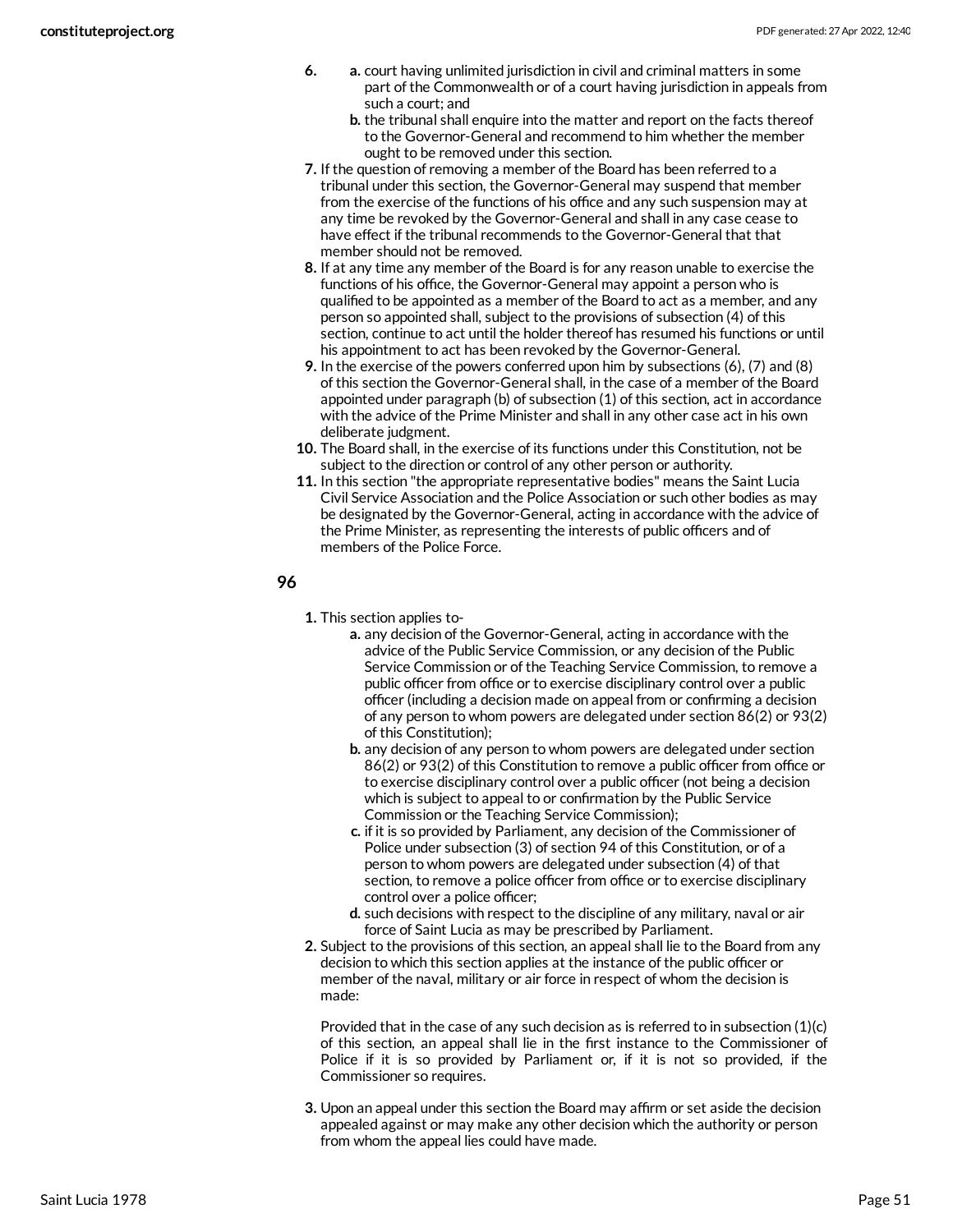- **4.** Every decision of the Board shall require the concurrence of a majority of all its members.
- **5.** Subject to the provisions of subsection (4) of this section, the Board may by regulation make provision for
	- **a.** the procedure of the Board;
	- **b.** the procedure in appeals under this section; or
	- **c.** excepting from the provisions of subsection (2) of this section decisions in respect of public officers holding offices whose emoluments do not exceed such sum as may be prescribed by the regulations or such decisions to exercise disciplinary control, other than decisions to remove from office, as may be so prescribed.
- **6.** Regulations made under this section may, with the consent of the Prime Minister, confer powers or impose duties on any public officer or any authority of the Government for the purpose of the exercise of the functions of the Board.
- **7.** The Board may, subject to the provisions of this section and to its rules of procedure, act notwithstanding any vacancy in its membership or the absence of any member.

## <span id="page-51-0"></span>**PART 6. Pensions**

#### **97**

- **1.** The law to be applied with respect to any pensions benefits that were granted to any person before the commencement of this Constitution shall be the law that was in force at the date on which those benefits were granted or any law in force at a later date that is not less favourable to that person.
- **2.** The law to be applied with respect to any pensions benefits (not being benefits to which subsection (1) of this section applies) shall
	- **a.** in so far as those benefits are wholly in respect of a period of service as a judge or officer of the Supreme Court or a public officer that commenced before the commencement of this Constitution, be the law that was in force at such commencement; and
	- **b.** in so far as those benefits are wholly or partly in respect of a period of service as a judge or officer of the Supreme Court or a public officer that commenced after the commencement of this Constitution, be the law in force on the date on which that period of service commenced,

or any law in force at a later date that is not less favourable to that person.

- **3.** Where a person is entitled to exercise an option as to which of two or more laws shall apply in his case, the law for which he opts shall, for the purposes of this section, be deemed to be more favourable to him than the other law or laws.
- **4.** All pensions benefits shall (except to the extent that they are by law charged upon and duly paid out of some other fund) be a charge on the Consolidated Fund.
- **5.** In this section "pensions benefits" means any pensions, compensation, gratuities or other like allowances for persons in respect of their service as judges or officers of the Supreme Court or public officers or for the widows, children, dependants or personal representatives of such persons in respect of such service.
- **6.** References in this section to the law with respect to pensions benefits include (without prejudice to their generality) references to the law regulating the circumstances in which such benefits may be granted or in which the grant of such benefits may be refused, the law regulating the circumstances in which any such benefits that have been granted may be withheld, reduced in amount or suspended and the law regulating the amount of any such benefits.

#### <span id="page-51-1"></span>**98**

- **1.** Where under any law any person or authority has a discretion
	- **a.** to decide whether or not any pensions benefits shall be granted; or **b.** to withhold, reduce in amount or suspend any such benefits that have been granted,

those benefits shall be granted and may not be withheld, reduced in amount or suspended unless the Public Service Commission concurs in the refusal to grant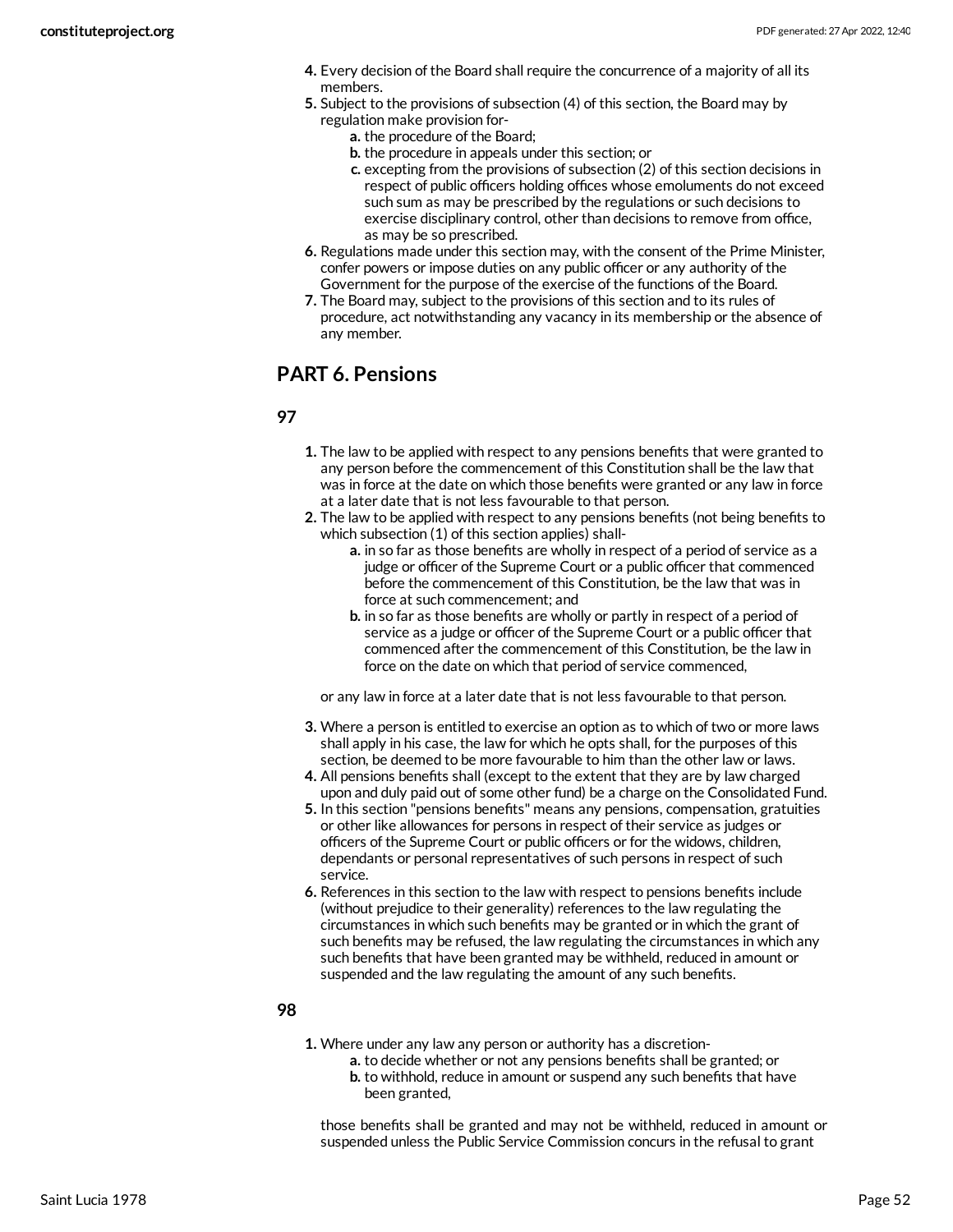Establishment of judicial council

- **1.** the benefits or, as the case may be, in the decision to withhold them, reduce them in amount or suspend them.
- **2.** Where the amount of any pensions benefits that may be granted to any person is not fixed by law, the amount of the benefits to be granted to him shall be the greatest amount for which he is eligible unless the Public Service Commission concurs in his being granted benefits of a smaller amount.
- **3.** The Public Service Commission shall not concur under subsection (1) or subsection (2) of this section in any action taken on the ground that any person who holds or has held the office of judge of the Supreme Court, Director of Public Prosecutions, Director of Audit or Chief Elections Officer has been guilty of misbehaviour in that office unless he has been removed from that office by reason of such misbehaviour.
- **4.** Before the Public Service Commission concurs under subsection (1) or subsection (2) of this section in any action taken on the ground that any person who holds or has held any office to which, at the time of such action, section 91 of this Constitution applies has been guilty of misbehaviour in that office, the Public Service Commission shall consult the Judicial and Legal Services Commission.
- **5.** In this section "pension benefits" means any pensions, compensation, gratuities or other like allowances for persons in respect of their service as judges or officers of the Supreme Court or public officers or for the widows, children, dependants or personal representatives of such persons in respect of such service.

## <span id="page-52-0"></span>**CHAPTER VII. CITIZENSHIP**

Colonies

#### Requirements for birthright citizenship

<span id="page-52-1"></span>**99**

- **1.** Every person who, having been born in Saint Lucia, is immediately before the commencement of this Constitution a citizen of the United Kingdom and Colonies shall become a citizen at such commencement.
- **2.** Every person who, immediately before the commencement of this Constitution, is a citizen of the United Kingdom and Colonies
	- **a.** having become such a citizen under the British Nationality Act 1948 [FN: 1948 c. 56.] by virtue of his having been naturalised in Saint Lucia as a British subject before that Act came into force; or
	- **b.** having while resident in Saint Lucia become such a citizen by virtue of his having been naturalised or registered under the British Nationality Act 1948,

shall become a citizen at such commencement.

- **3.** Every person who, having been born outside Saint Lucia, is immediately before the commencement of this Constitution a citizen of the United Kingdom and Colonies shall, if his father or mother becomes, or would but for his death or the renunciation of his citizenship of the United Kingdom and Colonies have become, a citizen by virtue of subsection (1) or subsection (2) of this section, become a citizen at such commencement.
- **4.** Every woman who, having been married to a person who becomes, or but for his death or the renunciation of his citizenship of the United Kingdom and Colonies would have become, a citizen by virtue of subsection (1), (2) or (3) of this section, is a citizen of the United Kingdom and Colonies immediately before the commencement of this Constitution shall become a citizen at such commencement.
- **100.** Every person born in Saint Lucia after the commencement of this Constitution shall become a citizen at the date of his birth:

Provided that a person shall not become a citizen by virtue of this section if at the time of his birth-

**a.** neither of his parents is a citizen of Saint Lucia and his father possesses such immunity from suit and legal process as is accorded to the envoy of a

Requirements for birthright citizenship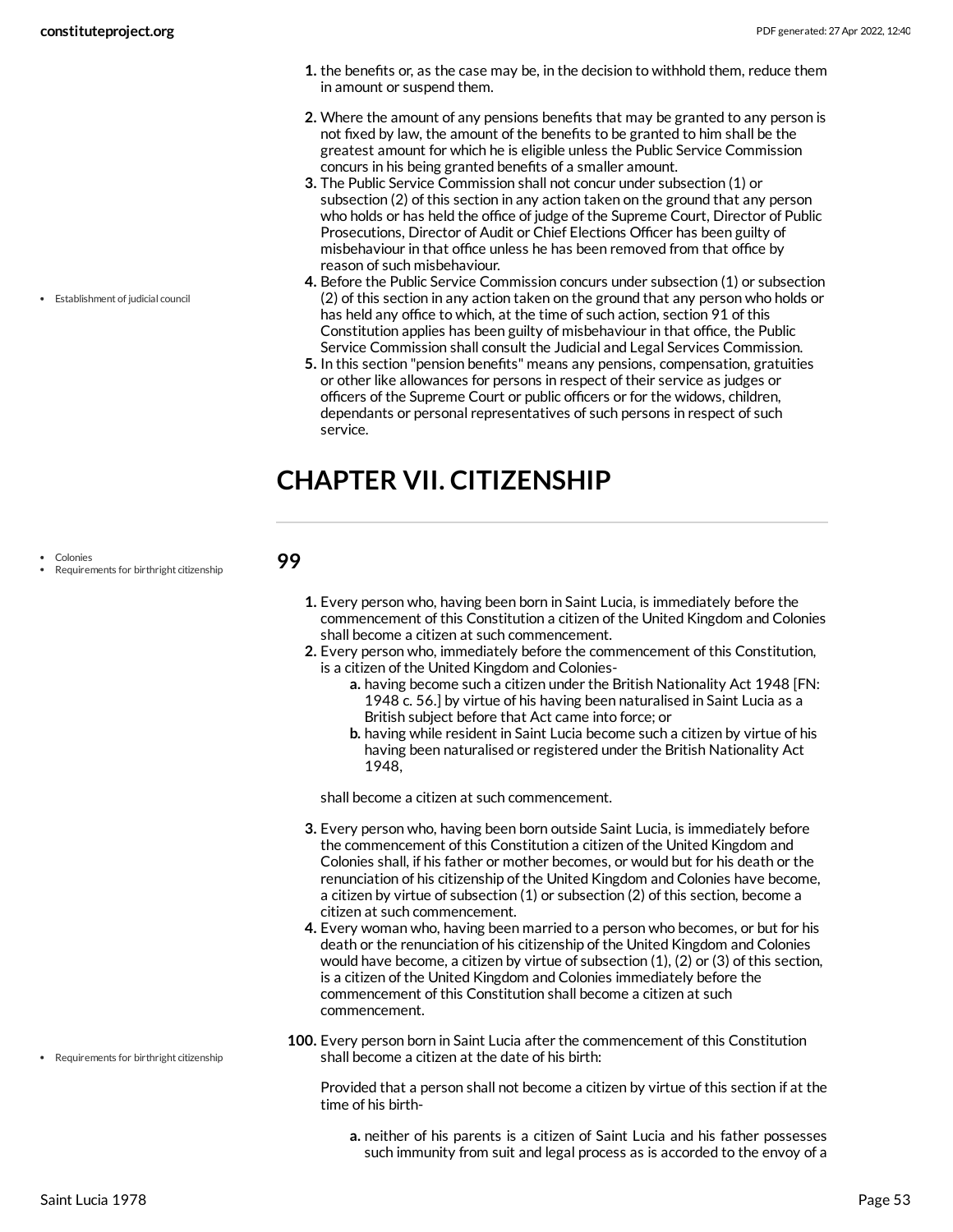- **100. a.** foreign sovereign power accredited to Saint Lucia; or
	- **b.** his father is a citizen of a country with which Saint Lucia is at war and the birth occurs in a place then under occupation by that country.
- **101.** A person born outside Saint Lucia after the commencement of this Constitution shall become a citizen at the date of his birth if, at that date, his father or mother is a citizen otherwise than by virtue of this section or section 99(3) of this Constitution.
- Requirements for naturalization

Requirements for birthright citizenship

Requirements for birthright citizenship

#### <span id="page-53-0"></span>**102**

- **1.** The following persons shall be entitled, upon making application, to be registered as citizens
	- **a.** any woman who is married to a citizen or who has been married to a person who, at any time during the period during which they were married to each other, was a citizen;
	- **b.** any person who, being a Commonwealth citizen, is ordinarily resident in Saint Lucia at the commencement of this Constitution, having been so resident for the period of seven years immediately preceding such commencement;
	- **c.** any person who, having been a citizen has renounced his citizenship in order to qualify for the acquisition or retention of the citizenship of another country;
	- **d.** any person who, but for having renounced his citizenship of the United Kingdom and Colonies in order to qualify for the acquisition or retention of the citizenship of another country, would have become a citizen at the commencement of this Constitution;
	- **e.** any woman who is married to any such person as is mentioned in paragraph (b), (c) or
	- **d.** of this subsection or who was married to a person who, at any time during the period during which they were married to each other, was entitled to be registered as a citizen under any such paragraph;
	- **f.** any woman who, before the commencement of this Constitution, has been married to a person
		- **i.** who becomes a citizen by virtue of section 99 of this Constitution; or
		- **ii.** who, having died before such commencement, would but for his death have become a citizen by virtue of that section,

but whose marriage has been terminated by death or dissolution before such commencement.

- **2.** The following persons shall, upon making application, be entitled to be registered as citizens
	- **a.** any man who is married to a citizen or who has been married to a person who, at any time during the period during which they were married to each other, was a citizen;
	- **b.** any person who, being a Commonwealth citizen, is and for seven years previous to his application has been ordinarily resident in Saint Lucia;
	- **c.** any man who is married to any such person as is mentioned in paragraph (b), (c) or (d) of subsection (1) of this section or who was married to a person who, at any time during the period during which they were married to each other, was entitled to apply to be registered as a citizen under any such paragraph;
	- **d.** any person under the age of twenty-one years who is the stepchild or child adopted in a manner recognised by law of a citizen or is the child, stepchild or child so adopted of a person who is or would but for his death have been entitled to be registered as a citizen under subsection (1) of this section:

Provided that if it is so provided by Parliament an application for registration as a citizen under this subsection may, in such circumstances as may be prescribed by Parliament in the interests of defence, public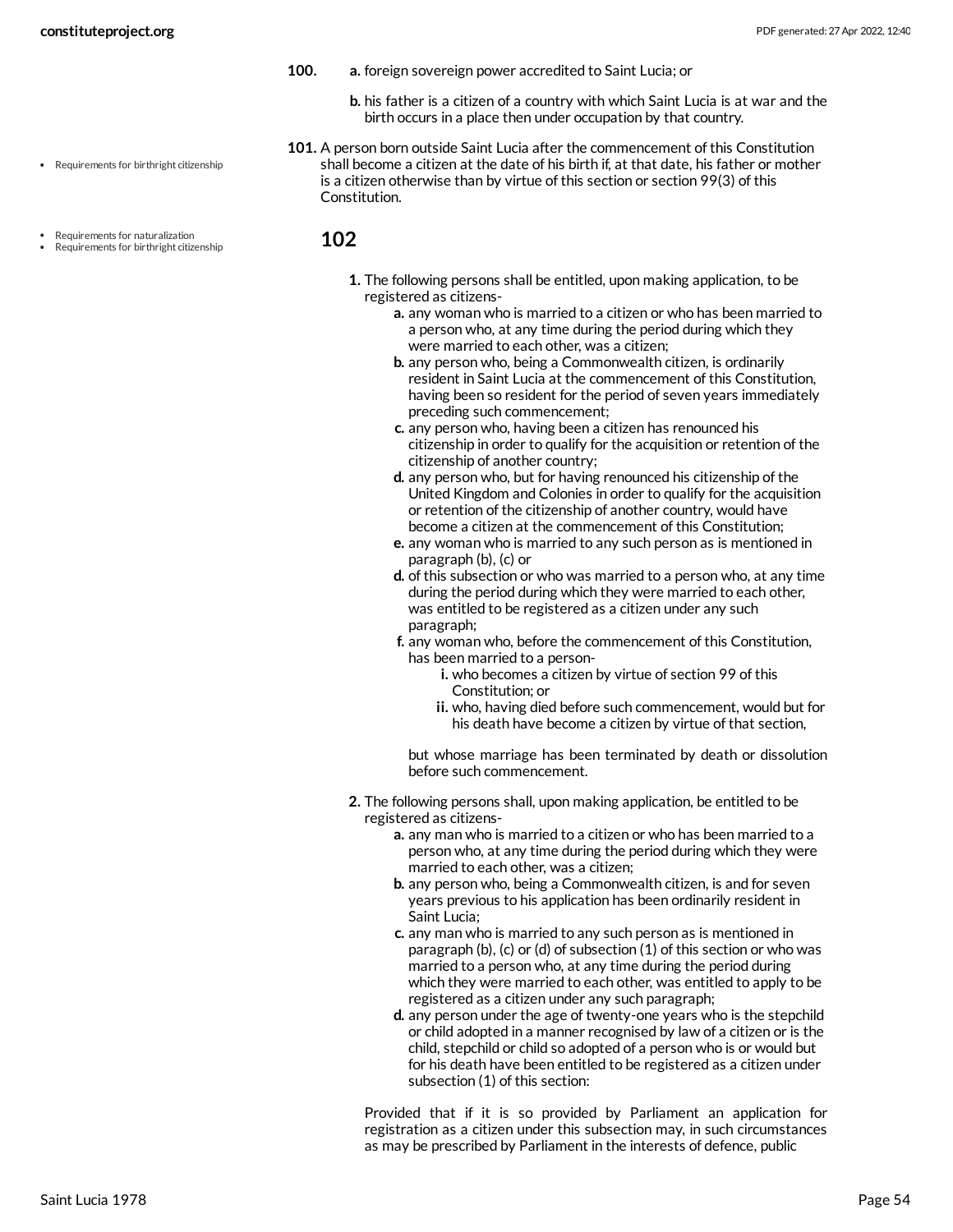- **2.** safety or public order, be refused by the Minister responsible for the matter in any case in which he is satisfied that there are reasonable grounds for refusing the application.
- **3.** An application under this section shall be made in such manner as may be prescribed, as respects that application, by or under a law enacted by Parliament and in the case of a person to whom subsection (2)(d) of this section applies, it shall be made on his behalf by his parent or guardian:

Provided that, if any such person is or has been married, he may make the application himself.

**4.** Every person who, being a British protected person, an alien or, if it is so prescribed by Parliament, a citizen of any country within the Commonwealth that does not form part of Her Majesty's dominions and having reached the age of twenty-one years, applies for registration under this section shall, before such registration, take the oath of allegiance.

- **103.** There shall be such provision as may be made by Parliament for
	- **a.** the acquisition of citizenship by persons who are not eligible or who are no longer eligible to become citizens under the provisions of this Chapter;
	- **b.** depriving of his citizenship any person who is a citizen otherwise than by virtue of section 99, 100 or 101 of this Constitution;
	- **c.** the renunciation by any person of his citizenship.

### <span id="page-54-0"></span>**104**

- **1.** In this Chapter-
	- "alien" means a person who is not a Commonwealth citizen, a British protected person or a citizen of the Republic of Ireland;
	- "British protected person" means a person who is a British protected person for the purposes of the British Nationality Act 1948;
	- "the British Nationality Act 1948" includes any Act of the Parliament of the United Kingdom altering that Act.
- **2.** For the purposes of this Chapter, a person born aboard a registered ship or aircraft, or aboard an unregistered ship or aircraft of the government of any country, shall be deemed to have been born in the place in which the ship or aircraft was registered or, as the case may be in that country.
- **3.** Any reference in this Chapter to the national status of the father of a person at the time of that person's birth shall, in relation to a person born after the death of his father, be construed as a reference to the national status of the father at the time of the father's death; and where that death occurred before the commencement of this Constitution and the birth occurred after such commencement the national status that the father would have had if he had died immediately after such commencement shall be deemed to be his national status at the time of his death.

## <span id="page-54-1"></span>**CHAPTER VIII. JUDICIAL PROVISIONS**

- Ultra-vires administrative actions
- Binding effect of const rights

### <span id="page-54-2"></span>**105**

- **1.** Subject to the provisions of sections 22(2), 37(6), 41(11), 58(7), 117(8), 121(3) and 124(10) of this Constitution, any person who alleges that any provision of this Constitution (other than a provision of Chapter I thereof) has been or is being contravened may, if he has a relevant interest, apply to the High Court for a declaration and for relief under this section.
- **2.** The High Court shall have jurisdiction on an application made under this section to determine whether any provision of this Constitution (other than a provision of
- Requirements for birthright citizenship
- Requirements for naturalization
- Conditions for revoking citizenship
- Conditions for revoking citizenship
- Right to renounce citizenship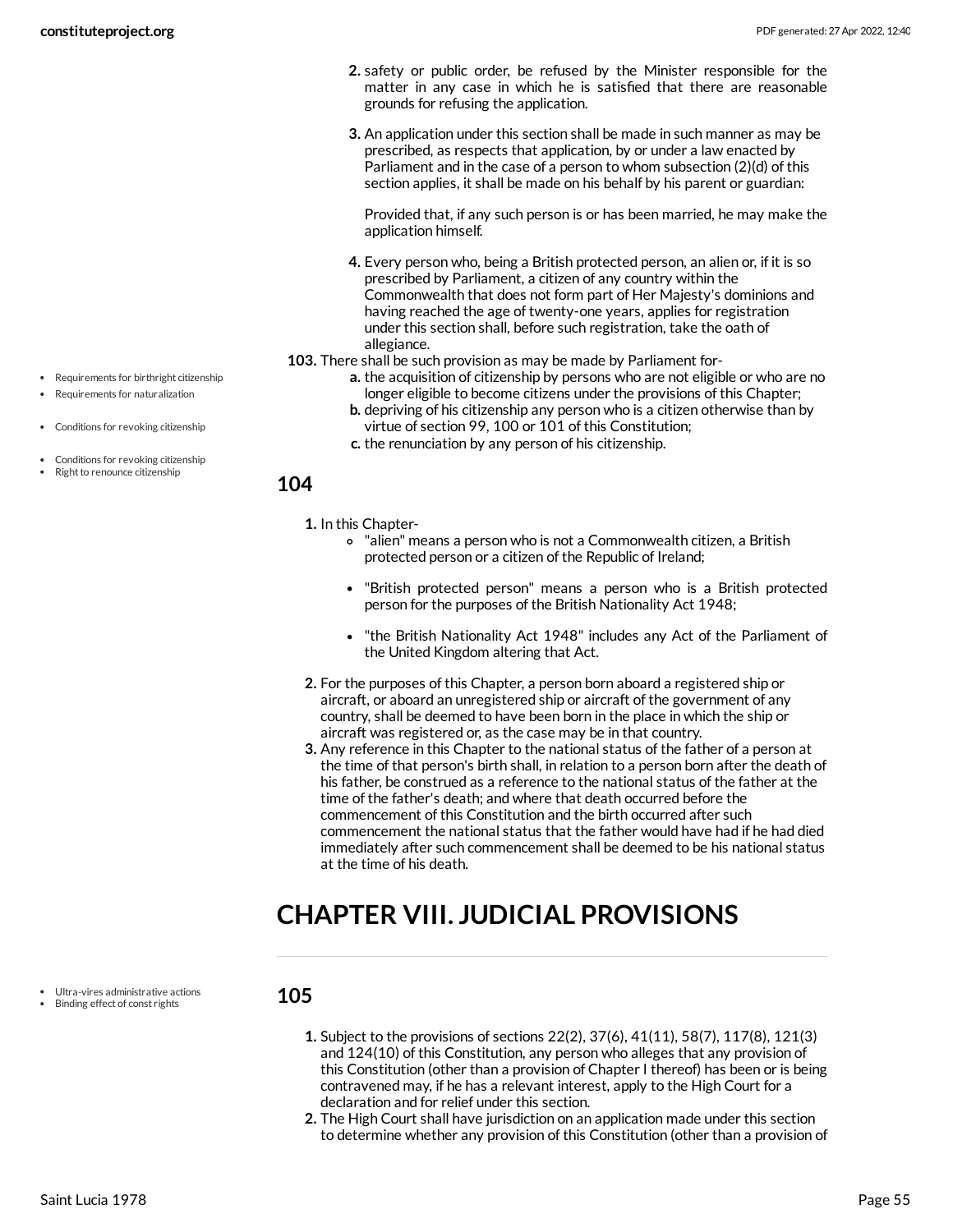- **2.** Chapter I thereof) has been or is being contravened and to make a declaration accordingly.
- **3.** Where the High Court makes a declaration under this section that a provision of this Constitution has been or is being contravened and the person on whose application the declaration is made has also applied for relief, the High Court may grant to that person such remedy as it considers appropriate, being a remedy available generally under any law in proceedings in the High Court.
- **4.** The Chief Justice may make rules with respect to the practice and procedure of the High Court in relation to the jurisdiction and powers conferred on the Court by or under this section, including provision with respect to the time within which any application under this section may be made.
- **5.** A person shall be regarded as having a relevant interest for the purpose of an application under this section only if the contravention of this Constitution alleged by him is such as to affect his interests.
- **6.** The right conferred on a person by this section to apply for a declaration and relief in respect of an alleged contravention of this Constitution shall be in addition to any other action in respect of the same matter that may be available to that person under any other law.
- **7.** Nothing in this section shall confer jurisdiction on the High Court to hear or determine any such question as is referred to in section 39 of this Constitution.

## <span id="page-55-0"></span>**106**

- **1.** Where any question as to the interpretation of this Constitution arises in any court of law established for Saint Lucia (other than the Court of Appeal, the High Court or a court martial) and the court is of opinion that the question involves a substantial question of law, the court shall refer the question to the High Court.
- **2.** Where any question is referred to the High Court in pursuance of this section, the High Court shall give its decision upon the question and the court in which the question arose shall dispose of the case in accordance with that decision or, if the decision is the subject of an appeal to the Court of Appeal or Her Majesty in Council, in accordance with the decision of the Court of Appeal or, as the case may be. Her Majesty in Council.
- **107.** Subject to the provisions of section 39(8) of this Constitution, an appeal shall lie from decisions of the High Court to the Court of Appeal as of right in the following cases
	- **a.** final decisions in any civil or criminal proceedings on questions as to the interpretation of this Constitution;
	- **b.** final decisions given in exercise of the jurisdiction conferred on the High Court by section 16 of this Constitution (which relates to the enforcement of the fundamental rights and freedoms); and
	- **c.** such other cases as may be prescribed by Parliament.

### <span id="page-55-1"></span>**108**

- **1.** An appeal shall lie from decisions of the Court of Appeal to Her Majesty in Council as of right in the following cases
	- **a.** final decisions in any civil proceedings where the matter in dispute on the appeal to Her Majesty in Council is of the prescribed value or upwards or where the appeal involves directly or indirectly a claim to or question respecting property or a right of the prescribed value or upwards;
	- **b.** final decisions in proceedings for dissolution or nullity of marriage;
	- **c.** final decisions in any civil or criminal proceedings which involve a question as to the interpretation of this Constitution; and
	- **d.** such other cases as may be prescribed by Parliament.
- **2.** An appeal shall lie from decisions of the Court of Appeal to Her Majesty in Council with the leave of the Court of Appeal in the following cases
	- **a.** decisions in any civil proceedings where in the opinion of the Court of Appeal the question involved in the appeal is one that, by reason of its great general or public importance or otherwise, ought to be submitted to Her Majesty in Council; and
	- **b.** such other cases as may be prescribed by Parliament.
- Constitutional interpretation Structure of the courts
- 

- Structure of the courts
- Right to appeal judicial decisions
- Constitutional interpretation
- Right to appeal judicial decisions Structure of the courts

Constitutional interpretation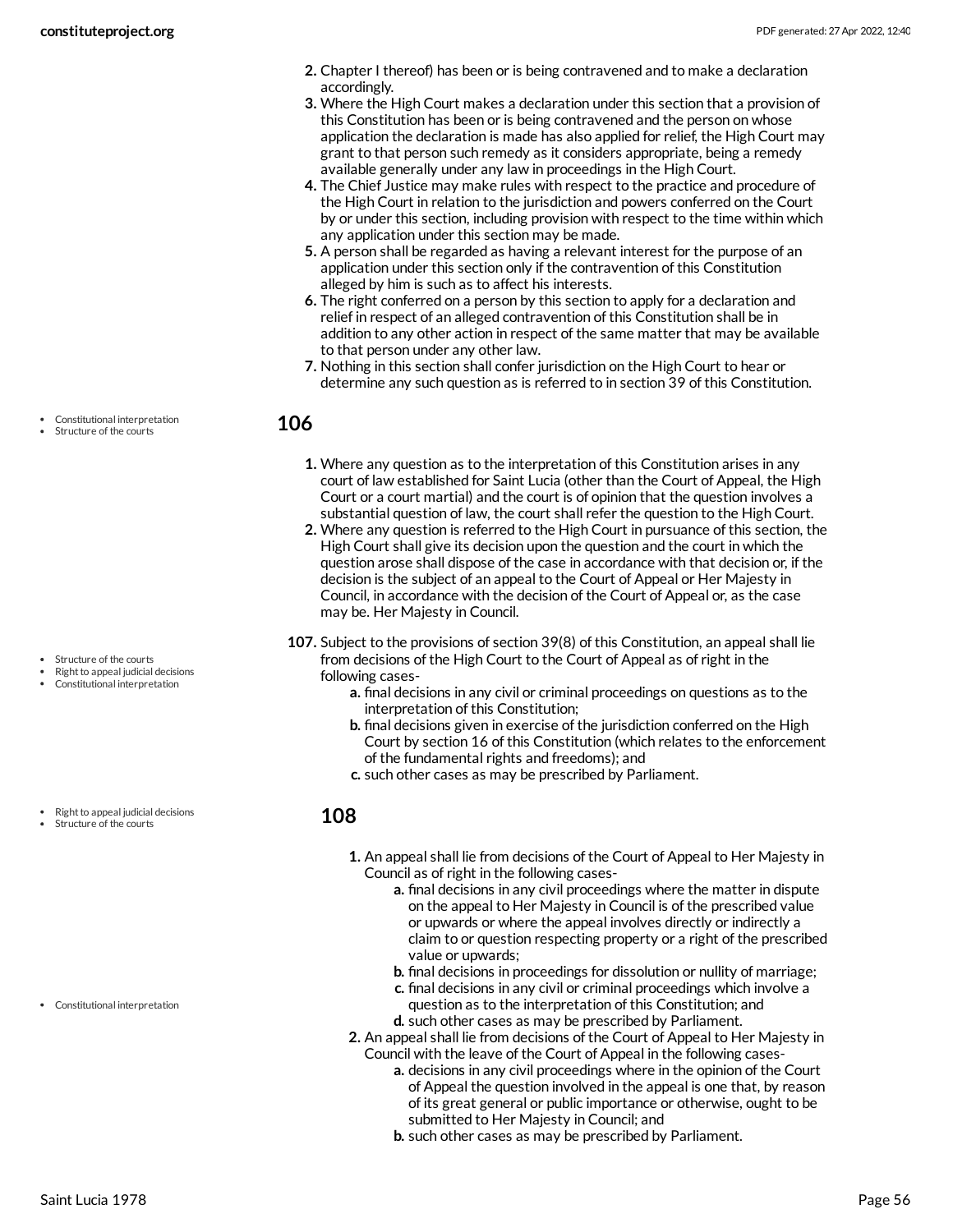- **3.** An appeal shall lie to Her Majesty in Council with the special leave of Her Majesty from any decision of the Court of Appeal in any civil or criminal matter.
- **4.** References in this section to decisions of the Court of Appeal shall be construed as references to decisions of the Court of Appeal in exercise of the jurisdiction conferred by this Constitution or any other law.
- **5.** In this section the prescribed value means the value of fifteen hundred dollars or such other value as may be prescribed by Parliament.
- **6.** This section shall be subject to the provisions of section 39(7) of this Constitution.
- **109.** In this Chapter references to the contravention of any provision of, or the interpretation of, this Constitution shall be construed as including references to the contravention of any provision of, or the interpretation of, the Supreme Court Order.

## <span id="page-56-0"></span>**CHAPTER IX. PARLIAMENTARY COMMISSIONER**

## <span id="page-56-1"></span>**110**

• Ombudsman

- **1.** There shall be a Parliamentary Commissioner for Saint Lucia who shall be an officer of Parliament and who shall not hold any other office of emolument whether in the public service or otherwise nor engage in any other occupation for reward.
- **2.** The Parliamentary Commissioner shall be appointed by the Governor-General, acting after consultation with the Prime Minister and the Leader of the Opposition, for a term not exceeding five years.
- **3.** Before entering upon the duties of his office, the Parliamentary Commissioner shall take and subscribe the oath of office before the Speaker.
- **4.** Subject to the provisions of subsection (7) of this section the Parliamentary Commissioner shall vacate his office at the expiration of the term for which he was appointed:

Provided that he shall vacate his office-

- **a.** if he is appointed as a Senator or with his consent he is nominated as a candidate for election to the House; or
- **b.** if he is appointed to any other office of emolument or engages in any other occupation for reward.
- **5.** If the office of Parliamentary Commissioner becomes vacant, an appointment to fill the office shall be made within ninety days of the occurrence of the vacancy:

Provided that the House may by resolution extend that period for further periods not exceeding in the aggregate one hundred and fifty days.

- **6.** A person holding the office of Parliamentary Commissioner may be removed from office only for inability to exercise the functions of his office (whether arising from infirmity of body or mind or any other cause) or for misbehaviour and shall not be so removed except in accordance with the provisions of this section.
- **7.** The Parliamentary Commissioner shall be removed from office by the Governor-General if the question of his removal from office has been referred to a tribunal appointed under subsection (8) of this section and the tribunal has recommended to the Governor-General that he ought to be removed for inability as aforesaid or for misbehaviour.
- **8.** If the Governor-General, acting after consultation with the Prime Minister and the Leader of the Opposition, considers that the question of removing the Parliamentary Commissioner under this section ought to be investigated
	- **a.** the Governor-General shall appoint a tribunal which shall consist of a chairman and not less than two other members selected by the Chief Justice from among persons who hold or have held office as a judge of a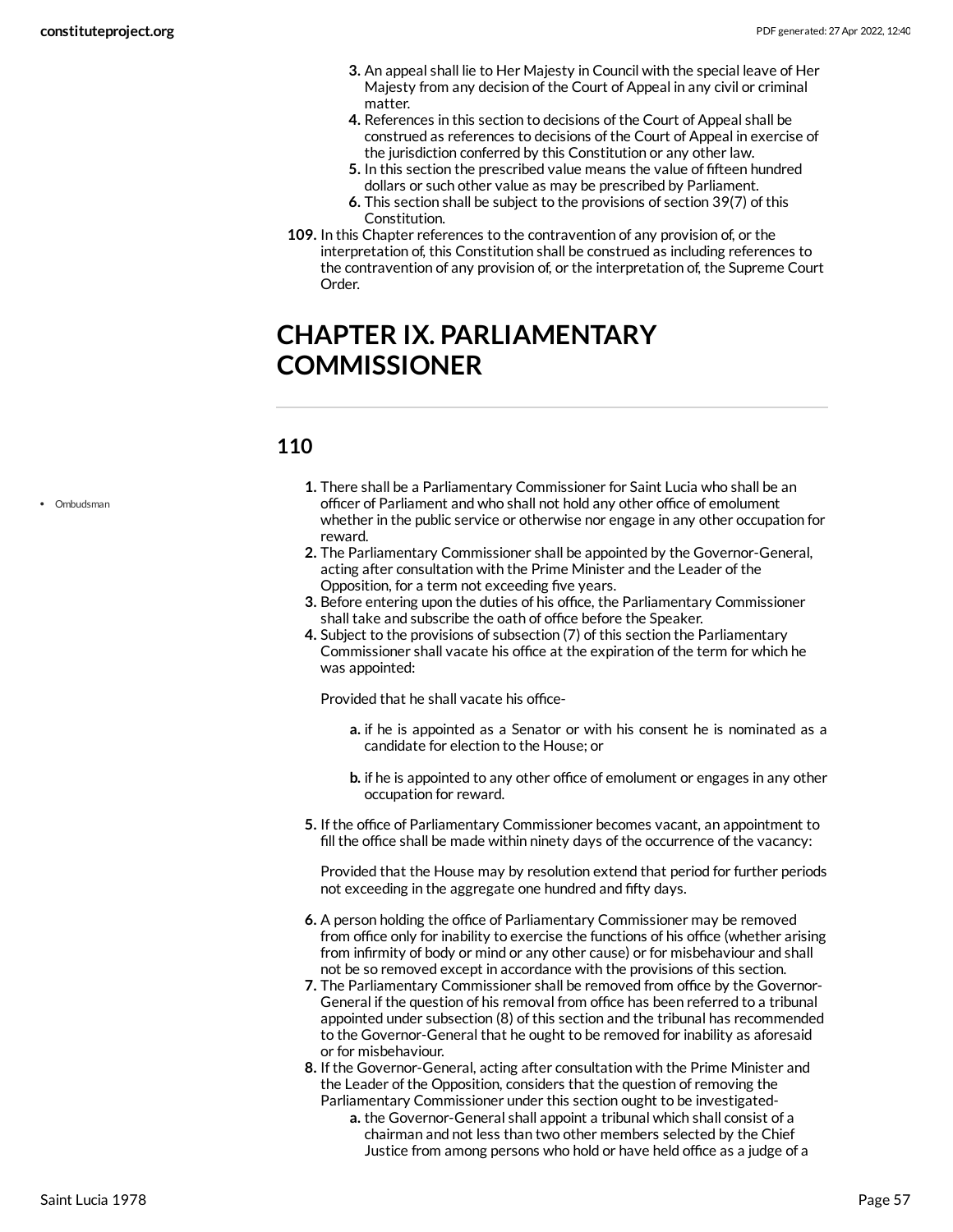- **8. a.** court having unlimited jurisdiction in civil and criminal matters in some part of the Commonwealth or a court having jurisdiction in appeals from such a court; and
	- **b.** the tribunal shall enquire into the matter and report on the facts thereof to the Governor-General and recommend to him whether the Commissioner ought to be removed under this section.
- **9.** If the question of removing the Parliamentary Commissioner has been referred to a tribunal under this section, the Governor-General, acting after consultation with the Prime Minister and the Leader of the Opposition, may suspend the Commissioner from the exercise of the functions of his office and any such suspension may at any time be revoked by the Governor-General, acting as aforesaid, and shall in any case cease to have effect if the tribunal recommends to the Governor-General that the Commissioner should not be removed.

## <span id="page-57-0"></span>**111**

- **1.** There shall be a Deputy Parliamentary Commissioner and the provisions of section 110 of this Constitution shall apply in relation to the Commissioner and his office as they apply in relation to the Parliamentary Commissioner and his office.
- **2.** The Deputy Parliamentary Commissioner shall assist the Parliamentary Commissioner in the performance of the functions of his office and whenever that office is vacant or the holder of the office is for any reason unable to perform those functions, the Deputy Parliamentary Commissioner shall perform those functions.

### <span id="page-57-1"></span>**112**

- **1.** Subject to the provisions of this section and sections 113 and 114 of this Constitution, the principal function of the Parliamentary Commissioner shall be to investigate any decision or recommendation made, including any advice given or recommendation made to a Minister, of any act done or omitted by any department of government or any other authority to which this section applies, or by officers or members of such a department or authority, being action taken in exercise of the administrative functions of that department or authority.
- **2.** The Parliamentary Commissioner shall be provided with a staff adequate for the efficient discharge of his functions and the offices of the members of his staff shall be public offices.
- **3.** The Parliamentary Commissioner may investigate any such matter in any of the following circumstances
	- **a.** where a complaint is duly made to the Commissioner by any person alleging that the complainant has sustained an injustice as a result of a fault in administration;
	- **b.** where a Senator or a member of the House requests the Commissioner to investigate the matter on the ground that a person or body of persons specified in the request has or may have sustained such injustice; and
	- **c.** in any other circumstances in which the Commissioner considers that he ought to investigate the matter on the ground that some person or body of persons has or may have sustained such injustice.
- **4.** The authorities other than departments of government to which this section applies are
	- **a.** local authorities or other bodies established for purposes of the public service or of local government;
	- **b.** authorities or bodies the majority of whose members are appointed by the Governor-General or by a Minister or whose revenues consist wholly or mainly of moneys provided out of public funds;
	- **c.** any authority empowered to determine the person with whom any contract shall be entered into by or on behalf of the Government; and
	- **d.** such other authorities as may be prescribed by Parliament.

• Ombudsman

<span id="page-57-2"></span>**113**

**1.** In investigating any matter leading to, resulting from or connected with the decision of a Minister, the Parliamentary Commissioner shall not inquire into or

Ombudsman

• Right of petition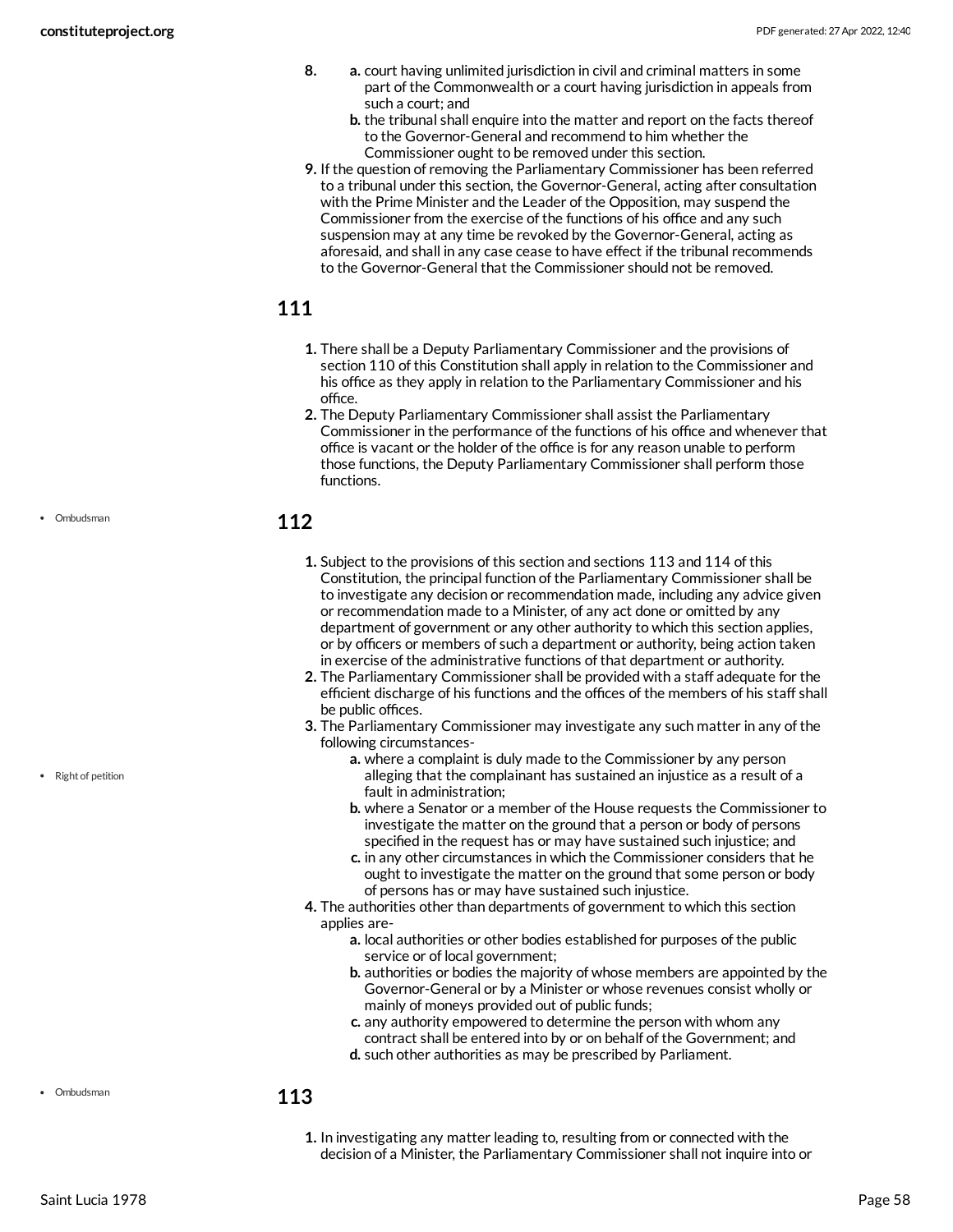- **1.** question the policy of the Minister in accordance with which the decision was made.
- **2.** The Parliamentary Commissioner shall have power to investigate complaints of administrative injustice under section 112 notwithstanding that such complaints raise questions as to the integrity or corruption of the public service or any department or office of the public service, and may investigate any conditions resulting from, or calculated to facilitate or encourage, corruption in the public service, but he shall not undertake any investigation into specific charges of corruption against individuals.
- **3.** Where in the course of an investigation it appears to the Parliamentary Commissioner that there is evidence of any corrupt act by any public officer or by any person in connection with the public service, he shall report the matter to the appropriate authority with his recommendation as to any further investigation he may consider proper.
- **4.** The Parliamentary Commissioner shall not investigate
	- **a.** any action in respect of which the complainant has or had
		- **i.** a remedy by way of proceedings in a court of law; or
		- **ii.** a right of appeal, reference or review to or before an independent and impartial tribunal other than a court of law; or
	- **b.** any such action, or action taken with respect to any matter, as is described in Schedule 3 to this Constitution.
- **5.** Notwithstanding the provisions of subsection (4) of this section the
	- Parliamentary Commissioner
		- **a.** may investigate a matter notwithstanding that the complainant has or had a remedy by way of proceedings in a court of law if satisfied that in the particular circumstances it is not reasonable to expect him to take or to have taken such proceedings;
		- **b.** is not in any case precluded from investigating any matter by reason only that it is open to the complainant to apply to the High Court for redress under section 16 of this Constitution (which relates to the enforcement of the fundamental rights and freedoms).
- **114.** In determining whether to initiate, continue or discontinue an investigation, the Parliamentary Commissioner shall, subject to the provisions of sections 112 and 113 of this Constitution, act in his discretion and, in particular and without prejudice to the generality of this discretion, the Commissioner may refuse to initiate or may discontinue an investigation where it appears to him that
	- **a.** a complaint relates to action of which the complainant has knowledge for more than twelve months before the complaint was received by the Commissioner;
	- **b.** the subject matter of the complaint is trivial;
	- **c.** the complaint is frivolous or vexatious or is not made in good faith; or
	- **d.** the complainant has not a sufficient interest in the subject matter of the complaint.

## <span id="page-58-0"></span>**115**

- **1.** Where a complaint or request for an investigation is duly made and the Parliamentary Commissioner decides not to investigate the matter or where he decides to discontinue an investigation of the matter, he shall inform the person who made the complaint or request of the reasons for his decision.
- **2.** Upon the completion of an investigation the Parliamentary Commission shall inform the department of government or the authority concerned of the results of the investigation and if he is of the opinion that any person has sustained an injustice in consequence of a fault in administration, he shall inform the department of government or the authority of the reasons for his opinion and make such recommendations as he thinks fit.
- **3.** The Parliamentary Commissioner may in his original recommendations, or at any later stage if he thinks fit, specify the time within which the injustice should be remedied.
- **4.** Where the investigation is undertaken as a result of a complaint or request, the Parliamentary Commissioner shall inform the person who made the complaint or request of his findings.
- **5.** Where the matter is in the opinion of the Parliamentary Commissioner of sufficient public importance or where the Commissioner has made a recommendation under subsection (2) of this section and within the time

Ombudsman

Ombudsman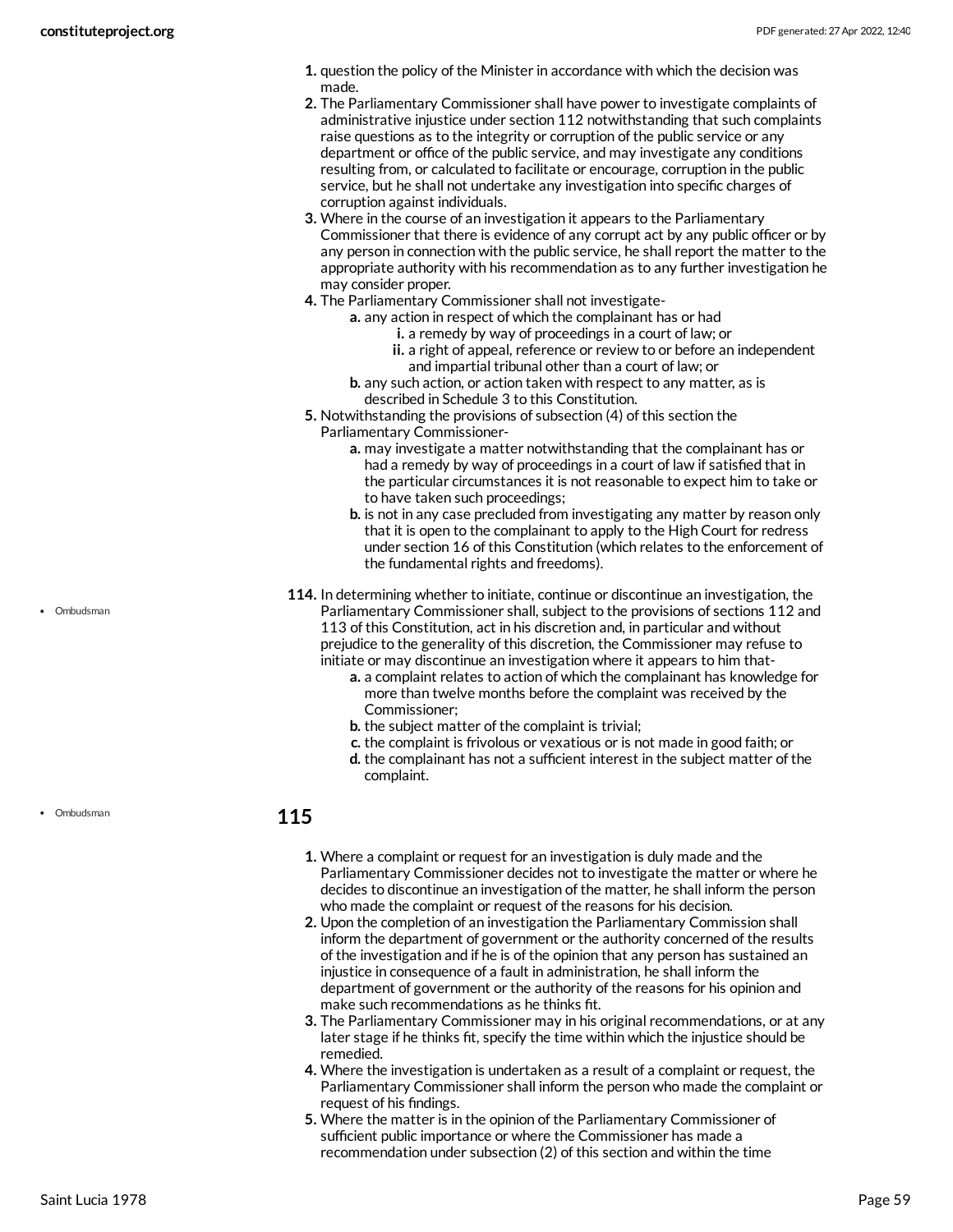Ombudsman

Ombudsman

- **5.** specified by him no sufficient action has been taken to remedy the injustice, then the Commissioner shall make a special report to the Senate and the House on the case.
- **6.** The Parliamentary Commissioner shall make annual reports to the Senate and the House on the performance of his functions which shall include statistics in such form and in such detail as may be prescribed by law of the complaints received by him and the results of his investigations.

## <span id="page-59-0"></span>**116**

- **1.** The Parliamentary Commissioner shall have the powers of the High Court to summon witnesses to appear before him and to compel them to give evidence on oath and to produce documents relevant to the proceedings before him and all persons giving evidence at those proceedings shall have the same duties and liabilities and enjoy the same privileges as in the High Court.
- **2.** The Parliamentary Commissioner shall have power to enter and inspect the premises of any department of government or any authority to which section 112 applies, to call for, examine and where necessary retain any document kept on such premises and there to carry out any investigation in pursuance of his functions.

## <span id="page-59-1"></span>**117**

- **1.** There shall be such provision as may be made by Parliament
	- **a.** for regulating the procedure for the making of complaints and requests to the Parliamentary Commissioner and for the exercise of his functions;
	- **b.** for conferring such powers on the Commissioner and imposing duties on persons in connection with the due performance of his functions; and
	- **c.** generally for facilitating the performance by the Commissioner of his functions.
- **2.** The Parliamentary Commissioner may not be empowered to summon a Minister or a Parliamentary Secretary to appear before him or to compel a Minister or a Parliamentary Secretary to answer any questions relating to any matter under investigation by the Commissioner.
- **3.** The Parliamentary Commissioner may not be empowered to summon any witness to produce any Cabinet papers or to give any confidential income tax information.
- **4.** No complainant may be required to pay any fee in respect of his complaint or request or for any investigation to be made by the Parliamentary Commissioner.
- **5.** No proceedings, civil or criminal, may lie against the Parliamentary Commissioner, or against any person holding an office or appointment under him, for anything he may do or report or say in the course of the exercise or intended exercise of the functions of the Commissioner under this Constitution, unless it is shown that he acted in bad faith.
- **6.** The Parliamentary Commissioner, and any person holding office or appointment under him, may not be called to give evidence in any court of law, or in any proceedings of a judicial nature, in respect of anything coming to his knowledge in the exercise of his functions.
- **7.** Anything said or any information supplied or any document, paper, or thing produced by any person in the course of any enquiry by or proceedings before the Parliamentary Commissioner under this Constitution shall be privileged in the same manner as if the enquiry or proceedings were proceedings in a court of law.
- **8.** No proceedings of the Parliamentary Commissioner may be held bad for want of form, and, except on the ground of lack of jurisdiction, no proceeding or decision of the Commissioner shall be liable to be challenged, reviewed, quashed or called in question in any court of law.

# <span id="page-59-3"></span><span id="page-59-2"></span>**CHAPTER X. MISCELLANEOUS**

Counter corruption commission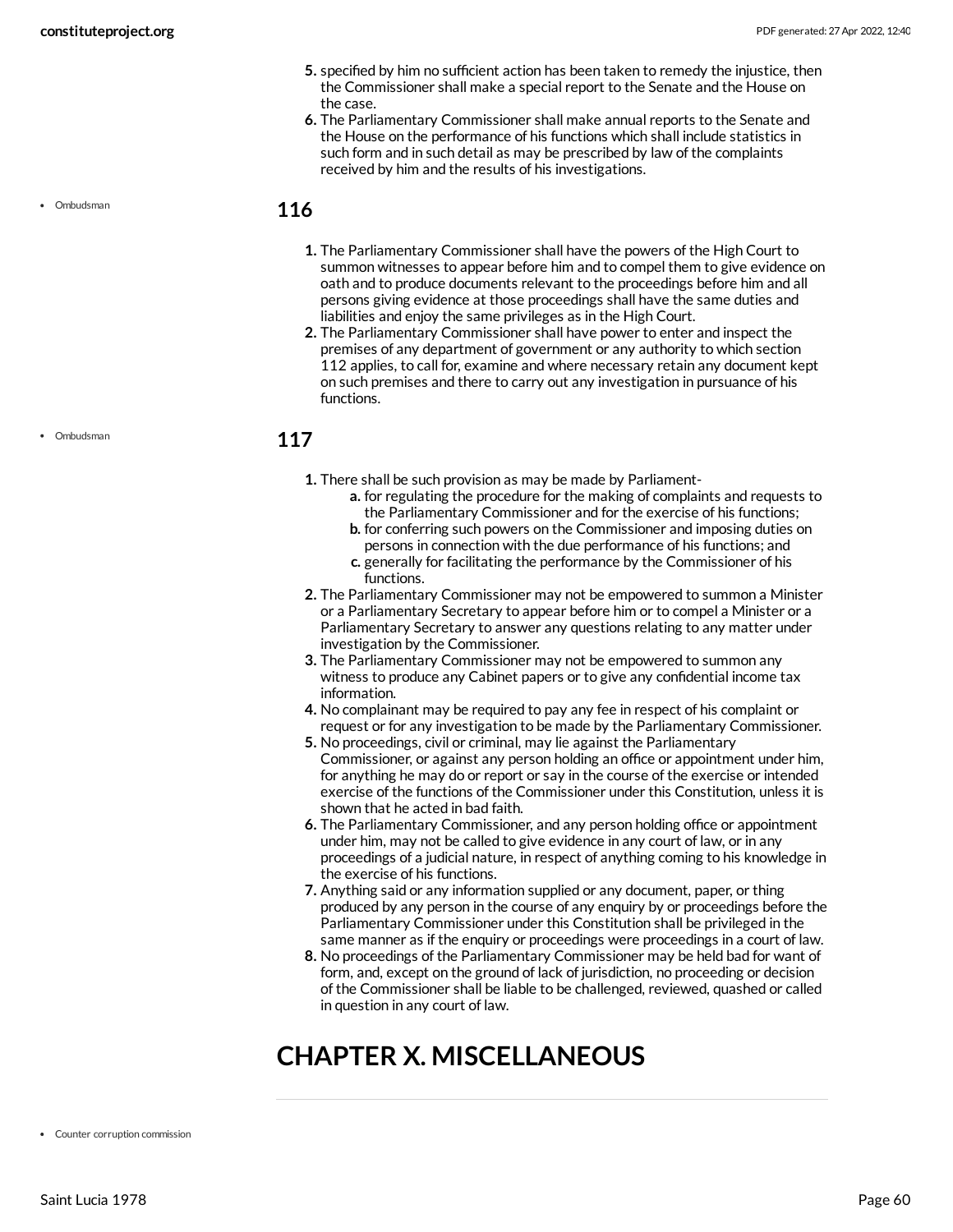## <span id="page-60-0"></span>**118**

**1.** There shall be an Integrity Commission for Saint Lucia (hereinafter in this section referred to as the Commission) which shall consist of a chairman and not less than two nor more than four other members, who shall be appointed by the Governor-General, acting in accordance with the advice of the Prime Minister:

Provided that the Prime Minister shall consult the Leader of the Opposition before tendering any advice to the Governor-General for the purposes of this subsection.

- **2.** A person shall not be qualified to be appointed as a member of the Commission if
	- **a.** he is a Senator or a member of the House;
	- **b.** he is, or has at any time during the three years preceding his appointment been, a judge of the Supreme Court or a public officer.
- **3.** A member of the Commission shall not, within the period of three years commencing with the day on which he last held or acted in the office of member of the Commission, be eligible for appointment to or to act in any public office.
- **4.** Subject to the provisions of this section, the office of a member of the Commission shall become vacant
	- **a.** at the expiration of three years from the date of his appointment or
	- **b.** if any circumstances arise that, if he were not a member of the Commission, would cause him to be disqualified to be appointed as such under subsection (2) of this section.
	- **5.** A member of the Commission may be removed from office only for inability to exercise the functions of his office (whether arising from infirmity of body or mind or any other cause) or for misbehaviour and shall not be so removed except in accordance with the provisions of this section.
	- **6.** A member of the Commission shall be removed from office by the Governor-General if the question of his removal from office has been referred to a tribunal appointed under subsection (7) of this section and the tribunal has recommended to the Governor-General that he ought to be removed from office for inability as aforesaid or for misbehaviour.
- **7.** If the Prime Minister represents to the Governor-General that the question of removing a member of the Commission under this section ought to be investigated, then
	- **a.** the Governor-General shall appoint a tribunal which shall consist of a chairman and not less than two other members, selected by the Chief Justice from among persons who hold or have held office as a judge of a court having unlimited jurisdiction in civil and criminal matters in some part of the Commonwealth or a court having jurisdiction in appeals from such a court; and
	- **b.** the tribunal shall enquire into the matter and report on the facts thereof to the Governor-General and recommend to him whether the member ought to be removed under this section.
- **8.** If the question of removing a member of the Commission has been referred to a tribunal under this section, the Governor-General, acting in accordance with the advice of the Prime Minister, may suspend that member from the exercise of the functions of his office and any such suspension may at any time be revoked by the Governor-General, acting in accordance with such advice as aforesaid, and shall in any case cease to have effect if the tribunal recommends to the Governor-General that that member should not be removed.
- **9.** If the office of chairman of the Commission is vacant or if the holder of that office is for any reason unable to exercise the functions of his office, then, until a person has been appointed to and has assumed the functions of that office or until the person holding that office has resumed those functions, as the case may be, they shall be exercised by such other member of the Commission as may for the time being be designated by the Governor-General, acting in accordance with the advice of the Prime Minister.
- **10.** If at any time there are less than two members of the Commission besides the chairman or if any such member is acting as chairman or is for any reason unable to exercise the functions of his office, the Governor-General, acting in accordance with the advice of the Prime Minister, may appoint a person who is qualified to be appointed as a member of the Commission to act as a member,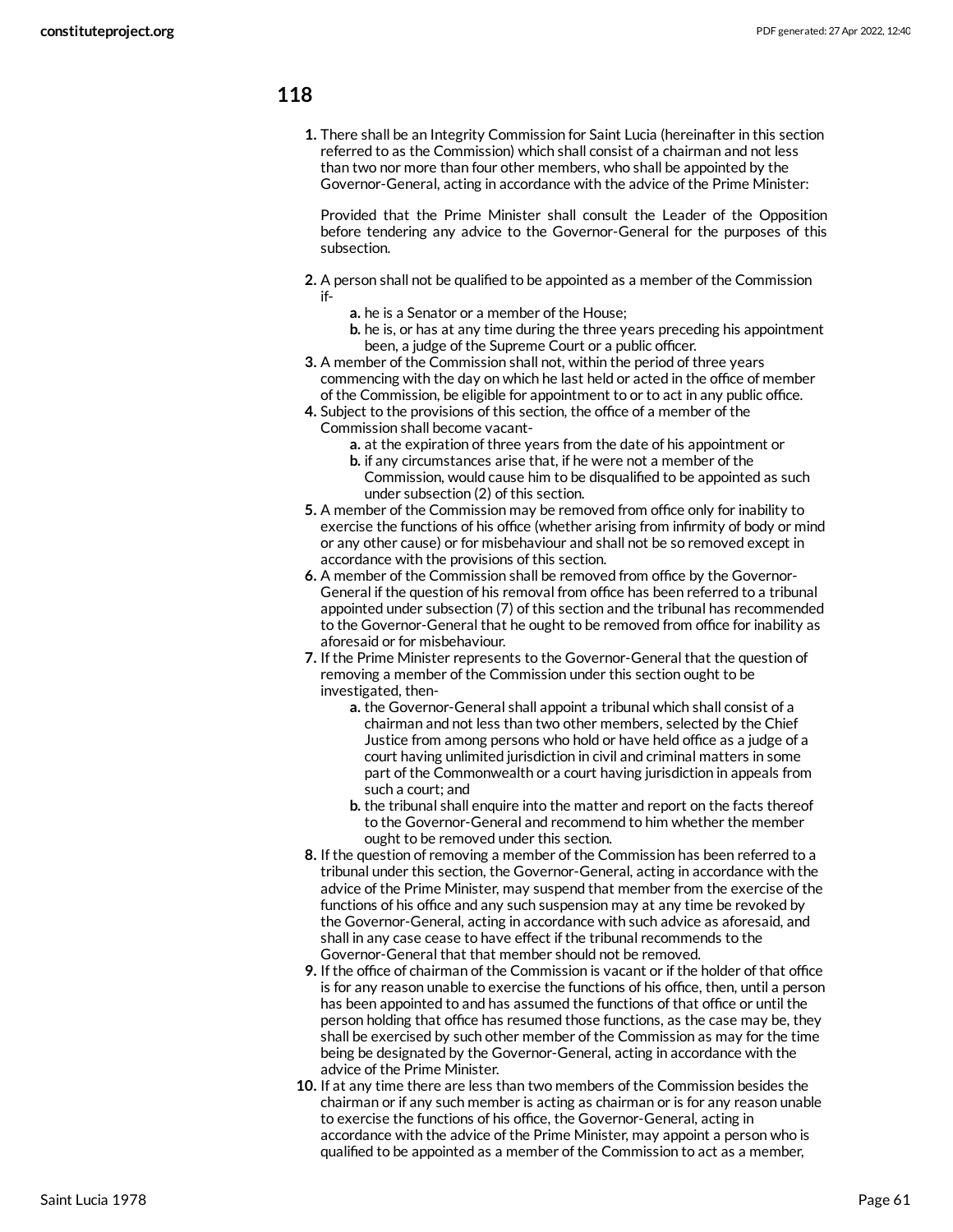- **10.** and any person so appointed shall, subject to the provisions of subsection (4) of this section, continue to act until the office in which he is acting has been filled or, as the case may be, until the holder thereof has resumed his functions or until his appointment to act has been revoked by the Governor-General, acting in accordance with the advice of the Prime Minister.
- **11.** A member of the Commission shall not enter upon the duties of his office until he has taken and subscribed the oath of allegiance and the oath of office.
- **12.** The Commission shall, in the exercise of its functions under this Constitution, not be subject to the direction or control of any other person or authority.
- **13.** The Commission may by regulation or otherwise regulate its own procedure and, with the consent of the Prime Minister, may confer powers or impose duties on any public officer or on any authority of the Government for the purpose of the exercise of its functions.
- **14.** The Commission may, subject to its rules of procedure, act notwithstanding any vacancy in its membership or the absence of any member and its proceedings shall not be invalidated by the presence or participation of any person not entitled to be present at or to participate in those proceedings:

Provided that any decision of the Commission shall require the concurrence of a majority of all its members.

#### Counter corruption commission

Earnings disclosure requirement

Constitutionality of legislation

- **1.** The Integrity Commission shall obtain declarations in writing from time to time of their assets, liabilities and income from Senators and members of the House (including Ministers and Parliamentary Secretaries) and from the holders of such other offices as Parliament may prescribe.
- **2.** There shall be such provision as may be made by Parliament in relation to the due performance by the Commission of its functions under this section, including its powers, privileges, immunities and procedure and the security and confidentiality of the information it receives.
- **120.** This Constitution is the supreme law of Saint Lucia and, subject to the provisions of section 41 of this Constitution, if any other law is inconsistent with this Constitution, this Constitution shall prevail and the other law shall, to the extent of the inconsistency, be void.

## <span id="page-61-1"></span>**121**

<span id="page-61-0"></span>**119**

- **1.** Any reference in this Constitution to the functions of the Governor-General shall be construed as a reference to his powers and duties in the exercise of the executive authority of Saint Lucia and to any other powers and duties conferred or imposed on him as Governor-General by or under this Constitution or any other law.
- **2.** Where by this Constitution the Governor-General is required to perform any function after consultation with any person or authority he shall not be obliged to exercise that function in accordance with the advice of that person or authority.
- **3.** Where by this Constitution the Governor-General is required to perform any function in accordance with the advice of, or after consultation with, any person or authority, the question whether the Governor-General has so exercised that function shall not be enquired into in any court of law.

## <span id="page-61-2"></span>**122**

- **1.** A Senator or a member of the House may resign his seat by writing under his hand addressed to the President or the Speaker, as the case may be, and the resignation shall take effect, and the seat shall accordingly become vacant, when the writing is received, as the case may be, by
	- **a.** the President or Speaker;
	- **b.** if the office of President or Speaker is vacant or the President or Speaker is for any reason unable to perform the functions of his office and no other person is performing them, the Deputy President or Deputy Speaker; or
	- **c.** if the office of Deputy President or Deputy Speaker is vacant or the Deputy President or Deputy Speaker is for any reason unable to perform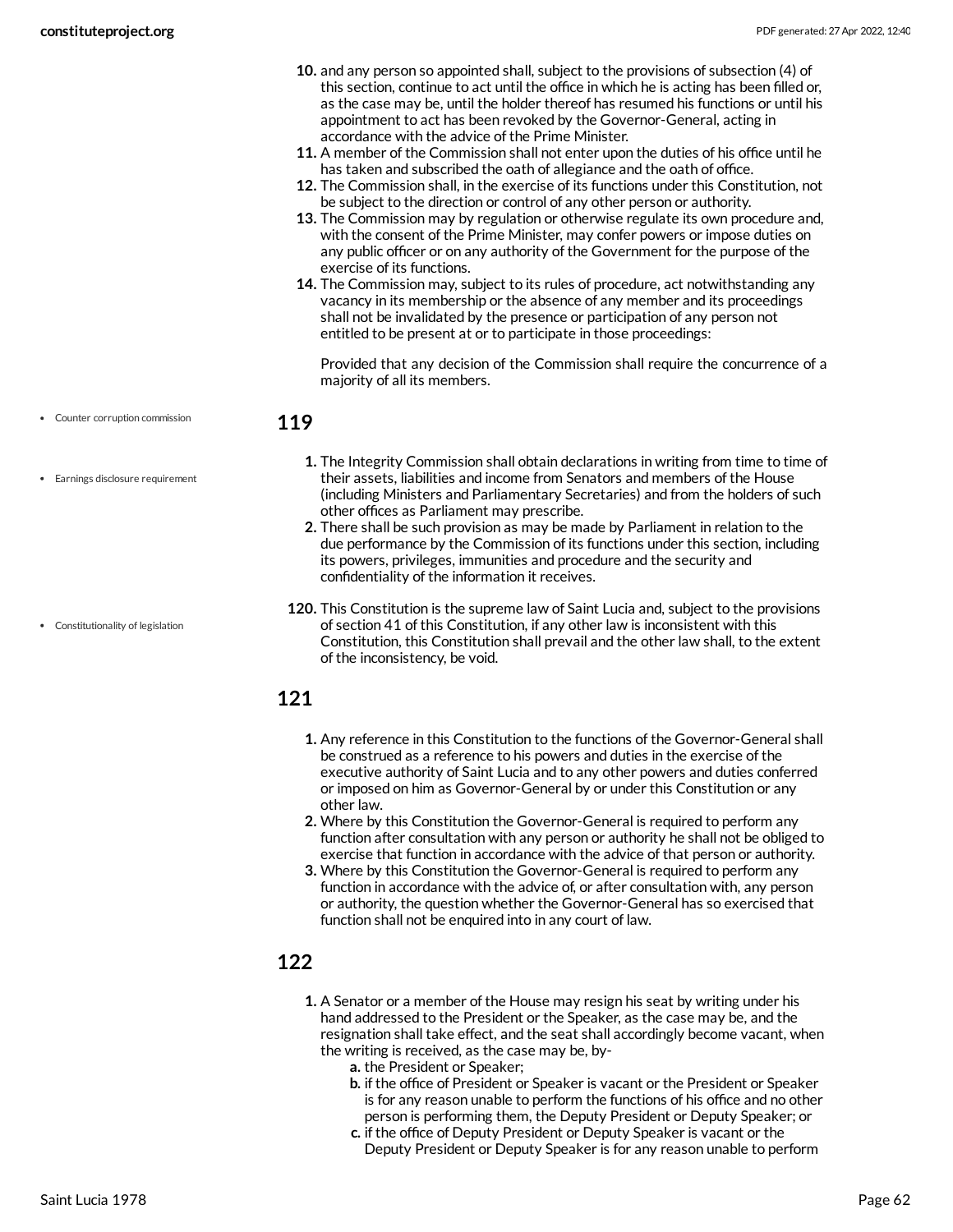- <span id="page-62-2"></span>**1. c.** the functions of his office and no other person is performing them, the Clerk of the Senate or Clerk of the House.
- **2.** The President or the Deputy President or the Speaker or the Deputy Speaker may resign his office by writing under his hand addressed to the Senate or the House, as the case may be, and the resignation shall take effect, and the office shall accordingly become vacant, when the writing is received, as the case may be, by the Clerk of the Senate or Clerk of the House.
- **3.** Any person who has been appointed to an office established by this Constitution (other than an office to which subsection (1) or (2) of this section applies) or any office of Minister established under this Constitution may resign that office by writing under his hand addressed to the person or authority by whom he was appointed and the resignation shall take effect, and the office shall accordingly become vacant
	- **a.** at such time or on such date (if any) as may be specified in the writing; or **b.** when the writing is received by the person or authority to whom it is
		- addressed or by such other person as may be authorised to receive it,

whichever is the later:

Provided that the resignation may be withdrawn before it takes effect if the person or authority to whom the resignation is addressed consents to its withdrawal.

#### <span id="page-62-0"></span>**123**

- **1.** Where any person has vacated any office established by this Constitution or any office of Minister established under this Constitution, he may, if qualified, again be appointed or elected to hold that office in accordance with the provisions of this Constitution.
- **2.** Where this Constitution vests in any person or authority the power to make any appointment to any office, a person may be appointed to that office, notwithstanding that some other person may be holding that office, when that other person is on leave of absence pending the relinquishment of the office; and where two or more persons are holding the same office by reason of an appointment made in pursuance of this subsection, then, for the purposes of any function conferred upon the holder of that office, the person last appointed shall be deemed to be the sole holder of the office.

#### <span id="page-62-1"></span>**124**

- **1.** In this Constitution, unless the context otherwise requires-
	- "citizen" means a citizen of Saint Lucia and "citizenship" shall be construed accordingly;
	- "Commonwealth citizen" has such meaning as Parliament may prescribe;
	- "dollars" means dollars in the currency of Saint Lucia;
	- "financial year" means any period of twelve months beginning on 1st January in any year or such other date as may be prescribed by law;
	- "the Government" means the Government of Saint Lucia;
	- "the House" means the House of Assembly;
	- "law" means any law in force in Saint Lucia or any part thereof, including any instrument having the force of law and any unwritten rule of law and "lawful" and "lawfully" shall be construed accordingly;
	- "Minister" means a Minister of the Government and includes a temporary Minister;
	- "Parliament" means the Parliament of Saint Lucia;
	- "oath" includes affirmation;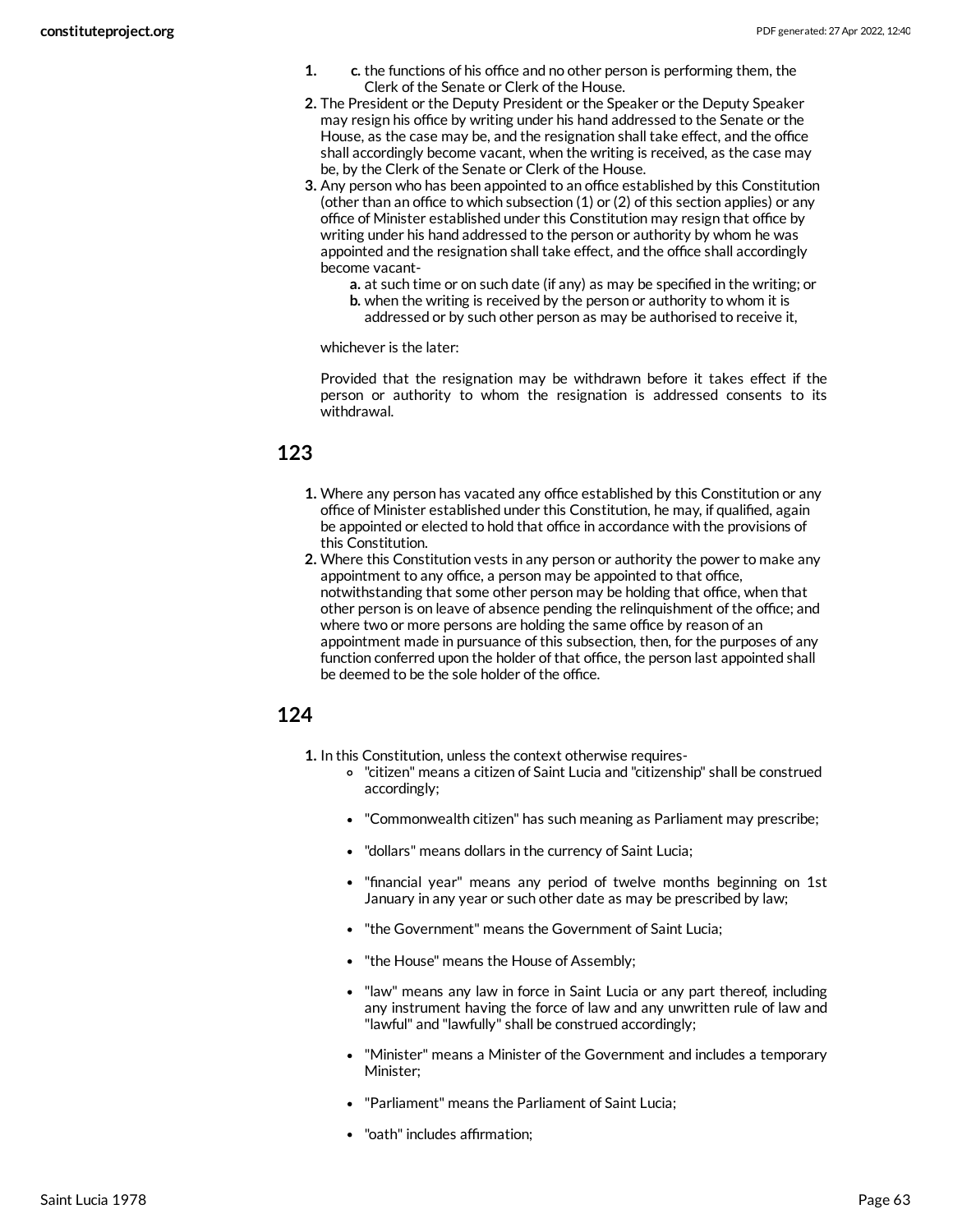- **1.** "oath of allegiance" means such oath of allegiance as may be prescribed by law;
	- "oath of office" means, in relation to any office, such oath for the due execution of that office as may be prescribed by law;
	- "oath of secrecy" means such oath of secrecy as may be prescribed by law;
	- "the Police Force" means the Royal Saint Lucia Police Force and includes any other police force established to succeed to the functions of the Royal Saint Lucia Police Force;
	- "President" and "Deputy President" mean the respective persons holding office as President and Deputy President of the Senate;
	- "public office" means any office of emolument in the public service;
	- "public officer" means a person holding or acting in any public office;
	- "the public service" means, subject to the provisions of this section, the service in a civil capacity of the Government;
	- "session" means, in relation to the Senate or the House, the period beginning when it first meets after Parliament has at any time been prorogued or dissolved and ending when Parliament is prorogued or when Parliament is dissolved without having been prorogued;
	- "sitting" means, in relation to the Senate or the House, the period during which it is sitting continuously without adjournment and includes any period during which it is in committee;
	- "Speaker" and "Deputy Speaker" means the respective persons holding office as Speaker and Deputy Speaker of the House.
- **2.** In this Constitution references to an office in the public service shall not be construed as including
	- **a.** references to the office of the President or Deputy President, the Speaker or Deputy Speaker, the Prime Minister or any other Minister, a Senator, a Parliamentary Secretary or a member of the House, the Parliamentary Commissioner or the Deputy Parliamentary Commissioner;
	- **b.** references to the office of a member of any Commission established by this Constitution or a member of the Advisory Committee on the Prerogative of Mercy or a member of the Public Service Board of Appeal;
	- **c.** references to the office of judge or officer of the Supreme Court;
	- **d.** save in so far as may be provided by Parliament, references to the office of a member of any other council, board, panel, committee or other similar body (whether incorporated or not) established by or under any law.
- **3.** In this Constitution
	- **a.** references to the Supreme Court Order include references to any law in force in Saint Lucia altering that Order;
	- **b.** references to the Supreme Court, the Court of Appeal, the High Court and the Judicial and Legal Services Commission are references to the Supreme Court, the Court of Appeal, the High Court and the Judicial and Legal Services Commission established by the Supreme Court Order;
	- **c.** references to the Chief Justice have the same meaning as in the Supreme Court Order;
	- **d.** references to a judge of the Supreme Court are references to a judge of the High Court or the Court of Appeal and, unless the context otherwise requires, include references to a judge of the former Supreme Court of the Windward Islands and Leeward Islands; and
	- **e.** references to officers of the Supreme Court are references to the Chief Registrar and other officers of the Supreme Court appointed under the Supreme Court Order.
- **4.** In this Constitution "the specified qualifications" means the professional qualifications specified by or under any law, one of which must be held by any

Structure of the courts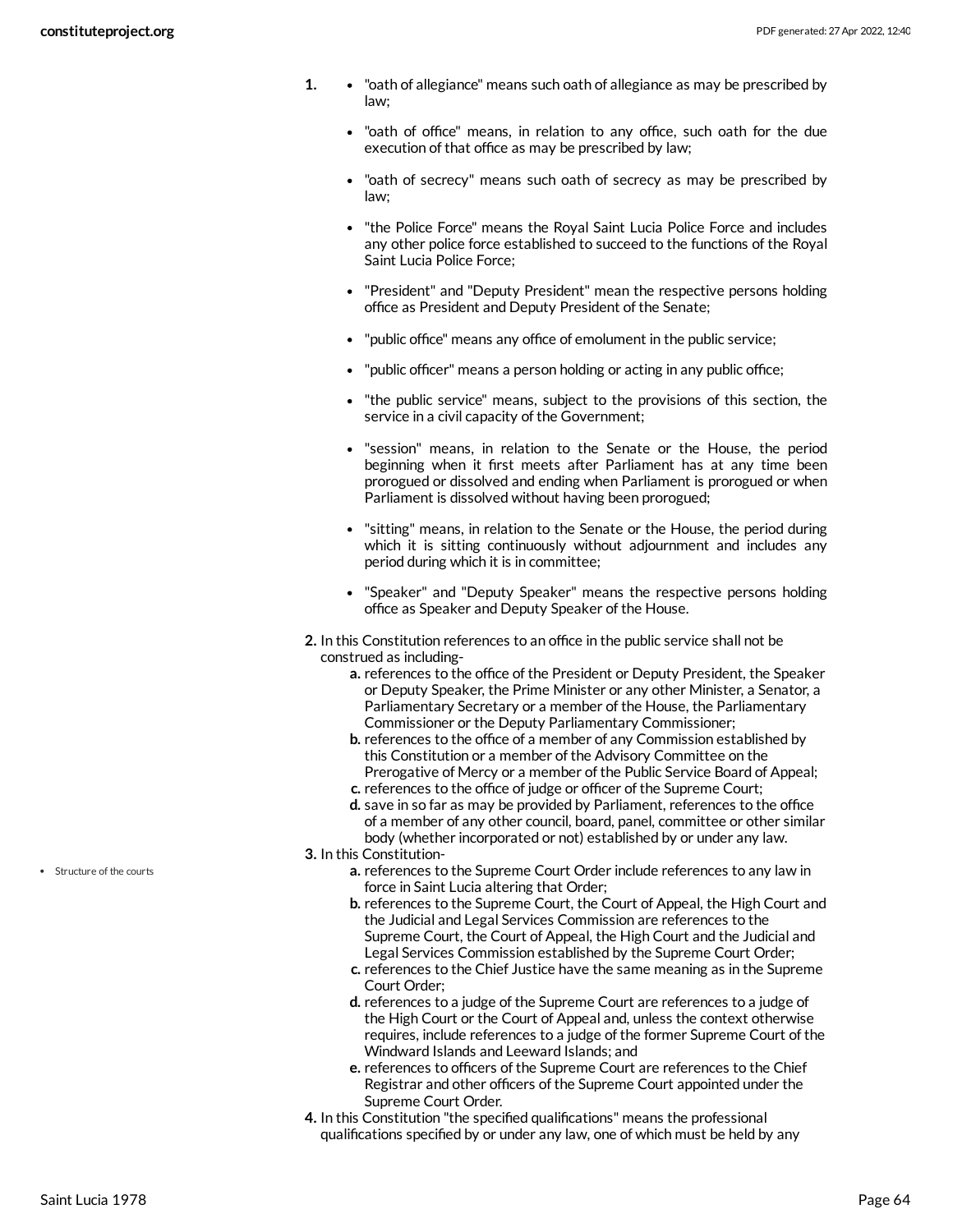- **4.** person before he may apply under that law to be admitted to practice as a barrister or a solicitor in Saint Lucia.
- **5.** For the purposes of this Constitution, a person shall not be regarded as holding an office by reason only of the fact that he is in receipt of a pension or other like allowance.
- **6.** In this Constitution, unless the context otherwise requires, a reference to the holder of an office by the term designating his office shall be construed as including, to the extent of his authority, a reference to any person for the time being authorised to exercise the functions of that office.
- **7.** Except in the case where this Constitution provides for the holder of any office thereunder to be such person holding or acting in any other office as may for the time being be designated in that behalf by some other specified person or authority, no person may, without his consent, be nominated for election to any such office or be appointed to or to act therein or otherwise be selected therefor.
- **8.** References in this Constitution to the power to remove a public officer from his office shall be construed as including references to any power conferred by any law to require or permit that officer to retire from the public service:

Provided that-

- **a.** nothing in this subsection shall be construed as conferring on any person or authority the power to require the Director of Public Prosecutions, the Director of Audit or the Chief Elections Officer to retire from the public service; and
- **b.** any power conferred by any law to permit a person to retire from the public service shall, in the case of any public officer who may be removed from office by some person or authority other than a Commission established by this Constitution, vest in the Public Service Commission.
- **9.** Any provision in this Constitution that vests in any person or authority the power to remove any public officer from his office shall be without prejudice to the power of any person or authority to abolish any office or to any law providing for the compulsory retirement of public officers generally or any class of public officer on attaining an age specified by or under the law.
- **10.** Where this Constitution vests in any person or authority the power to appoint any person to act in or to exercise the functions of any office if the holder thereof is himself unable to exercise those functions, no such appointment shall be called in question on the grounds that the holder of the office was not unable to exercise those functions.
- **11.** No provision of this Constitution that any person or authority shall not be subject to the direction or control of any other person or authority in the exercise of any functions under this Constitution shall be construed as precluding a court of law from exercising jurisdiction in relation to any question whether that person or authority has exercised those functions in accordance with this Constitution or any other law.
- **12.** Without prejudice to the provisions of section 32(3) of the Interpretation Act 1889 [FN: 1889 c. 63.] (as applied by subsection (14) of this section), where any power is conferred by this Constitution to make any order, regulation or rule or give any direction or make any designation, the power shall be construed as including the power, exercisable in like manner and subject to the like conditions, if any, to amend or revoke any such order, regulation, rule, direction, or designation.
- **13.** In this Constitution references to altering this Constitution or any other law, or any provision thereof, include references
	- **a.** to revoking it, with or without re-enactment thereof or the making of different provision in lieu thereof;
	- **b.** to modifying it whether by omitting or amending any of its provisions or inserting additional provisions in it or otherwise; and
	- **c.** to suspending its operation for any period or terminating any such suspension.
- **14.** The Interpretation Act 1889 shall apply, with the necessary adaptations, for the purpose of interpreting this Constitution and otherwise in relation thereto as it applies for the purpose of interpreting and in relation to Acts of the Parliament of the United Kingdom.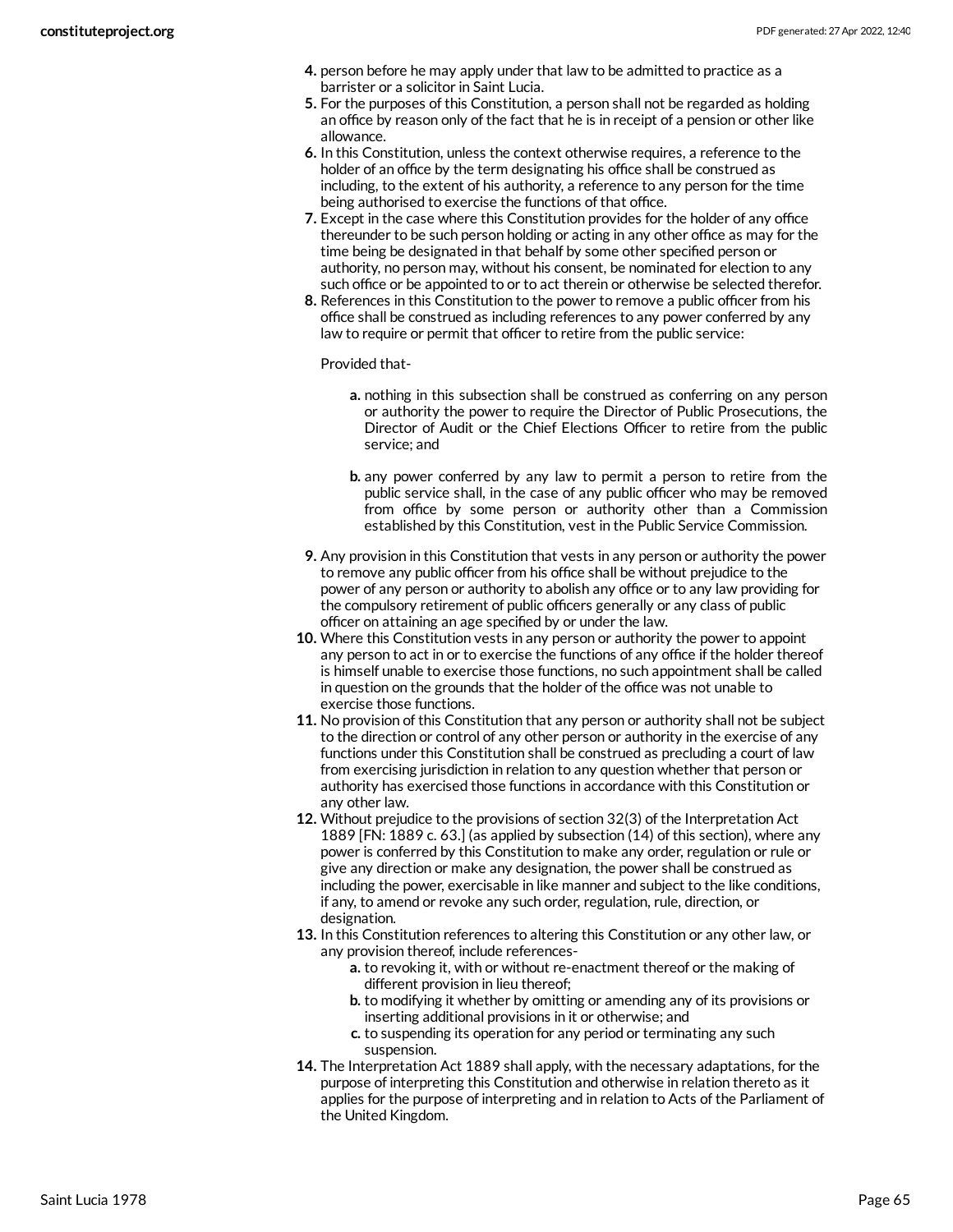## <span id="page-65-0"></span>**SCHEDULE 1 TO THE CONSTITUTION. ALTERATION OF CONSTITUTION AND SUPREME COURT ORDER (Section 41)**

## <span id="page-65-1"></span>**PART I. PROVISIONS OF CONSTITUTION REFERRED TO IN SECTION 41(2)**

**i.** Chapter I;

- **ii.** sections 19, 20 and 59;
- **iii.** sections 23, 24, 30, 33, 37, 39, 40, 47, 48, 49, 50, 51, 54, 55, 56, 57, 58 and 73;
- **iv.** Chapter V;
- **v.** sections 85, 86, 87, 88, 89, 90, 91, 92, 93, 94, 97 and 98;
- **vi.** Chapter VIII;
- **vii.** Chapter IX;
- **viii.** section 124 in its application to any of the provisions mentioned in this Schedule; or

**ix.** Schedule 2.

## <span id="page-65-2"></span>**PART II. PROVISIONS OF THE SUPREME COURT ORDER REFERRED TO IN SECTION 41(2)**

Sections 4, 5, 6, 8, 11, 18 and 19.

• Electoral districts

## <span id="page-65-3"></span>**SCHEDULE 2 TO THE CONSTITUTION. RULES CONCERNING CONSTITUENCIES (Section 58)**

All constituencies shall contain as nearly equal numbers of inhabitants as appears to the Constituency Boundaries Commission to be reasonably practicable but the Commission may depart from this principle to such extent as it considers expedient to take account of the following factors, that is to say:-

- **a.** the density of population, and in particular the need to ensure the adequate representation of sparsely populated rural areas;
- **b.** the means of communication;
- **c.** geographical features; and
- <span id="page-65-4"></span>**d.** the boundaries of administrative areas.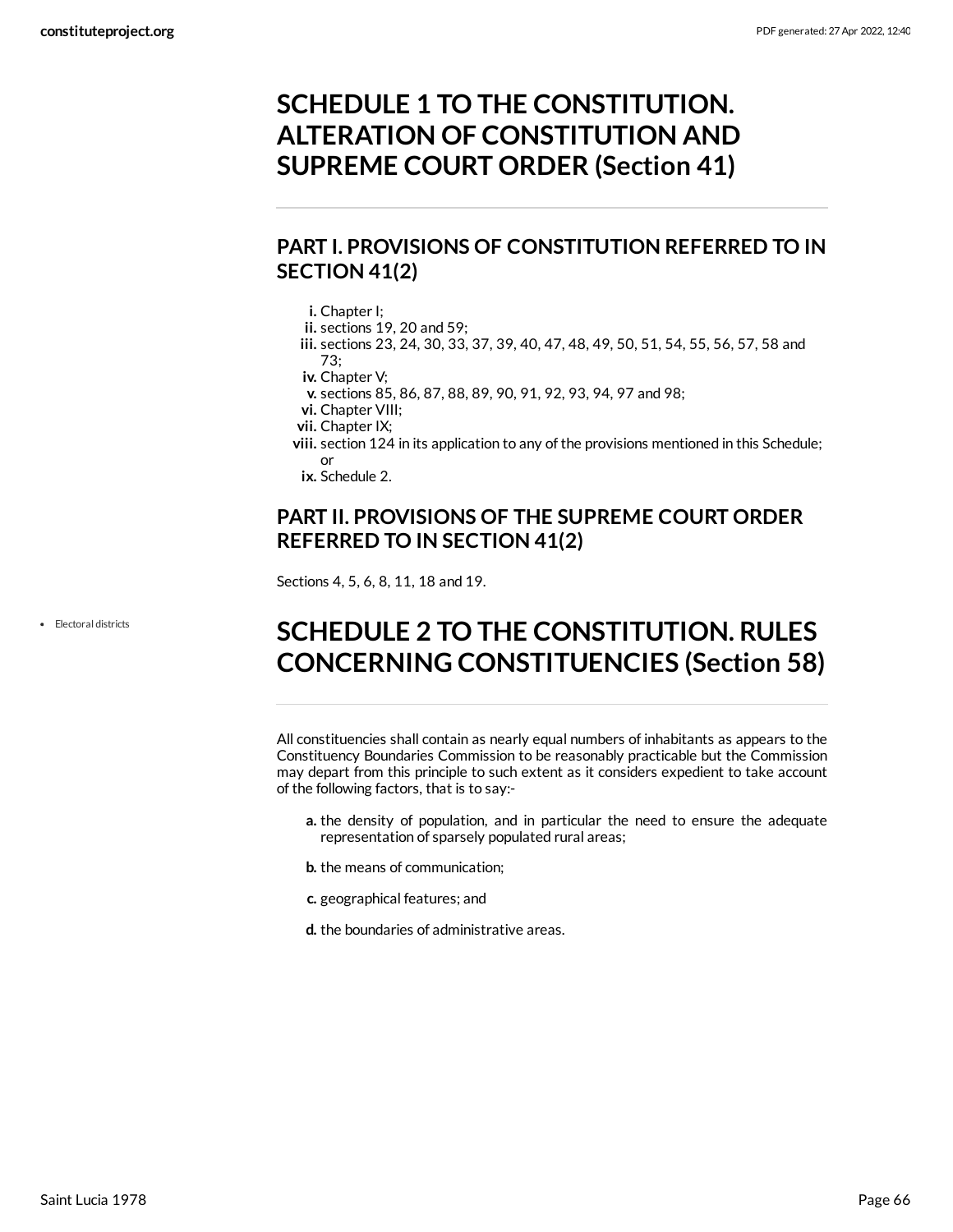## <span id="page-66-0"></span>**SCHEDULE 3 TO THE CONSTITUTION. MATTERS NOT SUBJECT TO INVESTIGATION BY PARLIAMENTARY COMMISSIONER (Section 113)**

• International organizations

- **1.** Action taken in matters certified by the Attorney-General to affect relations or dealings between the Government and the government of any country or territory other than Saint Lucia or any international organisation.
- **2.** Action taken in any country or territory outside Saint Lucia by or on behalf of any officer representing or acting under the authority of the Government.
- **3.** Action taken under any law relating to extradition or fugitive offenders.
- **4.** Action taken for the purposes of investigating crime or of protecting the security of Saint Lucia.
- **5.** The commencement or conduct of civil or criminal proceedings before any court of law having jurisdiction in Saint Lucia or before any international court or tribunal.
- **6.** Any exercise of the prerogative of mercy.
- **7.** Action taken in matters relating to contractual or other commercial transactions, being transactions of a department of government or an authority to which section 112 applies but not being transactions for or relating to
	- **a.** the acquisition of land compulsorily or in circumstances in which it could be acquired compulsorily;
	- **b.** the disposal as surplus of land acquired compulsorily or in circumstances in which it could have been acquired compulsorily.
- **8.** Action taken in respect of appointments or removals, pay, discipline, superannuation or other personnel matters in relation to service in any office or employment in the public service or under any authority as may be prescribed by law.
- **9.** Any matter relating to any person who is or was a member of the armed forces of Saint Lucia in so far as the matter relates to
	- **a.** the terms and conditions of his service as such; or
	- **b.** any order, command, penalty or punishment given to or affecting him in his capacity as such.
- **10.** Any action which by virtue of any provision of this Constitution may not be enquired into by any court of law.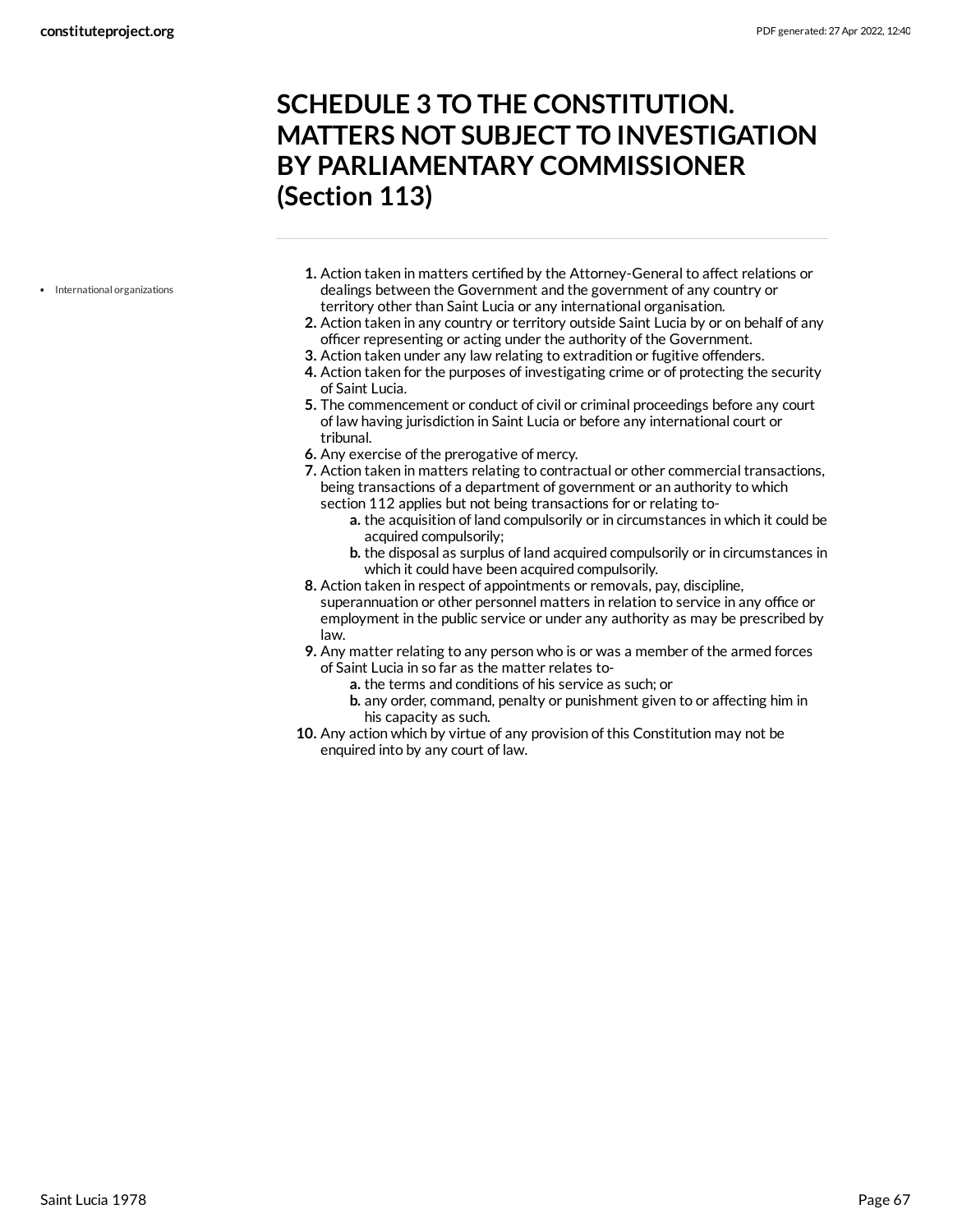## **Topic index**

## A

| B |  |
|---|--|
|   |  |
| C |  |
|   |  |
|   |  |
|   |  |
|   |  |
|   |  |
|   |  |
|   |  |
|   |  |
|   |  |
|   |  |
| D |  |
|   |  |
|   |  |
|   |  |
|   |  |
| E |  |
|   |  |
|   |  |
|   |  |
|   |  |
|   |  |
|   |  |
|   |  |
|   |  |
|   |  |
|   |  |
|   |  |
|   |  |
|   |  |
|   |  |
|   |  |
|   |  |
|   |  |
|   |  |
|   |  |
|   |  |
|   |  |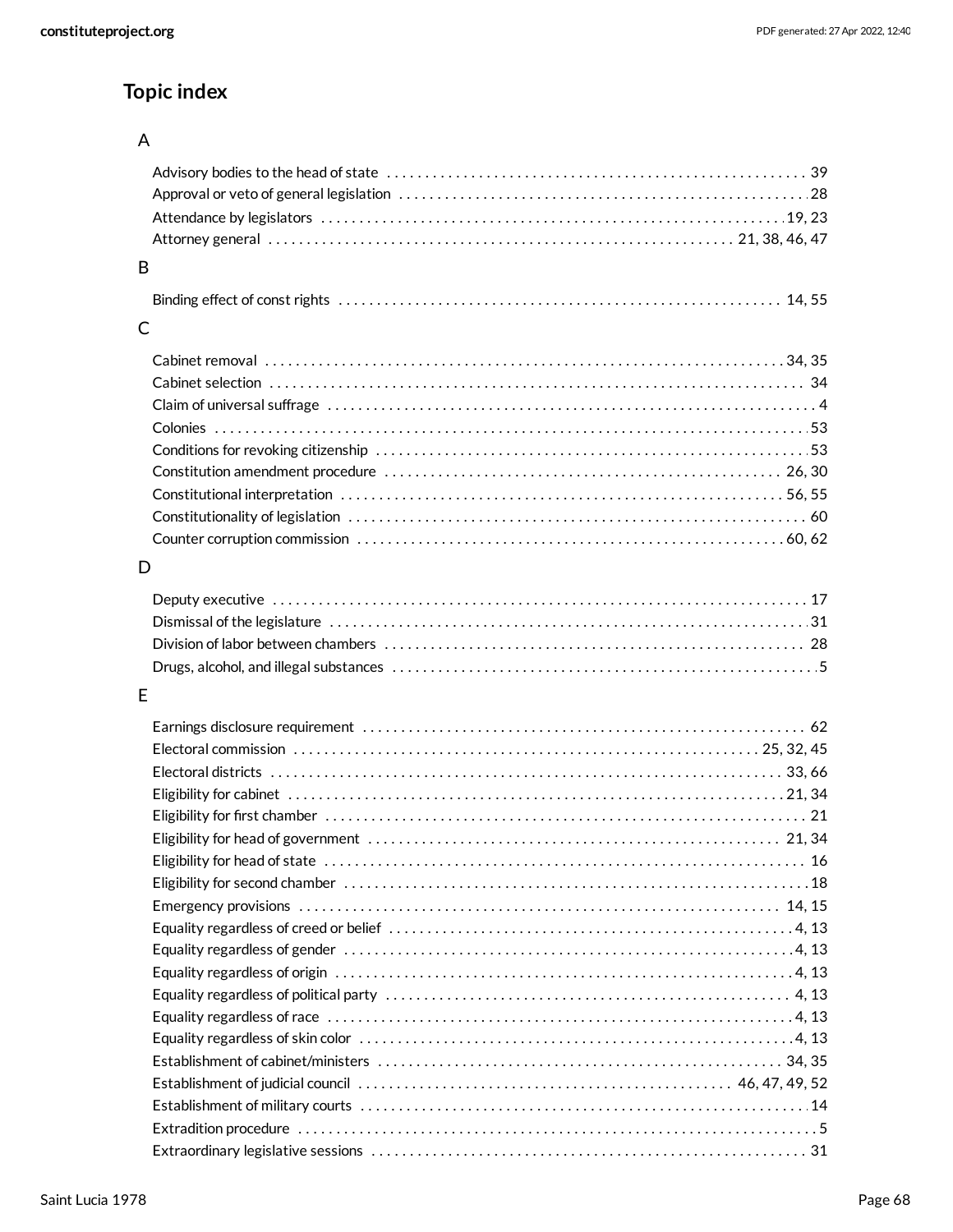#### F

| G |  |
|---|--|
|   |  |
|   |  |
| H |  |
|   |  |
|   |  |
|   |  |
|   |  |
|   |  |
|   |  |
|   |  |
|   |  |
|   |  |
|   |  |
|   |  |
|   |  |
|   |  |
|   |  |
|   |  |
| L |  |
|   |  |
|   |  |
|   |  |
|   |  |
| M |  |
|   |  |
|   |  |
|   |  |
|   |  |
|   |  |
|   |  |

|--|--|--|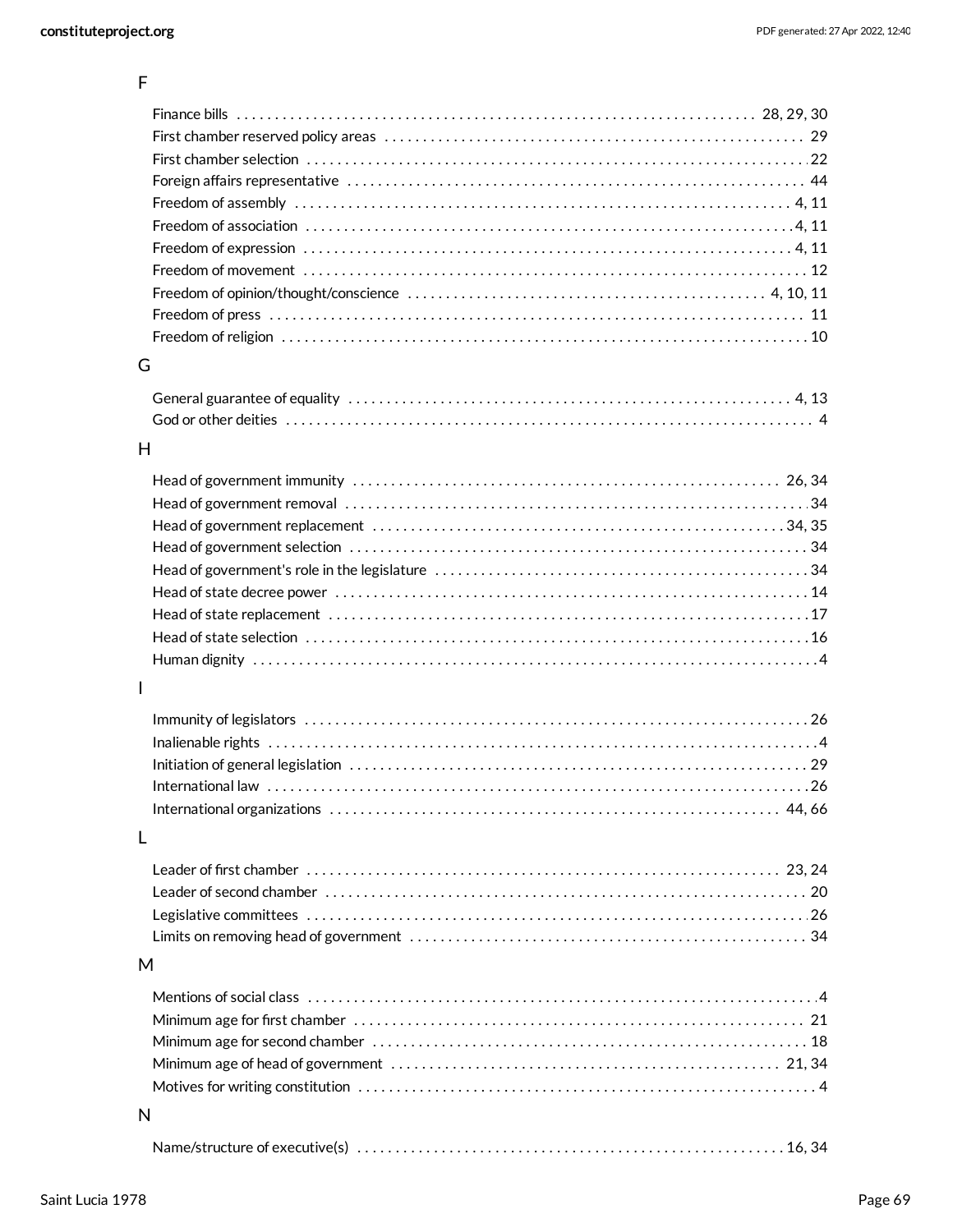## $\circ$

## $\overline{P}$

## $\mathsf Q$

|--|--|--|

## $\overline{\mathsf{R}}$

| Restrictions on the armed forces $\dots\dots\dots\dots\dots\dots\dots\dots\dots\dots\dots\dots\dots\dots\dots\dots\dots$ |  |
|--------------------------------------------------------------------------------------------------------------------------|--|
|                                                                                                                          |  |
|                                                                                                                          |  |
|                                                                                                                          |  |
|                                                                                                                          |  |
|                                                                                                                          |  |
|                                                                                                                          |  |
|                                                                                                                          |  |
|                                                                                                                          |  |
|                                                                                                                          |  |
|                                                                                                                          |  |